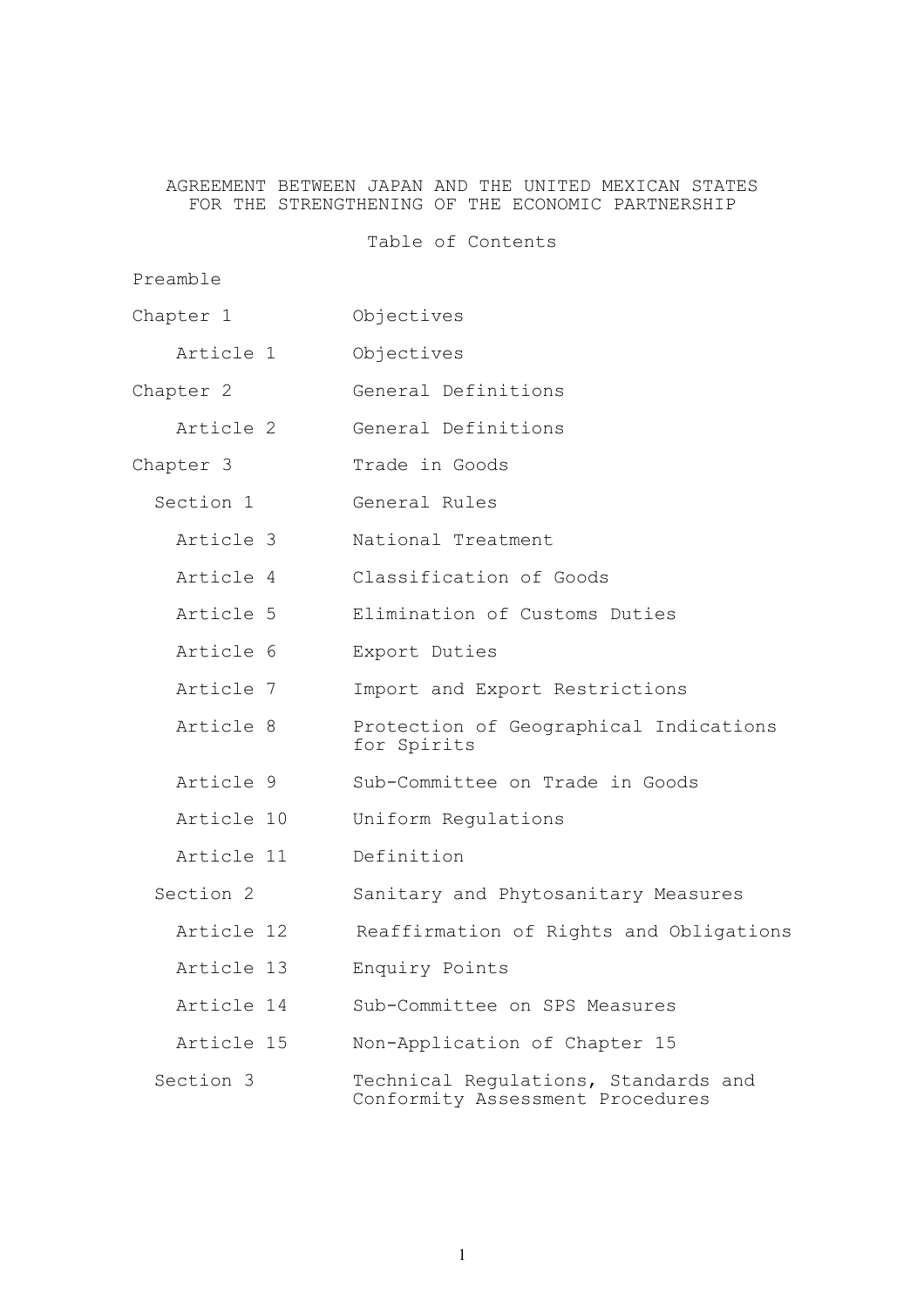- Article 16 Reaffirmation of Rights and Obligations
- Article 17 Cooperation in the Field of Technical Regulations, Standards and Conformity Assessment Procedures
- Article 18 Enquiry Points
- Article 19 Sub-Committee on Technical Regulations, Standards and Conformity Assessment Procedures
- Article 20 Non-Application of Chapter 15
- Article 21 Relation to Section 2
- Chapter 4 Rules of Origin
	- Article 22 Originating Goods
	- Article 23 Regional Value Content
	- Article 24 Value of Materials
	- Article 25 *De Minimis*
	- Article 26 Intermediate Materials
	- Article 27 Accumulation
	- Article 28 Fungible Goods and Materials
	- Article 29 Sets, Kits or Composite Goods
	- Article 30 Indirect Materials
	- Article 31 Accessories, Spare Parts and Tools
	- Article 32 Packaging Materials and Containers for Retail Sale
	- Article 33 Packing Materials and Containers for Shipment
	- Article 34 Non-Qualifying Operations
	- Article 35 Transshipment
	- Article 36 Application and Interpretation
	- Article 37 Sub-Committee, Consultation and Modifications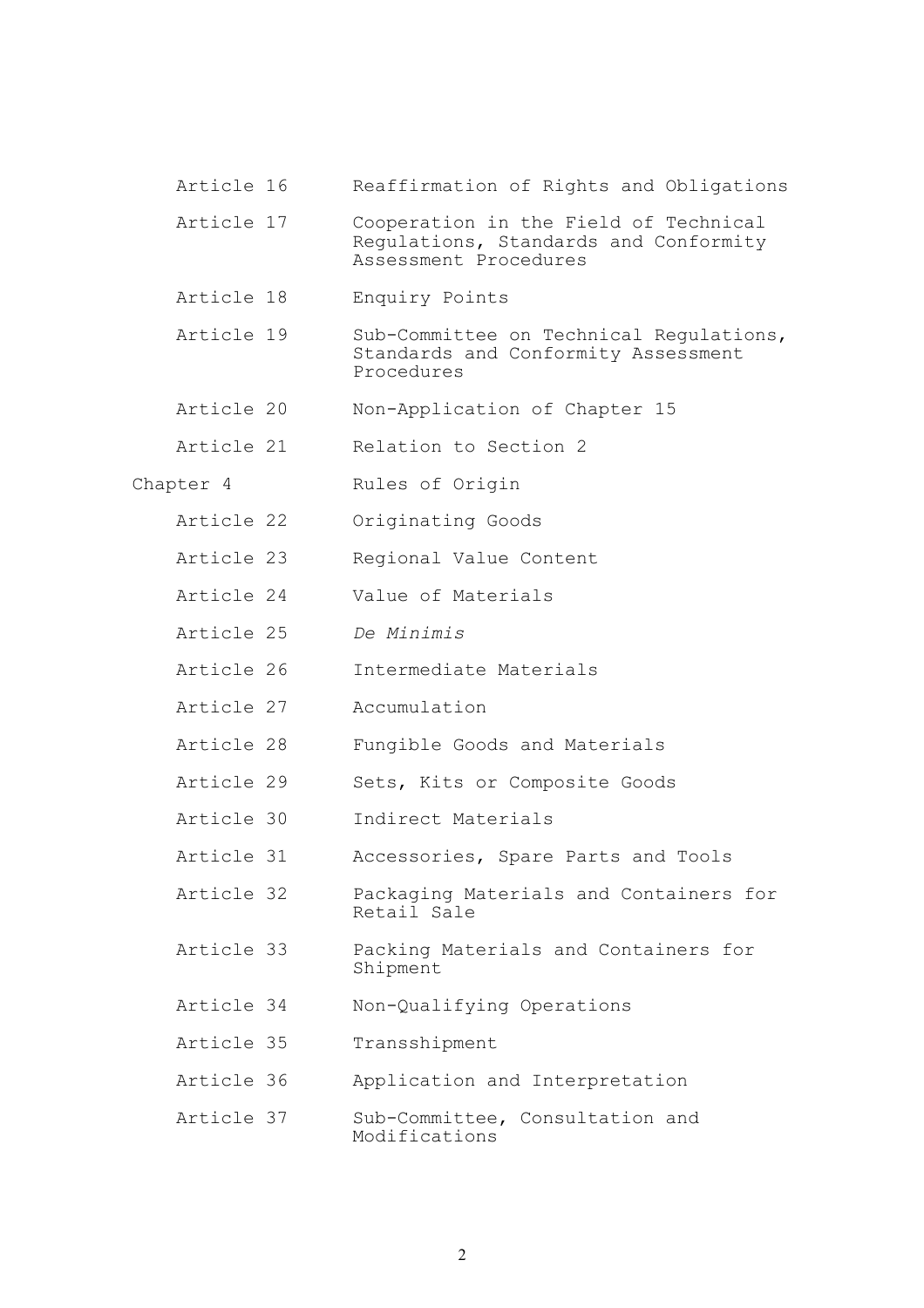| Article 38 | Definitions                                     |
|------------|-------------------------------------------------|
| Chapter 5  | Certificate of Origin and Customs<br>Procedures |
| Section 1  | Certification of Origin                         |
| Article 39 | Certificate of Origin                           |
| Article 40 | Obligations Regarding Importations              |
| Article 41 | Obligations Regarding Exportations              |
| Article 42 | Exceptions                                      |
| Section 2  | Administration and Enforcement                  |
| Article 43 | Records                                         |
| Article 44 | Origin Verifications                            |
| Article 45 | Confidentiality                                 |
| Article 46 | Penalties                                       |
| Article 47 | Review and Appeal                               |
| Article 48 | Goods in Transit or Storage                     |
| Article 49 | Definitions                                     |
| Section 3  | Customs Cooperation for Trade<br>Facilitation   |
| Article 50 | Customs Cooperation for Trade<br>Facilitation   |
| Chapter 6  | Bilateral Safequard Measures                    |
| Article 51 | General Provision                               |
| Article 52 | Consistency                                     |
| Article 53 | Conditions                                      |
| Article 54 | Provisional Bilateral Safequard<br>Measures     |
| Article 55 | Bilateral Safeguard Measures<br>Proceedings     |
| Article 56 | Definitions                                     |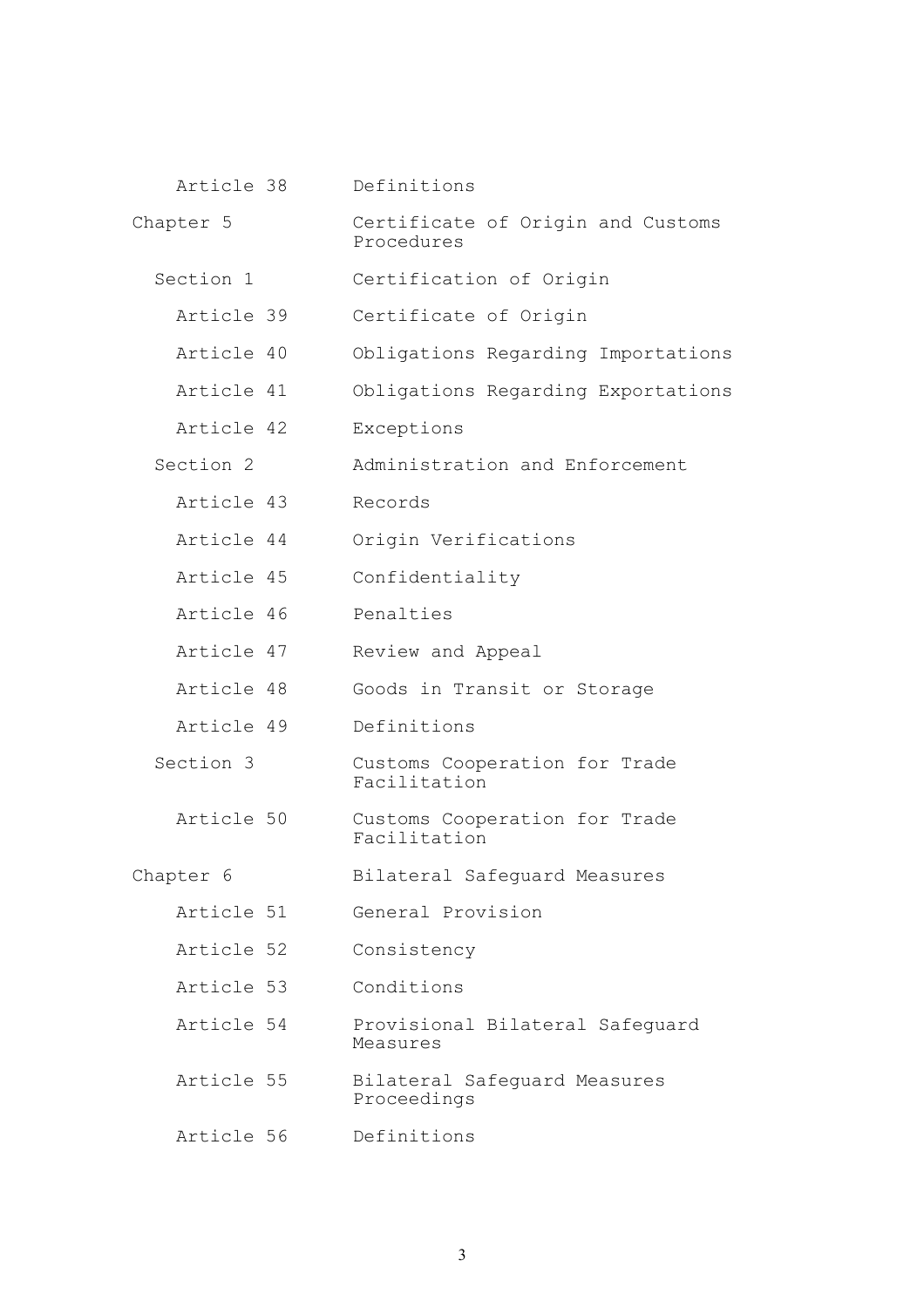| Chapter 7  | Investment                                                                                 |
|------------|--------------------------------------------------------------------------------------------|
| Section 1  | Investment                                                                                 |
| Article 57 | Scope and Coverage                                                                         |
| Article 58 | National Treatment                                                                         |
| Article 59 | Most-Favored-Nation Treatment                                                              |
| Article 60 | General Treatment                                                                          |
| Article 61 | Expropriation and Compensation                                                             |
| Article 62 | Protection from Strife                                                                     |
| Article 63 | Transfers                                                                                  |
| Article 64 | Senior Management and Boards of<br>Directors                                               |
| Article 65 | Performance Requirements                                                                   |
| Article 66 | Reservations and Exceptions                                                                |
| Article 67 | Notification                                                                               |
| Article 68 | Special Formalities and Information<br>Requirements                                        |
| Article 69 | Relation to Other Chapters                                                                 |
| Article 70 | Denial of Benefits                                                                         |
| Article 71 | Investment Support                                                                         |
| Article 72 | Temporary Safeguard Measures                                                               |
| Article 73 | Intellectual Property Rights                                                               |
| Article 74 | Environmental Measures                                                                     |
| Section 2  | Settlement of Investment Disputes<br>between a Party and an Investor of the<br>Other Party |
| Article 75 | Purpose                                                                                    |
| Article 76 | Claim by an Investor                                                                       |
| Article 77 | Consultation and Negotiation                                                               |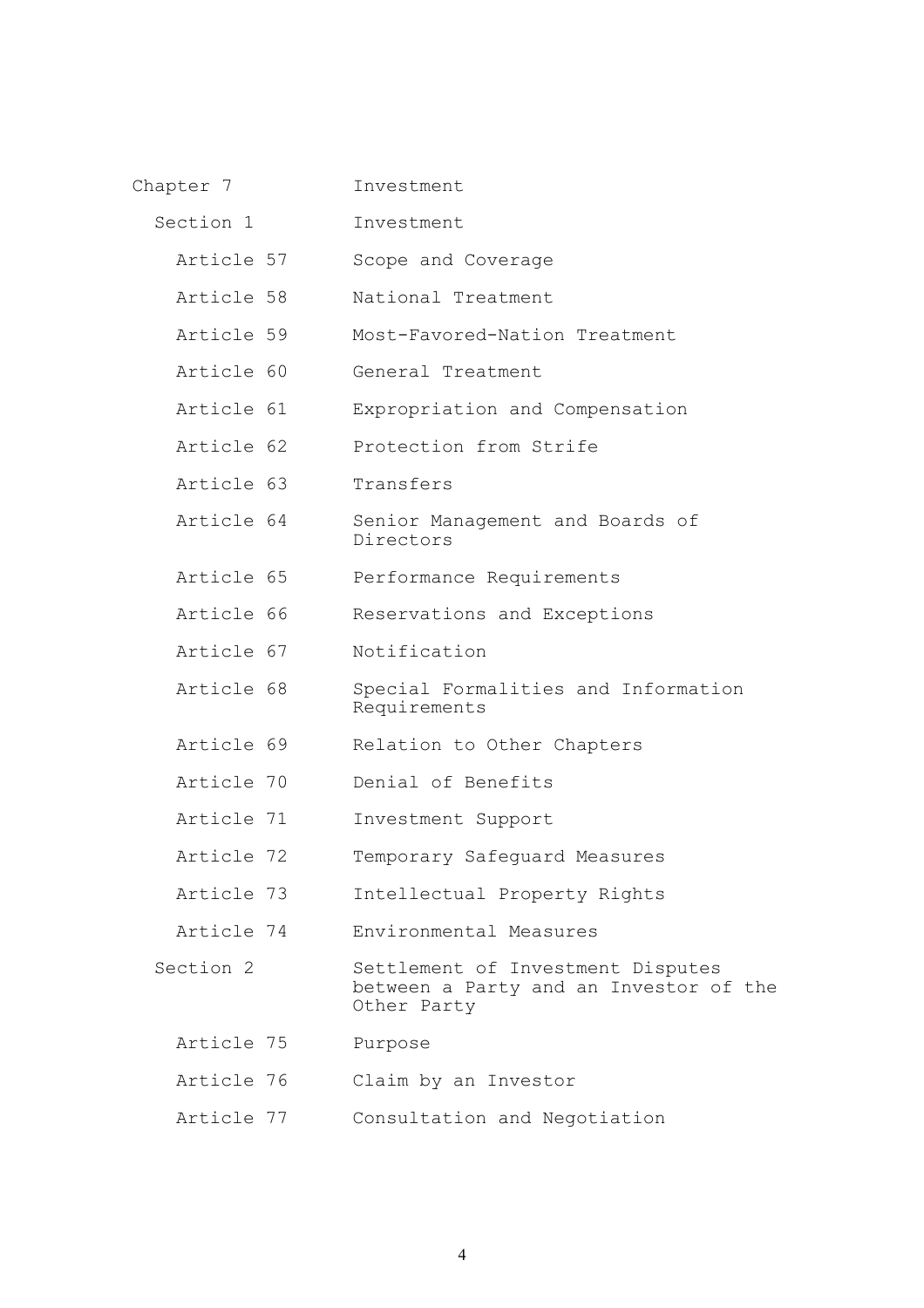- Article 78 Written Request
- Article 79 Submission of a Claim to Arbitration
- Article 80 Consent to Arbitration
- Article 81 Conditions and Limitations on Consent of Each Party
- Article 82 Constitution of a Tribunal
- Article 83 Consolidation of Multiple Claims
- Article 84 Governing Law
- Article 85 Notice
- Article 86 Participation by a Party
- Article 87 Documents
- Article 88 Place of Arbitration
- Article 89 Interpretation of Annexes
- Article 90 Expert Reports
- Article 91 Interim Measures of Protection
- Article 92 Final Award
- Article 93 Finality and Enforcement of an Award
- Article 94 General
- Article 95 Exceptions from Dispute Settlement Procedure
- Section 3 Definitions
- Article 96 Definitions
- Chapter 8 Cross-Border Trade in Services
	- Article 97 Scope and Coverage
	- Article 98 National Treatment
	- Article 99 Most-Favored-Nation Treatment
	- Article 100 Local Presence
	- Article 101 Reservations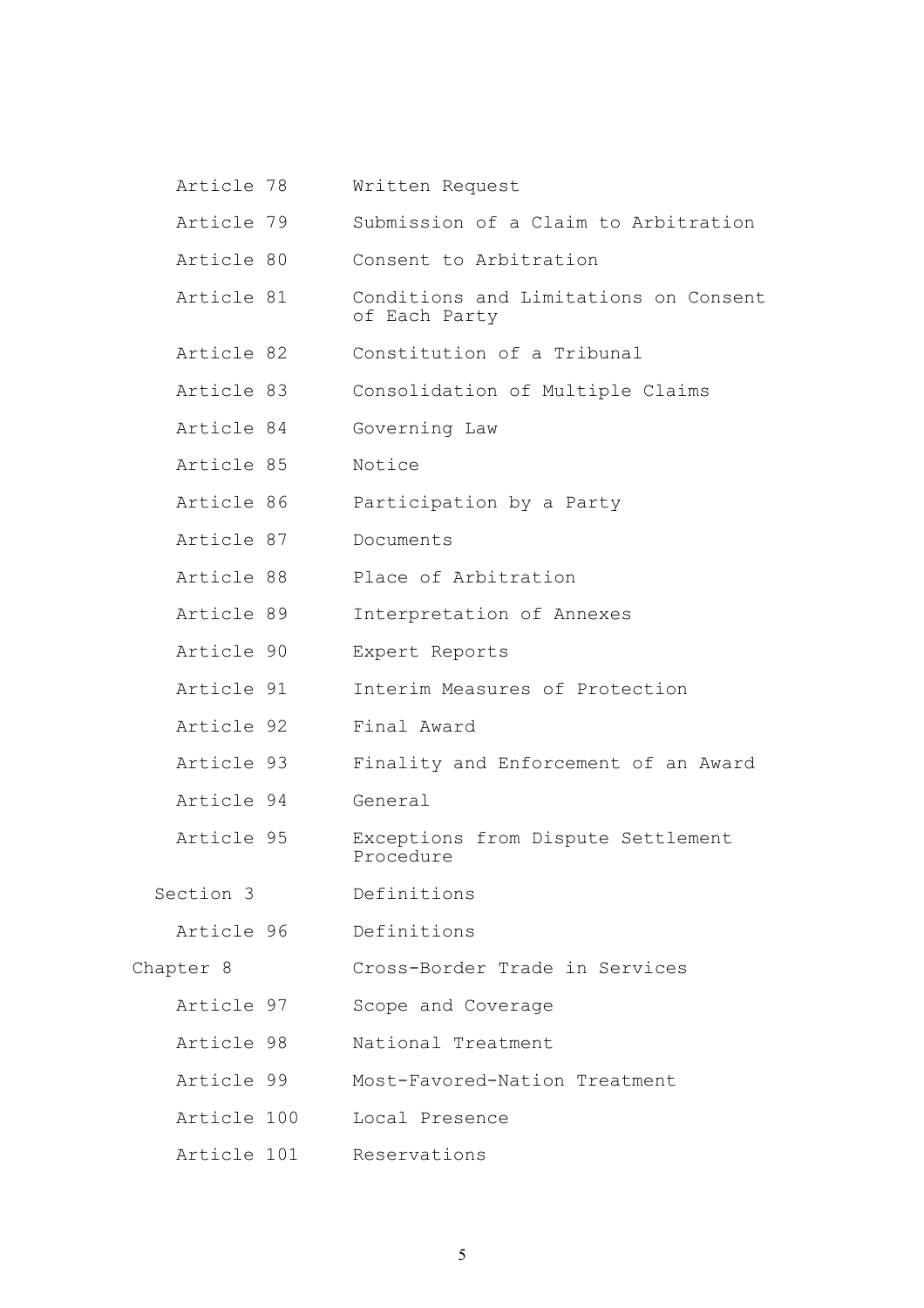| Article 102 | Notification                                                   |
|-------------|----------------------------------------------------------------|
| Article 103 | Sub-Committee on Cross-Border Trade in<br>Services             |
| Article 104 | Licensing and Certification                                    |
| Article 105 | Denial of Benefits                                             |
| Article 106 | Definitions                                                    |
| Chapter 9   | Financial Services                                             |
| Article 107 | Scope and Coverage                                             |
| Article 108 | Commitments under International<br>Agreements                  |
| Article 109 | Non-Application of Chapter 15                                  |
| Article 110 | Exceptions                                                     |
| Article 111 | Relation to Other Chapters                                     |
| Article 112 | Definitions                                                    |
| Chapter 10  | Entry and Temporary Stay of Nationals<br>for Business Purposes |
| Article 113 | General Principles                                             |
| Article 114 | Scope and Coverage                                             |
| Article 115 | Grant of Entry and Temporary Stay                              |
| Article 116 | Provision of Information                                       |
| Article 117 | Sub-Committee on Entry and Temporary<br>Stay                   |
| Article 118 | Dispute Settlement                                             |
| Chapter 11  | Government Procurement                                         |
| Article 119 | Scope and Coverage                                             |
| Article 120 | National Treatment                                             |
| Article 121 | Rules of Origin                                                |
| Article 122 | Procurement Procedures and Other<br>Provisions                 |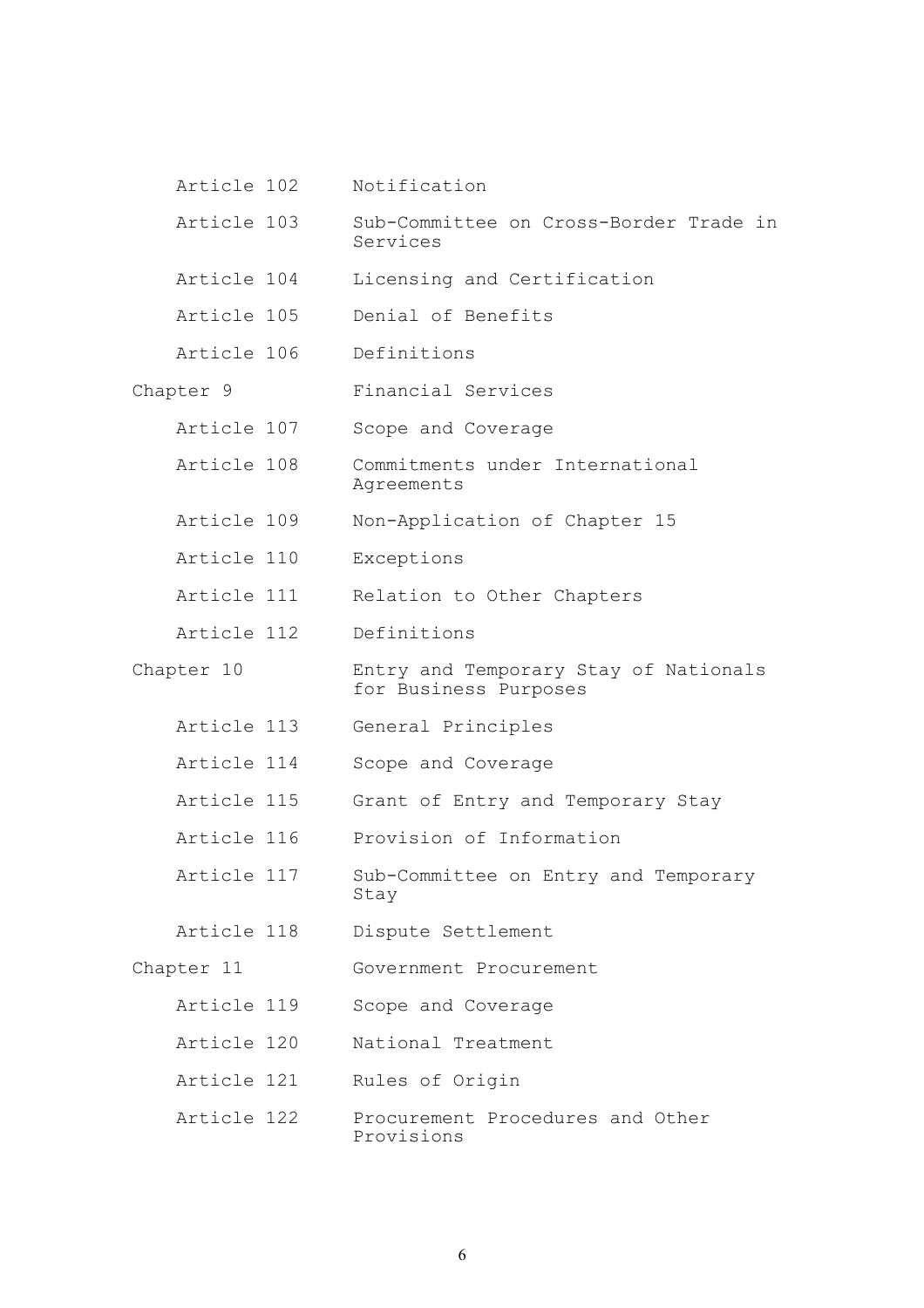| Article 123 | Offsets                                                          |
|-------------|------------------------------------------------------------------|
| Article 124 | Provision of Information                                         |
| Article 125 | Challenge Procedures                                             |
| Article 126 | Exceptions                                                       |
| Article 127 | Sub-Committee on Government Procurement                          |
| Article 128 | Rectifications or Modifications                                  |
| Article 129 | Privatization of Entities                                        |
| Article 130 | Miscellaneous Provisions                                         |
| Chapter 12  | Competition                                                      |
| Article 131 | Anticompetitive Activities                                       |
| Article 132 | Cooperation on Controlling<br>Anticompetitive Activities         |
| Article 133 | Non-Discrimination                                               |
| Article 134 | Procedural Fairness                                              |
| Article 135 | Non-Application of Article 164 and<br>Chapter 15                 |
| Chapter 13  | Improvement of the Business Environment                          |
| Article 136 | Consultations for the Improvement of<br>the Business Environment |
| Article 137 | Committee for the Improvement of the<br>Business Environment     |
| Article 138 | Non-Application of Chapter 15                                    |
| Chapter 14  | Bilateral Cooperation                                            |
| Article 139 | Cooperation in the Field of Trade and<br>Investment Promotion    |
| Article 140 | Cooperation in the Field of Supporting<br>Industries             |
| Article 141 | Cooperation in the Field of Small and<br>Medium Enterprises      |
| Article 142 | Cooperation in the Field of Science and<br>Technology            |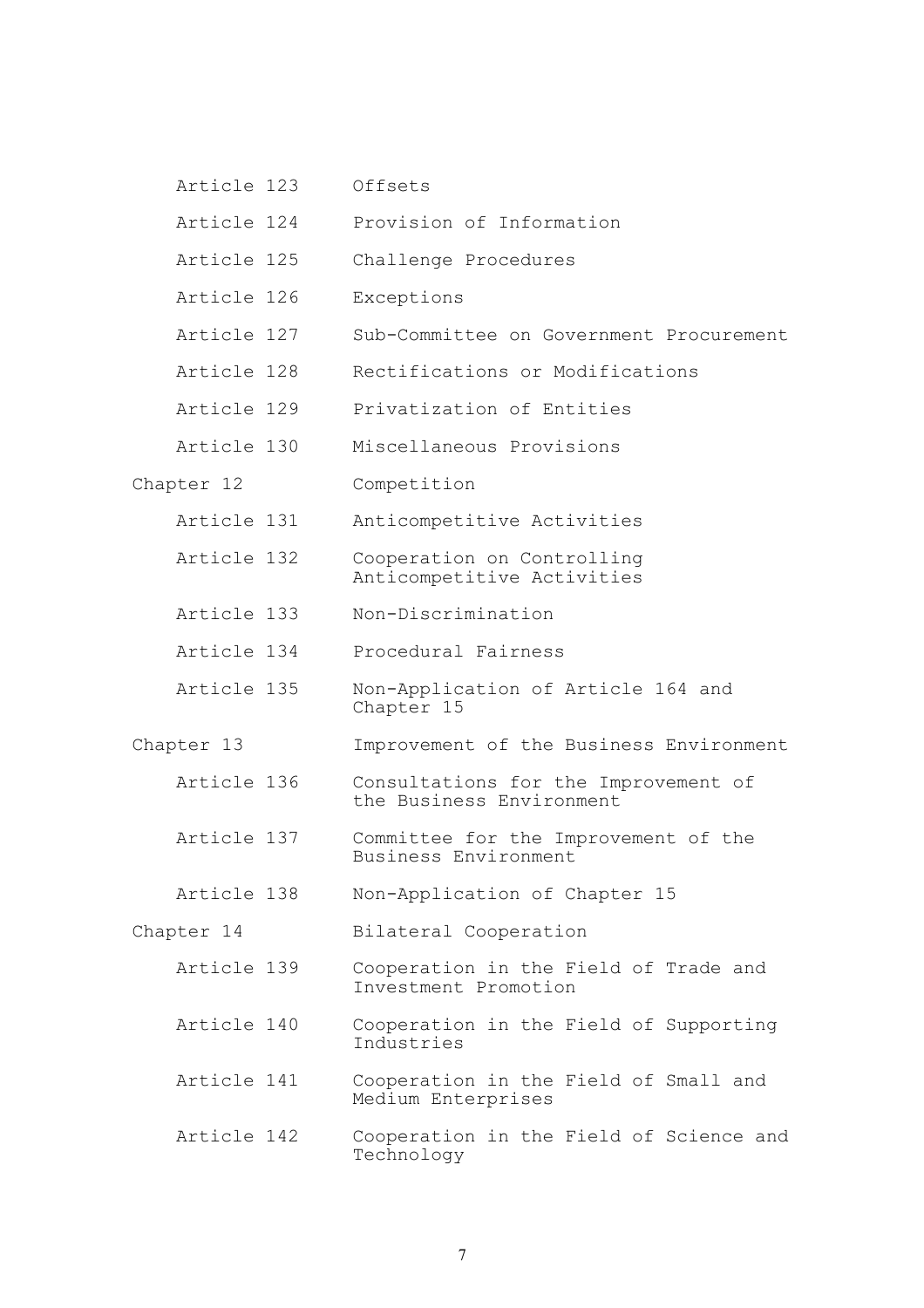Article 143 Cooperation in the Field of Technical and Vocational Education and Training Article 144 Cooperation in the Field of Intellectual Property Article 145 Cooperation in the Field of Agriculture Article 146 Cooperation in the Field of Tourism Article 147 Cooperation in the Field of Environment Article 148 Non-Application of Chapter 15 Article 149 Relation to Other Agreements Chapter 15 Dispute Settlement Article 150 Scope and Coverage Article 151 Choice of Dispute Settlement Procedure Article 152 Consultations Article 153 Establishment of Arbitral Tribunals Article 154 Award of Arbitral Tribunals Article 155 Termination of Proceedings of the Arbitral Tribunal Article 156 Implementation of Award Article 157 Modification of Time Periods Article 158 Expenses Article 159 Rules of Procedure Chapter 16 Implementation and Operation of the Agreement Article 160 Transparency Article 161 Public Comment Procedures Article 162 Administrative Proceedings Article 163 Review and Appeal Article 164 Confidential Information Article 165 Joint Committee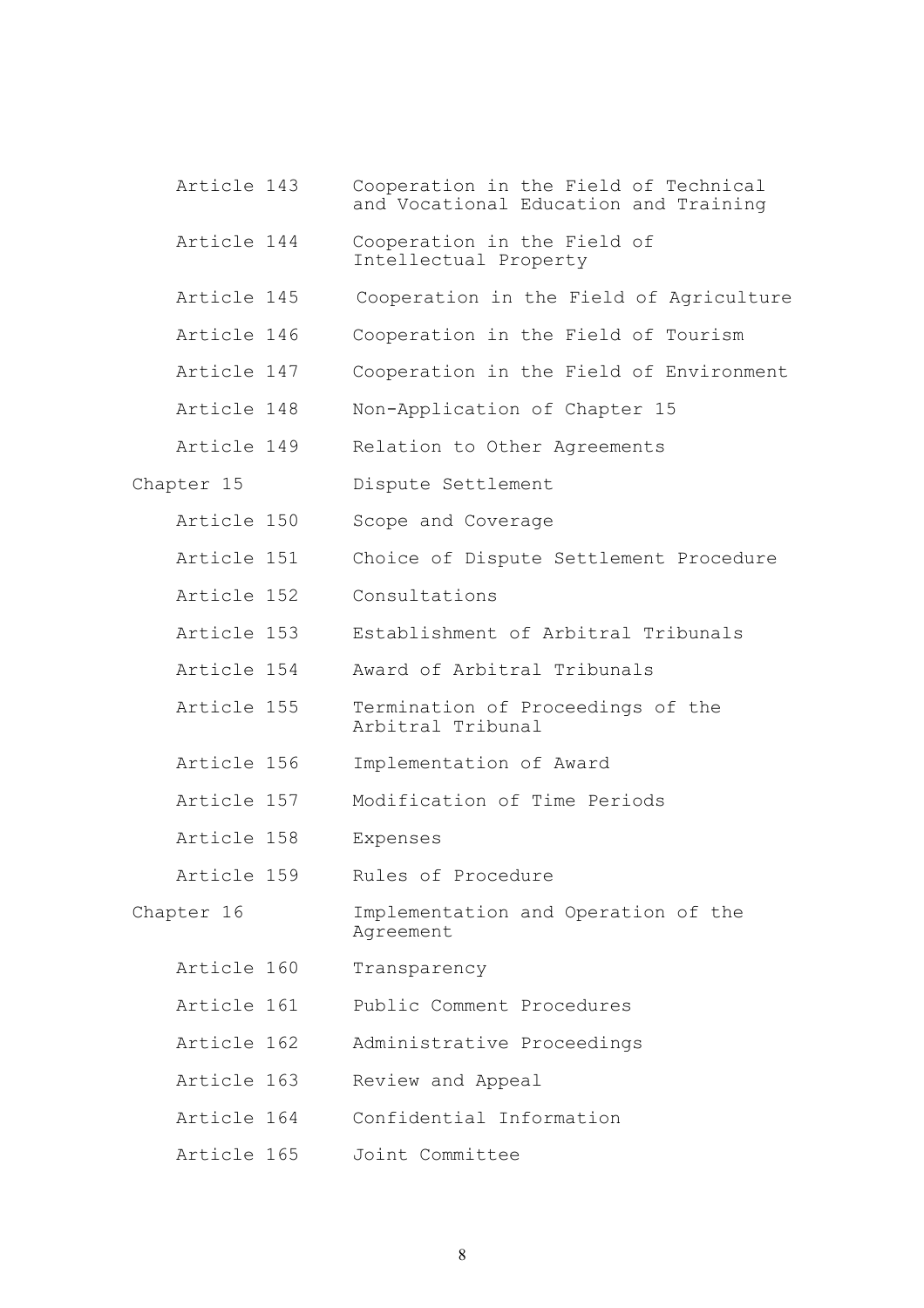| Article 166 Communications                 |                                                                                 |
|--------------------------------------------|---------------------------------------------------------------------------------|
| Article 167                                | Relation to Other Agreements                                                    |
| Chapter 17                                 | Exceptions                                                                      |
| Article 168                                | General Exceptions                                                              |
| Article 169                                | National Security                                                               |
| Article 170                                | Taxation                                                                        |
| Article 171                                | Payments and Transfers and Restrictions<br>to Safeguard the Balance of Payments |
| Chapter 18                                 | Final Provisions                                                                |
| Article 172                                | Table of Contents and Headings                                                  |
| Article 173                                | Annexes and Notes                                                               |
| Article 174                                | Amendment                                                                       |
| Article 175                                | Entry into Force                                                                |
| Article 176                                | Termination                                                                     |
| Article 177                                | Authentic Texts                                                                 |
| Annex 1 referred to<br>in Chapter 3        | Schedules in relation to<br>Article 5                                           |
| Annex 2 referred to<br>in Chapter 3        | Measures of Mexico in relation<br>to Article 7                                  |
| Annex 3 referred to<br>in Chapter 3        | Geographical Indications for<br>Spirits                                         |
| Annex 4 referred to<br>in Chapter 4        | Specific Rules of Origin                                                        |
| Annex 5 referred to<br>in Chapter 5        | Origin Verifications                                                            |
| Annex 6 referred to<br>in Chapters 7 and 8 | Reservations for Existing<br>Measures                                           |
| Annex 7 referred to<br>in Chapters 7 and 8 | Reservations for Future<br>Measures                                             |
| Annex 8 referred to<br>in Chapter 7        | Activities Reserved to<br>the State                                             |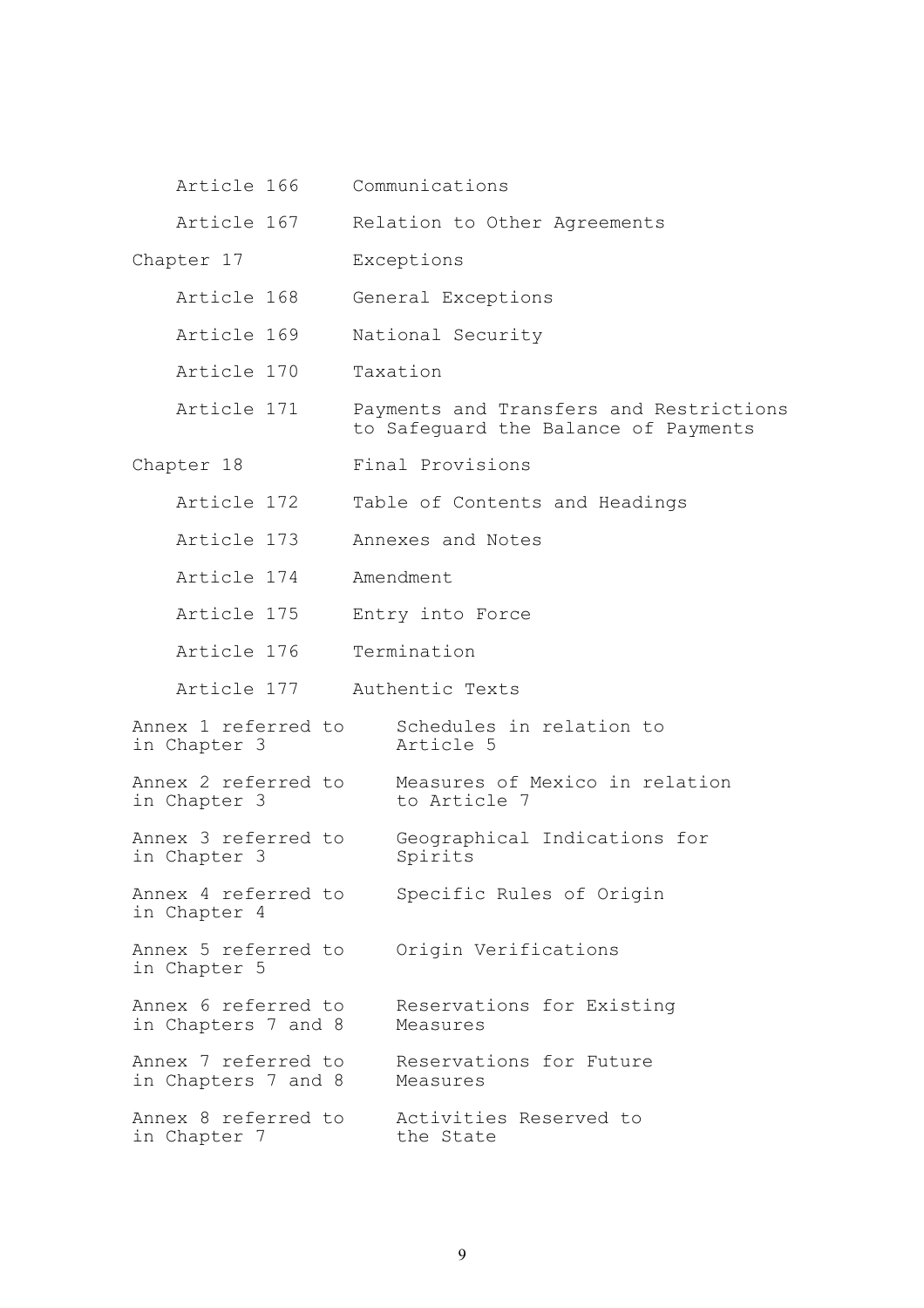| Annex 9 referred to<br>in Chapter 7   | Exemptions from Most-Favored-Nation<br>Treatment                                |
|---------------------------------------|---------------------------------------------------------------------------------|
| Annex 10 referred to<br>in Chapter 10 | Categories of Entry and Temporary<br>Stay of Nationals for Business<br>Purposes |
| Annex 11 referred to<br>in Chapter 11 | Entities                                                                        |
| Annex 12 referred to<br>in Chapter 11 | Goods                                                                           |
| Annex 13 referred to<br>in Chapter 11 | Services                                                                        |
| Annex 14 referred to<br>in Chapter 11 | Construction Services                                                           |
| Annex 15 referred to<br>in Chapter 11 | Thresholds                                                                      |
| Annex 16 referred to<br>in Chapter 11 | General Notes of Mexico                                                         |
| Annex 17 referred to<br>in Chapter 11 | Publications                                                                    |
| Annex 18 referred to<br>in Chapter 11 | Procurement Procedures                                                          |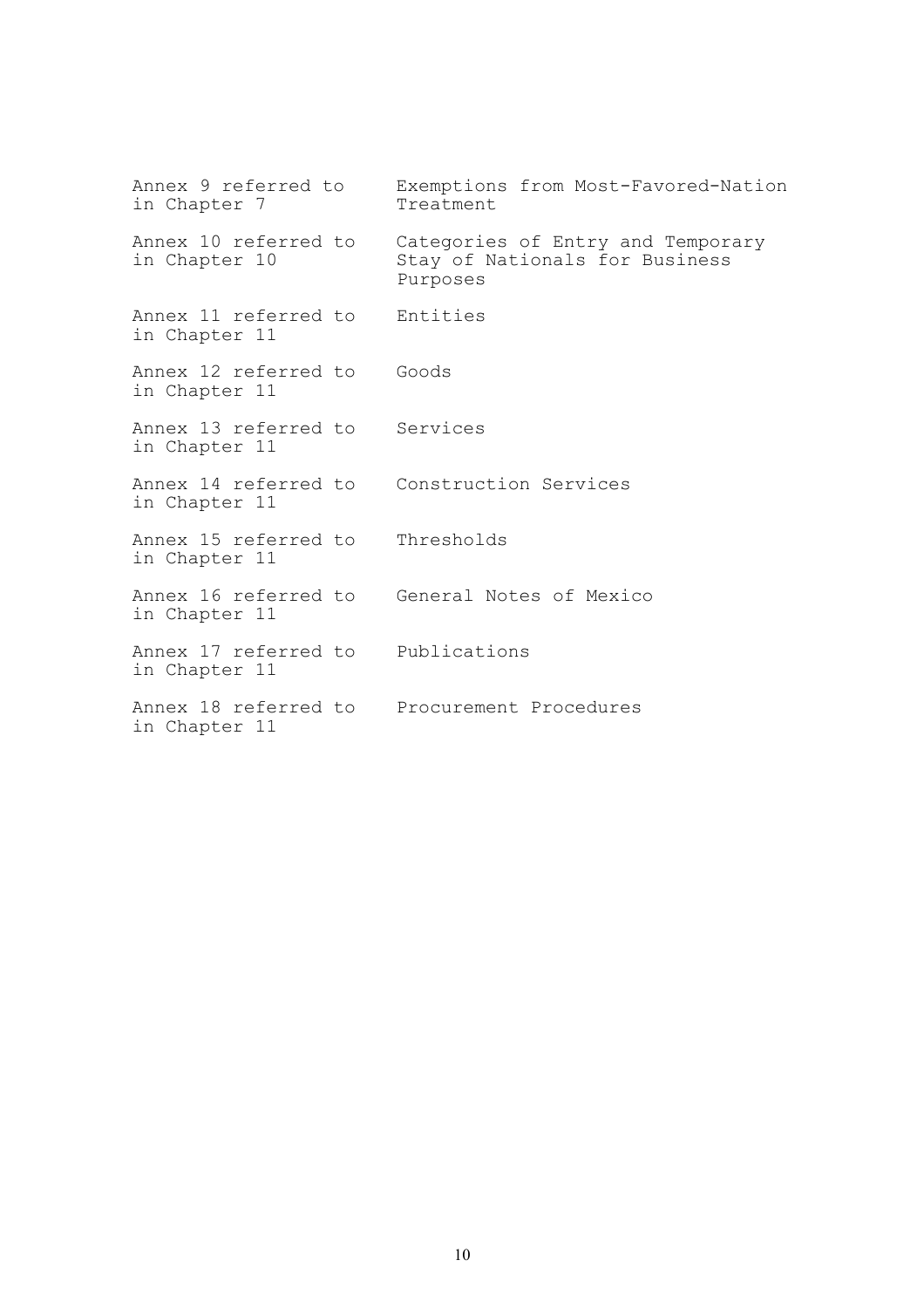### Preamble

Japan and the United Mexican States,

 Conscious of their longstanding friendship and strong economic and political ties that have developed through growing trade and investment and mutually beneficial cooperation between the Parties;

 Realizing that a dynamic and rapidly changing global environment brought about by globalization and closer integration among economies in the world presents many new economic challenges and opportunities to the Parties;

 Recognizing that the economies of the Parties are endowed with conditions to complement each other and that this complementarity should contribute to further promoting the economic development in the Parties, by making use of their respective economic strengths through bilateral trade and investment activities;

 Recognizing that creating a clearly established and secured trade and investment framework through mutually advantageous rules to govern trade and investment between the Parties would enhance the competitiveness of the economies of the Parties, make their markets more efficient and vibrant and ensure predictable commercial environment for further expansion of trade and investment between them;

 Noting that such a framework would promote the economic relations between the Parties;

 Recalling Article XXIV of the General Agreement on Tariffs and Trade 1994 and Article V of the General Agreement on Trade in Services in Annex 1A and Annex 1B, respectively, to the Marrakesh Agreement Establishing the World Trade Organization, done at Marrakesh, April 15, 1994;

 Realizing that enhancing economic ties between the Parties would contribute to increasing trade and investment flows across the Pacific;

 Convinced that this Agreement would open a new era for the relationship between the Parties; and

 Determined to establish a legal framework for strengthening the economic partnership between the Parties;

HAVE AGREED as follows: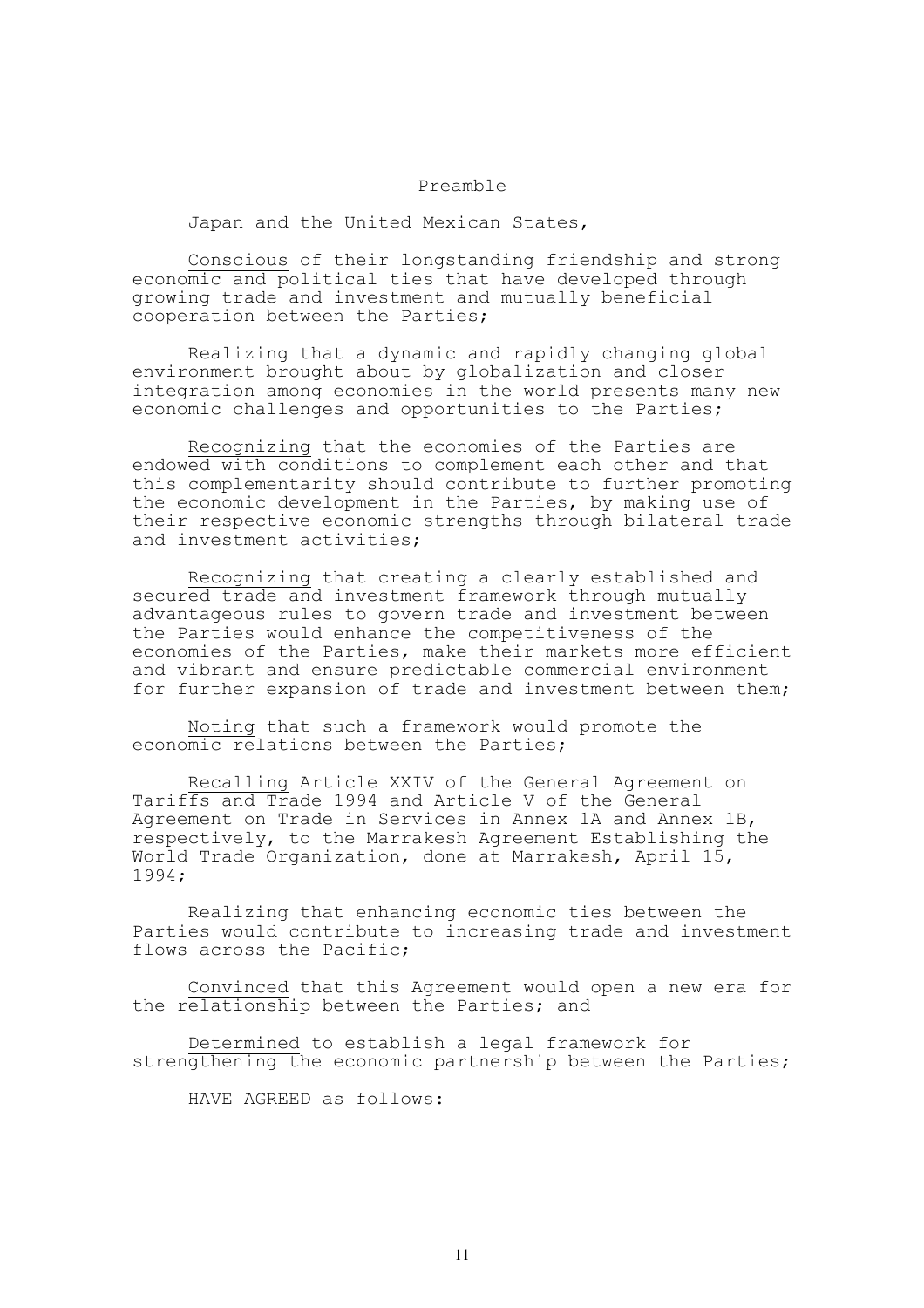### Chapter 1 Objectives

## Article 1 Objectives

The objectives of this Agreement are to:

- (a) liberalize and facilitate trade in goods and services between the Parties:
- (b) increase investment opportunities and strengthen protection for investments and investment activities in the Parties;
- (c) enhance opportunities for suppliers to participate in government procurement in the Parties;
- (d) promote cooperation and coordination for the effective enforcement of competition laws in each Party;
- (e) create effective procedures for the implementation and operation of this Agreement and for the resolution of disputes; and
- (f) establish a framework for further bilateral cooperation and improvement of business environment.

Chapter 2 General Definitions

Article 2 General Definitions

1. For the purposes of this Agreement, unless otherwise specified:

(a) the term "Area" means:

 with respect to the United Mexican States (hereinafter referred to as "Mexico"):

- (i) the States of the Federation and the Federal District;
- (ii) the islands, including the reefs and keys, in adjacent seas;
- (iii) the islands of Guadalupe and Revillagigedo situated in the Pacific Ocean;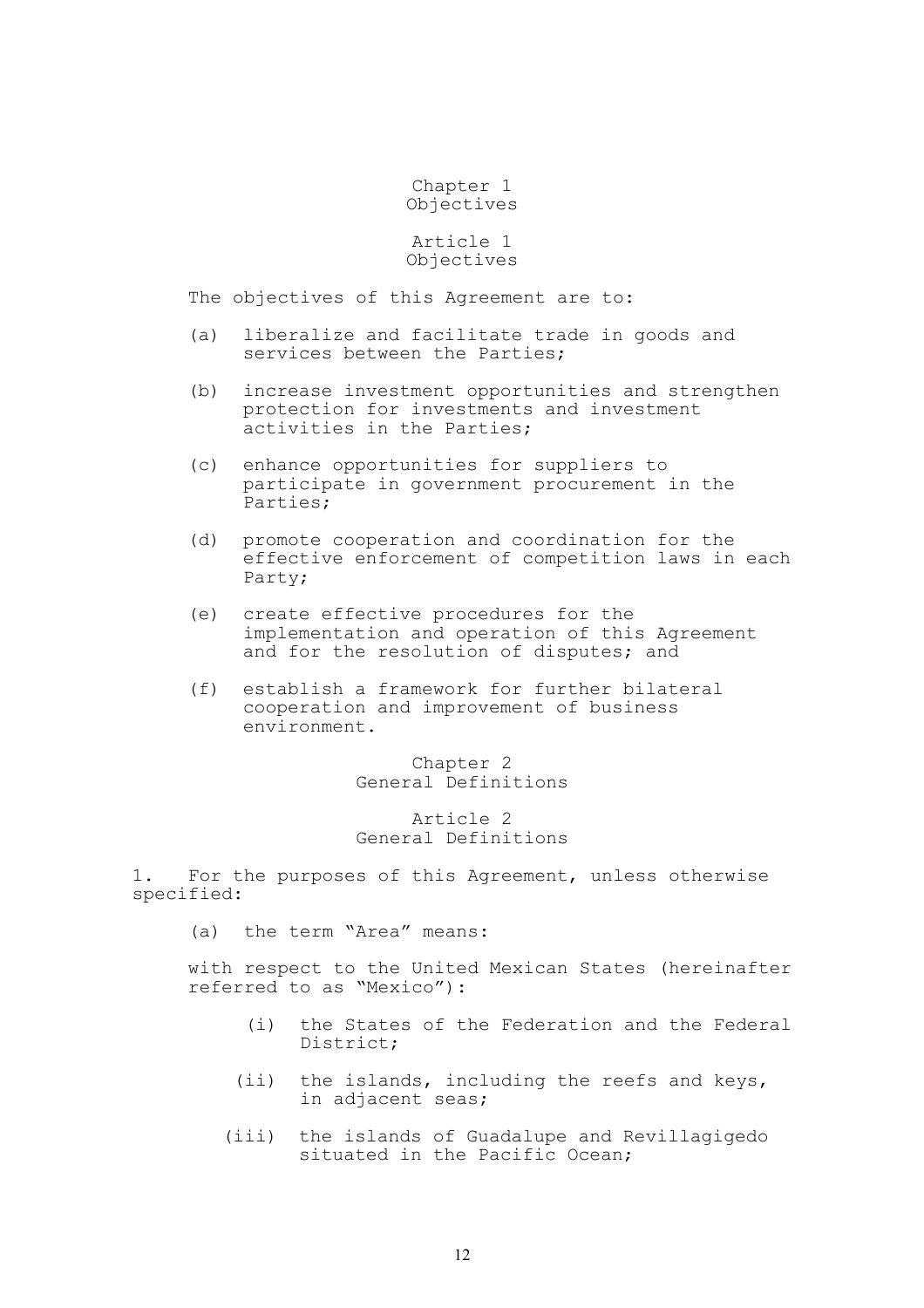- (iv) the continental shelf and the submarine shelf of such islands, keys and reefs;
	- (v) the waters of the territorial seas, in accordance with international law, and its interior maritime waters;
- (vi) the space located above the national territory, in accordance with international law; and
- (vii) any areas beyond the territorial seas of Mexico within which, in accordance with international law, including the United Nations Convention on the Law of the Sea, as may be amended, and its domestic law, Mexico may exercise rights with respect to the seabed and subsoil and their natural resources; and

with respect to Japan:

- (viii) the territory of Japan which means the land areas, internal waters, and territorial seas and the airspace above such areas, waters and seas, under the sovereignty of Japan in accordance with international law; and
	- (ix) any areas beyond the territorial seas of Japan within which, in accordance with international law, including the United Nations Convention on the Law of the Sea, as may be amended, and its domestic law, Japan may exercise rights with respect to the seabed and subsoil and their natural resources.

 Nothing in this subparagraph shall affect the rights and obligations of the Parties under the United Nations Convention on the Law of the Sea, as may be amended;

- (b) the term "days" means calendar days, including weekends and holidays;
- (c) the term "enterprise" means any entity constituted or organized under applicable law, whether or not for profit, and whether privatelyowned or governmentally-owned, including any corporation, trust, partnership, joint venture, or other association or sole proprietorship;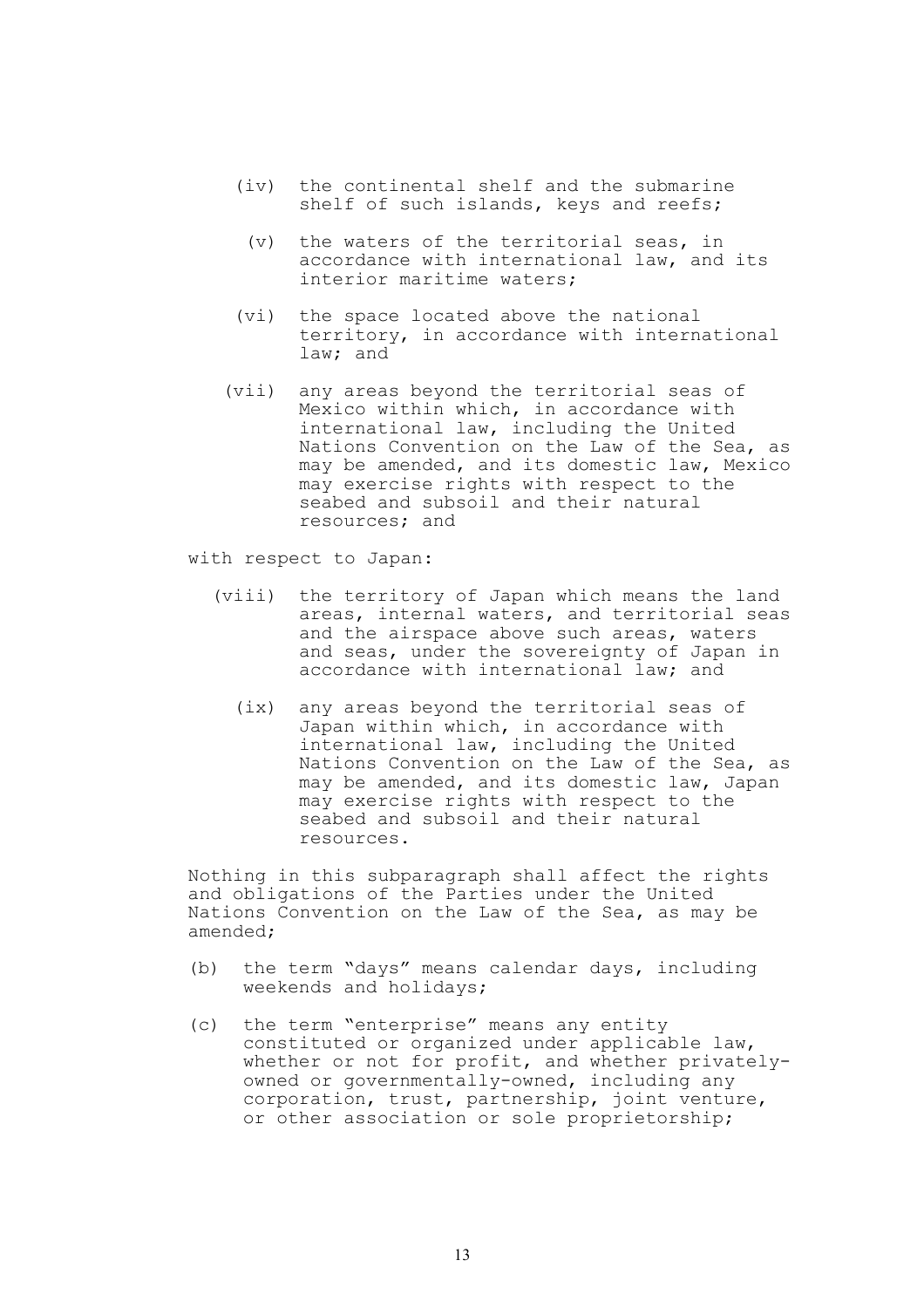- (d) the term "enterprise of a Party" means an enterprise constituted or organized under the law of a Party;
- (e) the term "existing" means in effect on the date of entry into force of this Agreement;
- (f) the term "GATS" means the General Agreement on Trade in Services in Annex 1B to the Marrakesh Agreement Establishing the World Trade Organization, done at Marrakesh, April 15, 1994, as may be amended;
- (g) the term "GATT 1994" means the General Agreement on Tariffs and Trade 1994 in Annex 1A to the Marrakesh Agreement Establishing the World Trade Organization, done at Marrakesh, April 15, 1994, as may be amended. For the purposes of this Agreement, references to Articles in the GATT 1994 include the interpretative notes;
- (h) the term "goods of a Party" means domestic products as these are understood in the GATT 1994, and includes originating goods of that Party;
- (i) the term "Harmonized System (HS)" means the Harmonized Commodity Description and Coding System set out in the Annex to the International Convention on the Harmonized Commodity Description and Coding System, as may be amended, and adopted and implemented by the Parties in their respective domestic laws;
- (j) the term "Joint Committee" means the Joint Committee established under Article 165;
- (k) the term "measure" means any measure by a Party, whether in the form of a law, regulation, rule, procedure, decision, administrative action or any other form;
- (l) the term "national" means a natural person possessing the nationality of a Party under its domestic laws;
- (m) the term "originating goods" means goods qualifying as originating under the provisions of Chapter 4;
- (n) the term "originating materials" means materials qualifying as originating under the provisions of Chapter 4;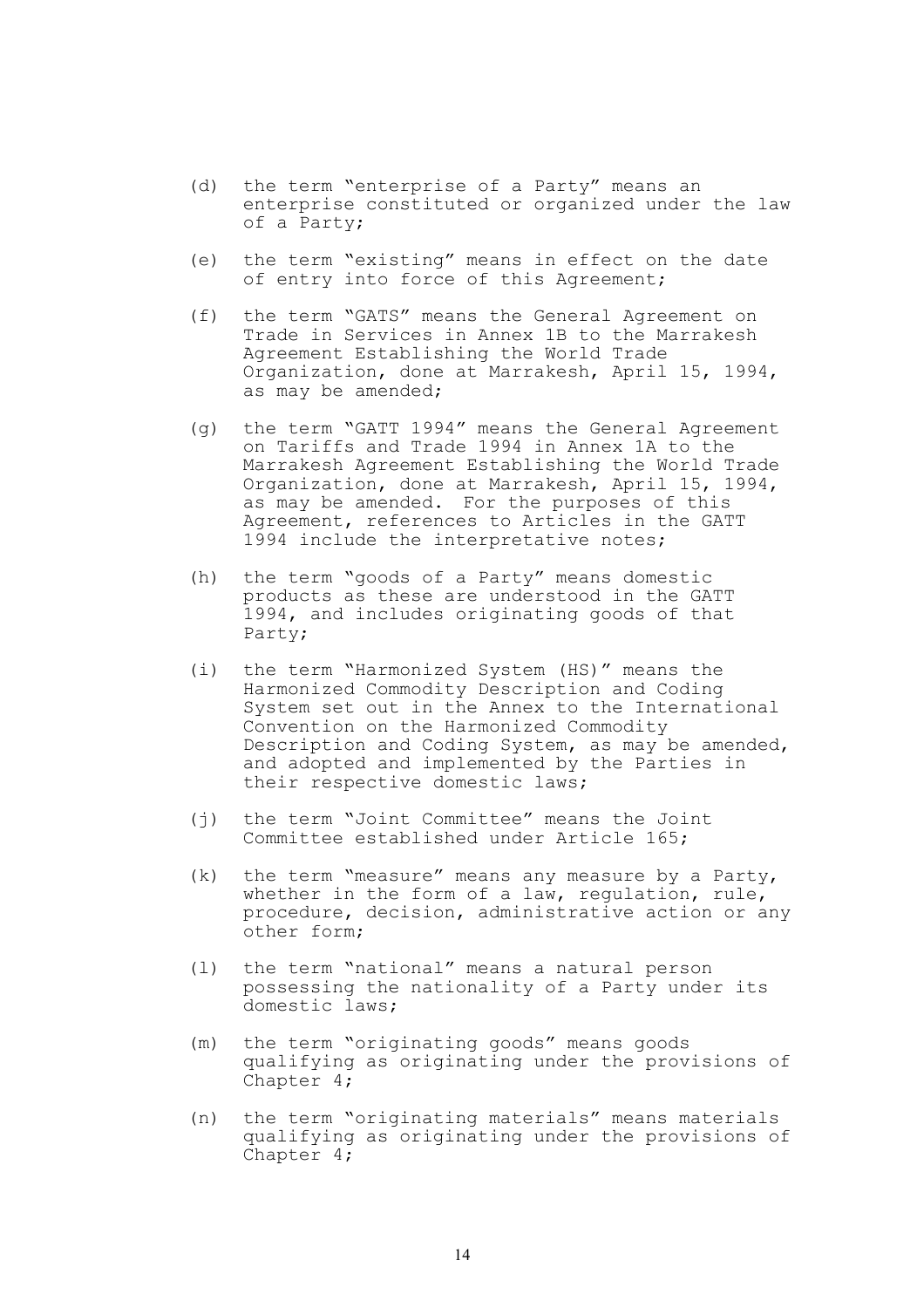- (o) the term "person" means a natural person or enterprise;
- (p) the term "person of a Party" means a national or an enterprise of a Party;
- (q) the term "state enterprise" means an enterprise owned or controlled through ownership interests by a Party; and
- (r) the term "WTO Agreement" means the Marrakesh Agreement Establishing the World Trade Organization, done at Marrakesh, April 15, 1994, as may be amended.

2. For the purposes of this Agreement, unless otherwise specified:

- (a) in the case of Mexico, a reference to a state includes local governments of that state; and
- (b) in the case of Japan, a reference to a local government means a prefecture or any other local authority.

Chapter 3 Trade in Goods

Section 1 General Rules

Article 3 National Treatment

1. Each Party shall accord national treatment to the goods of the other Party in accordance with Article III of the GATT 1994 and to this end Article III of the GATT 1994 is incorporated into and made part of this Agreement.

2. The provisions of paragraph 1 above regarding national treatment shall mean, with respect to a local government in the case of Japan, and with respect to a state in the case of Mexico, treatment no less favorable than the most favorable treatment accorded by that local government or state to any like goods or, directly competitive or substitutable goods, as the case may be, of the Party of which it forms a part.

> Article 4 Classification of Goods

 The classification of goods in trade between the Parties shall be in conformity with the Harmonized System.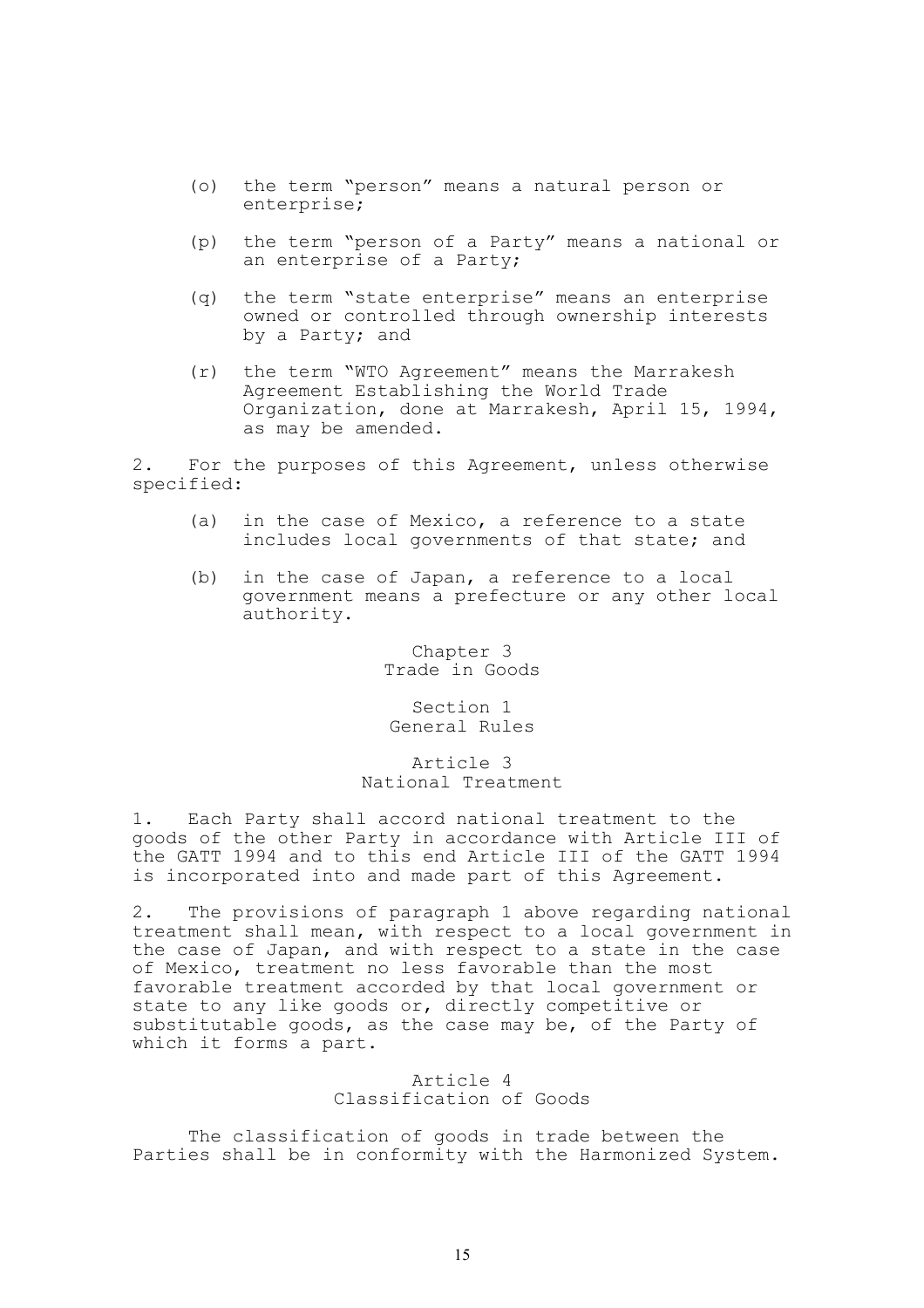## Article 5 Elimination of Customs Duties

1. Except as otherwise provided for in this Agreement, each Party shall eliminate or reduce its Customs Duties on originating goods designated for such purposes in its Schedule in Annex 1, in accordance with the terms and conditions set out therein.

2. Except as otherwise provided for in this Agreement, neither Party shall increase any Customs Duty on originating goods from the level provided for in its Schedule in Annex 1.

- Note: The term "level" means the level of Customs Duty that shall be implemented by each Party in accordance with its Schedule and does not mean the Base Rate specified in such Schedule.
- 3. (a) On the request of either Party, the Parties shall consult to consider:
	- (i) issues such as improving market access conditions on originating goods designated for consultation in the Schedule in Annex 1, in accordance with the terms and conditions set out in such Schedule; or
	- (ii) further steps in the process of liberalization of trade between the Parties in respect of goods after 4 years of the date of entry into force of this Agreement.
	- (b) Subparagraph (a)(ii) above shall not apply to the originating goods referred to in subparagraph (a)(i) above while the consultation on the originating goods is held under the terms and conditions referred to in subparagraph (a)(i) above.

4. The Parties shall consult to consider further steps in the process of liberalization of trade between the Parties in respect of originating goods set out in the Schedule in Annex 1, in light of the result of the multilateral trade negotiations under the World Trade Organization (WTO).

5. Any amendment to the Schedules as a result of the consultations referred to in paragraph 3 or 4 above shall be approved by both Parties in accordance with their respective legal procedures, and shall supersede any corresponding concession provided for in their respective Schedules.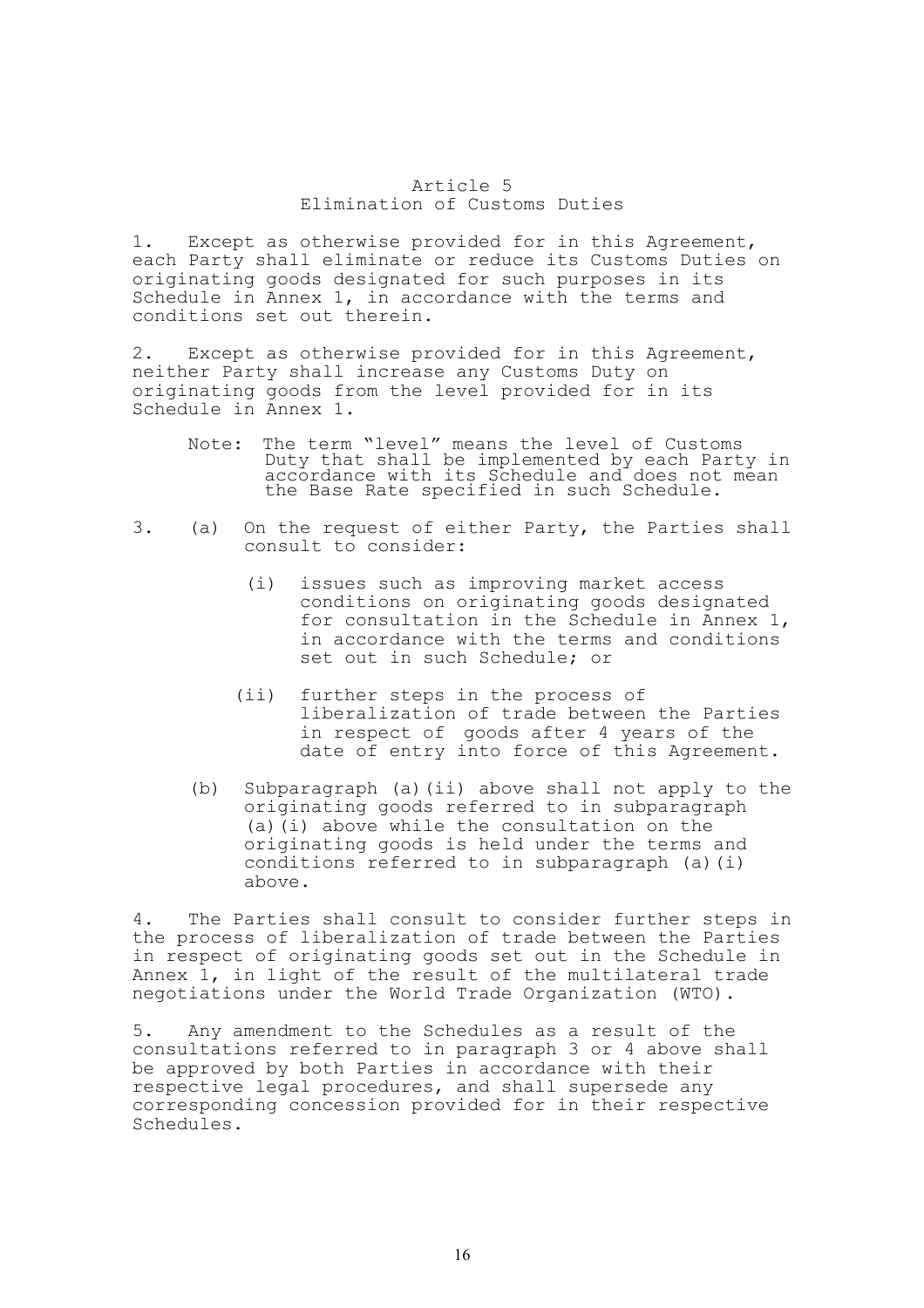#### Article 6 Export Duties

 Neither Party shall adopt or maintain any duties on goods exported from a Party into the other Party.

# Article 7 Import and Export Restrictions

1. Except as otherwise provided for in this Agreement, each Party shall not institute or maintain any prohibition or restriction other than Customs Duties on the importation of any good of the other Party or on the exportation or sale for export of any good destined to the other Party, which is inconsistent with its obligations under Article XI of the GATT 1994 and its relevant provisions under the WTO Agreement.

2. The measures specified in Annex 2 may be maintained, provided that such measures are consistent with the rights and obligations of the Party taking such measures under the WTO Agreement.

# Article 8 Protection of Geographical Indications for Spirits

1. The Parties agree that indications for spirits listed in Annex 3 are geographical indications referred to in paragraph 1 of Article 22 of the Agreement on Trade-Related Aspects of Intellectual Property Rights in Annex 1C to the WTO Agreement, as may be amended, and shall abide by the obligations under the relevant provisions of the said Agreement with respect to the protection of geographical indications, and for this purpose, they shall take appropriate measures to prohibit the use of any geographical indications listed in Annex 3 for spirits not originating in the place indicated by the respective geographical indication.

2. Modifications to Annex 3 proposed by both Parties may be adopted by the Joint Committee pursuant to subparagraph 2(e)(i) of Article 165. The adopted modifications shall be confirmed by an exchange of diplomatic notes and shall enter into force on the date specified in the said notes. The modified part of Annex 3 shall supersede the corresponding part provided for in Annex 3.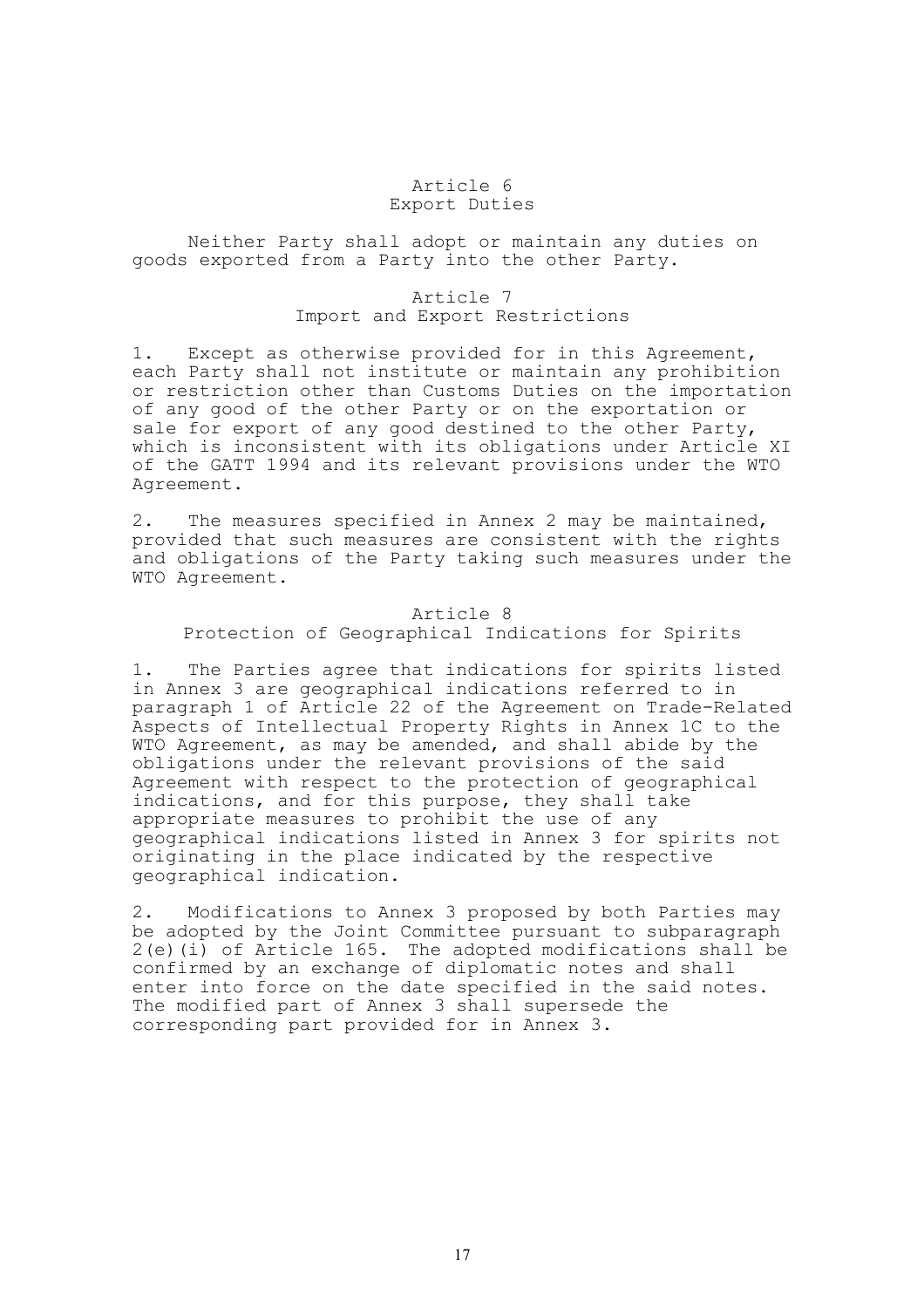## Article 9 Sub-Committee on Trade in Goods

1. For the purposes of the effective implementation and operation of this Section, a Sub-Committee on Trade in Goods (hereinafter referred to in this Article as "the Sub-Committee") shall be established pursuant to Article 165.

2. The Sub-Committee shall meet at such venue and times as may be agreed by the Parties.

- 3. The functions of the Sub-Committee shall be:
	- (a) reviewing the implementation and operation of this Section;
	- (b) reporting the findings of the Sub-Committee to the Joint Committee; and
	- (c) carrying out other functions which may be delegated by the Joint Committee pursuant to Article 165.
- 4. (a) For the purposes of the effective implementation and operation of this Section, the Sub-Committee shall establish a Special Sub-Committee on Steel Products. If necessary, the Sub-Committee may establish any other Special Sub-Committees.
	- (b) The Special Sub-Committees shall be held at such venue and times as may be agreed by the Parties.
	- (c) The functions of the Special Sub-Committees shall be:
		- (i) analyzing relevant matters on the relevant products and its sector, including trade in such products; and
		- (ii) reporting the findings of the Special Sub-Committees, through the Sub-Committee, to the Joint Committee.

## Article 10 Uniform Regulations

 Upon the date of entry into force of this Agreement, the Joint Committee shall adopt the Uniform Regulations that provide detailed regulations pursuant to which the customs authorities, the competent governmental authorities defined in Article 49 and the relevant authorities of the Parties shall implement their functions under this Section, Chapter 4 and Chapter 5, except Section 3.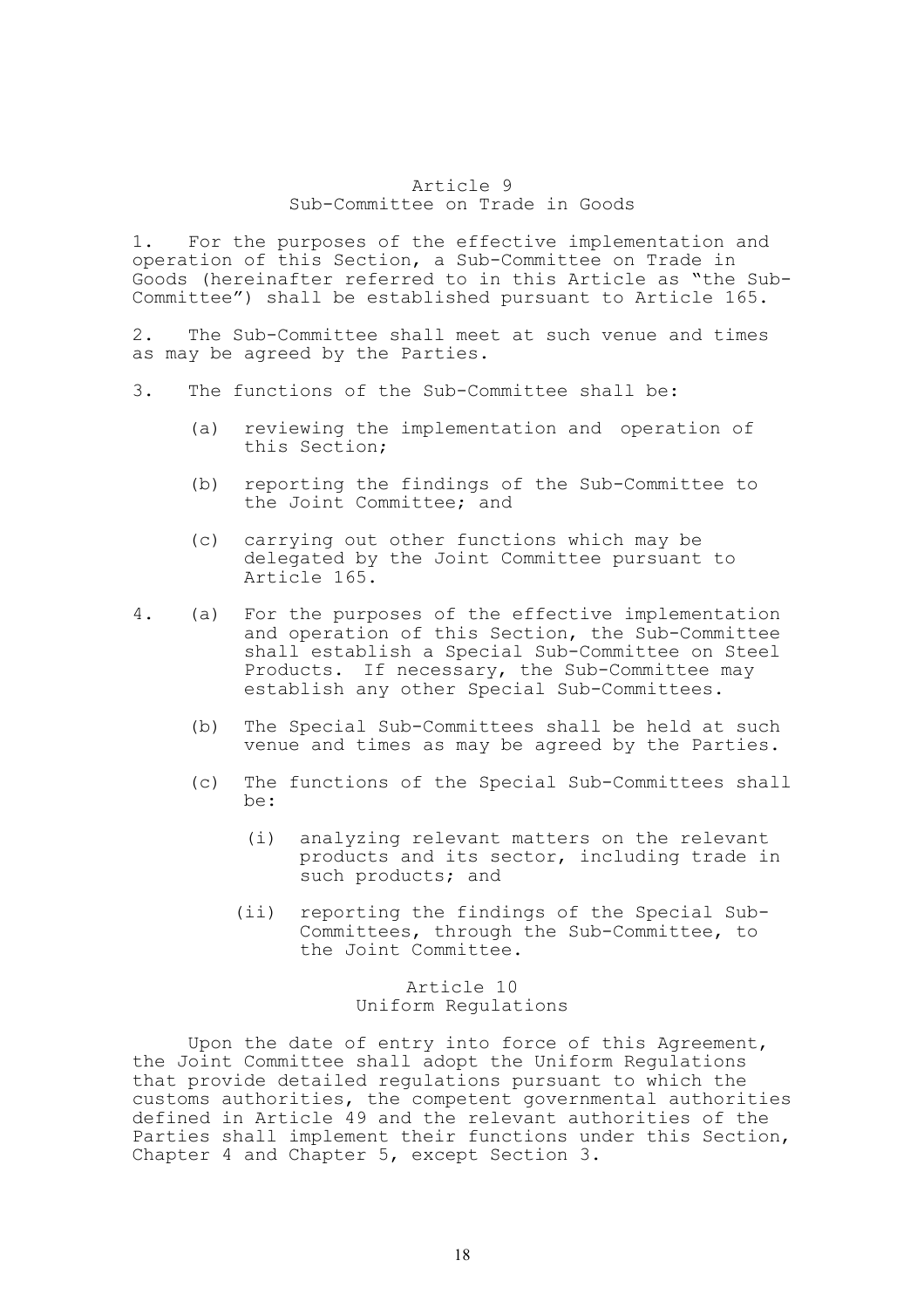### Article 11 Definition

 For the purposes of this Section, the term "Customs Duty" means any customs or import duty and a charge of any kind, imposed in connection with the importation of a good, but does not include any:

- (a) charge equivalent to an internal tax imposed consistently with the provisions of paragraph 2 of Article III of the GATT 1994, in respect of the like goods or, directly competitive or substitutable goods of the Party or in respect of goods from which the imported goods have been manufactured or produced in whole or in part;
- (b) anti-dumping or countervailing duty applied pursuant to a Party's domestic law and applied consistently with the provisions of Article VI of the GATT 1994, the Agreement on Implementation of Article VI of the General Agreement on Tariffs and Trade 1994, as may be amended, and the Agreement on Subsidies and Countervailing Measures in Annex 1A to the WTO Agreement, as may be amended; or
- (c) fees or other charges commensurate with the cost of services rendered.

Section 2 Sanitary and Phytosanitary Measures

Article 12 Reaffirmation of Rights and Obligations

 The Parties reaffirm their rights and obligations relating to sanitary and phytosanitary (hereinafter referred to in this Chapter as "SPS") measures under the Agreement on the Application of Sanitary and Phytosanitary Measures in Annex 1A to the WTO Agreement, as may be amended.

### Article 13 Enquiry Points

 Each Party shall designate an enquiry point which is able to answer all reasonable enquiries from the other Party regarding SPS measures referred to in Article 12 and, if appropriate, to provide their relevant information.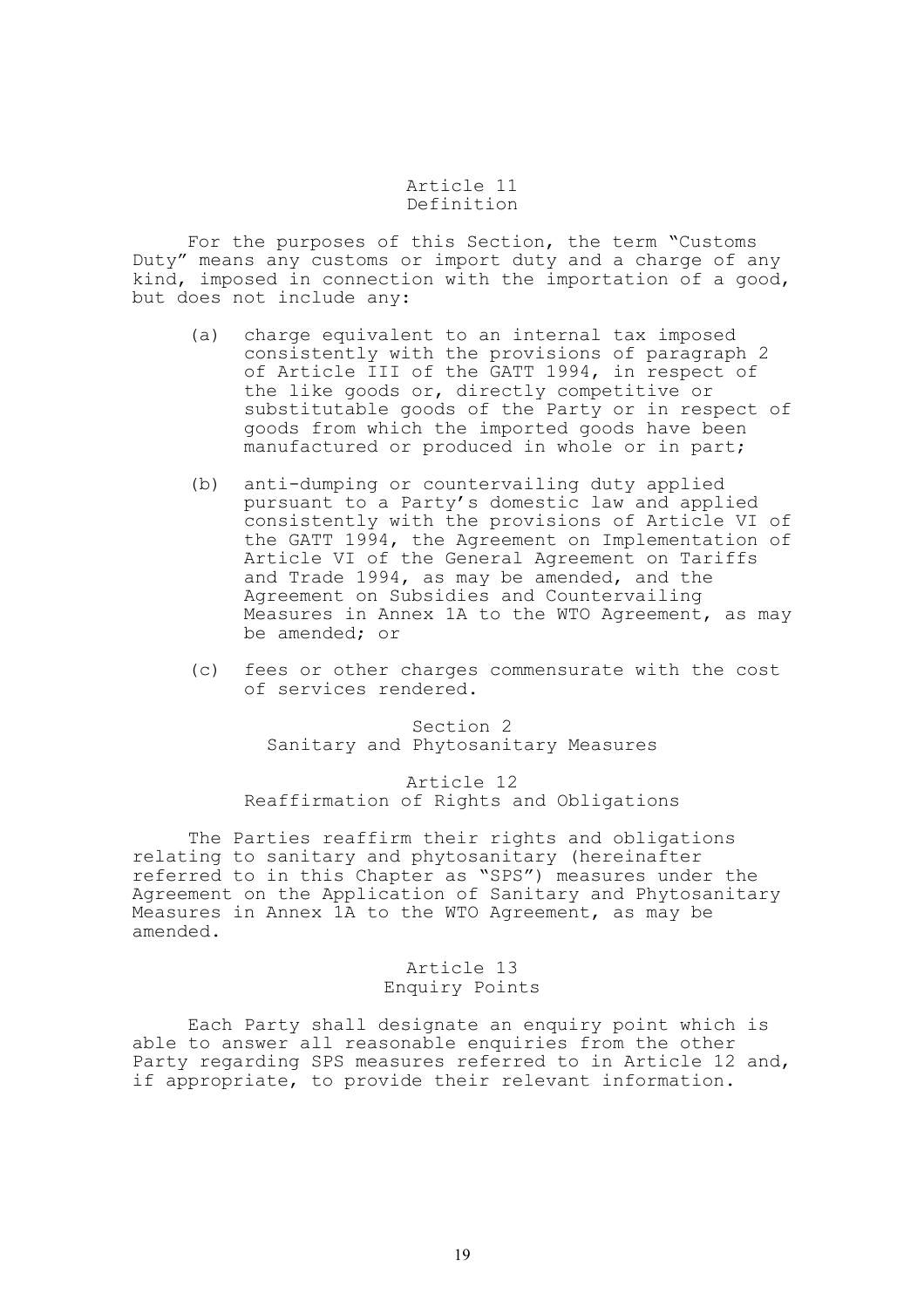## Article 14 Sub-Committee on SPS Measures

1. For the purposes of the effective implementation and operation of this Section, a Sub-Committee on SPS Measures (hereinafter referred to in this Article as "the Sub-Committee") shall be established pursuant to Article 165.

2. The Sub-Committee shall meet at such venue and times as may be agreed by the Parties.

- 3. The functions of the Sub-Committee shall be:
	- (a) exchange of information on such matters as occurrences of SPS incidents in the Parties and non-Parties, and change or introduction of SPSrelated regulations and standards of the Parties, which may, directly or indirectly, affect trade in goods between the Parties;
	- (b) notification to either Party of information on potential SPS risks recognized by the other Party;
	- (c) science-based consultation to identify and address specific issues that may arise from the application of SPS measures with the objective of obtaining mutually acceptable solutions;
	- (d) discussing technical cooperation in relation to SPS measures;
	- (e) consulting cooperative efforts between the Parties in international fora in relation to SPS measures;
	- (f) reporting the findings of the Sub-Committee to the Joint Committee; and
	- (g) carrying out other functions which may be delegated by the Joint Committee pursuant to Article 165.

4. The Sub-Committee may, if necessary, establish *ad hoc* technical advisory groups as its subsidiary bodies. The groups shall provide the Sub-Committee with technical information and advice at the request of the Sub-Committee.

> Article 15 Non-Application of Chapter 15

 The dispute settlement procedure provided for in Chapter 15 shall not apply to this Section.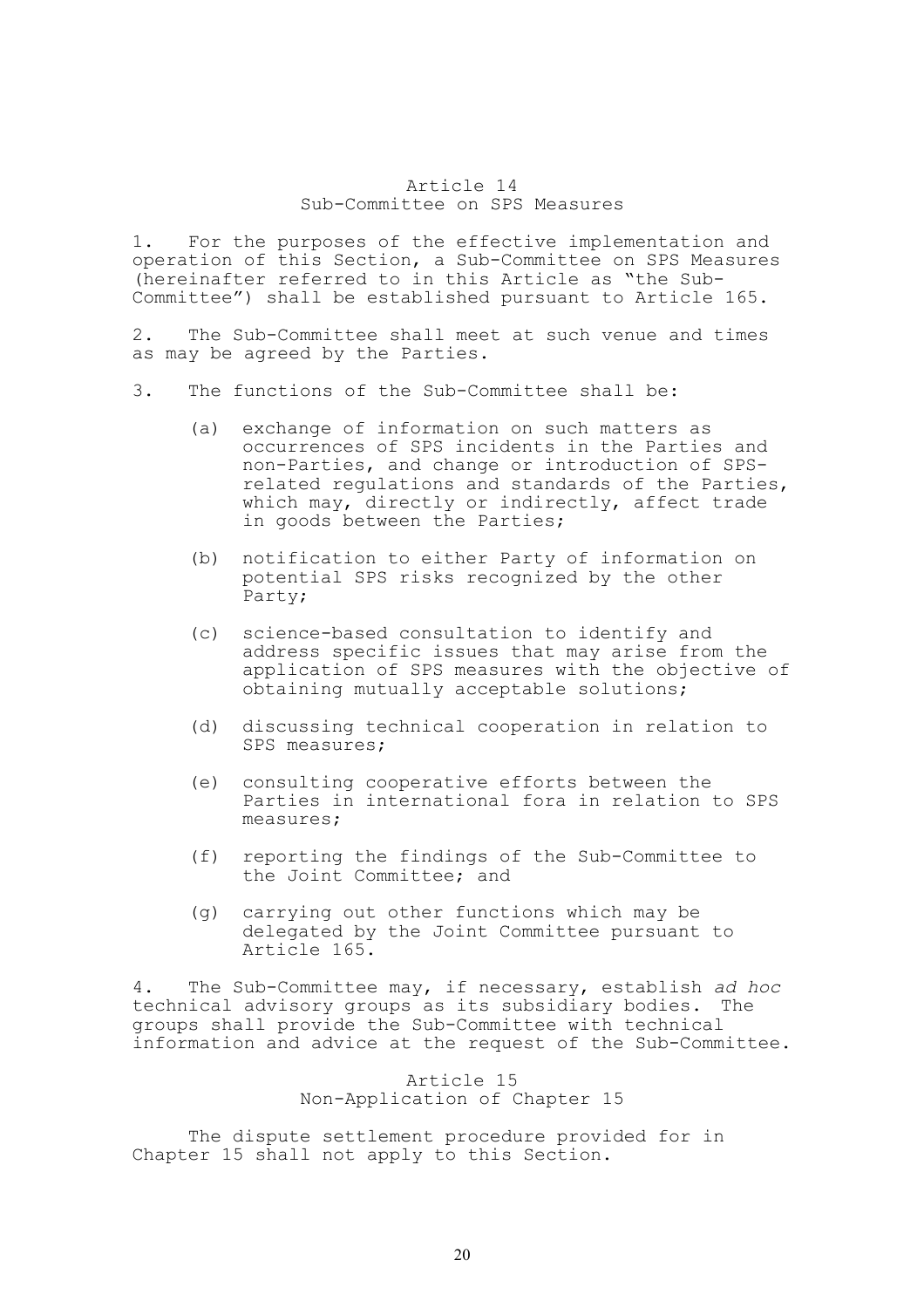# Section 3

Technical Regulations, Standards and Conformity Assessment Procedures

# Article 16 Reaffirmation of Rights and Obligations

 The Parties reaffirm their rights and obligations relating to technical regulations, standards and conformity assessment procedures under the Agreement on Technical Barriers to Trade in Annex 1A to the WTO Agreement, as may be amended.

#### Article 17

Cooperation in the Field of Technical Regulations, Standards and Conformity Assessment Procedures

1. The Parties shall develop cooperation between the Governments of the Parties in the field of technical regulations, standards and conformity assessment procedures (hereinafter referred to in this Article as "the Cooperation") with a view to facilitating trade in goods between them.

2. The forms of the Cooperation may include the following:

- (a) conducting joint studies and holding seminars and symposia, in order to enhance mutual understanding of their domestic technical regulations, standards and conformity assessment procedures;
- (b) exchanging government officials for training purpose;
- (c) contributing jointly to activities related to technical regulations, standards and conformity assessment procedures in international and regional fora; and
- (d) encouraging entities related to technical regulations, standards and conformity assessment procedures other than the Governments of the Parties to participate in the Cooperation and to implement cooperation between such entities.

3. The implementation of this Article shall be subject to the availability of appropriated funds and the applicable laws and regulations of each Party.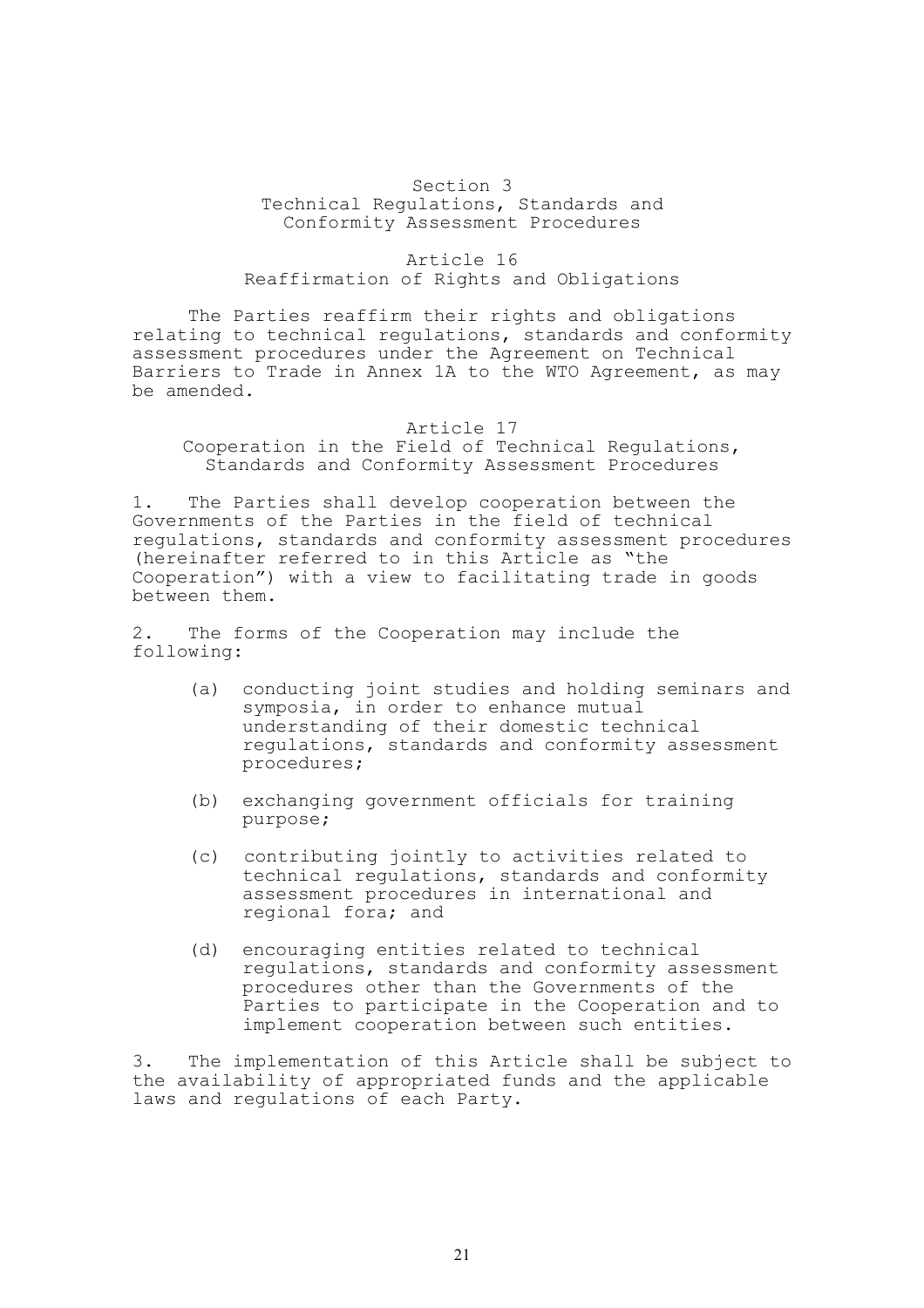### Article 18 Enquiry Points

 Each Party shall designate an enquiry point which is able to answer all reasonable enquiries from the other Party regarding technical regulations, standards and conformity assessment procedures and, if appropriate, to provide their relevant information.

#### Article 19

Sub-Committee on Technical Regulations, Standards and Conformity Assessment Procedures

1. For the purposes of the effective implementation and operation of this Section, a Sub-Committee on Technical Regulations, Standards and Conformity Assessment Procedures (hereinafter referred to in this Article as "the Sub-Committee") shall be established pursuant to Article 165.

2. The Sub-Committee shall meet at such venue as may be agreed by the Parties and shall make efforts to meet once a year.

- 3. The functions of the Sub-Committee shall be:
	- (a) exchanging information on technical regulations, standards and conformity assessment procedures;
	- (b) reviewing the implementation and operation of this Section;
	- (c) discussing any issues related to this Section;
	- (d) reporting the findings of the Sub-Committee to the Joint Committee; and
	- (e) carrying out other functions which may be delegated by the Joint Committee pursuant to Article 165.

# Article 20 Non-Application of Chapter 15

 The dispute settlement procedure provided for in Chapter 15 shall not apply to this Section.

## Article 21 Relation to Section 2

 This Section shall not apply to SPS measures referred to in Section 2.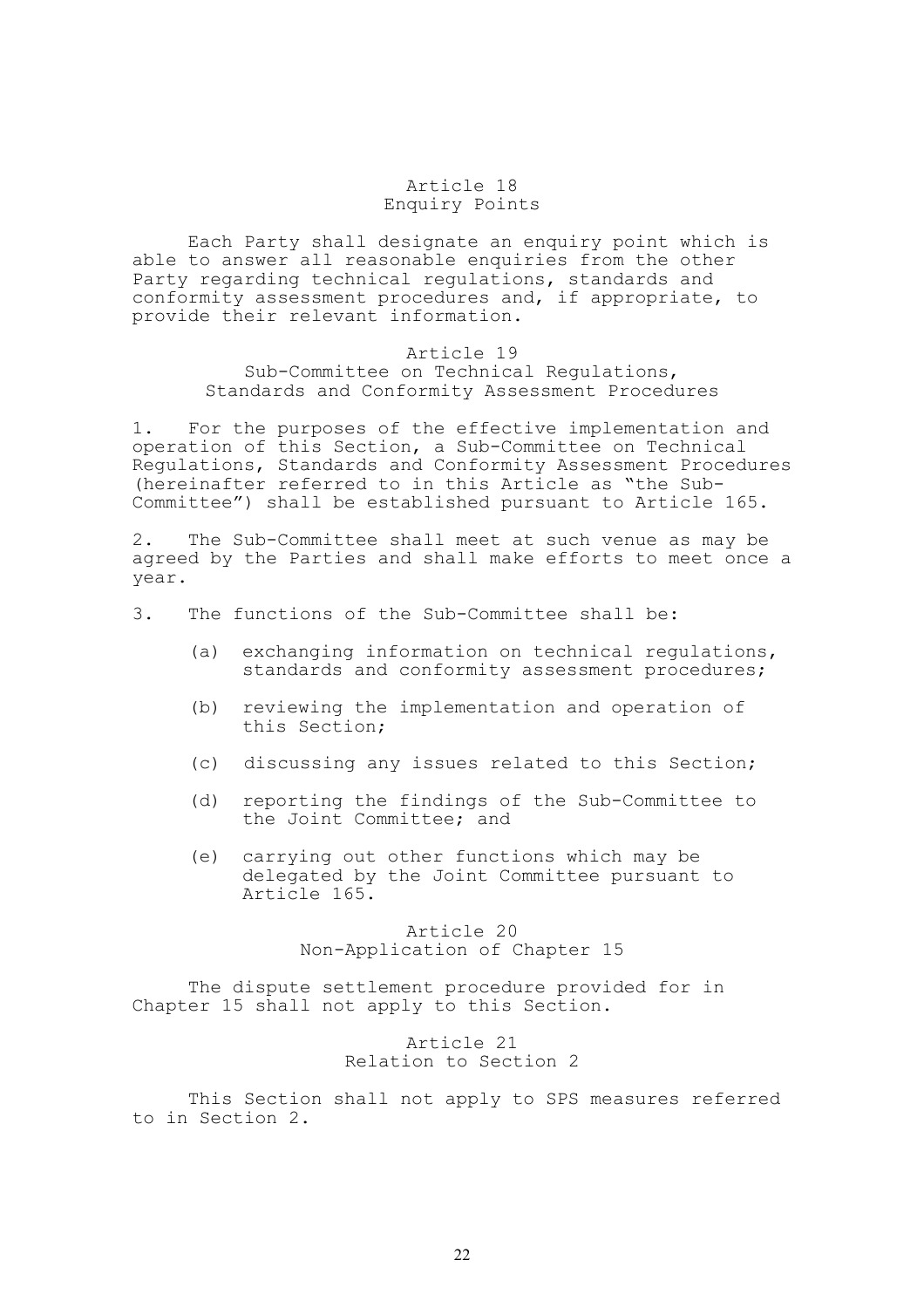## Chapter 4 Rules of Origin

## Article 22 Originating Goods

1. Except as otherwise provided for in this Chapter, a good shall be an originating good where:

- (a) the good is wholly obtained or produced entirely in the Area of one or both Parties, as defined in Article 38;
- (b) the good is produced entirely in the Area of one or both Parties exclusively from originating materials;
- (c) the good satisfies the requirements set out in Annex 4, as well as all other applicable requirements of this Chapter, when the good is produced entirely in the Area of one or both Parties using non-originating materials; or
- (d) except for a good provided for in Chapters 61 through 63 of the Harmonized System, the good is produced entirely in the Area of one or both Parties, but one or more of the non-originating materials that are used in the production of the good does not undergo an applicable change in tariff classification because:
	- (i) the good was imported into a Party in an unassembled or a disassembled form but was classified as an assembled good pursuant to Rule 2(a) of the General Rules for the Interpretation of the Harmonized System; or
	- (ii) the heading for the good provides for and specifically describes both the good itself and its parts and is not further subdivided into subheadings, or the subheading for the good provides for and specifically describes both the good itself and its parts;

 provided that the regional value content of the good, determined in accordance with Article 23, is not less than 50 percent, unless otherwise provided for in Annex 4, and that the good satisfies all other applicable requirements of this Chapter.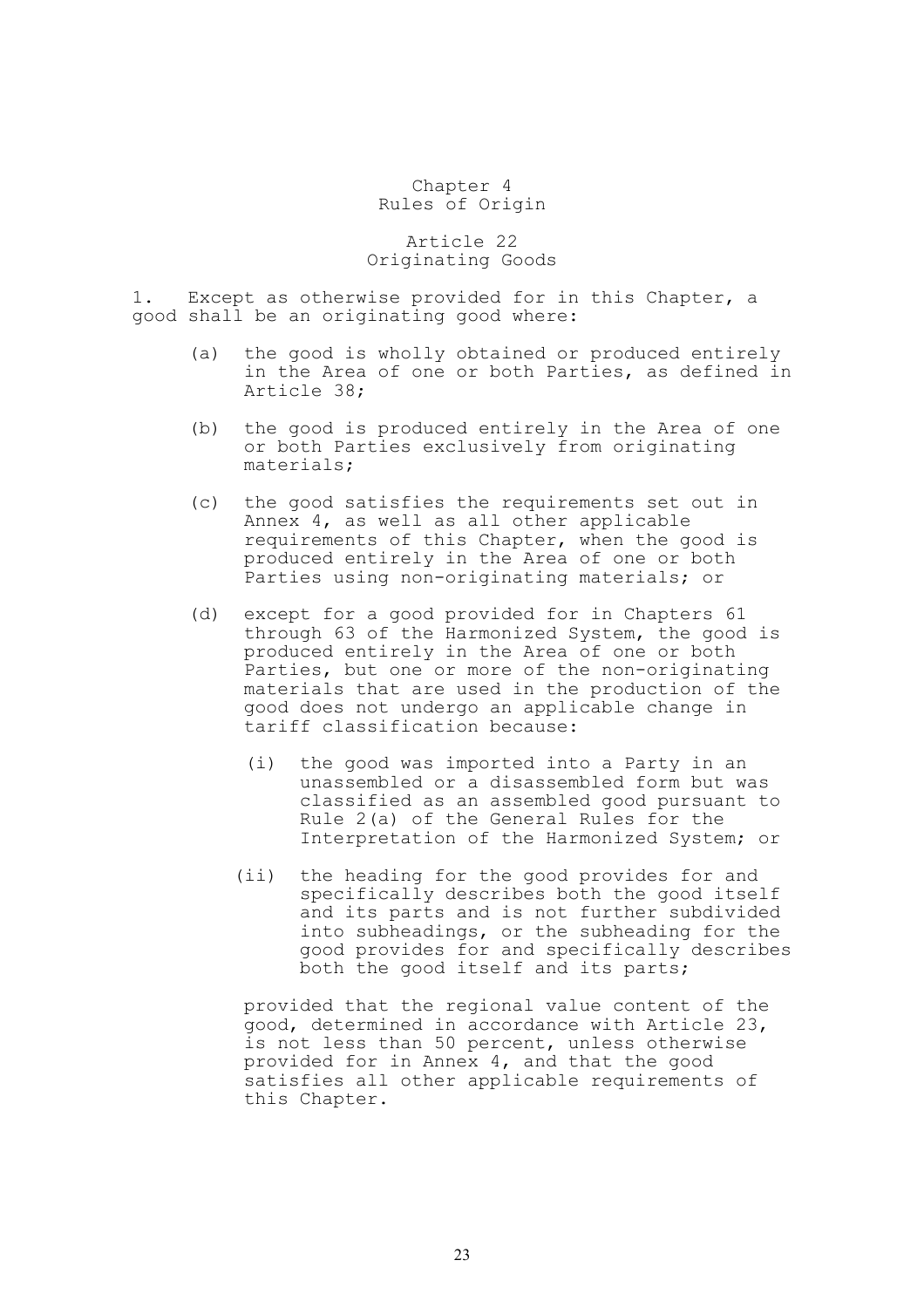2. For the purposes of this Chapter, the production of a good using non-originating materials that undergo an applicable change in tariff classification and satisfying other requirements, as set out in Annex 4, shall occur entirely in the Area of one or both Parties and every regional value content of a good shall be entirely satisfied in the Area of one or both Parties.

#### Article 23 Regional Value Content

1. Except as provided for in paragraph 4 below and Article 26, the regional value content of a good shall be calculated on the basis of the transaction value method set out in paragraph 2 below.

2. For the purposes of calculating the regional value content of a good on the basis of the transaction value method, the following formula shall be applied:

$$
T V - VNM
$$
  
RVC= ------------ - x 100  
TV

where:

- RVC: the regional value content, expressed as a percentage;
- TV: transaction value of the good adjusted to a F.O.B. basis, except as provided for in paragraph 3 below; and
- VNM: value of non-originating materials used by the producer in the production of the good determined pursuant to Article 24.

3. For the purposes of paragraph 2 above, when the producer of the good does not export it directly, the transaction value of the good shall be adjusted to the point where the buyer receives the good from the producer in the Area of a Party where the producer is located.

4. In the event that there is no transaction value or the transaction value of the good is unacceptable under Article 1 of the Customs Valuation Code, the value of the good shall be determined in accordance with Articles 2 through 7 of the Customs Valuation Code.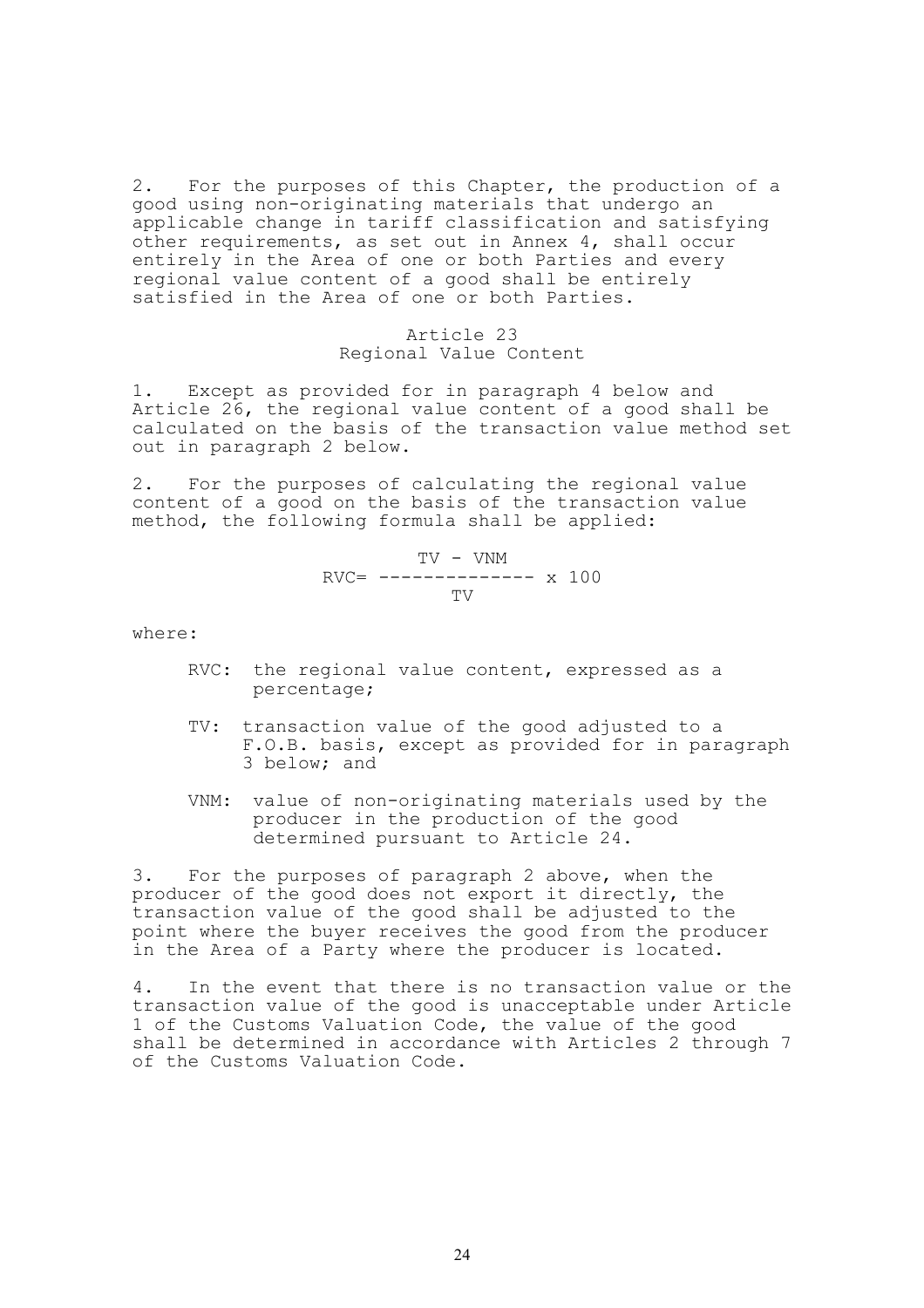5. A producer may average the regional value content for one or more goods classified in the same subheading under the Harmonized System that he produces in the same plant or in more than one plant in the Area of one Party, on the basis of either all the goods produced by the producer or only those goods exported to the other Party:

- (a) in its fiscal year or period; or
- (b) in any period of  $1, 2, 3, 4$  or 6 months.

Article 24 Value of Materials

- 1. The value of a material:
	- (a) shall be the transaction value of the material; or
	- (b) in the event that there is no transaction value or the transaction value of the material is unacceptable under Article 1 of the Customs Valuation Code, shall be determined in accordance with Articles 2 through 7 of the Customs Valuation Code.

2. Where not included under subparagraph 1(a) or 1(b) above, the value of a material:

- (a) shall include freight, insurance, packing and all other costs incurred in transporting the material to the importation port in the Party where the producer of the good is located, except as provided for in paragraph 3 below; and
- (b) may include the cost of waste and spoilage resulting from the use of the material in the production of the good, less the value of reusable scrap or by-product.

3. The value of a non-originating material shall not include, where the producer acquires the material in the Area of the Party where the producer is located, freight, insurance, packing and all other costs incurred in transporting the material from the warehouse of the supplier of the material to the place where the producer is located; as well as any other known and ascertainable cost incurred in the Area of the producer of the good.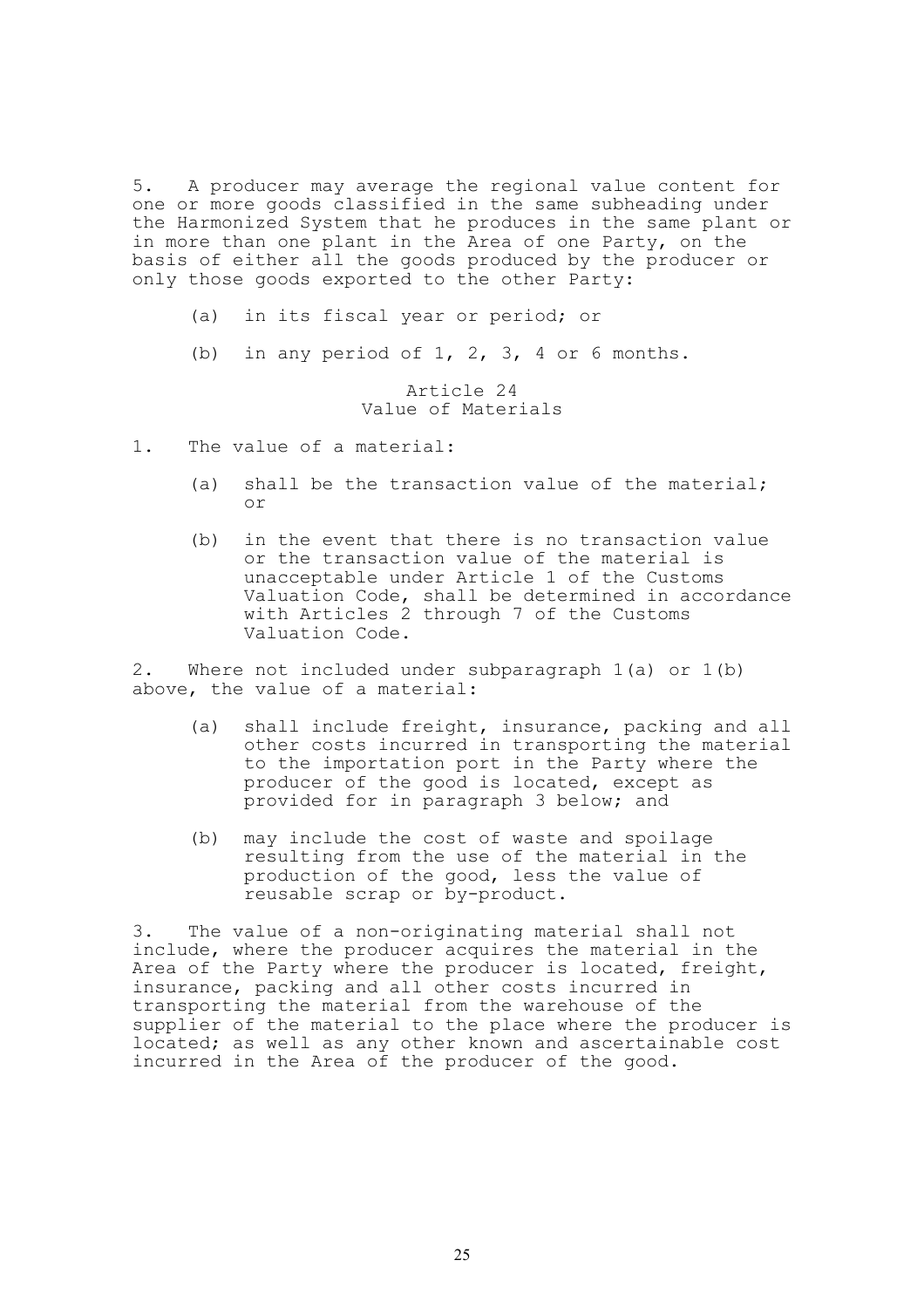4. The value of non-originating materials used by the producer in the production of the good shall not include the value of the non-originating materials used by:

- (a) another producer in the production of an originating material which is acquired and used by the producer of the good in the production of such good; or
- (b) the producer of the good in the production of a self-produced originating material, which is designated by the producer as an intermediate material under Article 26.

### Article 25 *De Minimis*

1. A good shall be considered to be an originating good if the value of all non-originating materials used in the production of the good that do not undergo an applicable change in tariff classification set out in Annex 4 is not more than 10 percent of the transaction value of the good, adjusted to the basis set out in paragraph 2 or 3, as the case may be, of Article 23, and the good satisfies all other applicable requirements of this Chapter.

2. Where the good referred to in paragraph 1 above is also subject to a regional value content, the value of such non-originating materials shall be taken into account in determining the regional value of the good and the good shall be required to satisfy all other applicable requirements of this Chapter.

3. A good that is subject to a regional value content requirement pursuant to Annex 4 shall not be required to satisfy such requirement if the value of all nonoriginating materials is not more than 10 percent of the transaction value of the good, adjusted to the basis set out in paragraph 2 or 3, as the case may be, of Article 23.

- 4. Paragraph 1 above shall not apply to:
	- (a) a good provided for in Chapters 50 through 63 of the Harmonized System; or
	- (b) a good provided for in Chapters 1 through 27 of the Harmonized System, except where the nonoriginating material used in the production of the good is provided for in a different subheading to the good classified in Chapter 1, 4 through 15, or 17 through 27 of the Harmonized System for which the origin is being determined under this Article.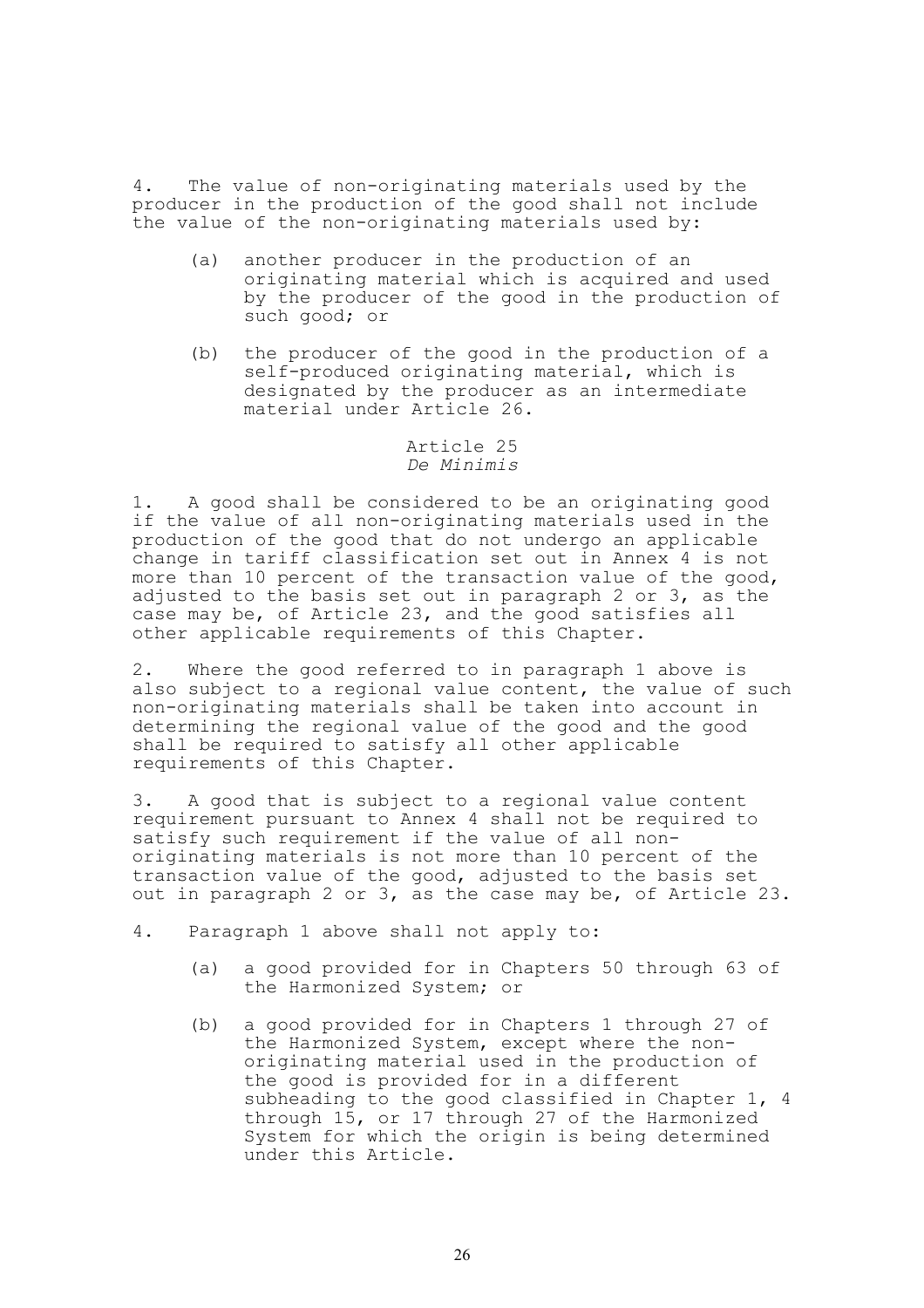5. A good provided for in Chapters 50 through 63 of the Harmonized System that does not originate because certain fibers or yarns used in the production of the material that determines the tariff classification of the good do not undergo an applicable change in tariff classification set out in Annex 4, shall nonetheless be considered to originate if the total weight of all such fibers or yarns in that material is not more than 7 percent of the total weight of such material.

## Article 26 Intermediate Materials

1. For the purposes of determining the regional value content of a good under Article 23, the producer of the good may designate as an intermediate material, any selfproduced material used in the production of the good.

2. Where an intermediate material is subject to a regional value content requirement under subparagraph 1(d) of Article 22 or Annex 4, the value of the intermediate material shall be:

- (a) the total cost incurred with respect to all goods produced by the producer of the good which may be reasonably allocated to such intermediate material, in accordance with the Uniform Regulations referred to in Article 10; or
- (b) the sum of each cost which are part of the total cost incurred with respect to such intermediate material, in accordance with the Uniform Regulations referred to in Article 10.

 In this case, the regional value content of such material shall be not less than the percentage set out in Annex 4 minus 5 percent.

#### Article 27 Accumulation

 For the purposes of determining whether a good is an originating good, a producer of the good may accumulate his production with the production of one or more producers in the Area of one or both Parties, of materials incorporated in the good, in a manner that the production of the materials is considered to have been performed by that producer, provided that the provisions of Article 22 are satisfied.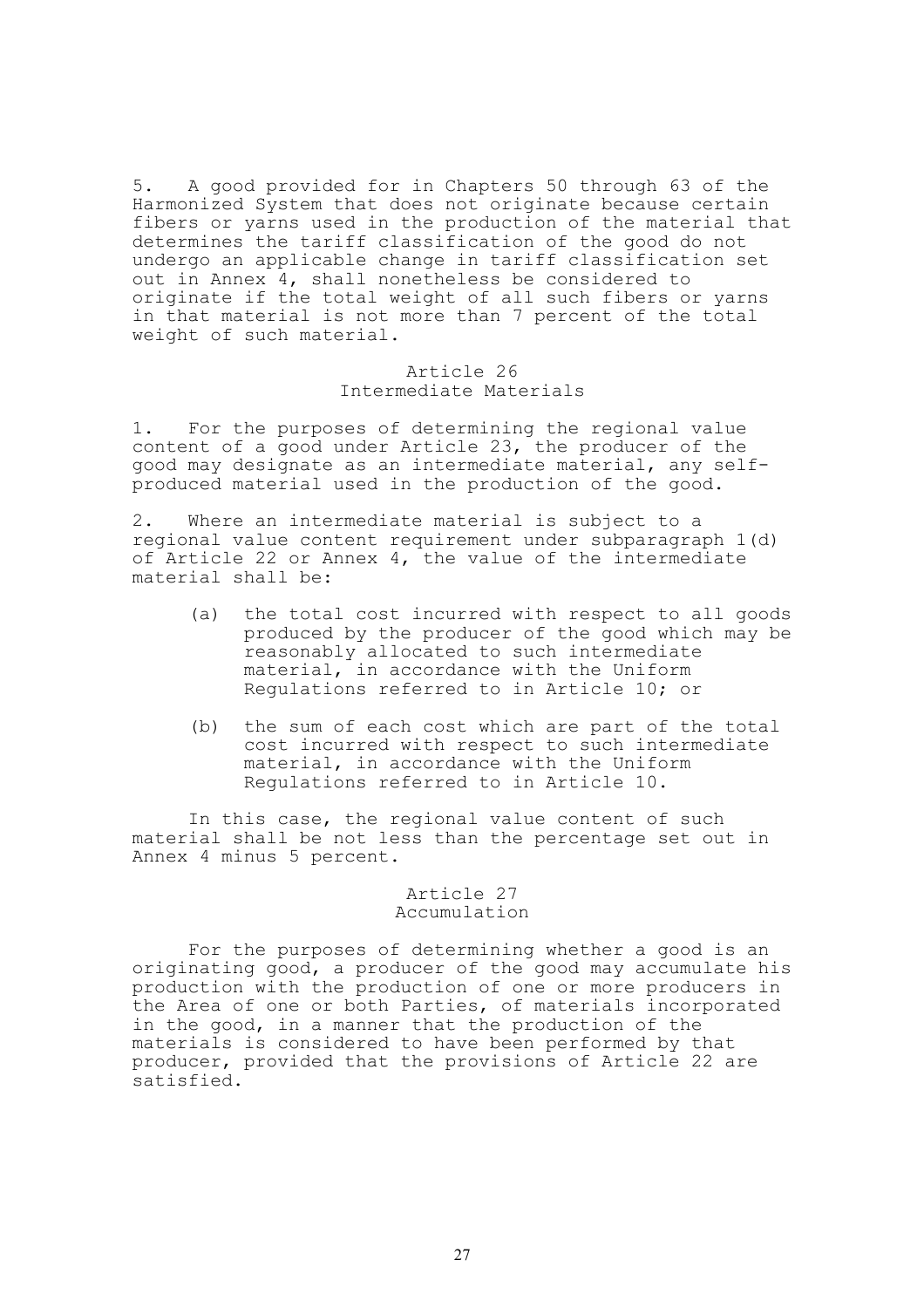### Article 28 Fungible Goods and Materials

1. For the purposes of determining whether a good is an originating good, where originating and non-originating fungible materials that are commingled in an inventory, are used in the production of a good, the origin of the materials may be determined pursuant to an inventory management method set out in paragraph 3 below.

2. Where originating and non-originating fungible goods are commingled in an inventory and, prior to exportation do not undergo any production process or any operation in the Area of the Party where they were commingled other than unloading, loading or any other operation necessary to preserve it in good condition or to transport the good to the other Party, the origin of the good may be determined pursuant to an inventory management method set out in paragraph 3 below.

3. The inventory management methods for fungible goods or materials shall be the following:

- (a) "FIFO method" (first in-first out) is the inventory management method by which the origin of the number of fungible goods or materials first received in the inventory is considered to be the origin of the same number of fungible goods or materials first withdrawn from the inventory;
- (b) "LIFO method" (last in-first out) is the inventory management method by which the origin of the number of fungible goods or materials last received in the inventory is considered to be the origin of the same number of fungible goods or materials first withdrawn from the inventory; or
- (c) "average method" is the inventory management method by which, except as provided for in paragraph 4 below, the origin of fungible goods or materials withdrawn from an inventory is based on the ratio, calculated under the following formula:

$$
\begin{array}{cc}\n\text{TOM} \\
\text{ROM} = \begin{array}{cc}\n & - \text{---} \text{---} \text{---} \text{---} \text{---} \text{X} \\
\text{TOMM}\n\end{array}\n\end{array}
$$

where:

 ROM: ratio of originating fungible goods or materials;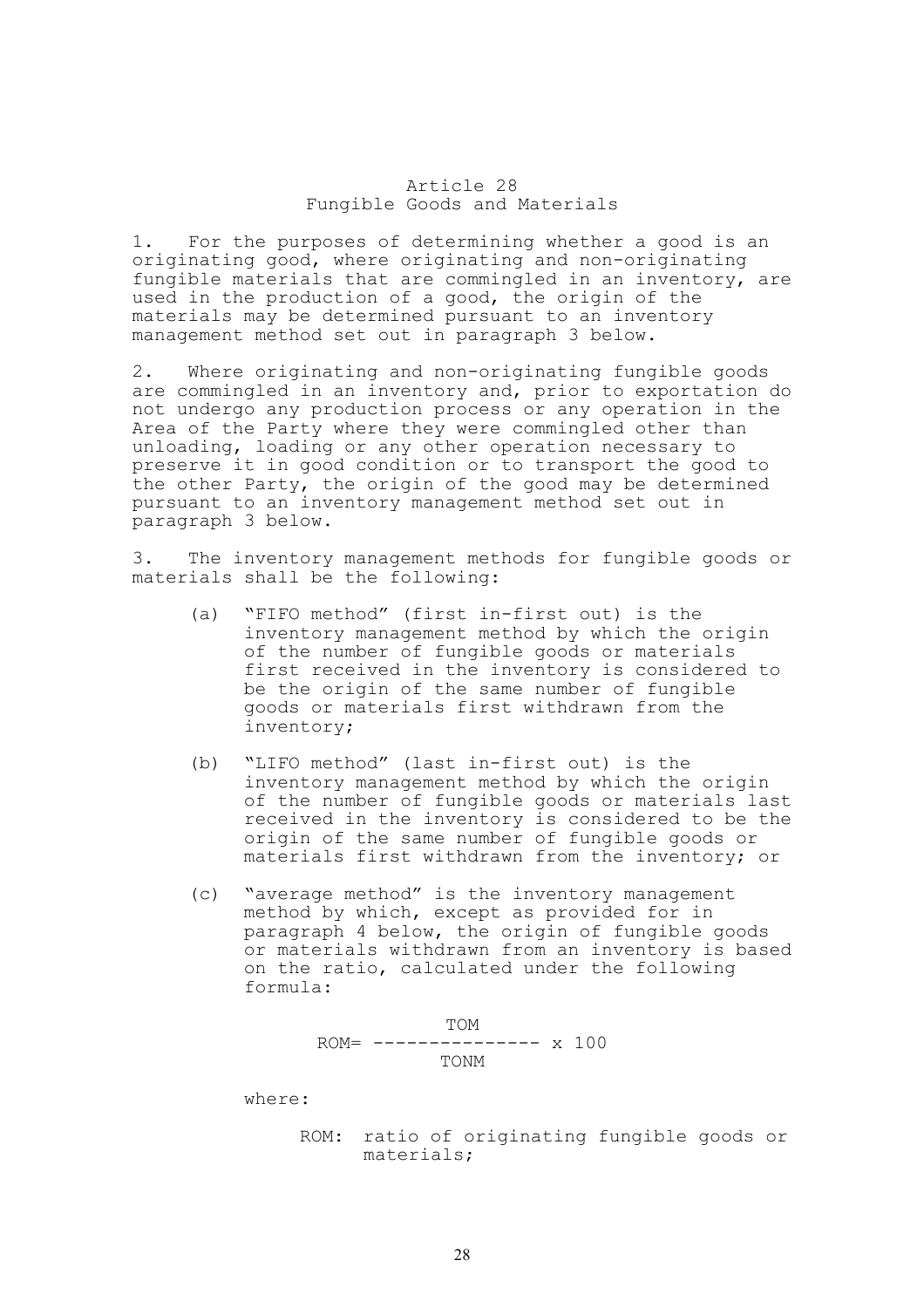- TOM: total units of originating fungible goods or materials in the inventory prior to the shipment; and
- TONM: total sum of units of originating and non-originating fungible goods or materials in the inventory prior to the shipment.

4. Where a good is subject to a regional value content requirement, the determination of value of non-originating fungible materials shall be made through the following formula:

> TNM RNM= --------------- x 100 TONM

where:

- RNM: ratio of value of non-originating fungible materials;
- TNM: total value of fungible non-originating materials in the inventory prior to the shipment; and
- TONM: total value of originating and non-originating fungible materials in the inventory prior to the shipment.

5. Once an inventory management method set out in paragraph 3 above has been chosen, it shall be used through all the fiscal year or period.

> Article 29 Sets, Kits or Composite Goods

1. Sets, kits and composite goods classified pursuant to Rule 3 of the General Rules for the Interpretation of the Harmonized System, and the goods specifically described as sets, kits or composite goods in the nomenclature of the Harmonized System, shall qualify as originating, where every good contained in the sets, kits or composite goods satisfies the applicable rule of origin for each of them under this Chapter.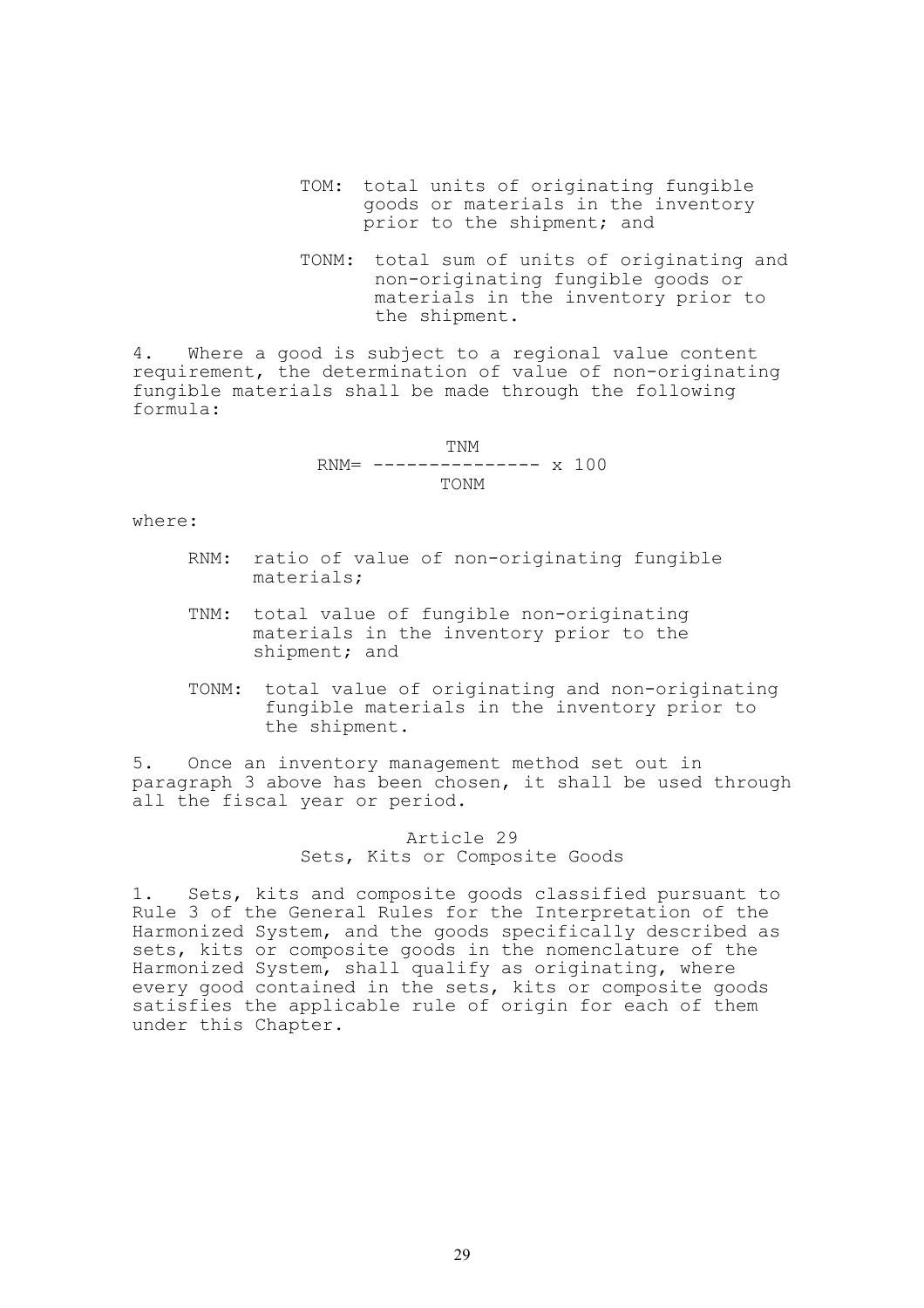2. Notwithstanding paragraph 1 above, a set, kit or composite good shall be considered as originating, if the value of all non-originating goods used in the collection of the set, kit or composite good does not exceed 10 percent of the transaction value of the set, kit or composite good, adjusted to the basis set out in paragraph 2 or 3, as the case may be, of Article 23, and such set, kit or composite good satisfies all other applicable requirements of this Chapter.

3. The provisions of this Article shall prevail over the specific rules of origin set out in Annex 4.

## Article 30 Indirect Materials

 Indirect materials shall be considered to be originating without regard to where they are produced and the value of such materials shall be their cost as reported in the accounting records of the producer of the good.

## Article 31 Accessories, Spare Parts and Tools

1. Accessories, spare parts or tools delivered with the good that form part of the good's standard accessories, spare parts or tools, shall be disregarded in determining whether all the non-originating materials used in the production of the good undergo the applicable change in tariff classification set out in Annex 4, provided that:

- (a) the accessories, spare parts or tools are not invoiced separately from the good, without regard of whether they are separately detached in the commercial invoice; and
- (b) the quantities and value of the accessories, spare parts or tools are customary for the good.

2. If the good is subject to a regional value content requirement, the value of the accessories, spare parts or tools shall be taken into account as the value of originating or non-originating materials, as the case may be, in calculating the regional value content of the good.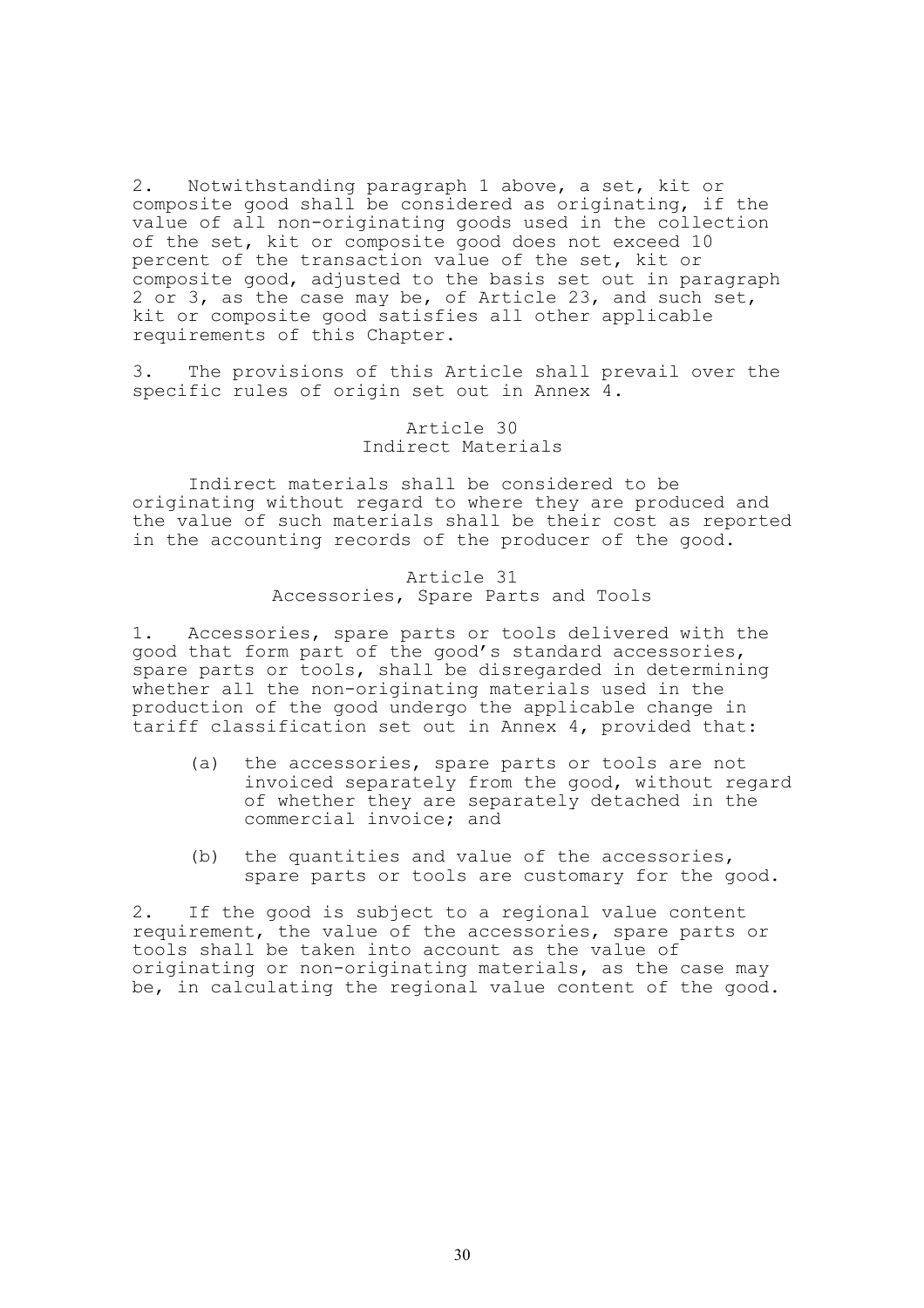## Article 32 Packaging Materials and Containers for Retail Sale

1. Packaging materials and containers in which a good is packaged for retail sale shall, if classified with the good pursuant to Rule 5 of the General Rules for the Interpretation of the Harmonized System, be disregarded in determining whether all the non-originating materials used in the production of the good undergo the applicable change in tariff classification set out in Annex 4.

2. If the good is subject to a regional value content requirement, the value of such packaging materials and containers for retail sale shall be taken into account as the value of originating or non-originating materials, as the case may be, in calculating the regional value content of the good.

# Article 33

Packing Materials and Containers for Shipment

 Packing materials and containers in which a good is packed for shipment shall be disregarded in determining whether:

- (a) all non-originating materials used in the production of the good undergo an applicable change in tariff classification set out in Annex 4; and
- (b) the good satisfies a regional value content requirement.

## Article 34 Non-Qualifying Operations

1. A good shall not be considered to be an originating good merely by reason of:

- (a) dilution with water or another substance that does not materially alter the characteristics of the good;
- (b) simple operations for the maintenance of the good during transportation or storing, such as ventilation, refrigeration, removal of damaged parts, drying or addition of substances;
- (c) sieving, classification, selection;
- (d) packing, repacking or packaging for retail sale;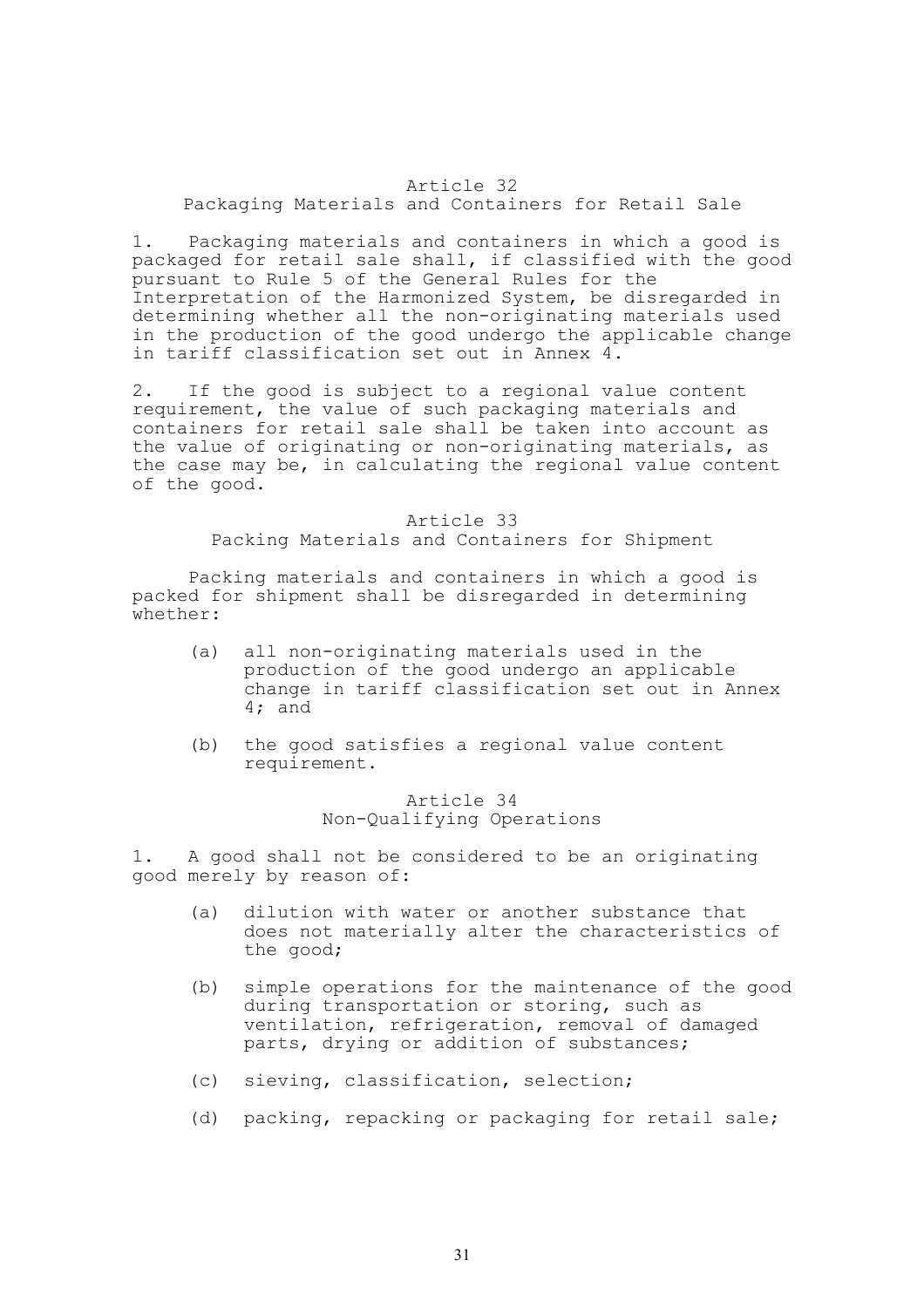- (e) collection of goods to form sets, kits or composite goods;
- (f) application of stamps, labels or similar distinctive signs;
- (g) washing, including removal of dust, oxide, oil, paint or other coverings;
- (h) mere collection of parts and components classified as a good, according to Rule 2(a) of the General Rules for the Interpretation of the Harmonized System. Mere collection does not include the collection of parts and components of disassembled originating goods that were previously disassembled for consideration of packaging, handling or transportation; or
- (i) mere disassembly of the good into parts or components. Disassembling originating goods that were previously assembled, for consideration of packaging, handling or transportation, shall not be considered as mere disassembly.

2. The provisions of this Article shall prevail over the specific rules of origin set out in Annex 4.

# Article 35 Transshipment

1. An originating good shall be considered as nonoriginating, even if it has undergone production that satisfies the requirements of Article 22 if, subsequent to that production, outside the Areas of the Parties, the good:

- (a) undergoes further production, or operations other than unloading, reloading or any other operation necessary to preserve it in good condition or to transport it to the other Party; or
- (b) does not remain under surveillance of the customs authorities in one or more non-Parties where it undergoes transshipment or temporary storage in those non-Parties.

2. Evidence that an originating good has not lost its originating condition by means of paragraph 1 above shall be provided to the customs authority of the importing Party.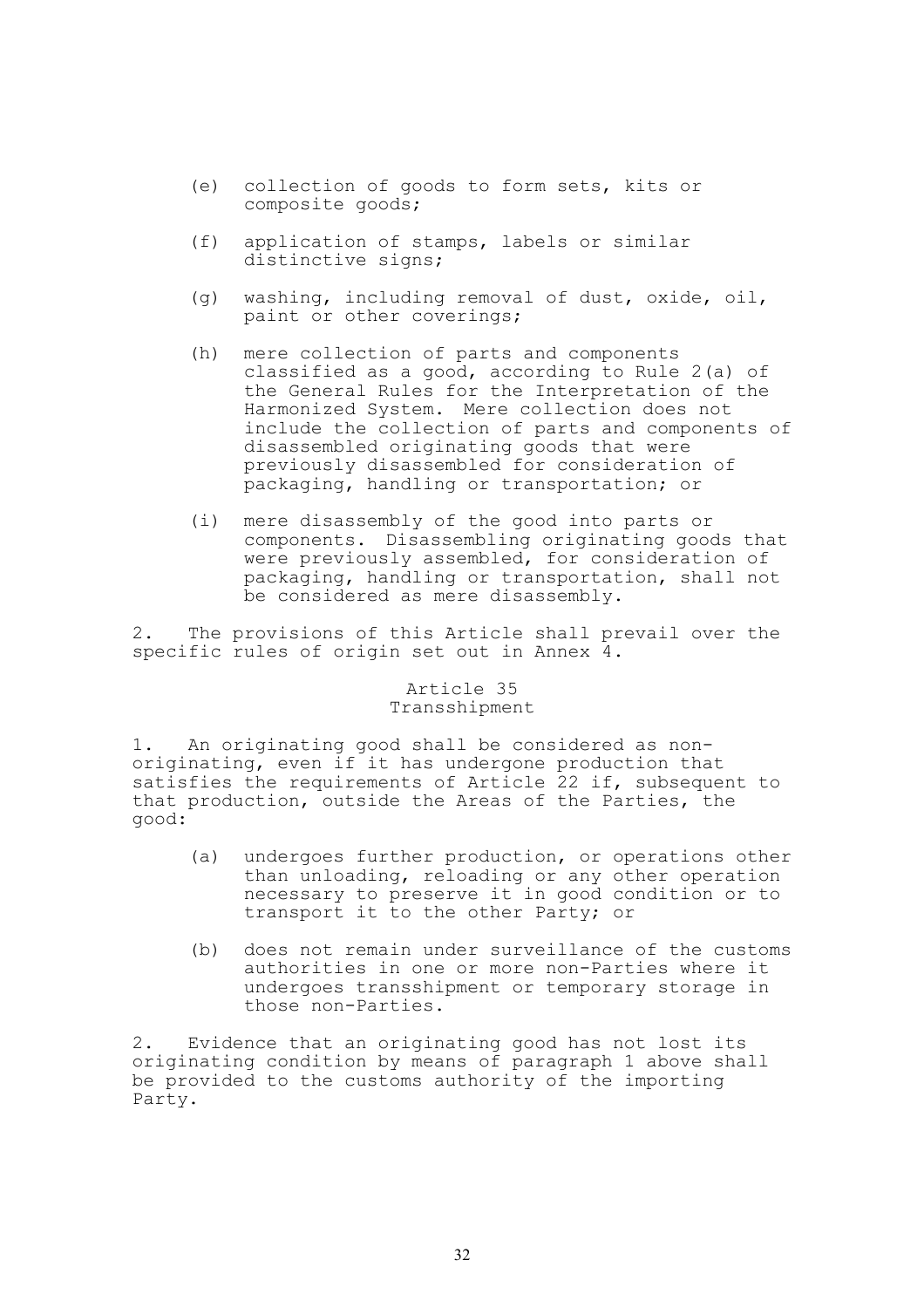### Article 36 Application and Interpretation

- 1. For the purposes of this Chapter:
	- (a) the basis for tariff classification is the Harmonized System;
	- (b) the determination of transaction value of a good or of a material shall be made in accordance with the Customs Valuation Code; and
	- (c) all costs referred to in this Chapter shall be recorded and maintained in accordance with the Generally Accepted Accounting Principles applicable in the Party in which the good is produced.

2. For the purposes of this Chapter, in applying the Customs Valuation Code to determine the transaction value of a good or a material:

- (a) the principles of the Customs Valuation Code shall apply to domestic transactions, with such modifications as may be required by the circumstances, as would apply to international transactions; and
- (b) the provisions of this Chapter shall prevail over the Customs Valuation Code to the extent of any difference.

Article 37 Sub-Committee, Consultation and Modifications

1. For the purposes of the effective implementation and operation of this Chapter and Chapter 5, a Sub-Committee on Rules of Origin, Certificate of Origin and Customs Procedures (hereinafter referred to in this Article as "the Sub-Committee") shall be established pursuant to Article 165.

2. The Sub-Committee shall meet at such venue and times as may be agreed by the Parties.

- 3. The functions of the Sub-Committee shall be:
	- (a) reviewing and making appropriate recommendations, as needed, to the Joint Committee on the implementation and operation of this Chapter and Chapter 5;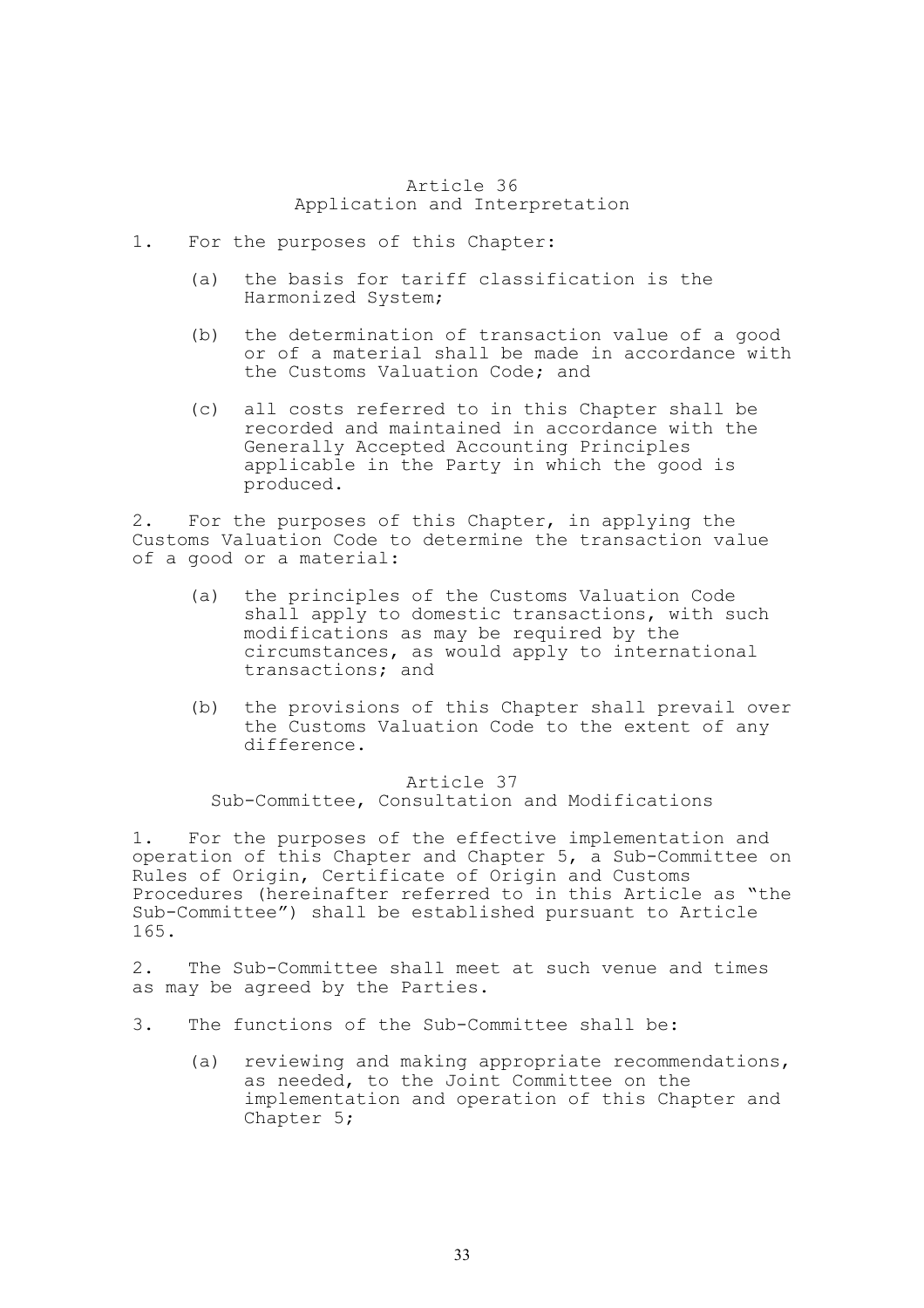- (b) reviewing and making appropriate recommendations, as needed, to the Joint Committee on the:
	- (i) tariff classification and customs valuation matters relating to determinations of origin;
	- (ii) certificate of origin referred to in Article 39;
- (c) reviewing and making appropriate recommendations, as needed, to the Joint Committee on any modification to Annex 4, proposed by either Party, duly based on issues related with the determination of origin;
- (d) reviewing and making appropriate recommendations, as needed, to the Joint Committee on the Uniform Regulations referred to in Article 10;
- (e) considering any other matter as the Parties may agree related to this Chapter and Chapter 5;
- (f) reporting the findings of the Sub-Committee to the Joint Committee; and
- (g) carrying out other functions which may be delegated by the Joint Committee pursuant to Article 165.

4. The recommendation of the Sub-Committee shall be sent to the Joint Committee for necessary action under Article 165.

5. The Parties shall consult and cooperate to ensure that this Chapter and Chapter 5 are applied in an effective and uniform manner in accordance with the provisions, the spirit and the objectives of this Agreement.

6. Modifications to Annex 4 recommended by the Sub-Committee pursuant to subparagraph 3(c) above and proposed by both Parties may be adopted by the Joint Committee pursuant to subparagraph 2(e)(i) of Article 165. The adopted modifications shall be confirmed by an exchange of diplomatic notes and shall enter into force on the date specified in the said notes. The modified part of Annex 4 shall supersede the corresponding part provided for in Annex 4.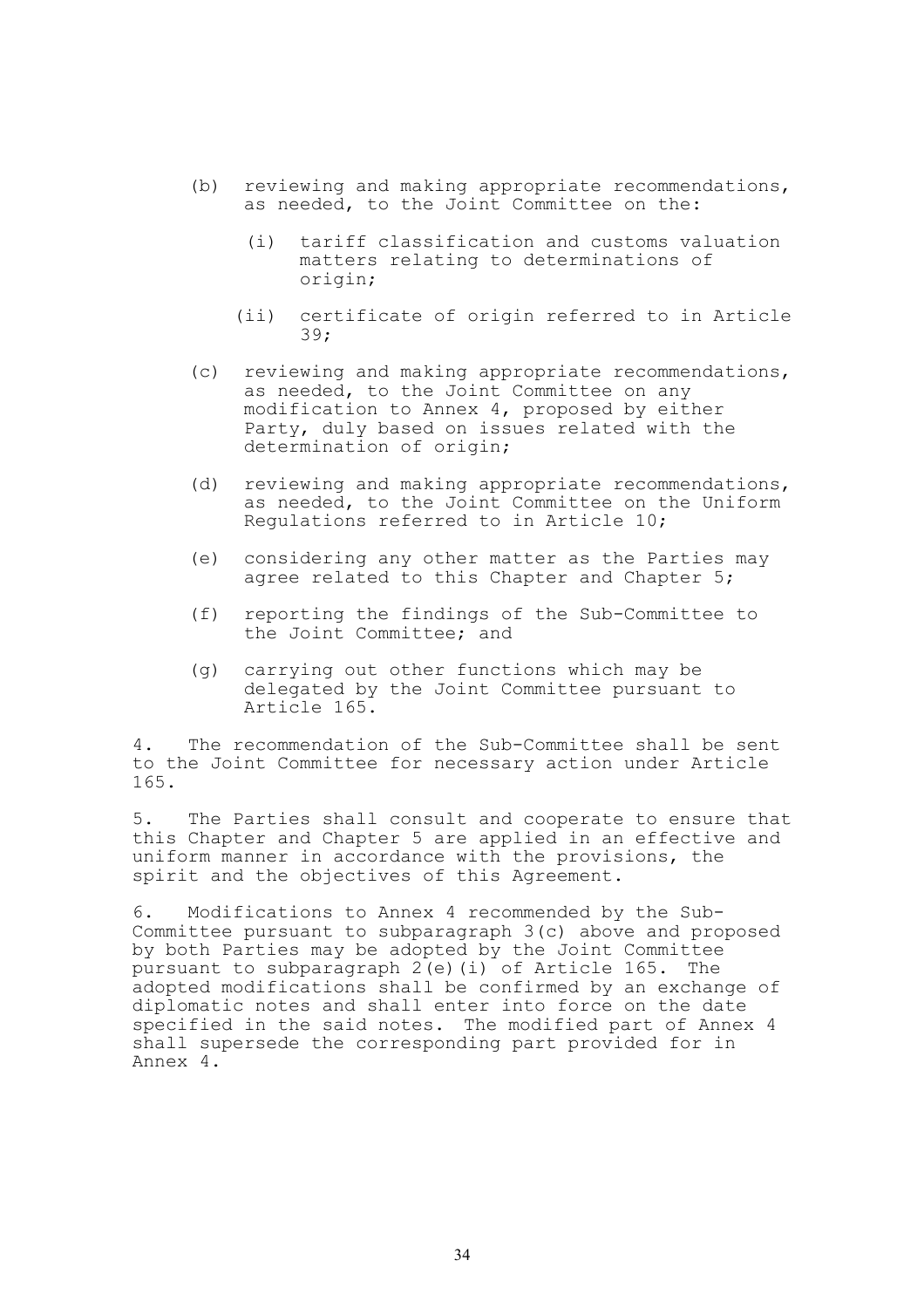### Article 38 Definitions

For the purposes of this Chapter:

- (a) the term "Customs Valuation Code" means the Agreement on Implementation of Article VII of the General Agreement on Tariffs and Trade 1994 in Annex 1A to the WTO Agreement, as may be amended, including its interpretative notes;
- (b) the term "direct overhead" means overhead incurred during a period, directly related to the good, other than direct material costs and direct labor costs;
- (c) the term "factory ships of a Party" and "vessels of a Party" respectively means factory ships and vessels:
	- (i) which are registered in the Party;
	- (ii) which sail under the flag of that Party;
	- (iii) which are owned to an extent of at least 50 percent by nationals of that Party, or by an enterprise with its head office in that Party, of which the managers or representatives, chairman of the board of directors or the supervisory board, and the majority of the members of such boards are nationals of that Party, and of which, in addition, in the case of partnerships or limited companies, at least half the capital belongs to that Party or to public bodies or nationals or enterprises of that Party;
		- (iv) of which the master and officers are all nationals of that Party; and
			- (v) of which at least 75 percent of the crew are nationals of that Party;
- (d) the term "F.O.B." means free on board, regardless of the mode of transportation, at the point of direct shipment by the seller to the buyer;
- (e) the term "fungible goods" means goods that are interchangeable for commercial purposes, whose properties are essentially identical, not practical to distinguish by the naked eye;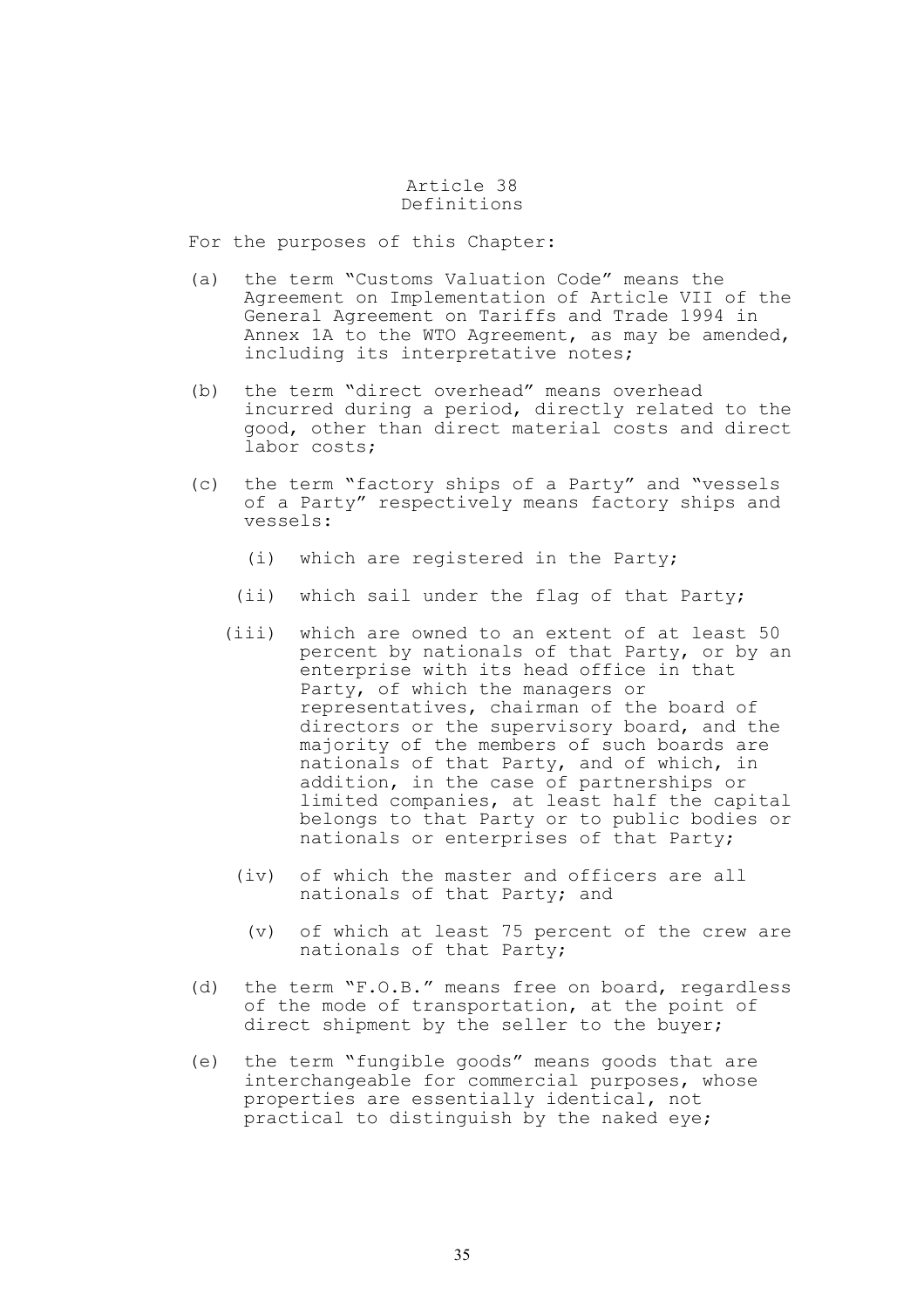- (f) the term "fungible materials" means materials that are interchangeable for commercial purposes and whose properties are essentially identical, not practical to distinguish by the naked eye;
- (g) the term "Generally Accepted Accounting Principles" means the recognized consensus or substantial authoritative support in a Party with respect to the recording of revenues, expenses, costs, assets and liabilities, the disclosure of information and the preparation of financial statements. These standards may be broad guidelines of general application as well as detailed standards, practices and procedures;
- (h) the term "goods wholly obtained or produced entirely in the Area of one or both Parties" means:
	- (i) mineral goods extracted in the Area of one or both Parties;
	- (ii) vegetable goods harvested in the Area of one or both Parties;
	- (iii) live animals born and raised in the Area of one or both Parties;
		- (iv) goods obtained from hunting or fishing in the Area of one or both Parties;
		- (v) fish, shellfish and other marine species taken by vessels of a Party from the sea outside the territorial seas of the Party;
	- (vi) goods produced on board factory ships of a Party from the goods referred to in subparagraph (v);
	- (vii) goods taken by a Party or a person of a Party from the seabed or beneath the seabed outside territorial seas of the Party, provided that the Party has rights to exploit such seabed;
	- (viii) waste and scrap derived from:
		- (AA) production in the Area of one or both Parties; or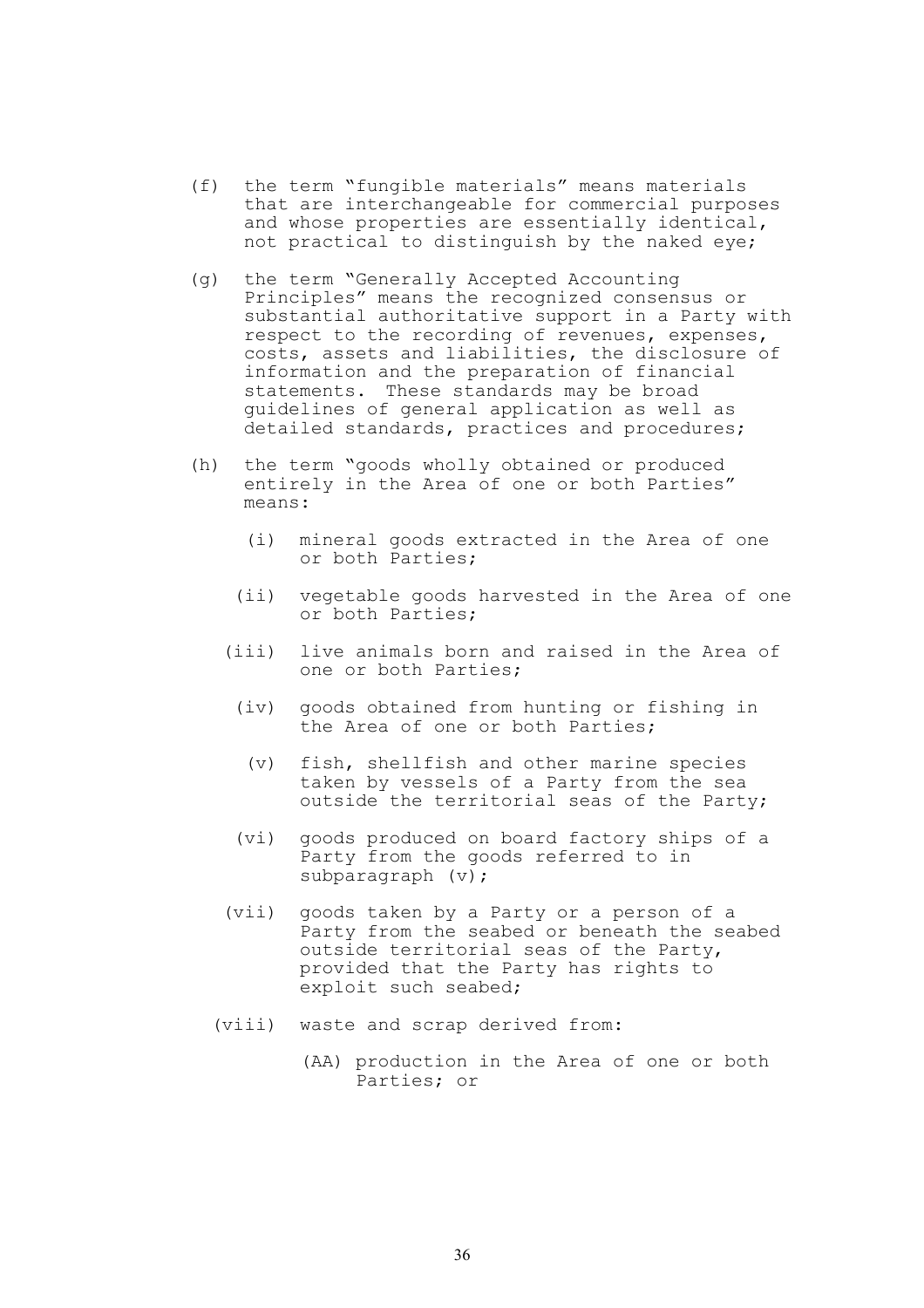- (BB) used goods collected in the Area of one or both Parties, provided such goods are fit only for the recovery of raw materials; or
- (ix) goods produced in the Area of one or both Parties exclusively from goods referred to in subparagraphs (i) through (viii), or from their derivatives, at any stage of production;
- (i) the term "indirect material" means a good used in the production, testing or inspection of a good but not physically incorporated into the good, or a good used in the maintenance of buildings or the operation of equipment associated with the production of a good, including:
	- (i) fuel and energy;
	- (ii) tools, dies and molds;
	- (iii) spare parts and materials used in the maintenance of equipment and buildings;
		- (iv) lubricants, greases, compounding materials and other materials used in production or used to operate equipment and buildings;
			- (v) gloves, glasses, footwear, clothing, safety equipment and supplies;
	- (vi) equipment, devices and supplies used for testing or inspecting the goods;
	- (vii) catalysts and solvents; and
	- (viii) any other goods that are not incorporated into the good but whose use in the production of the good can reasonably be demonstrated to be a part of that production;
- (j) the term "indirect overhead" means overhead incurred during a period, other than direct overhead, direct labor costs and direct material costs;
- (k) the term "intermediate material" means a material that is self-produced and used in the production of a good, and designated pursuant to Article 26;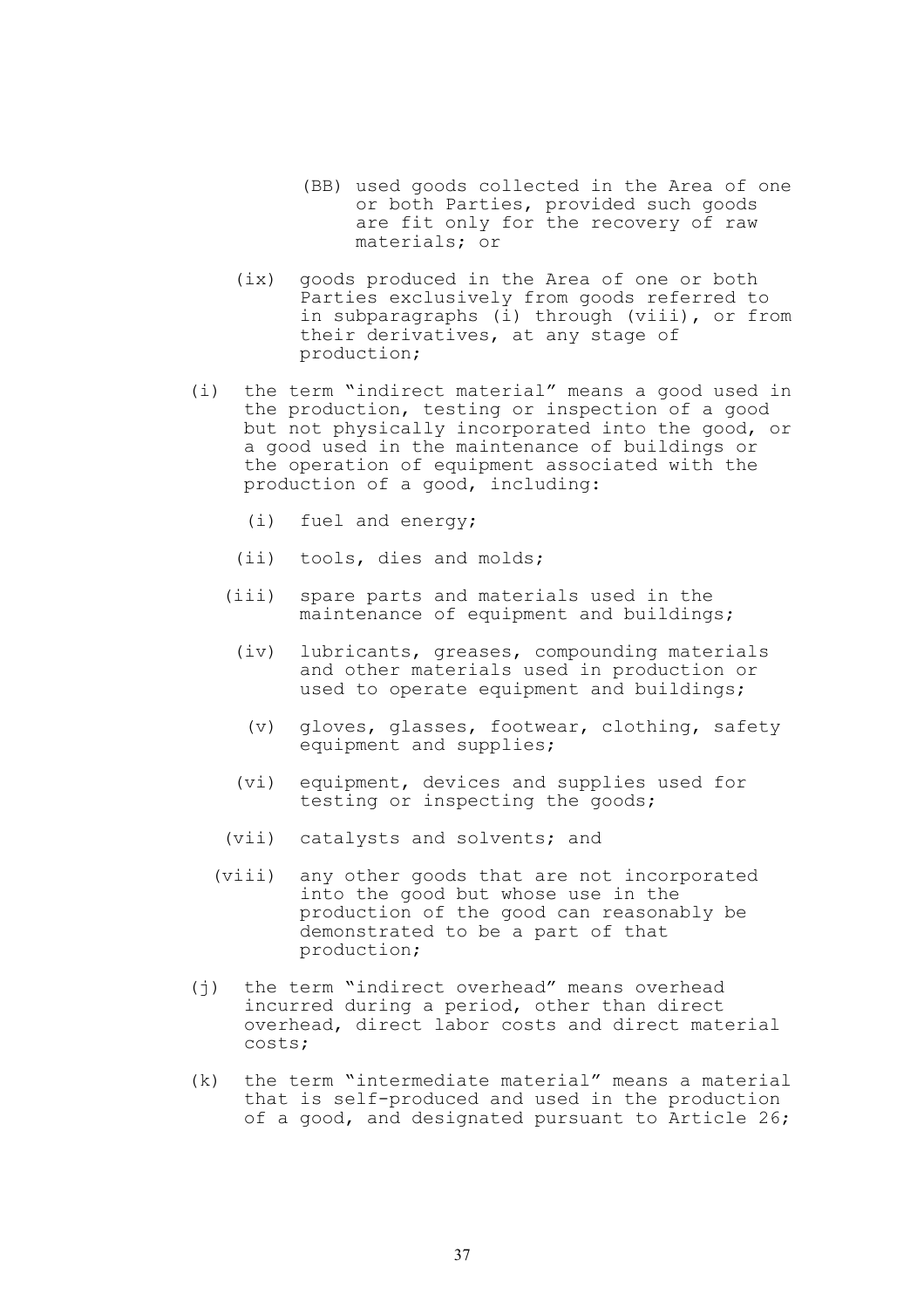- (l) the term "material" means a good that is used in the production of another good;
- (m) the term "packing materials and containers for shipment" means goods that are used to protect a good during transportation, other than packaging materials and containers for retail sale;
	- (n) the term "place where the producer is located" means in relation to a good, the production plant of that good;
	- (o) the term "producer" means a person who conducts a production of a good or material;
	- (p) the term "production" means methods of obtaining goods including manufacturing, assembling, processing, growing, mining, harvesting, fishing, and hunting;
	- (q) the term "self-produced material" means a material that is produced by the producer of a good and used in the production of that good;
	- (r) the term "total cost" means the sum of the following elements, calculated in accordance with the Generally Accepted Accounting Principles of the Party and the Uniform Regulations referred to in Article 10:
		- (i) the direct materials cost used in the production of the good;
		- (ii) the direct labor cost used in the production of the good; and
		- (iii) the amount of direct and indirect overhead of the good, reasonably allocated to the good, except for those not to be included in the cost of the good;
	- (s) the term "transaction value of a good" means the price actually paid or payable for a good with respect to a transaction of the producer of the good, pursuant to the principles of Article 1 of the Customs Valuation Code, adjusted in accordance with the principles of paragraphs 1, 3 and 4 of Article 8 of the Customs Valuation Code, regardless of whether the good is sold for export. For the purposes of this definition, the seller referred to in the Customs Valuation Code shall be the producer of the good;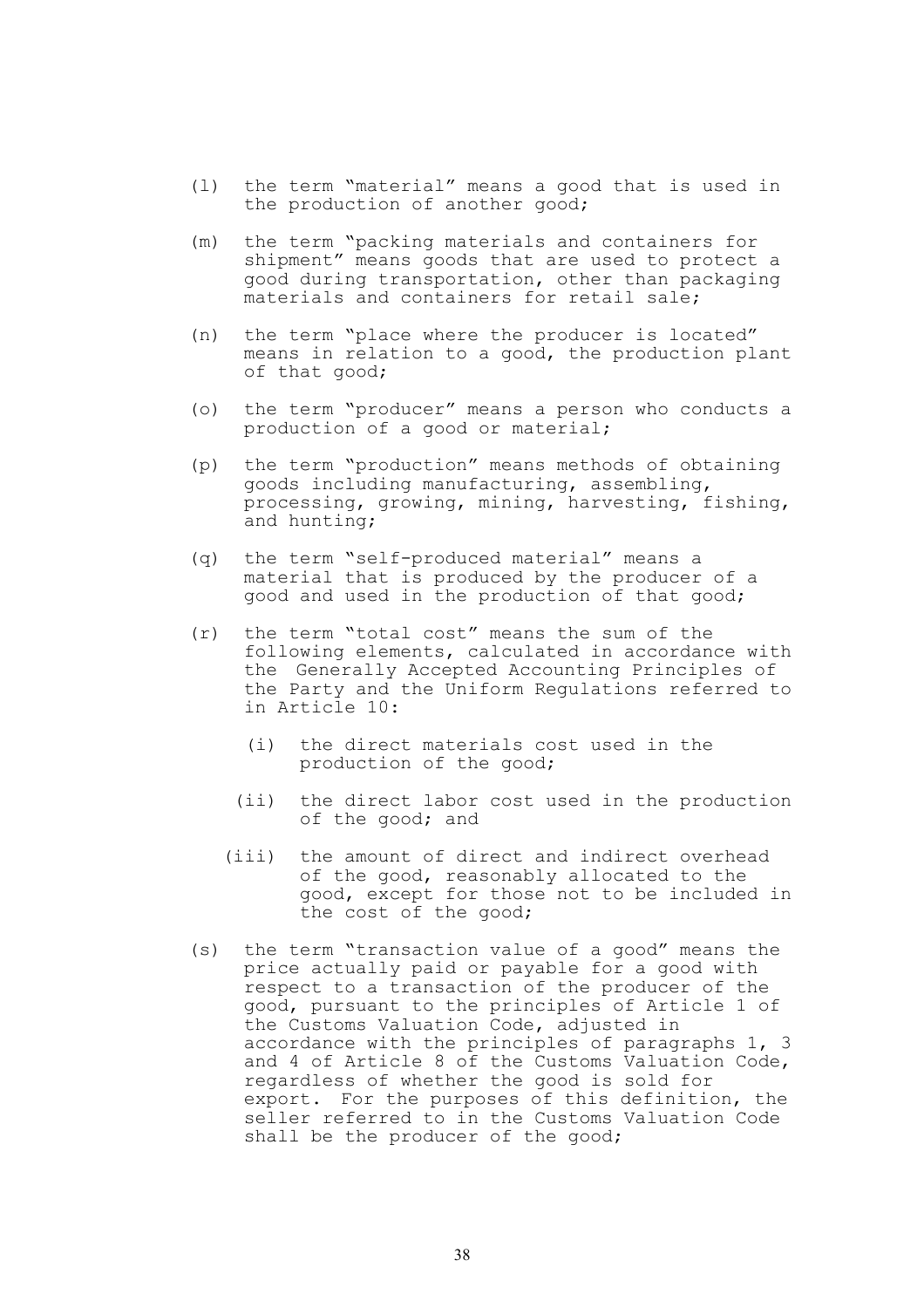- (t) the term "transaction value of a material" means the price actually paid or payable for a material with respect to a transaction of the producer of the good, pursuant to the principles of Article 1 of the Customs Valuation Code, adjusted in accordance with the principles of paragraphs 1, 3 and 4 of Article 8 of the Customs Valuation Code, regardless of whether the material is sold for export. For the purposes of this definition, the seller referred to in the Customs Valuation Code shall be the supplier of the material, and the buyer referred to in the Customs Valuation Code shall be the producer of the good; and
- (u) the term "used" means used or consumed in the production of goods.

Chapter 5 Certificate of Origin and Customs Procedures

> Section 1 Certification of Origin

Article 39 Certificate of Origin

1. For the purposes of this Section and Section 2, upon the date of entry into force of this Agreement, the Parties shall establish a format for the certificate of origin in the Uniform Regulations referred to in Article 10.

2. The certificate of origin referred to in paragraph 1 above will have the purpose of certifying that a good being exported from one Party into the other Party qualifies as an originating good.

3. The certificate of origin referred to in paragraph 1 above shall be issued by the competent governmental authority of the exporting Party on request having been made in writing by the exporter or, under the exporter's responsibility, by his authorized representative, in accordance with paragraph 4 below. The certificate of origin must be stamped and signed by the competent governmental authority of the exporting Party or its designees at the time of issue.

 For the purposes of this Article, the competent governmental authority of the exporting Party may designate other entities or bodies to be responsible for the issuance of the certificate of origin, prior authorization given under its applicable laws and regulations.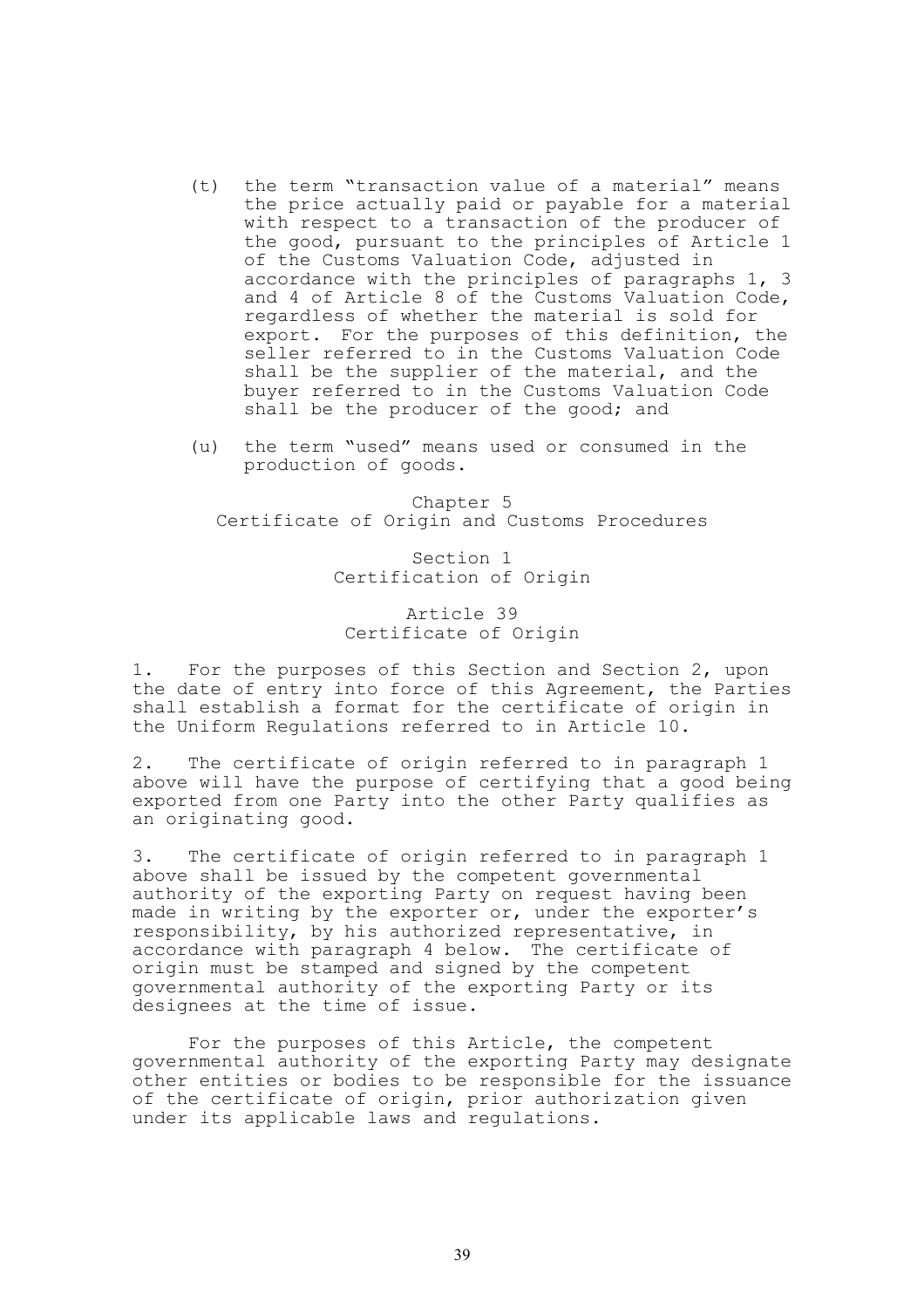Where the competent governmental authority of the exporting Party designates other entities or bodies to carry out the issuance of the certificate of origin, the exporting Party shall notify in writing the other Party of its designees.

The exporting Party shall revoke the designation, where the issuance of certificates of origin by a designee is not in conformity with the provisions provided for in this Section and the situation warrants the revocation. For this purpose, the exporting Party shall consider views expressed by the importing Party in deciding on revoking the designation.

4. Prior to the issuance of a certificate of origin, an exporter that requests a certificate of origin must prove to the competent governmental authority of the exporting Party or its designees, that the good to be exported qualifies as an originating good.

 Where an exporter is not the producer of the good, the exporter may request a certificate of origin on the basis of a declaration voluntarily provided by the producer of the good that demonstrates that such producer has proved to the competent governmental authority or its designees, that the good concerned qualifies as an originating good. Nothing in this paragraph shall be construed to oblige the producer of the good to certificate that the good qualifies as an originating good. If the producer decides not to provide the declaration concerned, the exporter shall be required to prove to the competent governmental authority or its designees that the good to be exported qualifies as an originating good.

5. The competent governmental authority or its designees shall issue a certificate of origin after the exportation of a good when it is requested by the exporter in accordance with paragraph 4 above. The certificate of origin issued retrospectively must be endorsed with the phrase set out in the Uniform Regulations referred to in Article 10.

6. In the event of theft, loss or destruction of a certificate of origin, the exporter may request to the competent governmental authority or its designees which issued it a duplicate made out on the basis of the export documents in their possession. The duplicate issued in this way must be endorsed with the phrase set out in the Uniform Regulations referred to in Article 10.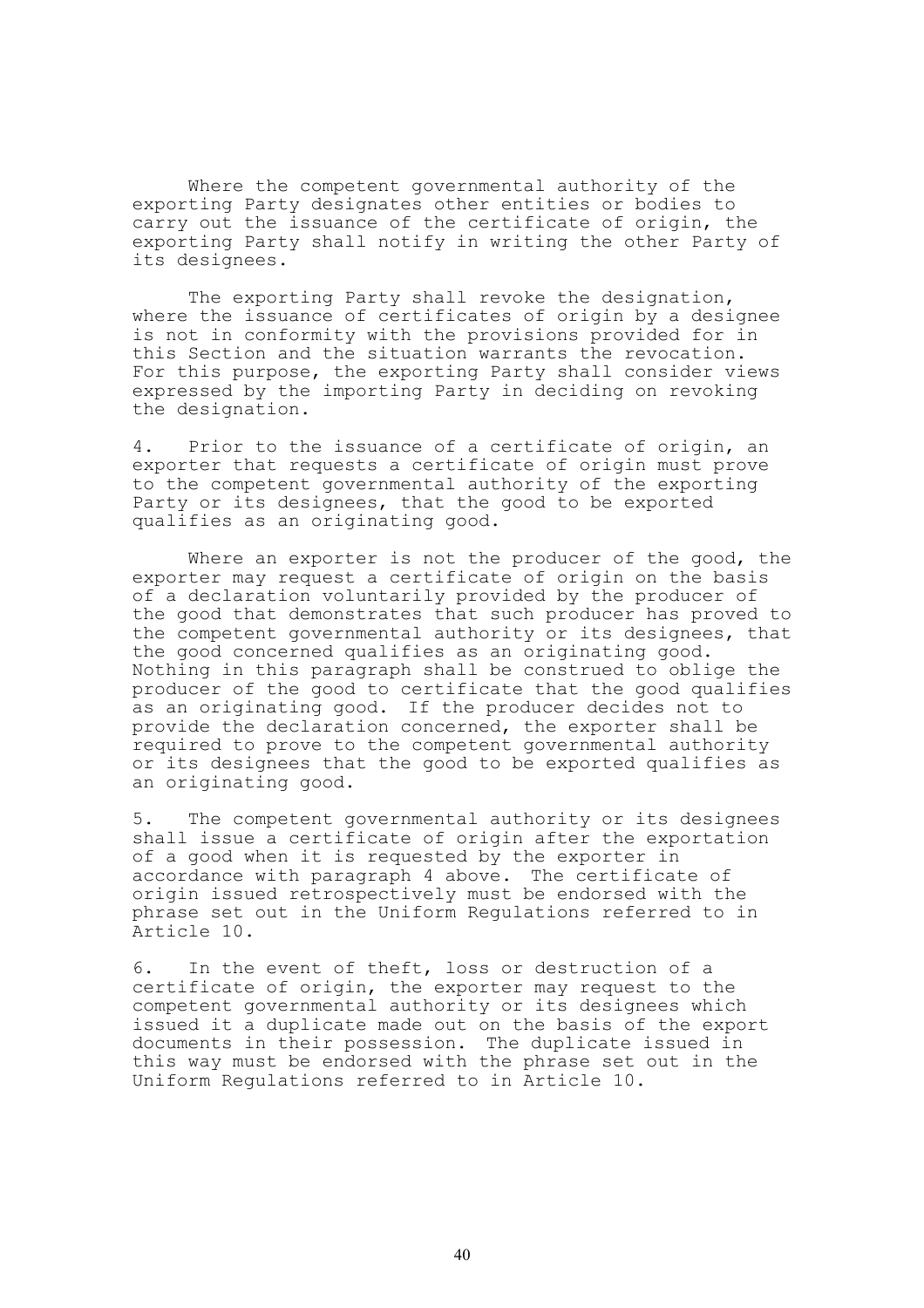7. The certificate of origin for a good imported into the importing Party shall be completed in the English language. If the certificate of origin is not completed in the English language, a translation into the official language of the importing Party shall be attached thereto. If the certificate of origin is completed in the English language, a translation into the Spanish or the Japanese language shall not be required.

8. Each Party shall provide that a valid certificate of origin that fulfills the requirements of this Section that is applicable to a single importation of a good into the other Party, shall be accepted by the customs authority of the importing Party for 1 year or another period that the Parties may agree, after the date on which the certificate was issued.

9. The competent governmental authority of the exporting Party shall:

- (a) determine the administrative mechanisms for the issuing of the certificate of origin;
- (b) provide, at the request of the importing Party in accordance with Article 44 information relating to the origin of the goods for which preferential tariff treatment was claimed; and
- (c) provide the other Party with specimen impressions of stamps used in the offices of the competent governmental authority or its designees for the issue of the certificate of origin.

## Article 40 Obligations Regarding Importations

1. Except as otherwise provided for in this Section, each Party shall require an importer that claims preferential tariff treatment for a good imported from the other Party to:

- (a) make a written declaration, based on a valid certificate of origin, that the good qualifies as an originating good;
- (b) have the certificate in its possession at the time the declaration is made;
- (c) provide the certificate on the request of the customs authority; and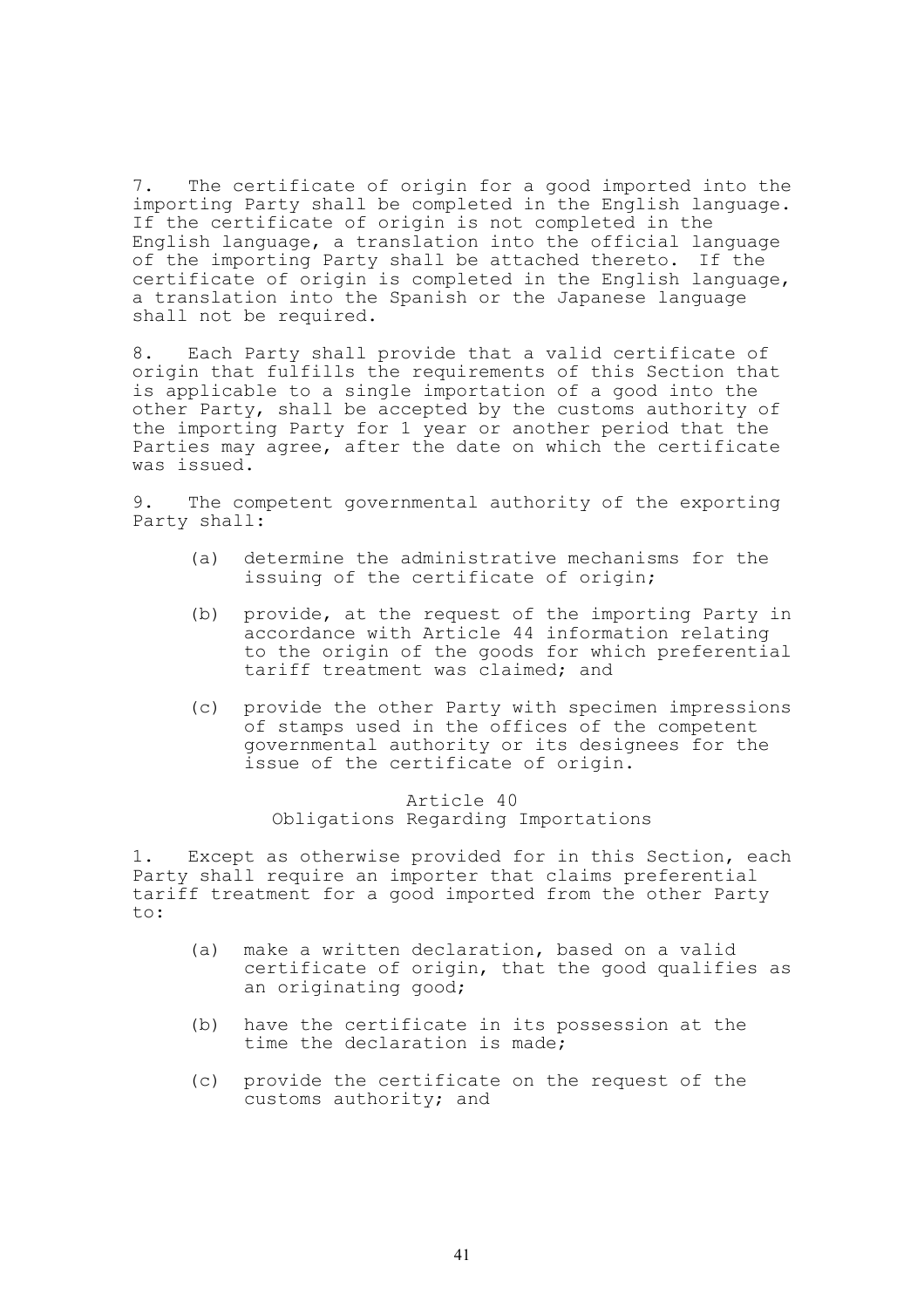(d) promptly make a corrected declaration and pay any duties owing where the importer has reason to believe that a certificate on which a declaration was based contains information that is not correct.

2. Where an importer claims preferential tariff treatment for a good imported into a Party from the other Party, the customs authority of the importing Party may deny preferential tariff treatment to the good if the importer fails to comply with any requirement under this Article.

3. Each Party shall ensure that, in the case that the importer at the time of importation does not have in his possession a certificate of origin, the importer of the good may, in accordance with the domestic laws and regulations of the importing Party, provide the certificate of origin and if required such other documentation relating to the importation of the good at a later stage, within a period not exceeding 1 year after the time of importation.

## Article 41 Obligations Regarding Exportations

1. Each Party shall ensure that an exporter or a producer that has completed and signed a certificate of origin, and that has reasons to believe that the certificate contains incorrect information, shall promptly notify in writing, of any change that could affect the accuracy or validity of the certificate of origin to all persons to whom he gave the certificate, as well as to its competent governmental authority or its designees and to the customs authority of the importing Party. The notification shall be sent by one of the methods stipulated in paragraph 4 of Article 44. If this is done prior to the commencement of a verification referred to in Article 44 and if the exporter or producer demonstrates that at time of issuance of the certificate of origin he possessed facts upon which he could reasonably rely to the effect that the good qualified as an originating good, the exporter or producer shall not be subject to penalties for having submitted an incorrect certificate.

2. Each Party shall ensure that providing false declarations or documents to its competent governmental authority or its designees by its exporters or producers stating that the good qualifies as an originating good shall be subject to penalties or other appropriate sanctions as provided for in Article 46.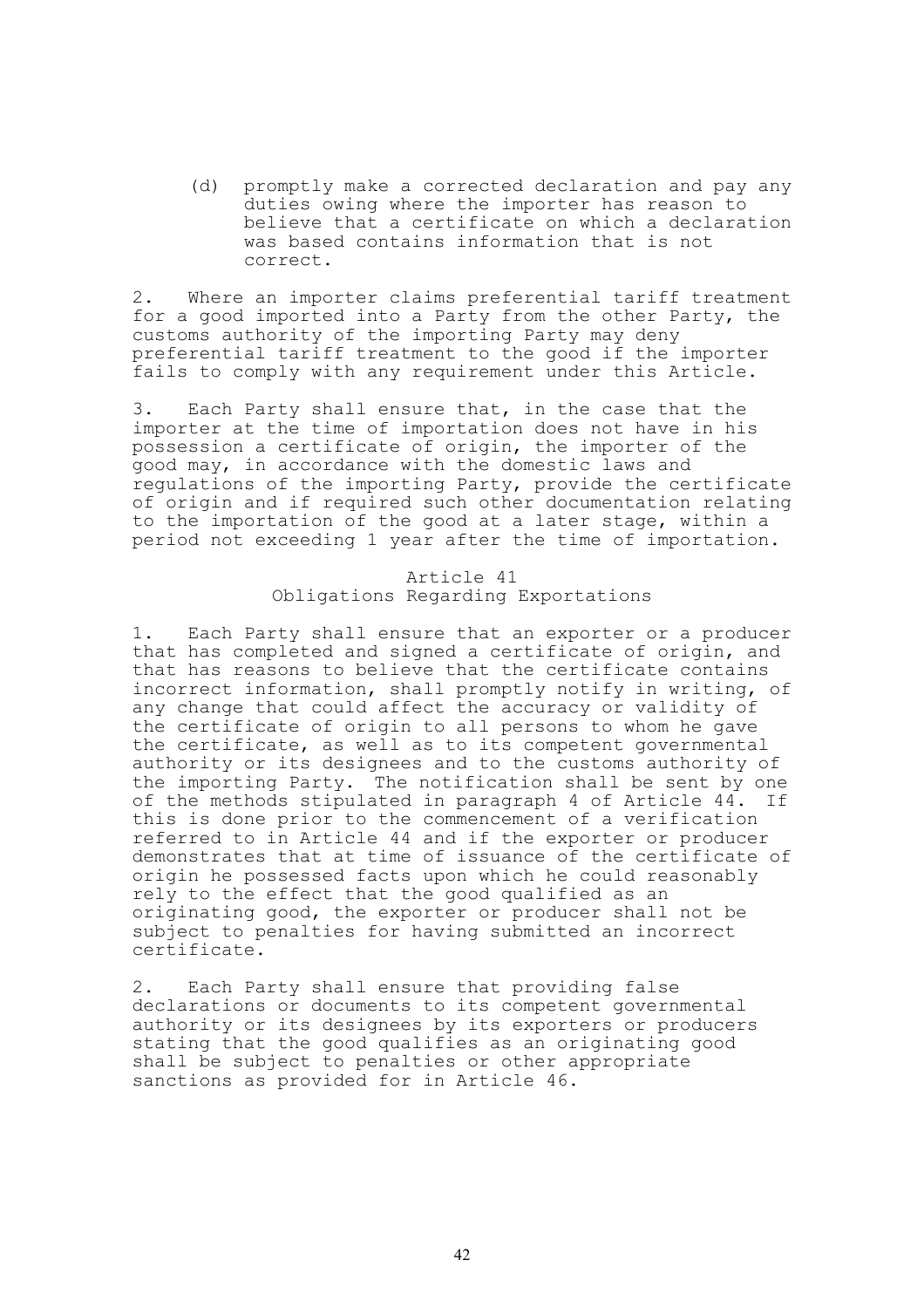3. Each Party shall ensure that the exporter referred to in paragraph 3 of Article 39 or the producer referred to in paragraph 4 of Article 39, as the case may be, shall be prepared to submit at any time, at the request of the competent governmental authority or its designees of the exporting Party, all appropriate documents proving the originating status of the goods concerned as well as the fulfillment of other requirements under this Agreement.

#### Article 42 Exceptions

 Each Party shall ensure that a certificate of origin shall not be required for:

- (a) a commercial importation of a good whose value does not exceed 1,000 United States dollars or its equivalent amount in the Party's currency, or such higher amount as it may establish, provided that it may require that the invoice accompanying the importation includes a statement indicating that the good qualifies as an originating good;
- (b) a non-commercial importation of a good whose value does not exceed 1,000 United States dollars or its equivalent amount in the Party's currency, or such higher amount as it may establish; or
- (c) an importation of a good for which the importing Party has waived the requirement for a certificate of origin,

 provided that the importation does not form part of a series of importations that may reasonably be considered to have been undertaken or arranged for the purposes of avoiding the certification requirements of Articles 39 and 40.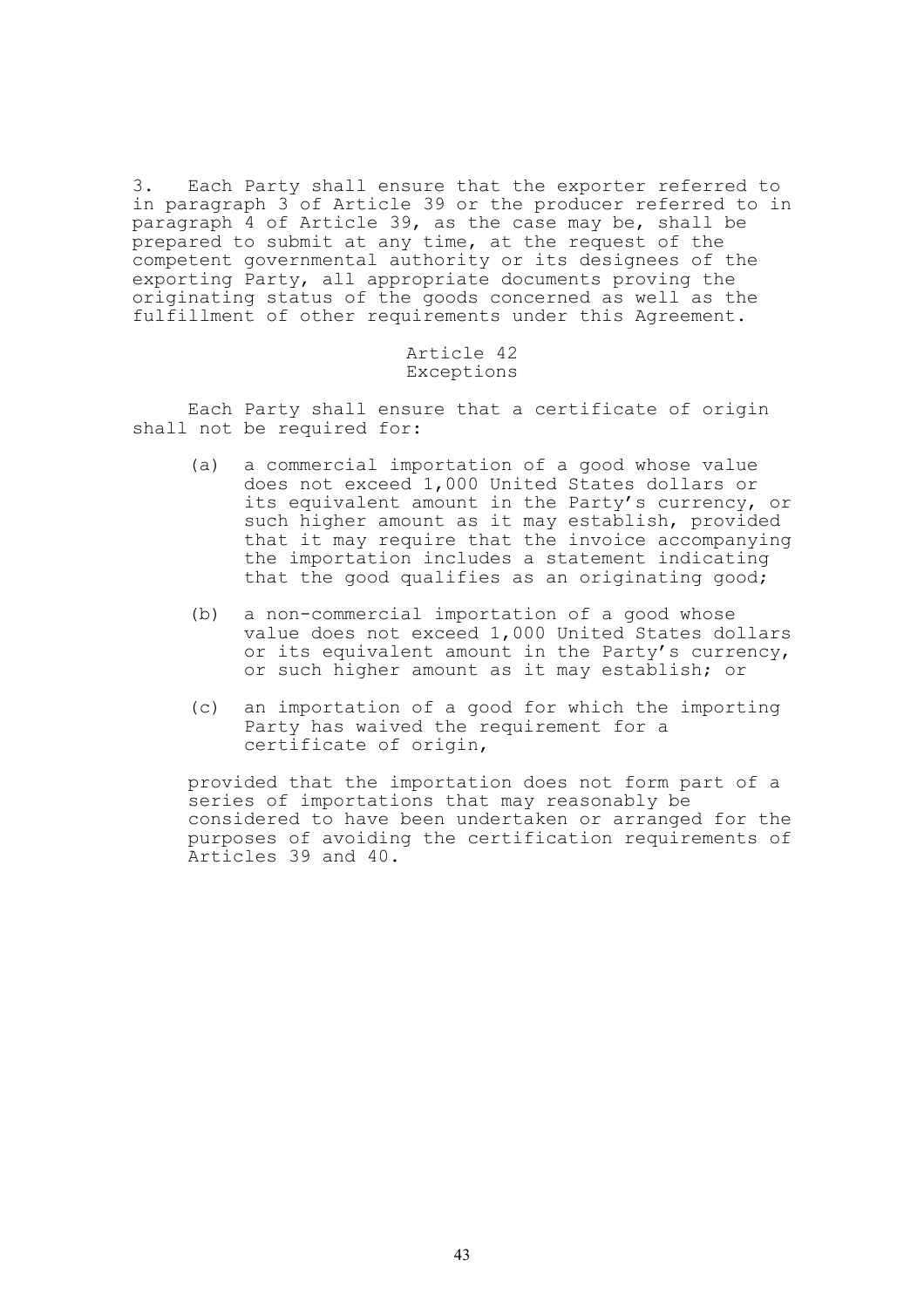## Section 2 Administration and Enforcement

#### Article 43 Records

- 1. Each Party shall ensure that:
	- (a) an exporter referred to in paragraph 3 of Article 39 or a producer referred to in paragraph 4 of Article 39, that has the documentation that proves that the good qualifies as an originating good for the purposes of requesting a certificate of origin shall maintain in that Party, for 5 years after the date on which the certificate was issued or for such longer period as the Party may specify, the records relating to the origin of a good for which preferential tariff treatment was claimed in the other Party, including records associated with:
		- (i) the purchase of, cost of, value of, and payment for, the good that is exported;
		- (ii) the purchase of, cost of, value of, and payment for, all materials, including indirect materials, used in the production of the good that is exported; and
		- (iii) the production of the good in the form in which the good is exported; and
	- (b) an importer claiming preferential tariff treatment for an imported good shall maintain for 5 years after the date of importation of the good or for such longer period as the Party may specify, such documentation as the Party may require relating to the importation of the good.

2. Each Party shall ensure that the competent governmental authority or its designees shall keep a record of the certificate of origin issued for a minimum period of 5 years after the date on which the certificate was issued. Such record will include all antecedents, which were presented to prove the qualification as an originating good.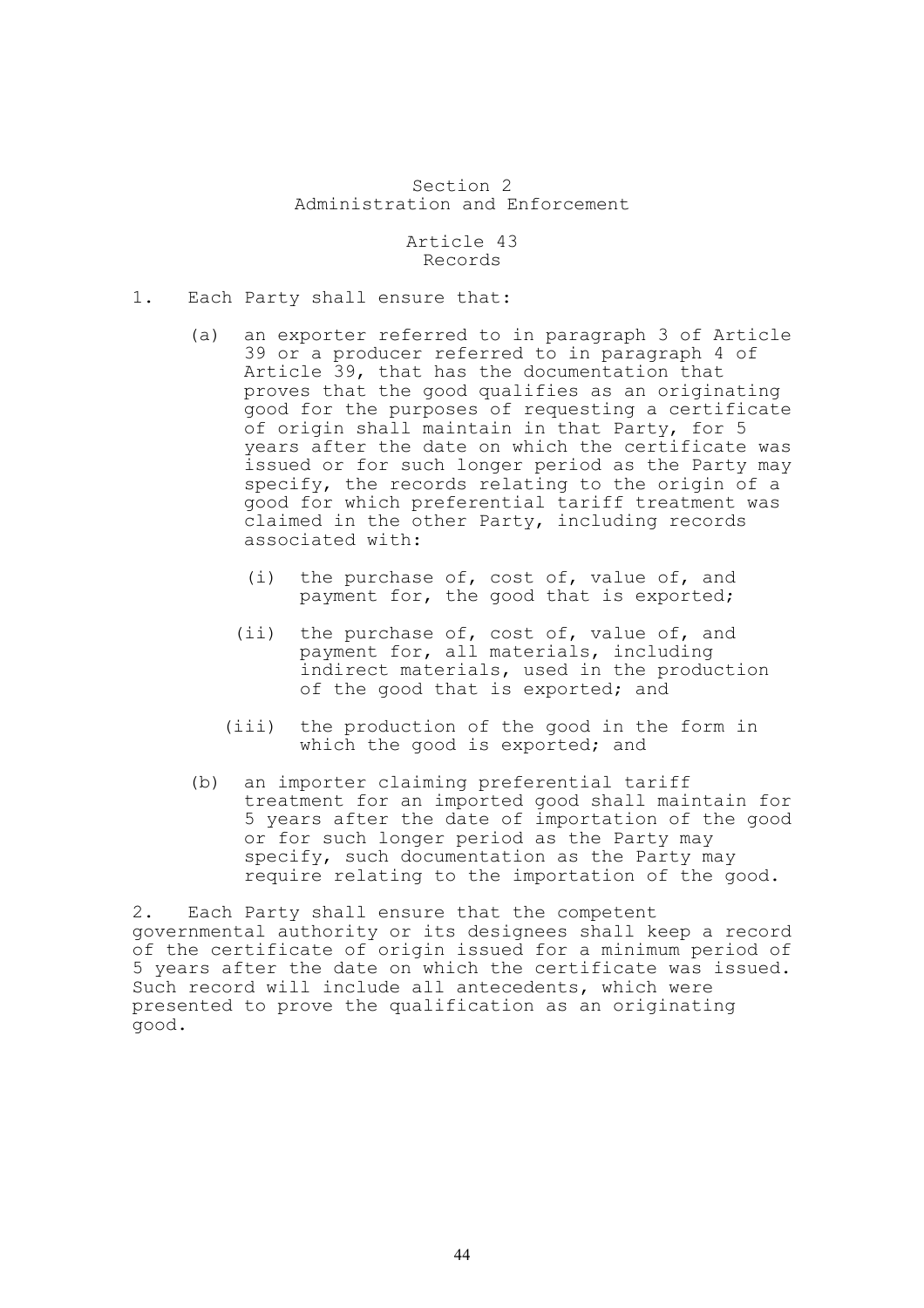#### Article 44 Origin Verifications

1. For the purposes of determining whether a good imported from the other Party under preferential tariff treatment qualifies as an originating good, the importing Party may conduct a verification through its customs authority, by means of:

- (a) request of information relating to the origin of a good to the competent governmental authority of the exporting Party on the basis of a certificate of origin;
- (b) written questionnaires to an exporter or a producer of the good in the other Party;
- (c) request to the exporting Party to collect information, including that contained in the documents maintained pursuant to Article 43, that demonstrate the compliance with Chapter 4 and to check, for that purpose, the facilities used in the production of the good, through a visit by its competent governmental authority along with the customs authority of the importing Party to the premises of an exporter or a producer of the good in the exporting Party, and to provide the collected information in the English language to the customs authority of the importing Party; or
- (d) such other procedure as the Parties may agree.

2. Where the customs authority of the importing Party has initiated a verification in accordance with this Article, the provisions of Annex 5 shall be applied as appropriate.

3. For the purposes of subparagraph 1(a), the competent governmental authority of the exporting Party shall provide the information requested, in a period not exceeding 4 months, after the date of the request.

 If the customs authority of the importing Party considers necessary, it may require additional information relating to the origin of the good. If additional information is requested by the customs authority of the importing Party, the competent governmental authority of the exporting Party shall provide the information requested in a period not exceeding 2 months after the date of the request.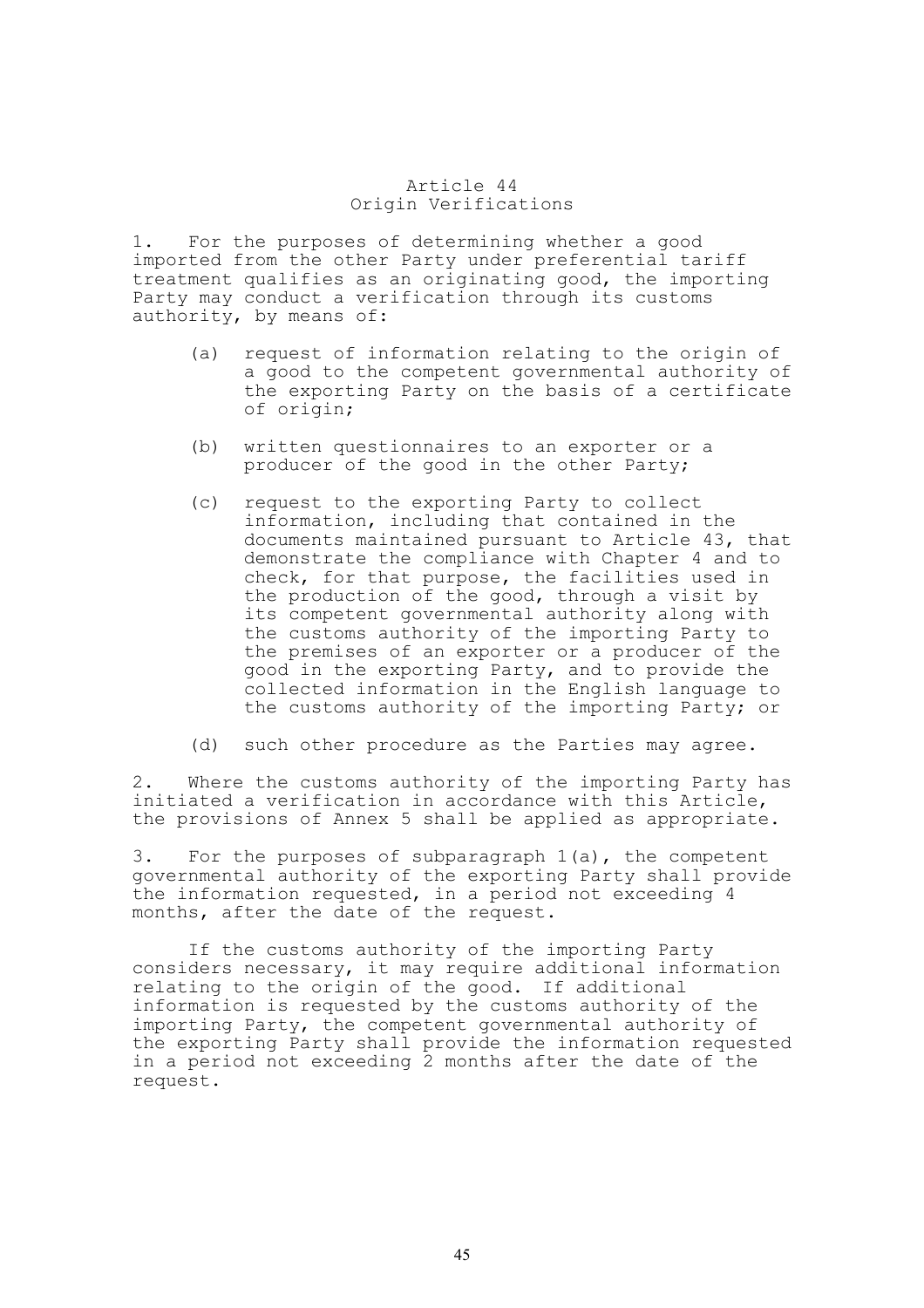If the competent governmental authority of the exporting Party fails to respond to the request within the period specified therein, the customs authority of the importing Party shall determine that the good subject to the verification does not qualify as an originating good, therefore considering the certificate of origin as not valid, and shall deny it preferential tariff treatment.

4. The customs authority of the importing Party shall send the questionnaires referred to in subparagraph  $1(b)$ , to the exporters or producers in the exporting Party, by any of the following means:

- (a) certified or registered mail with confirmation of receipt;
- (b) any other method that produces a confirmation of receipt by the exporter or producer; or
- (c) such other method that the Parties may agree.

 The customs authority of the importing Party shall immediately communicate to the competent governmental authority of the exporting Party whenever it sends a questionnaire referred to in subparagraph 1(b).

5. The provisions of paragraph 1 above shall not prevent the customs authority or the competent governmental authority, as the case may be, of the importing Party from exercising its powers to take action in that Party, in relation with the compliance with its domestic laws and regulations by its own importers, exporters or producers.

6. The exporter or producer who receives a questionnaire pursuant to subparagraph 1(b) shall have 30 days from the date of its receipt to answer such questionnaire and return it.

7. Where the importing Party has received the answer to the questionnaire referred to in subparagraph 1(b) within the period specified in paragraph 6 above, and considers that it requires more information to determine whether the good subject to the verification qualifies as an originating good, it may, through its customs authority, request additional information from the exporter or producer, by means of a subsequent questionnaire, in which case, the exporter or producer shall have 30 days from the date of its receipt to answer and return it.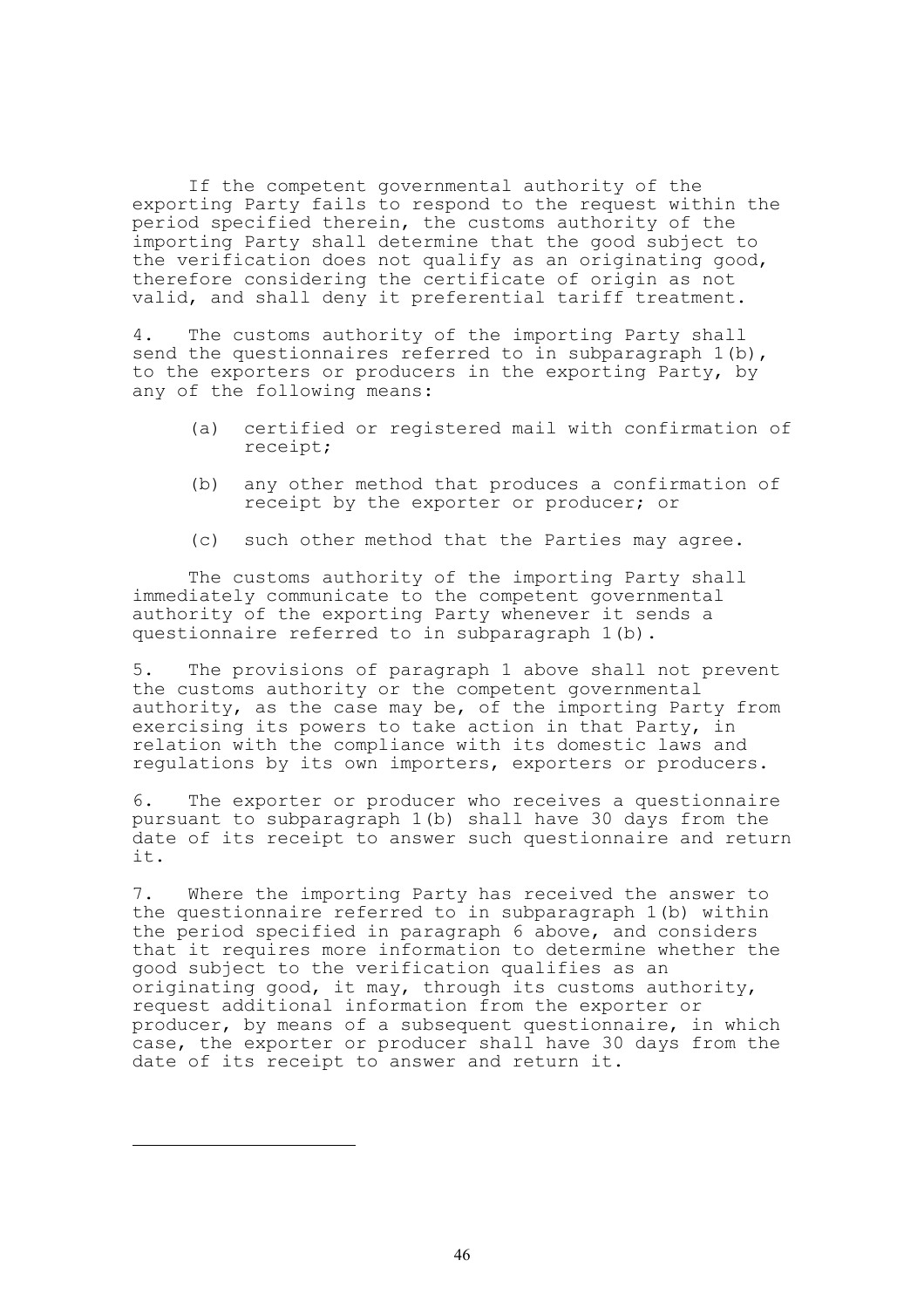- 8. (a) If the response by the exporter or producer to any of the questionnaires referred to in paragraph 6 or 7 above does not contain sufficient information to determine that the good is originating, the customs authority of the importing Party may determine that the good subject to the verification does not qualify as an originating good and may deny it preferential tariff treatment, upon written determination under paragraph 22 below.
	- (b) If the response to the questionnaire referred to in paragraph 6 above is not returned within the period specified therein, the customs authority of the importing Party shall determine that the good subject to the verification does not qualify as an originating good, therefore considering the certificate of origin as not valid, and shall deny it preferential tariff treatment.

9. The conducting of a verification in accordance with one of the methods set forth in paragraph 1 above shall not preclude the use of another verification method provided for in paragraph 1 above.

10. When requesting the exporting Party to conduct a visit pursuant to subparagraph 1(c), the importing Party shall deliver a written communication with such request to the exporting Party, the receipt of which is to be confirmed by the latter Party, at least 30 days in advance of the proposed date of the visit. The competent governmental authority of the exporting Party shall request the written consent of the exporter or producer whose premises are to be visited.

11. The communication referred to in paragraph 10 above shall include:

- (a) the identity of the customs authority issuing the communication;
- (b) the name of the exporter or producer whose premises are requested to be visited;
- (c) the proposed date and place of the visit;
- (d) the object and scope of the proposed visit, including specific reference to the good or goods subject of the verification referred to in the certificate of origin; and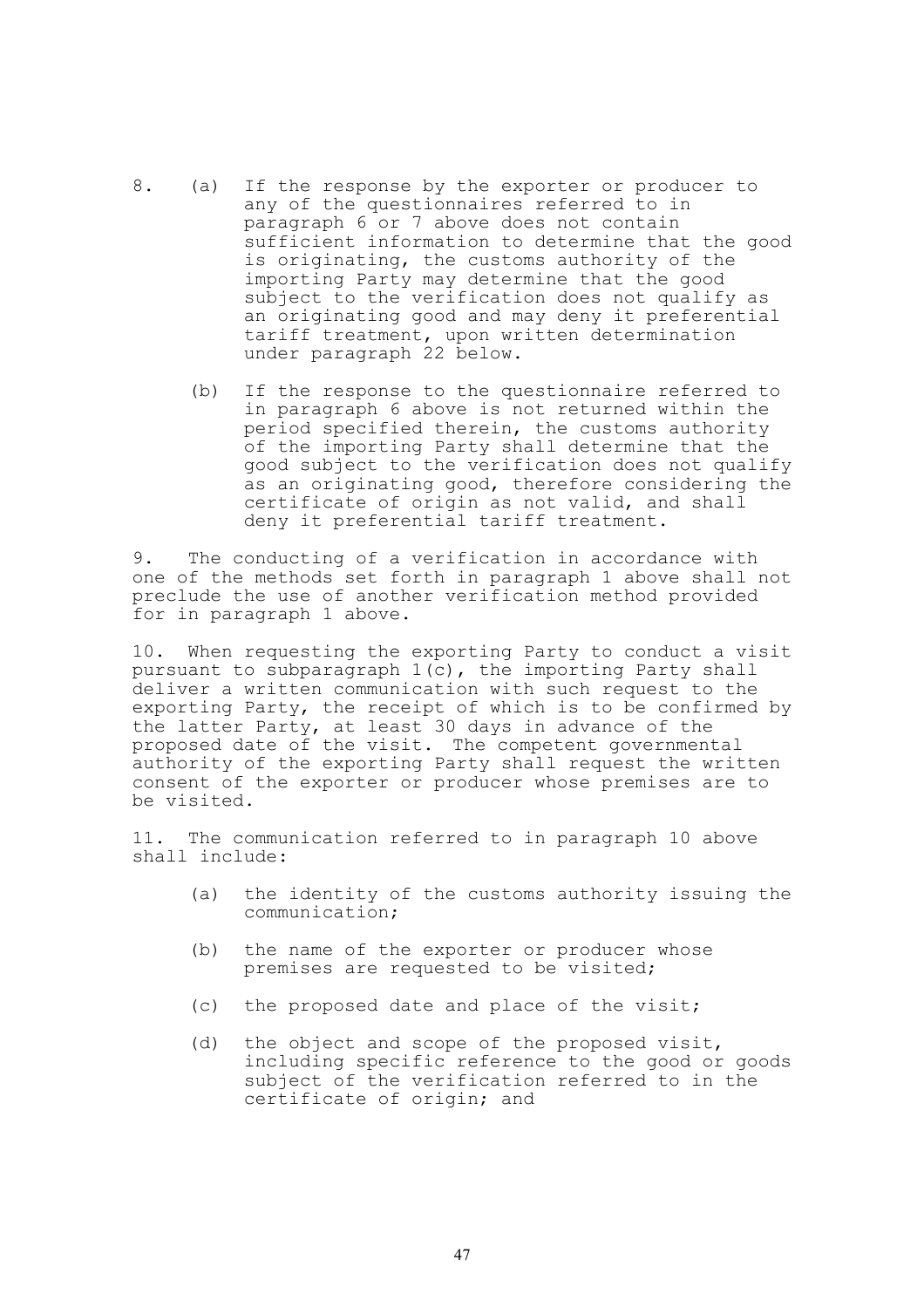(e) the names and titles of the officials of the customs authority of the importing Party to be present during the visit.

12. Any modification to the information referred to in paragraph 11 above shall be notified in writing, prior to the proposed date of the visit referred to in subparagraph 11(c).

 If the proposed date referred to in subparagraph 11(c) is to be modified, this shall be notified in writing at least 10 days prior to the date of the visit.

13. The exporting Party shall respond in writing to the importing Party, within 20 days of the receipt of the communication referred to in paragraph 10 above, if it accepts or refuses to conduct a visit requested pursuant to subparagraph 1(c).

14. Where the exporting Party refuses to conduct a visit, or that Party fails to respond to the communication referred to in paragraph 10 above within the period referred to in paragraph 13 above, the customs authority of the importing Party shall determine that the good or goods that would have been the subject of the visit do not qualify as originating goods, therefore considering the certificate of origin as not valid, and shall deny them preferential tariff treatment.

15. The competent governmental authority of the exporting Party shall provide, within 45 days, or any other mutually agreed period, from the last day of the visit, to the customs authority of the importing Party the information obtained through the visit.

16. It is confirmed by both Parties that during the course of a verification referred to in paragraph 1 above, the customs authority of the importing Party may request information necessary for determining the origin of a material used in the production of the good.

17. For the purposes of obtaining information on the origin of the material used in the production of the good, the exporter or producer of the good referred to in paragraph 1 above may request a producer of the material to provide voluntarily the former with information relating to the origin of such material. In case the producer of such material desires, such information may be sent to the competent governmental authority of the exporting Party for the provision to the customs authority of the importing Party, without the involvement of the exporter or producer of the good.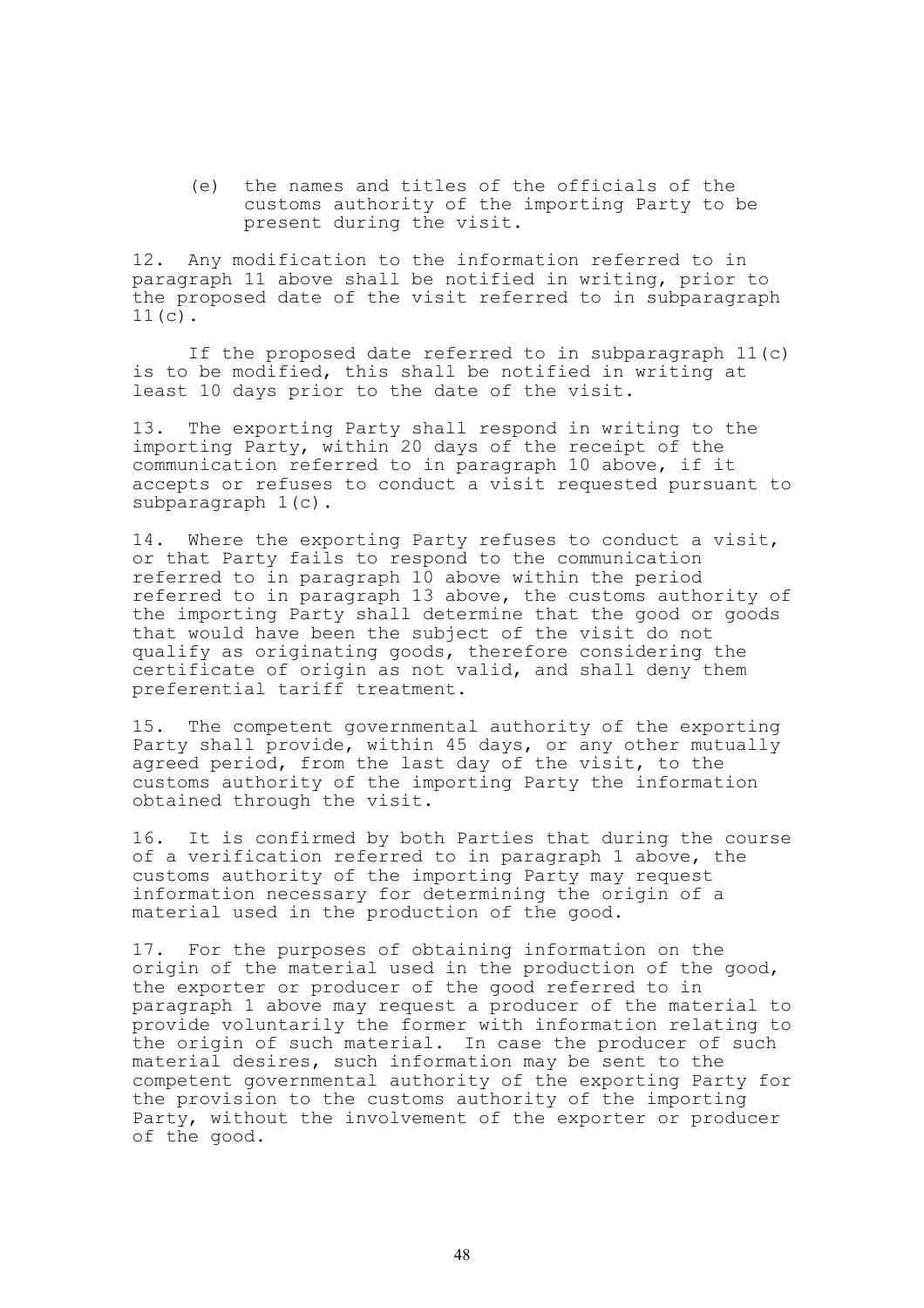18. Where the customs authority of the importing Party requests information relating to the origin of a material pursuant to paragraph 16 above, during the course of a verification in accordance with the method set forth in subparagraph 1(a), the information shall be provided by the competent governmental authority of the exporting Party in accordance with paragraph 3 above.

 Where the customs authority of the importing Party requests information relating to the origin of a material pursuant to paragraph 16 above, during the course of a verification in accordance with the method set forth in subparagraph 1(b), the information shall be provided by the exporter or producer of the good or the competent governmental authority of the exporting Party, as the case may be, in accordance with paragraph 6 or 7 above, as appropriate and *mutatis mutandis*, provided that in case the information is provided by the competent governmental authority, the 30 day period referred to in paragraph 6 or 7 above shall mean the period beginning on the date of the receipt of the questionnaire by that exporter or producer.

 Where the customs authority of the importing Party requests information relating to the origin of a material pursuant to paragraph 16 above, during the course of a verification in accordance with the method set forth in subparagraph 1(c), the information shall be provided by the competent governmental authority of the exporting Party in accordance with paragraph 15 above.

19. The requesting of information relating to the origin of a material pursuant to paragraph 16 above during the course of a verification in accordance with one of the methods set forth in paragraph 1 above shall not preclude the requesting of information relating to the origin of a material during the course of a verification in accordance with another verification method provided for in paragraph 1 above.

20. The customs authority of the importing Party shall determine that a material used in the production of the good is a non-originating material where the exporter or producer of the good or the competent governmental authority of the exporting Party, as the case may be, does not provide the information that demonstrates that the material in question qualifies as originating, or where the information provided is not sufficient to determine whether that material is originating. Such a determination shall not necessarily lead to a decision that the good itself is not originating.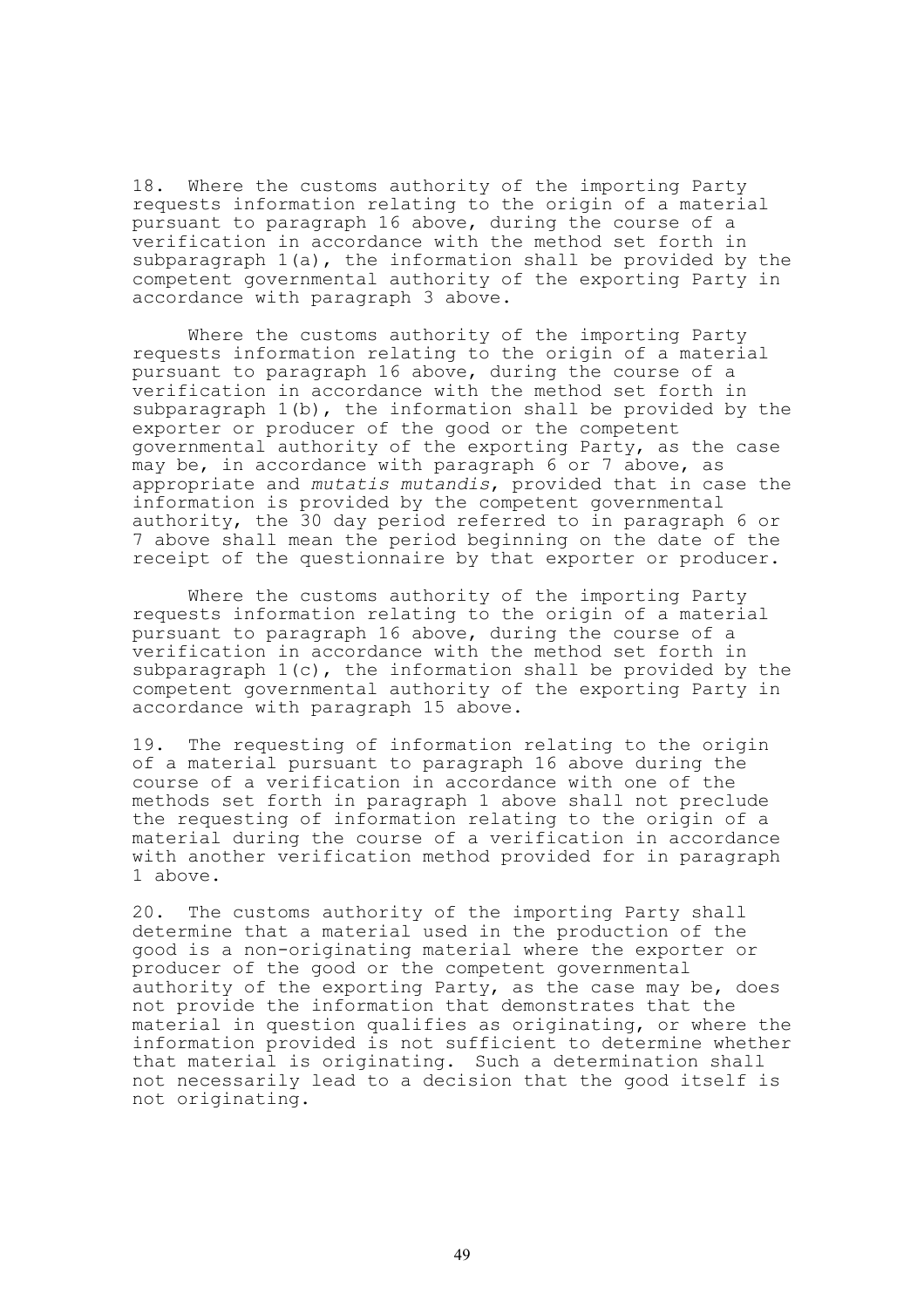21. Each Party shall, through its customs authority, conduct a verification of a regional value content requirement in accordance with the Generally Accepted Accounting Principles applied in the Party from which the good was exported.

22. After carrying out the verification procedures outlined in paragraph 1 above, the customs authority of the importing Party shall in the manner specified in paragraph 4 above, provide the exporter or producer whose good is subject to the verification, a written determination of whether or not the good qualifies as an originating good under Chapter 4, including findings of fact and the legal basis for the determination.

23. Where the customs authority of the importing Party denies preferential tariff treatment to the good in question in the cases of paragraph 3, 8(b) or 14 above, a written determination thereof shall be sent to the exporter or producer, in the manner specified in paragraph 4 above.

24. When the Party conducting a verification referred to in paragraph 1 above determines, based on the information obtained during the verification, that a good does not qualify as an originating good, and provides the exporter or producer with a written determination pursuant to paragraph 22 above, it shall grant the exporter or producer whose good was the subject of the verification, 30 days from the date of receipt of the written determination, to provide any comments or additional information before denying preferential tariff treatment to the good, and shall issue a final determination after taking into consideration any comments or additional information received from the exporter or producer during the abovementioned period, and shall send it to the exporter or producer in the manner specified in paragraph 4 above.

25. Where the verification completed by the customs authority of the importing Party indicates that an exporter or a producer has repeatedly made false representations that a good imported into the Party qualifies as an originating good, the customs authority of the importing Party may withhold preferential tariff treatment to identical goods exported or produced by such person until that person establishes compliance with Chapter 4 to that authority. In taking such an action, the customs authority of the importing Party shall notify the person who completed and signed the certificate of origin and the competent governmental authority of the exporting Party.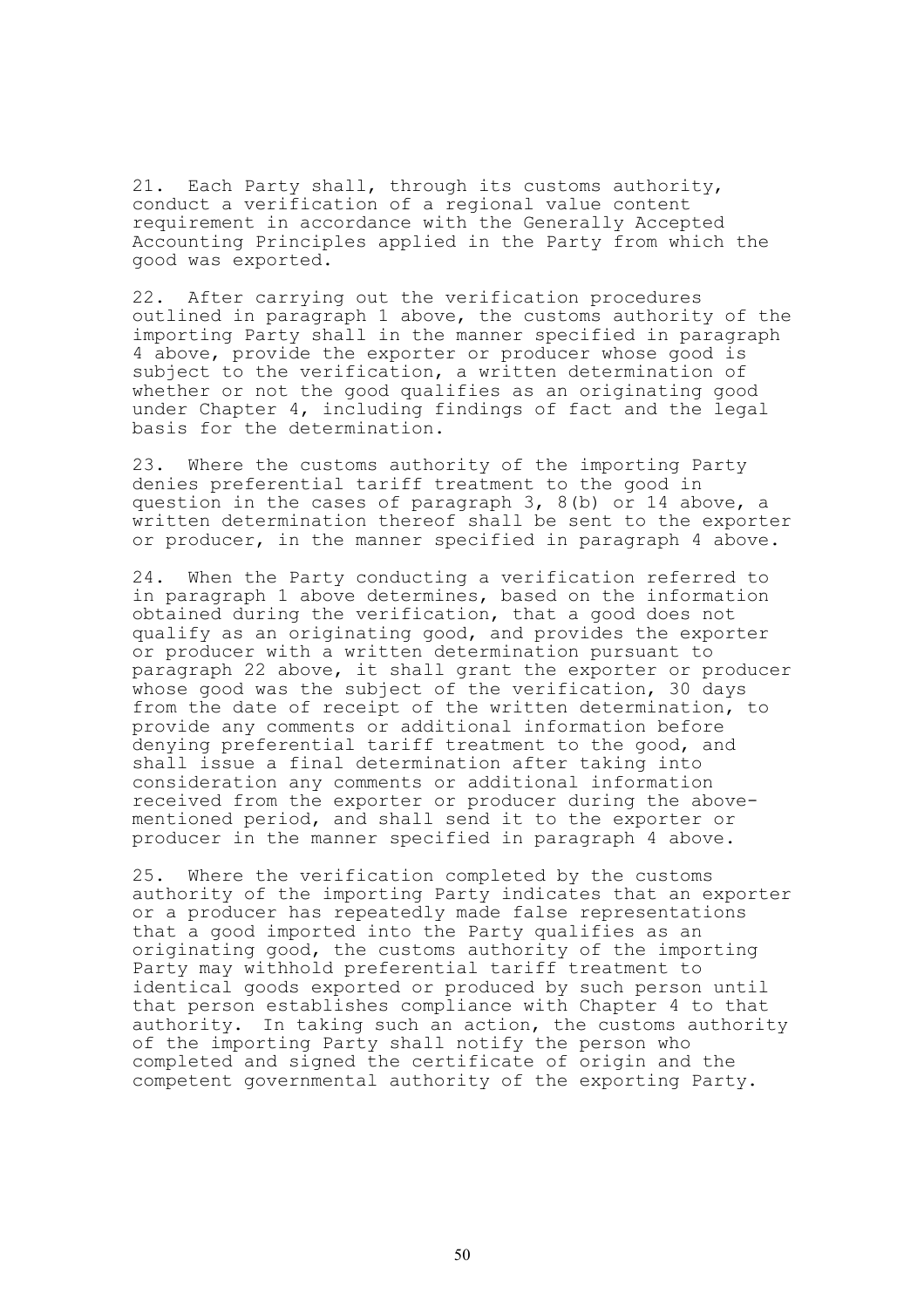26. Communications from the importing Party to an exporter or producer in the exporting Party as well as the response to the questionnaire referred to in subparagraph 1(b) to the importing Party shall be conducted in the English language.

## Article 45 Confidentiality

1. Each Party shall maintain, in accordance with its domestic laws and regulations, the confidentiality of information provided to it as confidential pursuant to Section 1 and this Section and shall protect that information from disclosure that could prejudice the competitive position of the persons providing the information.

2. Information obtained pursuant to Section 1 and this Section may only be disclosed, for the purposes of Section 1 and this Section, to those competent authorities of the Parties responsible for the administration and enforcement of determinations of origin and of customs duties and other indirect taxes on imports, and shall not be used by a Party in any criminal proceedings carried out by a court or a judge, unless the information is requested to the other Party and provided to the former Party, in accordance with the applicable laws of the requested Party or appropriate international cooperation agreements to which both Parties are parties.

### Article 46 Penalties

 Each Party shall ensure that criminal, civil or administrative penalties or other appropriate sanctions against its importers, exporters and producers for providing false declaration or documents relating to Section 1 and this Section to its customs authority, competent governmental authority or its designees, shall be established or maintained.

### Article 47 Review and Appeal

 Each Party shall ensure that its importers have access to:

 (a) at least one level of administrative review of a decision by its customs authority, provided that such review is done by an official or office different from the official or office making the decision subject to review; and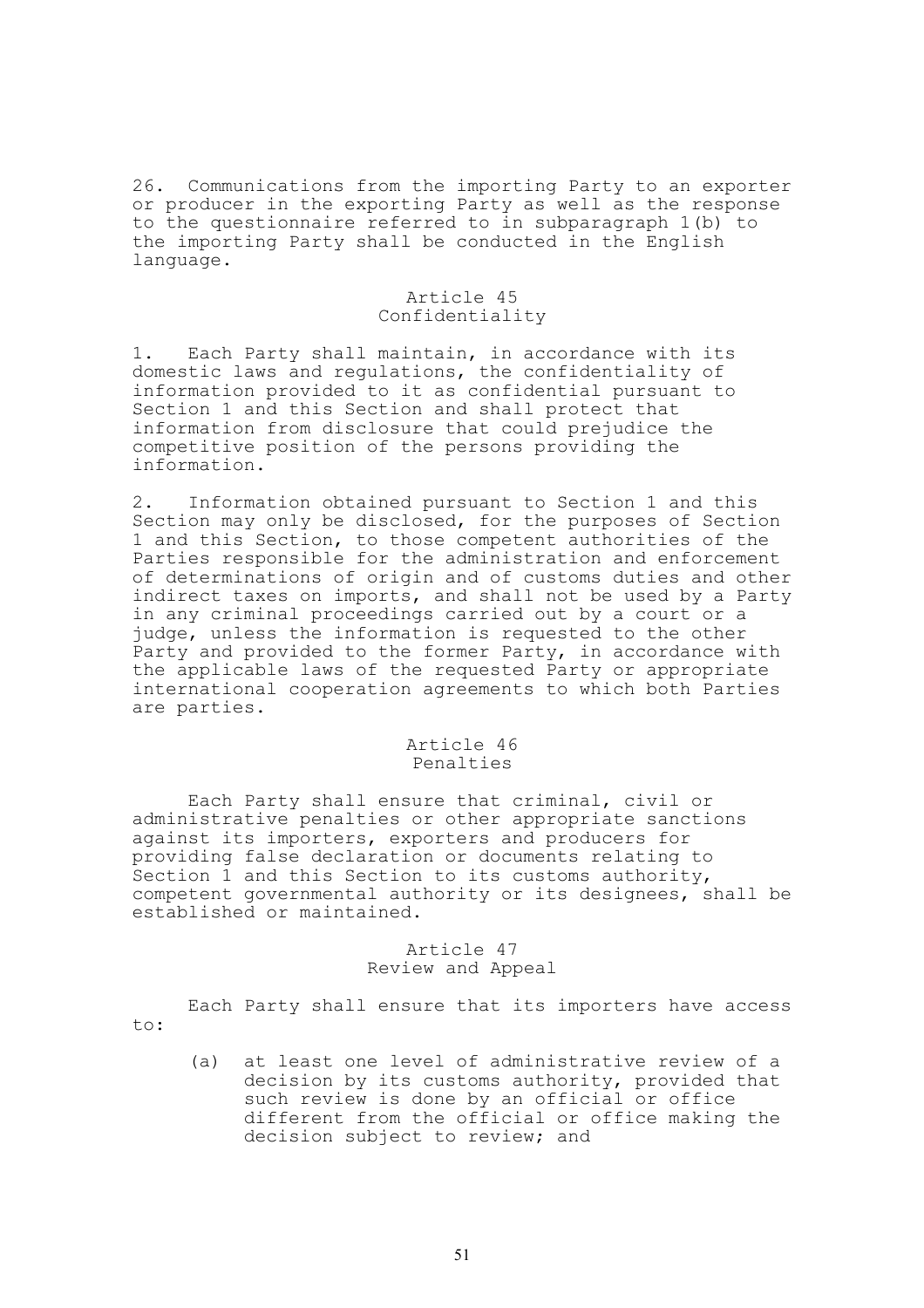(b) judicial or quasi-judicial review of the decision referred to in subparagraph (a),

in accordance with its domestic laws and regulations.

## Article 48 Goods in Transit or Storage

 The provisions of this Agreement may be applied to goods which comply with the provisions of Chapter 4 and Section 1, and which on the date of entry into force of this Agreement are in transit, in Japan or Mexico, or in temporary storage in bonded area, subject to the submission to the customs authority of the importing Party in accordance with the domestic laws and regulations of that Party, within 4 months of that date, of a certificate of origin issued retrospectively, in accordance with paragraph 5 of Article 39, by the competent governmental authority or its designees of the exporting Party together with the documents showing that the goods have been transported directly.

#### Article 49 Definitions

- 1. For the purposes of Section 1 and this Section:
	- (a) the term "authorized representative" means the person designated in accordance with its domestic laws and regulations by the exporter to be responsible for completing and signing the certificate of origin on his behalf;
	- (b) the term "commercial importation" means the importation of a good into a Party for the purposes of sale, or any commercial, industrial or other like use;
	- (c) the term "competent governmental authority" means the authority that, according to the legislation of each Party, is responsible for the issuing of the certificate of origin or for the designation of the certification entities or bodies. In the case of Japan, the Minister of Economy, Trade and Industry or his authorized representative, and in the case of Mexico, the Ministry of Economy;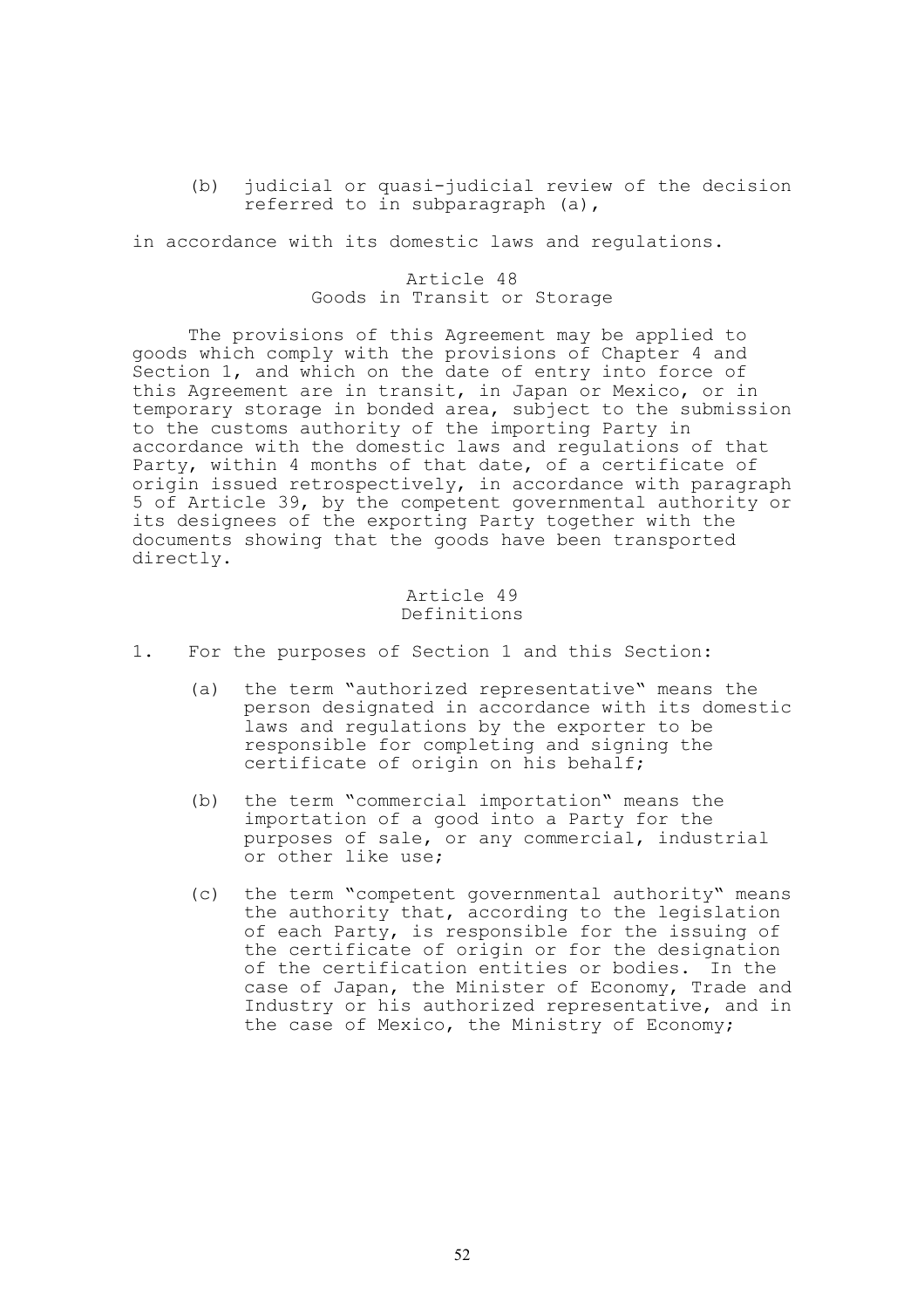- (d) the term "customs authority" means the authority that, according to the legislation of each Party, is responsible for the administration of its customs laws and regulations. In the case of Japan, the Minister of Finance or his authorized representative, and in the case of Mexico, the Ministry of Finance and Public Credit;
- (e) the term "determination of origin" means a determination whether a good qualifies as an originating good in accordance with Chapter 4;
- (f) the term "exporter" means a person located in an exporting Party who exports a good from the exporting Party;
- (g) the term "identical goods" means goods that are the same in all respects, including physical characteristics, quality and reputation, irrespective of minor differences in appearance that are not relevant to a determination of origin;
- (h) the term "importer" means a person located in an importing Party who imports a good into the importing Party;
- (i) the term "preferential tariff treatment" means the duty rate applicable to an originating good in accordance with this Agreement;
- (j) the term "producer" means "producer", as defined in Article 38, located in a Party;
- (k) the term "valid certificate of origin" means a certificate of origin in the format referred to in paragraph 1 of Article 39, completed and signed by the exporter or the producer and stamped and signed by the competent governmental authority of the exporting Party or its designees, in accordance with the provisions of Section 1 and with the instructions indicated in the format; and
- (l) the term "value" means the value of a good or material for the purposes of applying Chapter 4.

2. Except as otherwise defined in this Article, the definitions of Chapter 4 shall apply.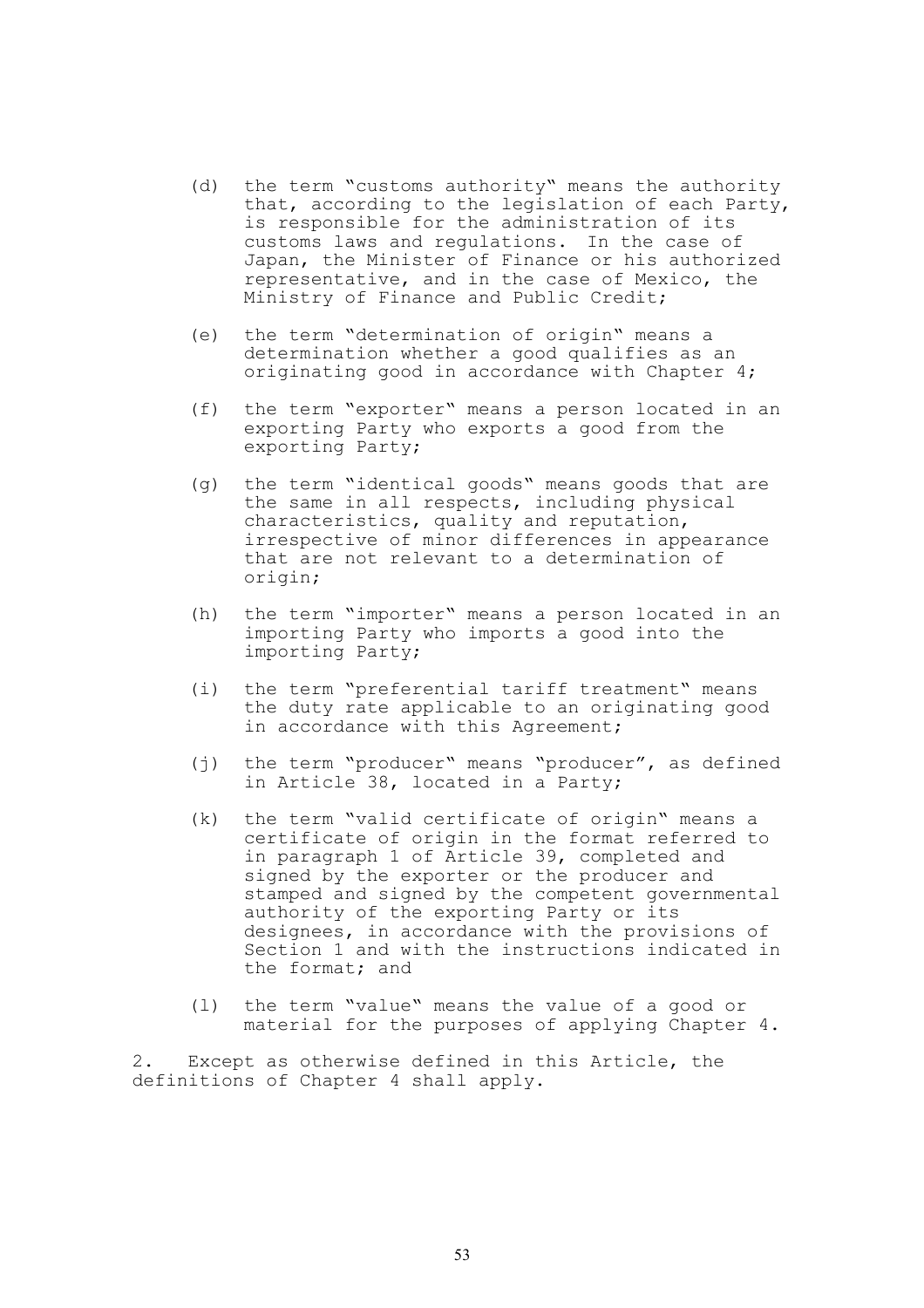Section 3 Customs Cooperation for Trade Facilitation

Article 50 Customs Cooperation for Trade Facilitation

 For prompt customs clearance of goods traded between the Parties, each Party, recognizing the significant role of customs authorities and the importance of customs procedures in promoting trade facilitation, shall make cooperative efforts to:

- (a) make use of information and communications technology;
- (b) simplify its customs procedures; and
- (c) make its customs procedures conform, as far as possible, to relevant international standards and recommended practices such as those made under the auspices of the Customs Cooperation Council.

Chapter 6 Bilateral Safeguard Measures

> Article 51 General Provision

1. This Chapter establishes rules for the application of bilateral safeguard measures to originating goods, which shall be applied only between the Parties (hereinafter referred to as "bilateral safeguard measures").

2. Nothing in this Agreement shall prevent a Party from applying safeguard measures in accordance with Article XIX of the GATT 1994 and the Agreement on Safeguards in Annex 1A to the WTO Agreement, as may be amended. Except for the bilateral safeguard measures provided for in this Chapter, no Party shall apply safeguard measures to originating goods which are accorded the preferential tariff treatment in accordance with Article 5, outside the scope of Article XIX of the GATT 1994 and the Agreement on Safeguards in Annex 1A to the WTO Agreement, as may be amended.

> Article 52 Consistency

 Each Party shall ensure the consistent, impartial and reasonable administration of its laws, regulations, decisions and rulings governing proceedings of bilateral safeguard measures.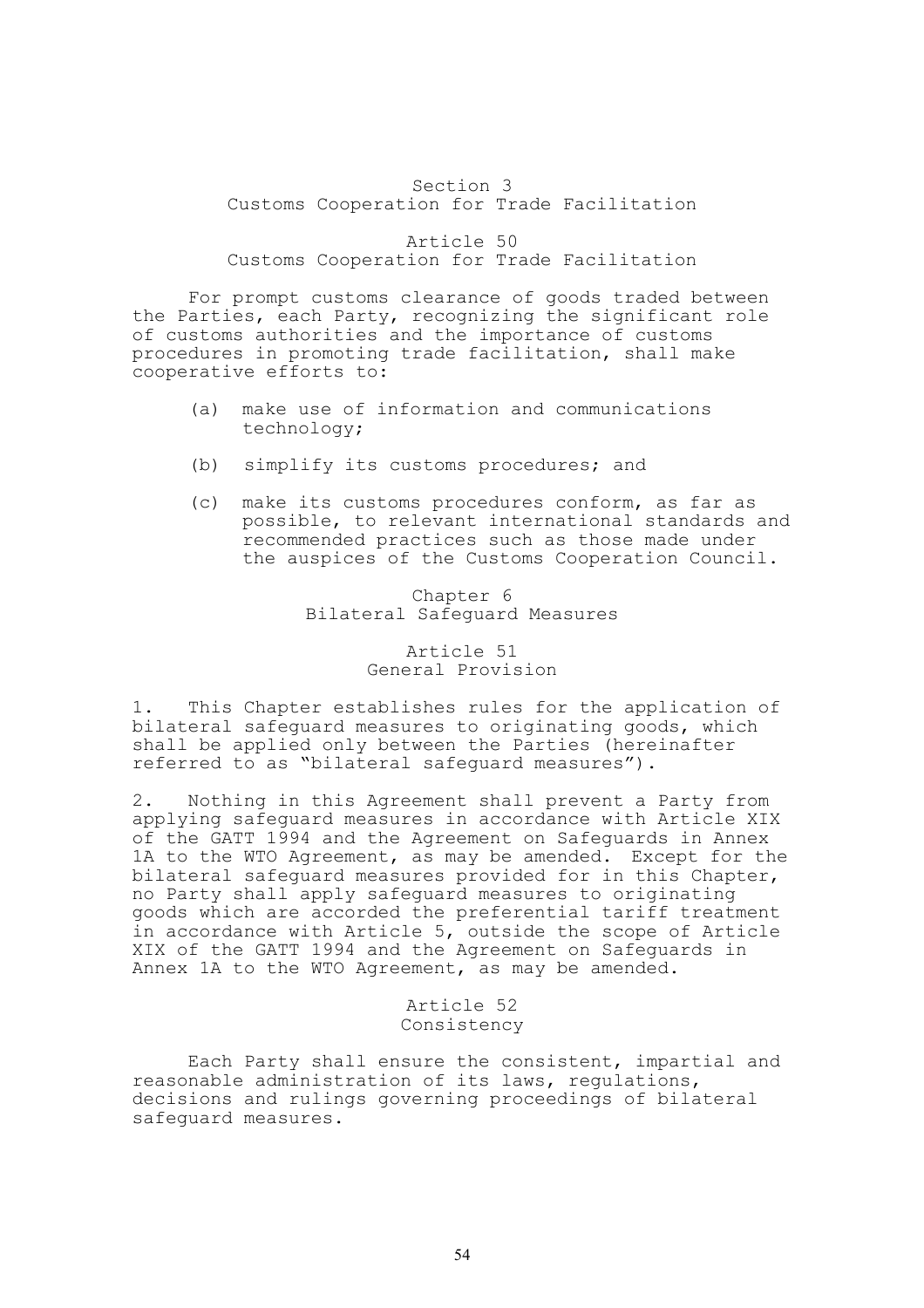#### Article 53 Conditions

1. Subject to the provisions of this Chapter, each Party may apply a bilateral safeguard measure, to the minimum extent necessary to prevent or remedy the serious injury and to facilitate adjustment if an originating good imported from the other Party, which is accorded the preferential tariff treatment in accordance with Article 5, as a result of the elimination or reduction of a customs duty, is being imported into the former Party in such increased quantities, in absolute terms, and under such conditions that the imports of that originating good constitute a substantial cause of serious injury, or threat thereof, to a domestic industry of the former Party.

2. A Party proposing to apply a bilateral safeguard measure may (a) suspend the further reduction of any rate of customs duty on the originating good referred to in paragraph 1 above in accordance with Article 5; or (b) increase the rate of customs duty on the originating good to a level not to exceed the lesser of:

- (i) the most-favored-nation applied rate of customs duty in effect at the time when the bilateral safeguard measure is taken; and
- (ii) the most-favored-nation applied rate of customs duty in effect on the day immediately preceding the date of entry into force of this Agreement.

3. A bilateral safeguard measure shall consist of tariff measures, including application of tariff rate quotas.

4. Each Party shall not apply bilateral safeguard measures on an originating good imported up to the limit of quota quantities granted under tariff rate quotas applied in accordance with Schedule in Annex 1.

5. No bilateral safeguard measure shall be maintained for a period exceeding 3 years. However, in very exceptional circumstances, after the prior consultations referred to in paragraph 9 below, a bilateral safeguard measure may be maintained for up to a total maximum period of 4 years. A Party taking such measure shall present to the other Party a schedule leading to its progressive elimination.

6. No bilateral safeguard measure shall be applied again to the imports of the same originating good which has been subject to a bilateral safeguard measure, for a period of time equal to the duration of the previous measure or 1 year, whichever is longer.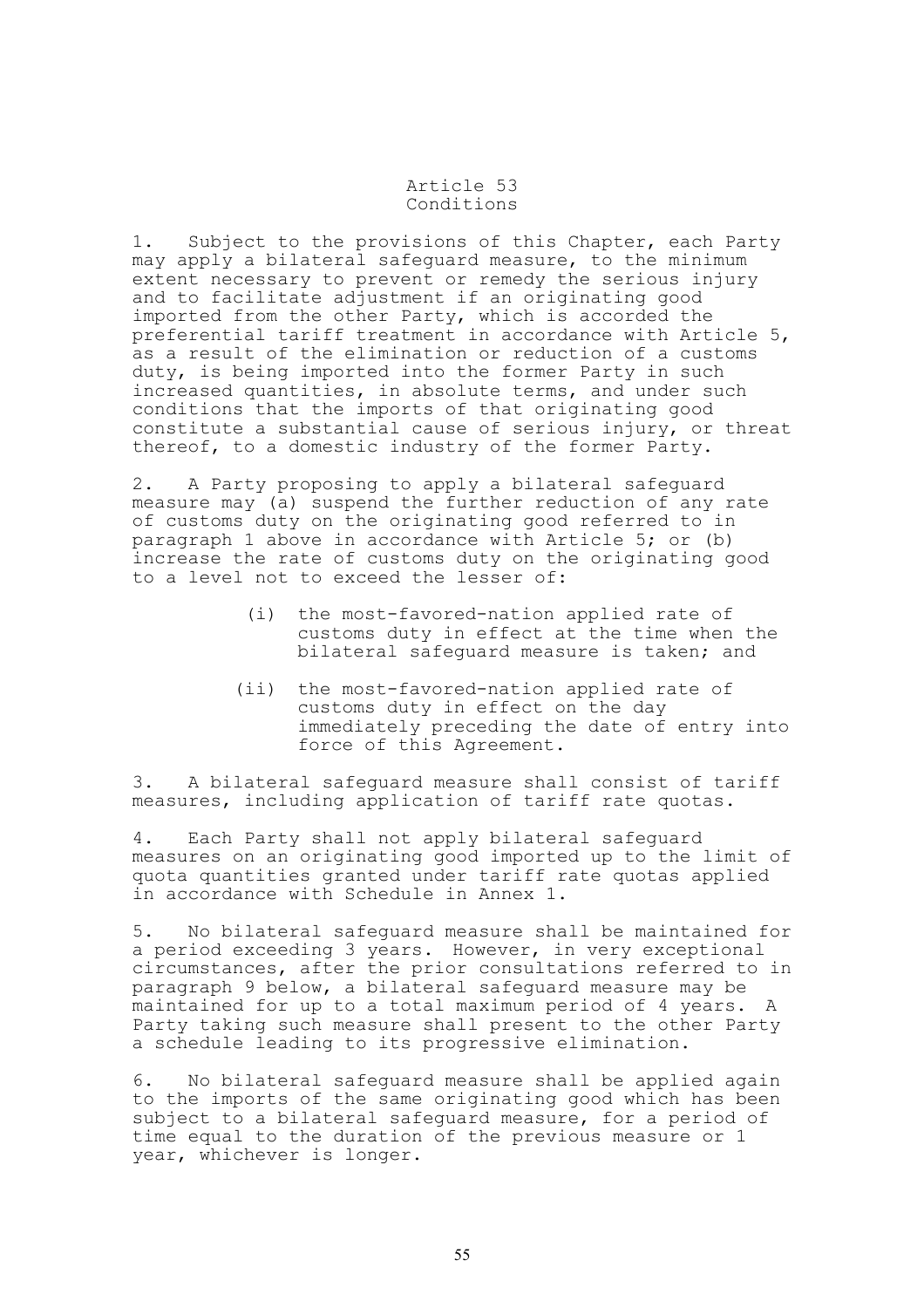7. A Party shall deliver a written notice in English to the other Party immediately upon initiation of an investigation referred to in Article 55. Such written notice shall include the reason for the initiation of the investigation, a precise description of the originating good involved and its subheading or a more detailed level of the Harmonized System.

8. A Party shall deliver a written notice in English to the other Party prior to applying a bilateral safeguard measure. Such written notice shall include a description of evidence of the serious injury or threat thereof caused by the increased imports, a precise description of the originating good involved and its subheading or a more detailed level of the Harmonized System, a precise description of the proposed bilateral safeguard measure, its date of entry into force, and its expected duration.

9. A Party proposing to apply a bilateral safeguard measure shall provide adequate opportunity for prior consultations with the other Party on such measure with a view to, *inter alia*, reaching an agreement on compensation set out in paragraph 10 below.

10. A Party proposing to apply a bilateral safeguard measure shall offer the other Party adequate means of trade compensation in the form of additional concessions of customs duties whose levels are substantially equivalent to the value of the additional customs duties expected to result from such measure, and, in the case that room for such sufficient additional concessions of customs duties is already exhausted through overall reduction of customs duties, other concessions which the Parties may agree upon.

11. If the Parties are unable to agree on compensation within 60 days after the date when a Party initiates the application of the bilateral safeguard measure, the other Party shall be free to suspend, to the trade of the Party applying such measure, the application of concessions of customs duties under Article 5, which are substantially equivalent to such measure applied. For this purpose, the Party exercising the right of suspension may suspend the application of concessions of customs duties only for the minimum period necessary.

12. Upon termination of a bilateral safeguard measure, the rate of customs duty shall be the rate which would have been in effect but for such measure.

13. The Parties shall review the provisions of this Chapter, if necessary, after 10 years of the date of entry into force of this Agreement.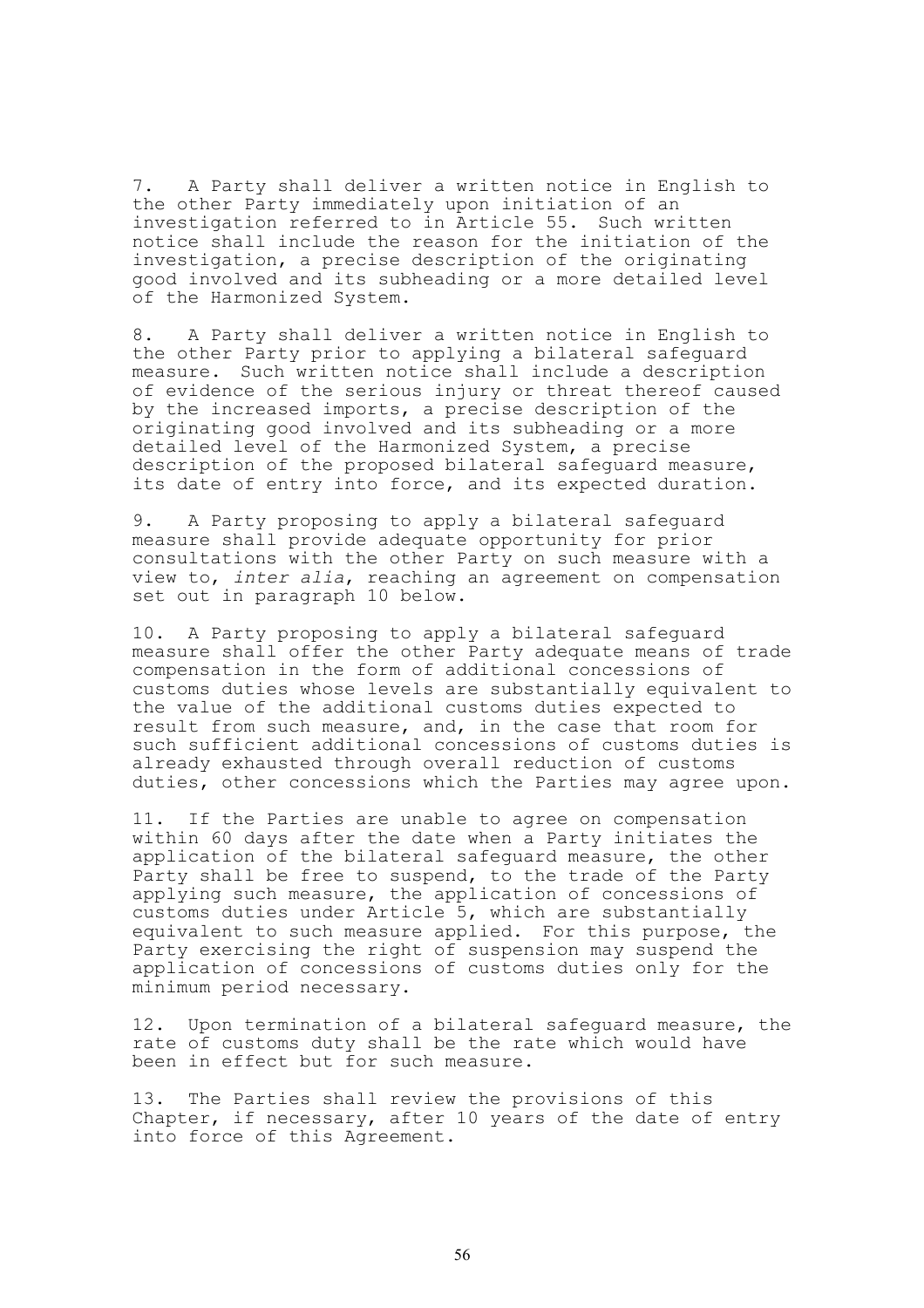## Article 54 Provisional Bilateral Safeguard Measures

1. In critical circumstances, where delay would cause damage which it would be difficult to repair, a Party may take a provisional bilateral safeguard measure pursuant to a preliminary determination that there is clear evidence that increased imports have caused or are threatening to cause serious injury to a domestic industry.

2. A Party shall deliver a written notice in English to the other Party prior to applying a provisional bilateral safeguard measure. Consultations on such measure shall take place promptly after such measure is taken.

3. The duration of the provisional bilateral safeguard measure shall not exceed 200 days. During that period, the pertinent requirements of Articles 52 and 55 shall be met. The duration of such measure shall be counted as a part of the period referred to in paragraph 5 of Article 53**.**

4. Paragraphs 2 through 4 and 12 of Article 53 shall be applied *mutatis mutandis* to the provisional bilateral safeguard measure. The customs duty imposed as a result of such measure shall be refunded within 60 days if the subsequent investigation referred to in Article 55 does not determine that increased imports have caused or threatened to cause serious injury to a domestic industry.

## Article 55 Bilateral Safeguard Measures Proceedings

1. Each Party shall adopt or maintain equitable, timely, transparent and effective proceedings relating to bilateral safeguard measures.

2. A Party shall apply a bilateral safeguard measure only following an investigation by its investigating authority pursuant to the provisions of this Chapter.

3. The investigating authority of a Party shall examine and ensure the existence of sufficient evidence that the increased imports of an originating good are causing serious injury or threat thereof to the domestic industry concerned, to justify the initiation of an investigation.

4. An investigation shall, except in special circumstances, be completed within 1 year, and in no case more than 18 months, following its date of initiation.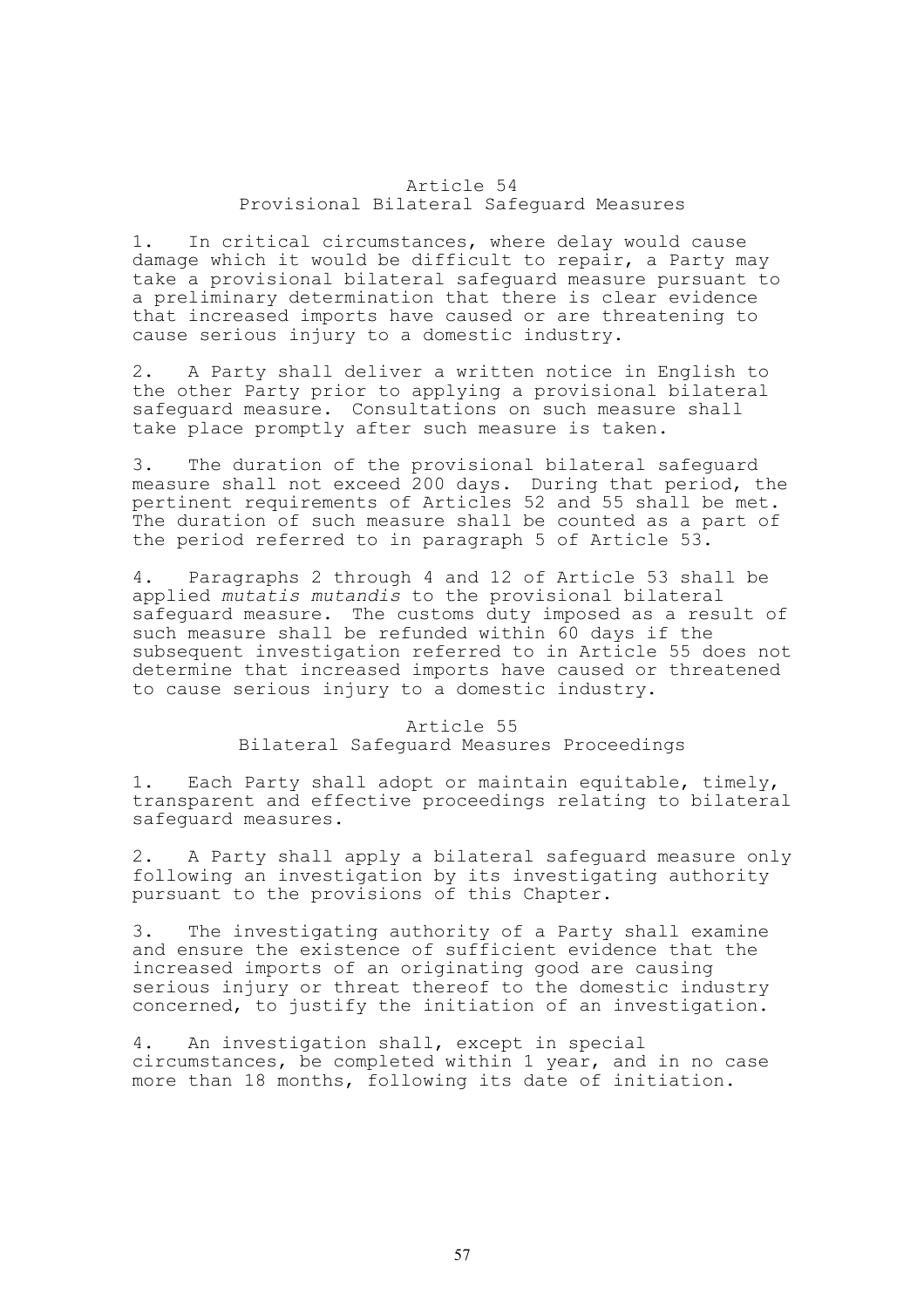5. Upon initiation of an investigation, the investigating authority of a Party shall give a public notice of the initiation of the investigation through the official journal of that Party. The public notice shall identify the originating good subject to the investigation and its subheading or a more detailed level of the Harmonized System, the period of investigation, the date of initiation of the investigation, deadlines for filing statements and other documents, and the place at which documents filed during the investigation may be inspected.

6. Each Party shall establish procedure to allow an interested party to have access to information submitted by other interested parties to the investigating authority of that Party after submission of such information. The investigating authority shall, upon request of an interested party, provide timely access to the information, including documents, items of evidence, and nonconfidential written summaries referred to in paragraph 7 below, which were submitted by other interested parties during the investigation. In particular, the investigating authority shall grant access to the interested parties to the following information related to the investigation:

- (a) production processes for the good concerned;
- (b) production costs of the good concerned and specifications of its components;
- (c) distribution costs of the good concerned;
- (d) terms and conditions of sale of the good concerned;
- (e) selling prices of the good concerned;
- (f) description of the category of individual customers, distributors, suppliers, and any other enterprises related to the good concerned;
- (g) data considered for the injury analysis such as the level of sales, production, productivity, capacity utilization, profits and losses, and employment related to the domestic industry concerned; and
- (h) any other information about the enterprise related to the good concerned.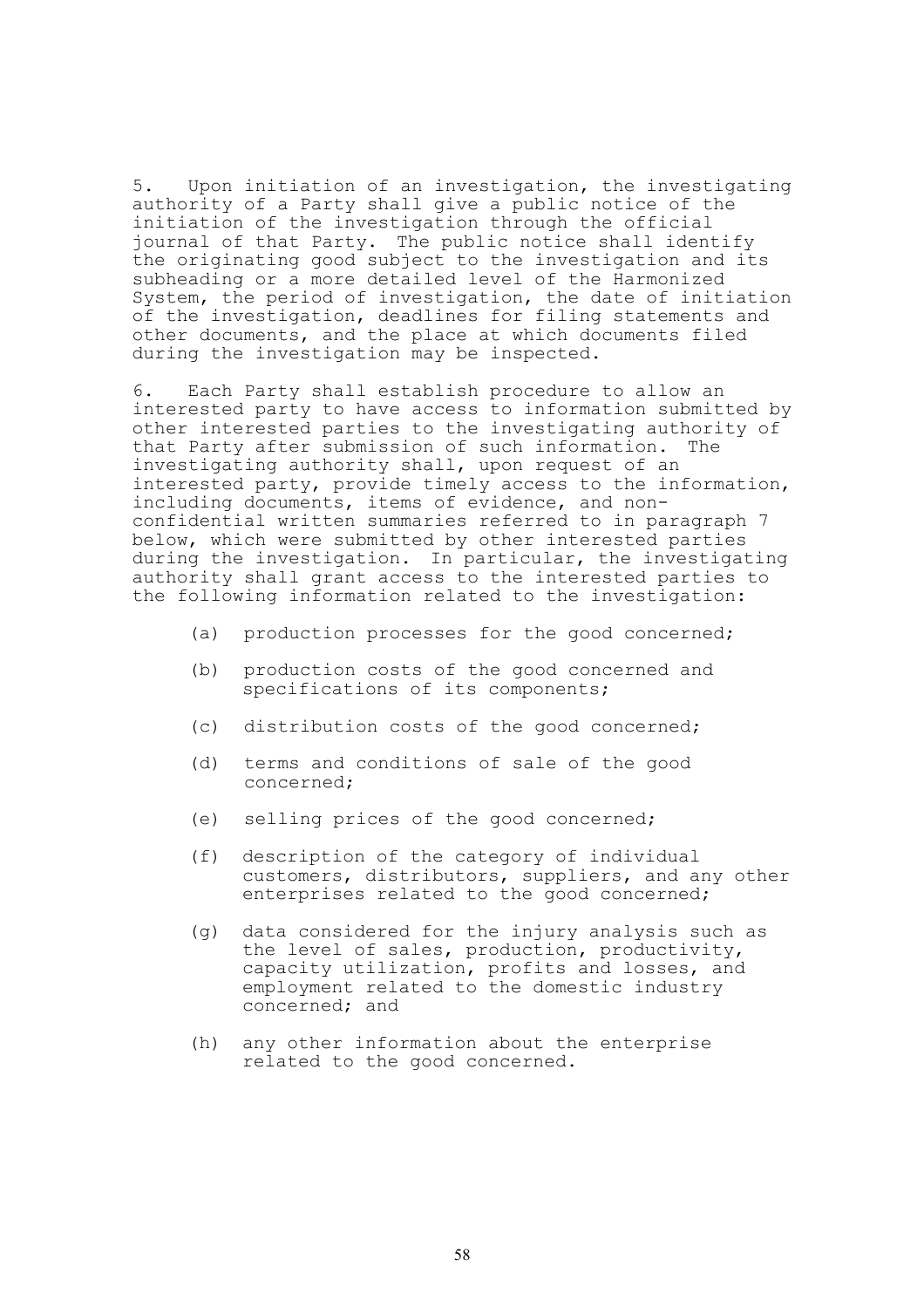7. Notwithstanding paragraph 6 above, each Party shall adopt or maintain procedures for the treatment of confidential information as specified by that Party in accordance with its domestic laws and regulations and which is provided in the course of an investigation. When the interested parties provide such information, they shall be required to furnish non-confidential written summaries thereof, or if they indicate that the information cannot be summarized, the reasons why a summary cannot be provided.

8. During the course of each investigation, the investigating authority of a Party shall endeavor to hold a public hearing after providing reasonable notice, so that opposite views may be presented and rebuttal arguments offered. Such public hearing should allow interested parties to defend their interest and to question the other parties.

9. In the investigation to determine whether increased imports have caused serious injury or are threatening to cause serious injury to a domestic industry, the investigating authority of a Party shall evaluate all relevant factors of an objective and quantifiable nature having a bearing on the situation of that domestic industry, in particular, the rate and amount of the increase in imports of the originating good, in absolute terms, the share of the domestic market taken by increased imports, and changes in the level of sales, production, productivity, capacity utilization, profits and losses, employment, and prices.

10. The determination that increased imports have caused serious injury or are threatening to cause serious injury to a domestic industry shall not be made unless this investigation demonstrates, on the basis of objective evidence, the existence of the causal link between increased imports of the originating good and serious injury or threat thereof. When factors other than increased imports are causing injury to the domestic industry at the same time, such injury shall not be attributed to increased imports.

11. With regard to determination on whether increased imports have caused serious injury or are threatening to cause serious injury to a domestic industry, the investigating authority of a Party shall not arbitrarily modify a negative injury determination.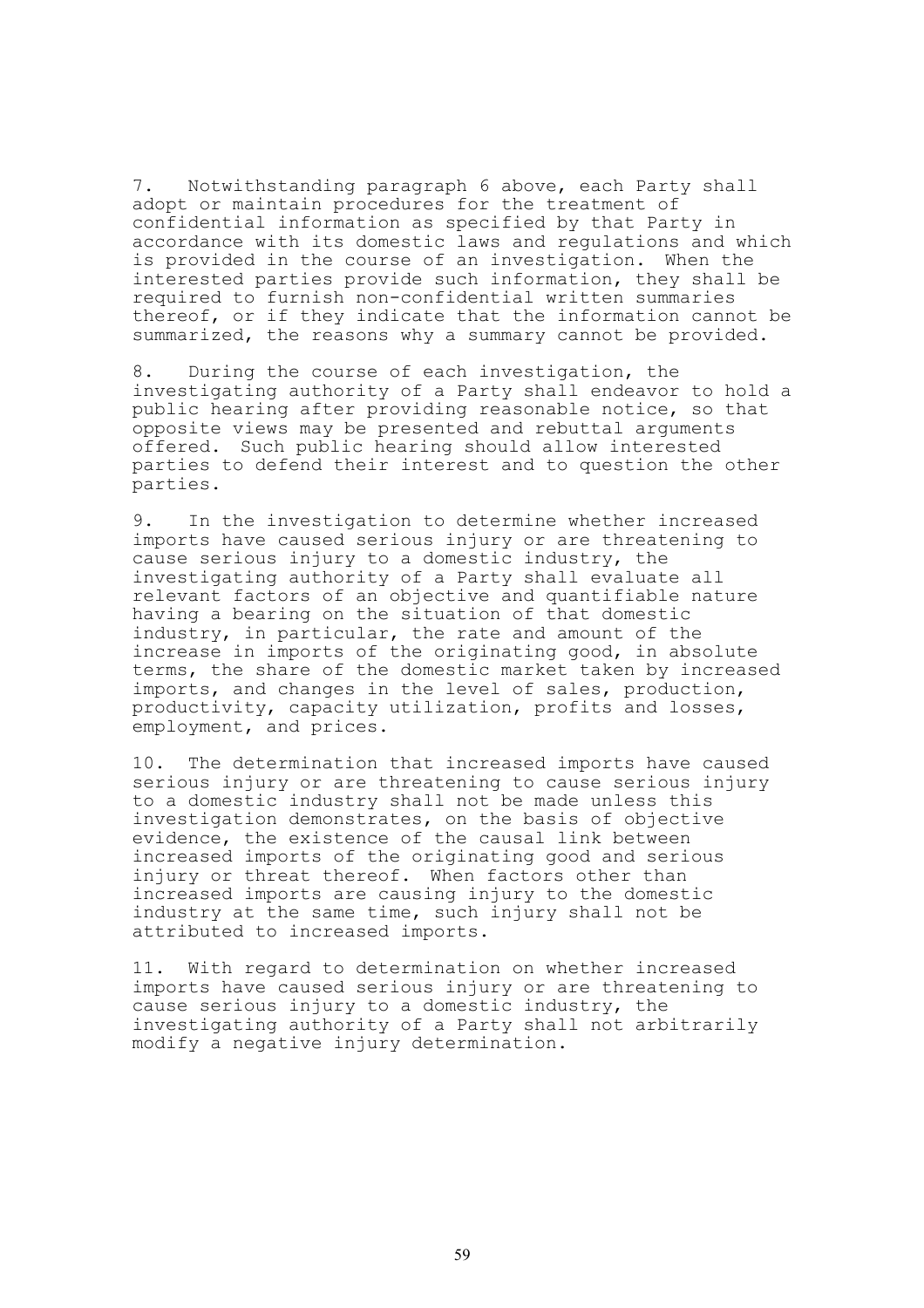12. Upon decision to apply a bilateral safeguard measure, the investigating authority of a Party shall give a public notice through the official journal of that Party. The public notice shall identify the originating good subject to such measure and its subheading or a more detailed level of the Harmonized System, the duration of such measure, and the findings and reasoned conclusions reached on all pertinent issues of law and fact.

13. In the public notice the investigating authority of a Party shall not disclose any confidential information referred to in paragraph 7 above.

## Article 56 Definitions

For the purposes of this Chapter:

- (a) the term "domestic industry" means the producers as a whole of the like or directly competitive goods operating in the Area of a Party, or those whose collective output of the like or directly competitive goods constitutes a major proportion of the total domestic production of those goods;
- (b) the term "serious injury" means a significant overall impairment in the position of a domestic industry; and
- (c) the term "threat of serious injury" means serious injury that is clearly imminent, based on facts and not merely on allegation, conjecture or remote possibility.

Chapter 7 Investment

Section 1 Investment

Article 57 Scope and Coverage

1. This Chapter shall apply to measures adopted or maintained by a Party relating to:

- (a) investors of the other Party;
- (b) investments of investors of the other Party in the Area of the former Party; and
- (c) with respect to Articles 65 and 74, all investments in the Area of the former Party.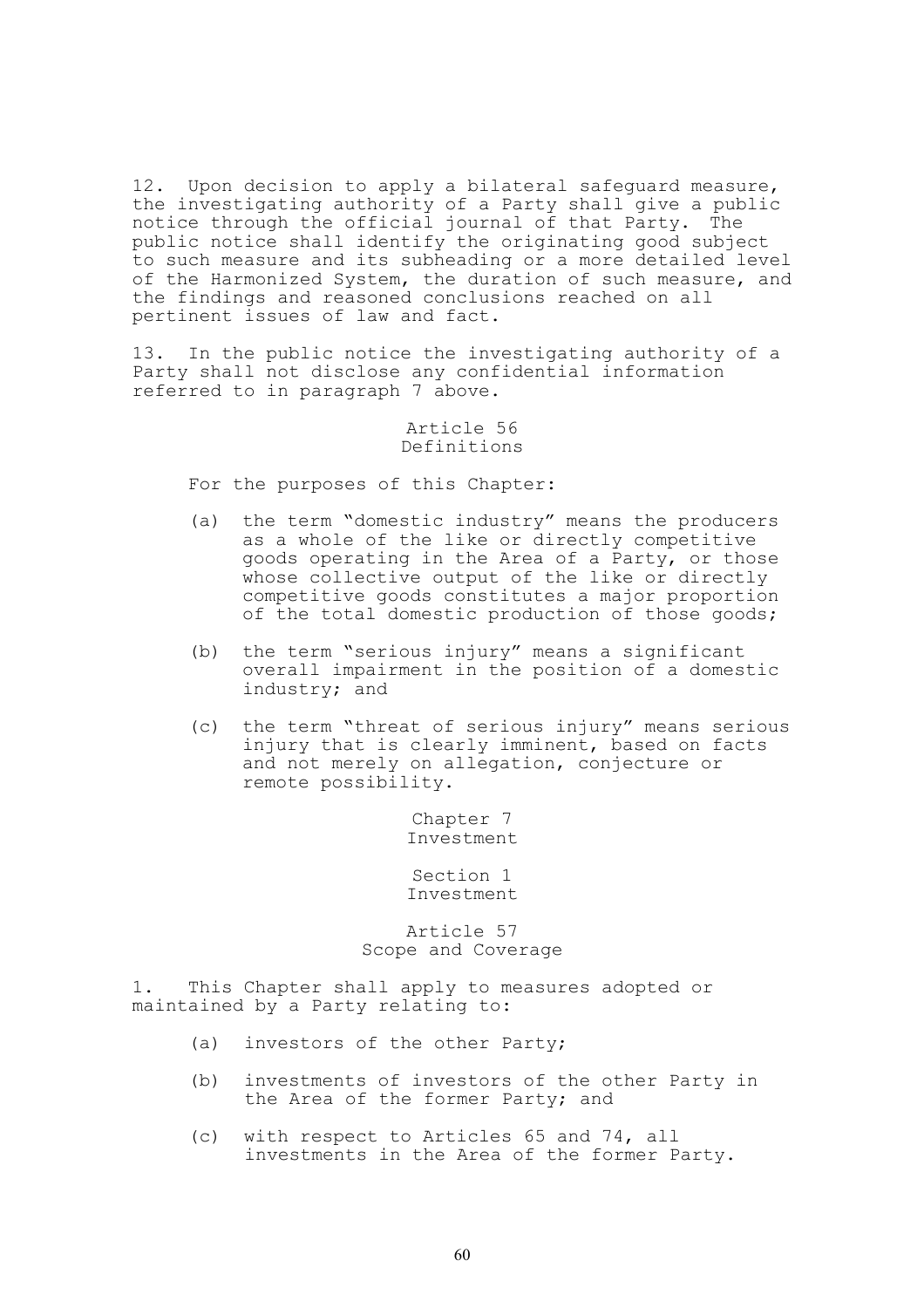2. A Party has the right to perform exclusively the economic activities set out in Annex 8 and to refuse to permit the establishment of investment in such activities.

3. This Chapter shall not apply to measures adopted or maintained by a Party to the extent that they are covered by Chapter 9.

4. Nothing in this Chapter shall impose any obligation on either Party regarding measures pursuant to immigration laws and regulations.

Note: Nothing in this Chapter shall be construed to prevent a Party from providing a service or performing a function such as law enforcement, correctional services, income security or insurance, social security or insurance, social welfare, public education, public training, health, and child care, in a manner that is not inconsistent with this Chapter.

## Article 58 National Treatment

1. Each Party shall accord to investors of the other Party and to their investments treatment no less favorable than the treatment it accords, in like circumstances, to its own investors and to their investments with respect to the establishment, acquisition, expansion, management, conduct, operation, maintenance, use, enjoyment and sale or other disposition of investments (hereinafter referred to in this Chapter as "investment activities").

2. The treatment accorded by a Party under paragraph 1 above means, with respect to a local government in the case of Japan, and with respect to a state in the case of Mexico, treatment no less favorable than the most favorable treatment accorded, in like circumstances, by that local government or state to investors, and to investments of investors, of the Party of which it forms a part.

## Article 59 Most-Favored-Nation Treatment

 Each Party shall accord to investors of the other Party and to their investments, treatment no less favorable than the treatment it accords, in like circumstances, to investors of a non-Party and to their investments with respect to investment activities.

Note 1: Each Party shall accord to investors of the other Party and to their investments the better of the treatment required by Articles 58 and 59.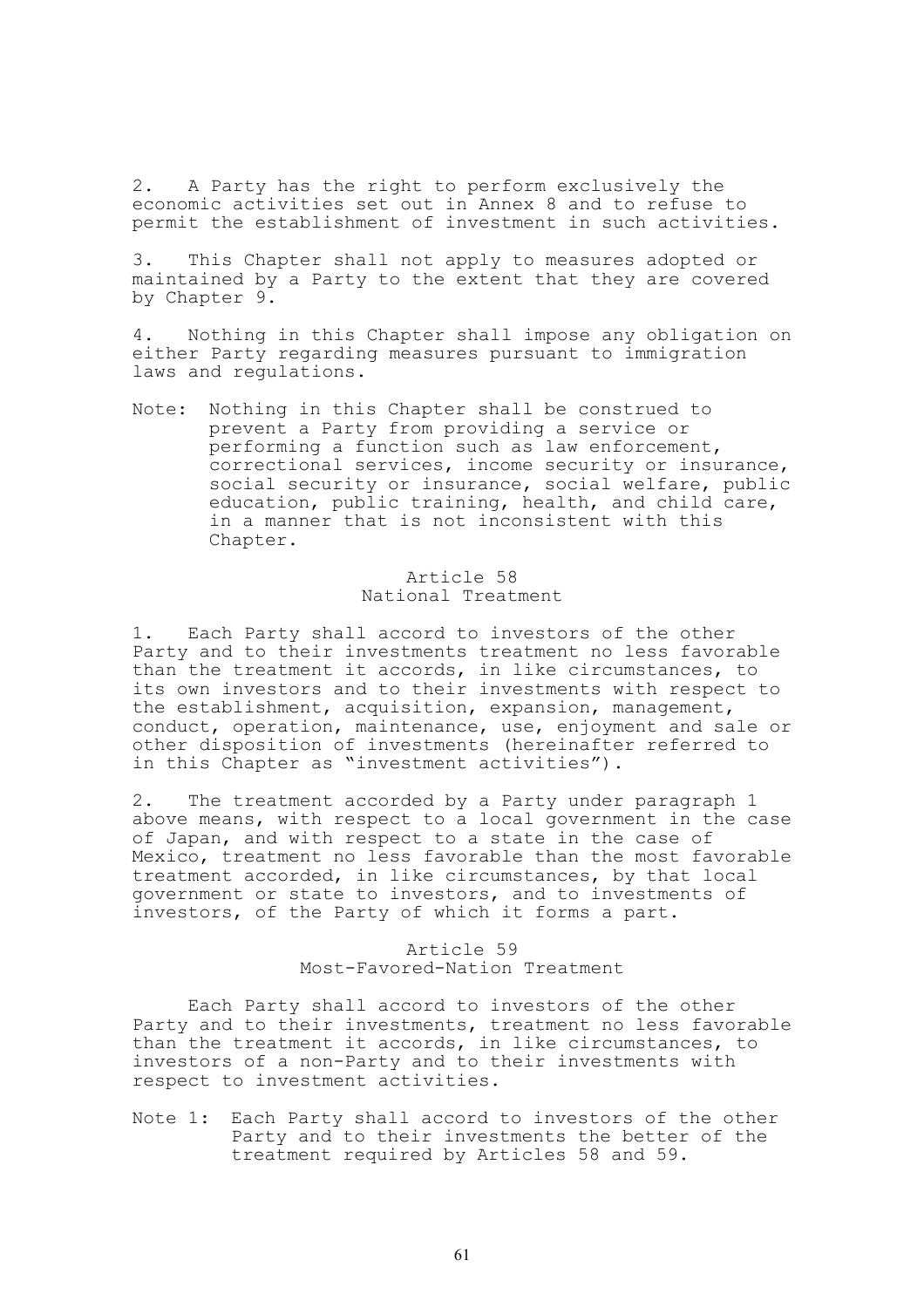- Note 2: For greater certainty, it is confirmed by both Parties that in the application of Articles 58 and 59 a Party:
	- (a) may not impose on an investor of the other Party a requirement that a minimum level of equity in an enterprise in the Area of the former Party be held by its nationals; or
	- (b) may not require an investor of the other Party, by reason of its nationality, to sell or otherwise dispose of an investment in the Area of the former Party.
- Note 3: Each Party shall in its Area accord to investors of the other Party treatment no less favorable than the treatment which it accords, in like circumstances, to its own investors or investors of a non-Party with respect to access to the courts of justice and administrative tribunals and agencies in all degrees of jurisdiction, both in pursuit and in defense of such investor's rights.

#### Article 60 General Treatment

 Each Party shall accord to investments of investors of the other Party treatment in accordance with international law, including fair and equitable treatment and full protection and security.

Note: This Article prescribes the customary international law minimum standard of treatment of aliens as the minimum standard of treatment to be afforded to investments of investors of the other Party. The concepts of "fair and equitable treatment" and "full protection and security" do not require treatment in addition to or beyond that which is required by the customary international law minimum standard of treatment of aliens. A determination that there has been a breach of another provision of this Agreement, or of a separate international agreement, does not establish that there has been a breach of this Article.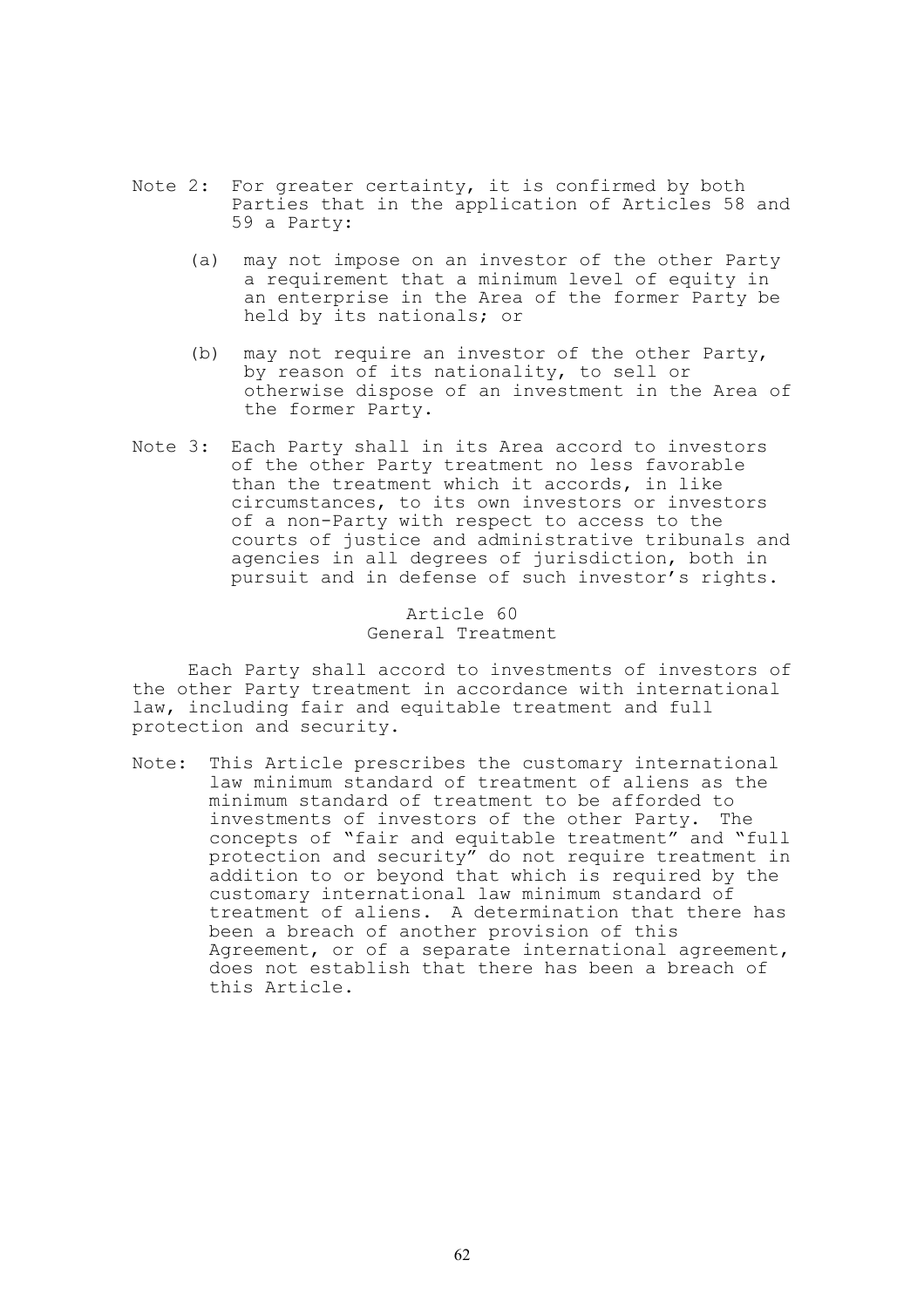#### Article 61 Expropriation and Compensation

1. Neither Party shall expropriate or nationalize an investment of an investor of the other Party in its Area either directly or indirectly through measures tantamount to expropriation or nationalization (hereinafter referred to as "expropriation") except: (a) for a public purpose; (b) on a non-discriminatory basis; (c) in accordance with due process of law and Article 60; and (d) on payment of compensation pursuant to paragraphs 2 through 5 below.

2. Compensation shall be equivalent to the fair market value of the expropriated investment immediately before the expropriation occurred. The fair market value shall not reflect any change in value occurring because the expropriatory action had become known earlier. Valuation criteria to determine the fair market value may include declared tax value of tangible property. The compensation shall be paid without delay and be fully realizable.

3. If payment is made in a freely usable currency, compensation shall include interest at a commercially reasonable rate for that currency from the date of expropriation until the date of actual payment.

4. If a Party elects to pay in a currency other than a freely usable currency, the compensation paid, converted into the currency of payment at the market rate of exchange prevailing on the date of payment, shall be no less than:

- (a) the fair market value on the date of expropriation, converted into a freely usable currency at the market rate of exchange prevailing on that date, plus
- (b) interest, at a commercially reasonable rate for that freely usable currency, accrued from the date of expropriation until the actual date of payment.

5. On payment, compensation shall be freely transferable as provided in Article 63.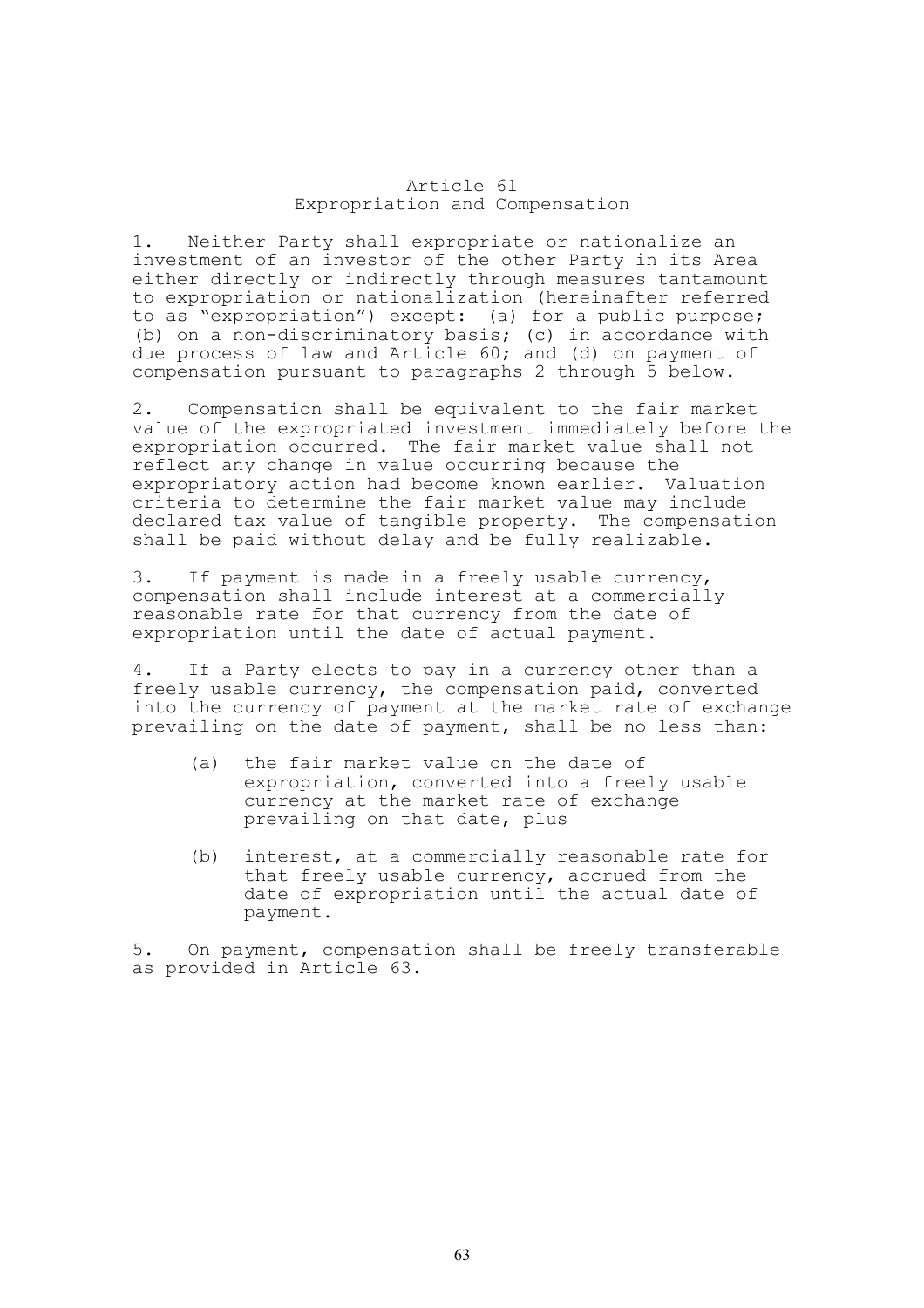## Article 62 Protection from Strife

 Without prejudice to Article 60 and notwithstanding Article 66, each Party shall accord to investors of the other Party and to their investments treatment no less favorable than the treatment it accords to its own investors or investors of a non-Party and to their investments, whichever is more favorable to the investor of the other Party or its investments, with respect to measures, such as restitution, indemnification, compensation or any other settlement, it adopts or maintains relating to losses suffered by investments in its Area owing to armed conflict, civil strife or any other similar event.

## Article 63 Transfers

1. Each Party shall allow all transfers relating to an investment in its Area of an investor of the other Party to be made freely and without delay. Such transfers shall include:

- (a) the initial capital and additional amounts to maintain or increase the investment;
- (b) profits, dividends, interest, capital gains, royalty payments, management fees, technical assistance fees and other fees;
	- (c) proceeds from the sale or liquidation of all or any part of the investment;
	- (d) payments made under a contract including payments made pursuant to a loan agreement;
	- (e) payments made in accordance with Article 61; and
	- (f) payments arising out of the settlement of a dispute under Section 2.

2. Each Party shall allow transfers to be made without delay in a freely usable currency at the market rate of exchange prevailing on the date of the transfer with respect to spot transactions in the currency to be transferred.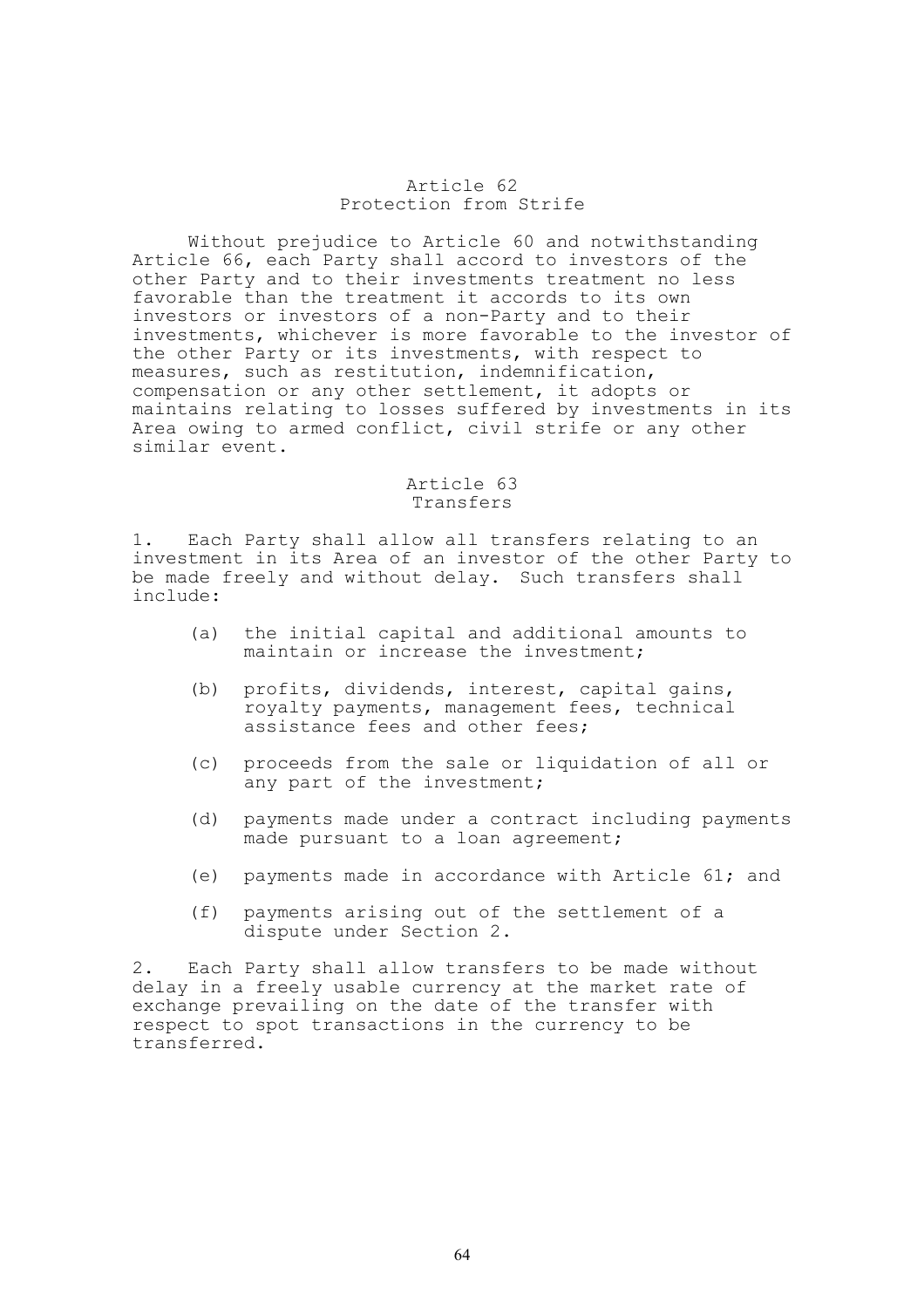3. Notwithstanding paragraphs 1 and 2 above, a Party may delay or prevent a transfer through the equitable, nondiscriminatory and good faith application of its laws relating to:

- (a) bankruptcy, insolvency or the protection of the rights of creditors;
- (b) issuing, trading or dealing in securities;
- (c) criminal or penal offenses;
- (d) reports of transfers of currency or other monetary instruments; or
- (e) ensuring compliance with orders or judgments in adjudicatory proceedings.

## Article 64 Senior Management and Boards of Directors

1. Neither Party may require that an enterprise of that Party that is an investment of an investor of the other Party appoint to senior management positions individuals of any particular nationality.

2. A Party may require that a majority of the board of directors, or any committee thereof, of an enterprise of that Party that is an investment of an investor of the other Party, be of a particular nationality, or resident of the Party, provided that the requirement does not materially impair the ability of the investor to exercise control over its investment.

## Article 65 Performance Requirements

1. Neither Party may impose or enforce any of the following requirements, or enforce any commitment or undertaking, in connection with the establishment, acquisition, expansion, management, conduct or operation of an investment of an investor of a Party or of a non-Party in its Area:

- (a) to export a given level or percentage of goods or services;
- (b) to achieve a given level or percentage of domestic content;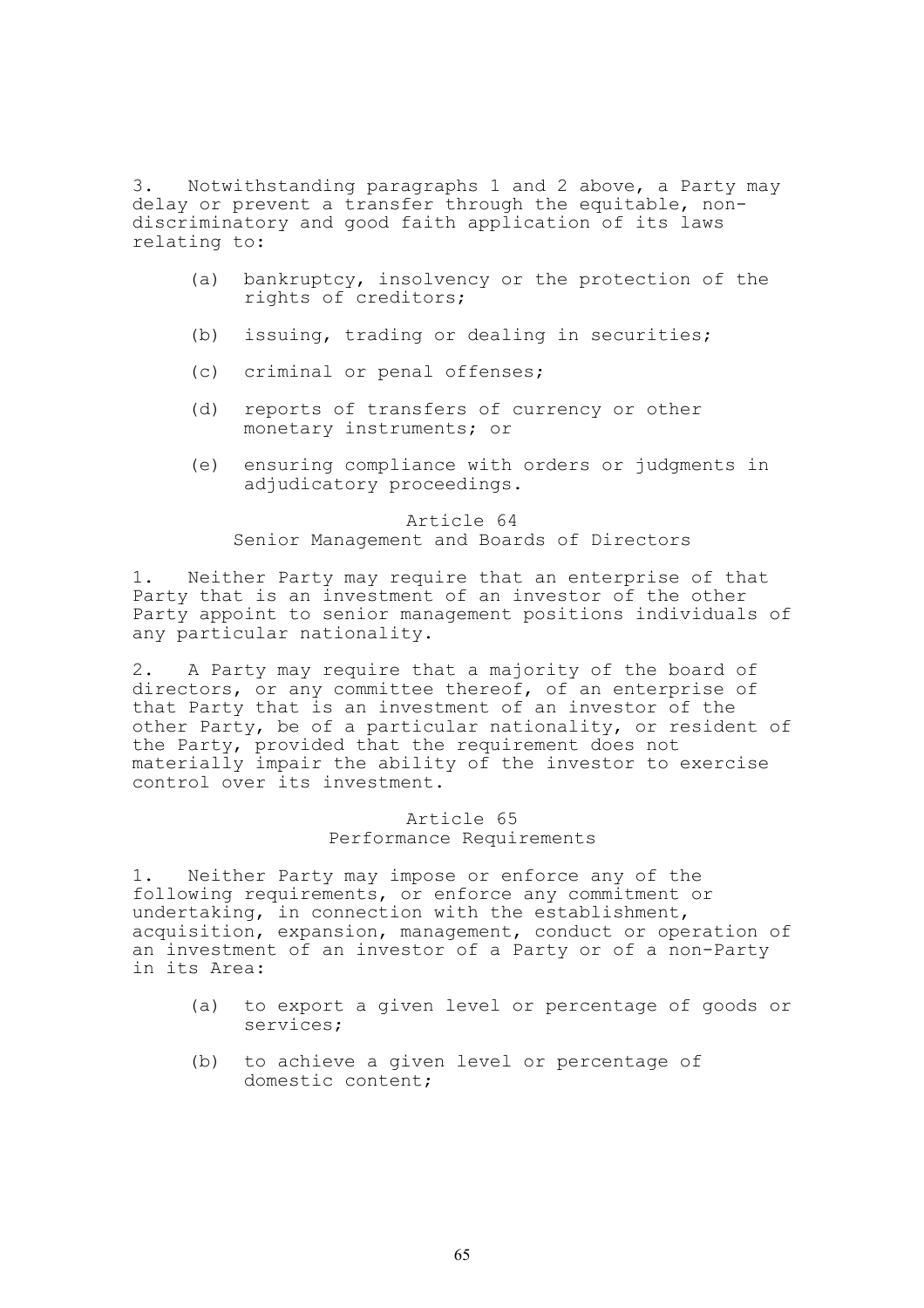- (c) to purchase, use or accord a preference to goods produced or services provided in its Area, or to purchase goods or services from persons in its Area;
- (d) to relate in any way the volume or value of imports to the volume or value of exports or to the amount of foreign exchange inflows associated with such investment;
- (e) to restrict sales of goods or services in its Area that such investment produces or provides by relating such sales in any way to the volume or value of its exports or foreign exchange earnings;
- (f) to transfer technology, a production process or other proprietary knowledge to a person in its Area, except when the requirement is imposed or the commitment or undertaking is enforced by a court, administrative tribunal or competition authority to remedy an alleged violation of competition laws or to act in a manner not inconsistent with multilateral agreements in respect of protection of intellectual property rights. A measure that requires an investment to use a technology to meet generally applicable health, safety or environmental requirements shall not be construed to be inconsistent with this paragraph. For greater certainty, Articles 58 and 59 shall apply to the measure; or
- (g) to act as the exclusive supplier of the goods it produces or services it provides to a specific region or world market.

2. Neither Party may condition the receipt or continued receipt of an advantage, in connection with an investment in its Area of an investor of a Party or of a non-Party, on compliance with any of the following requirements:

- (a) to achieve a given level or percentage of domestic content;
- (b) to purchase, use or accord a preference to goods produced in its Area, or to purchase goods from producers in its Area;
- (c) to relate in any way the volume or value of imports to the volume or value of exports or to the amount of foreign exchange inflows associated with such investment; or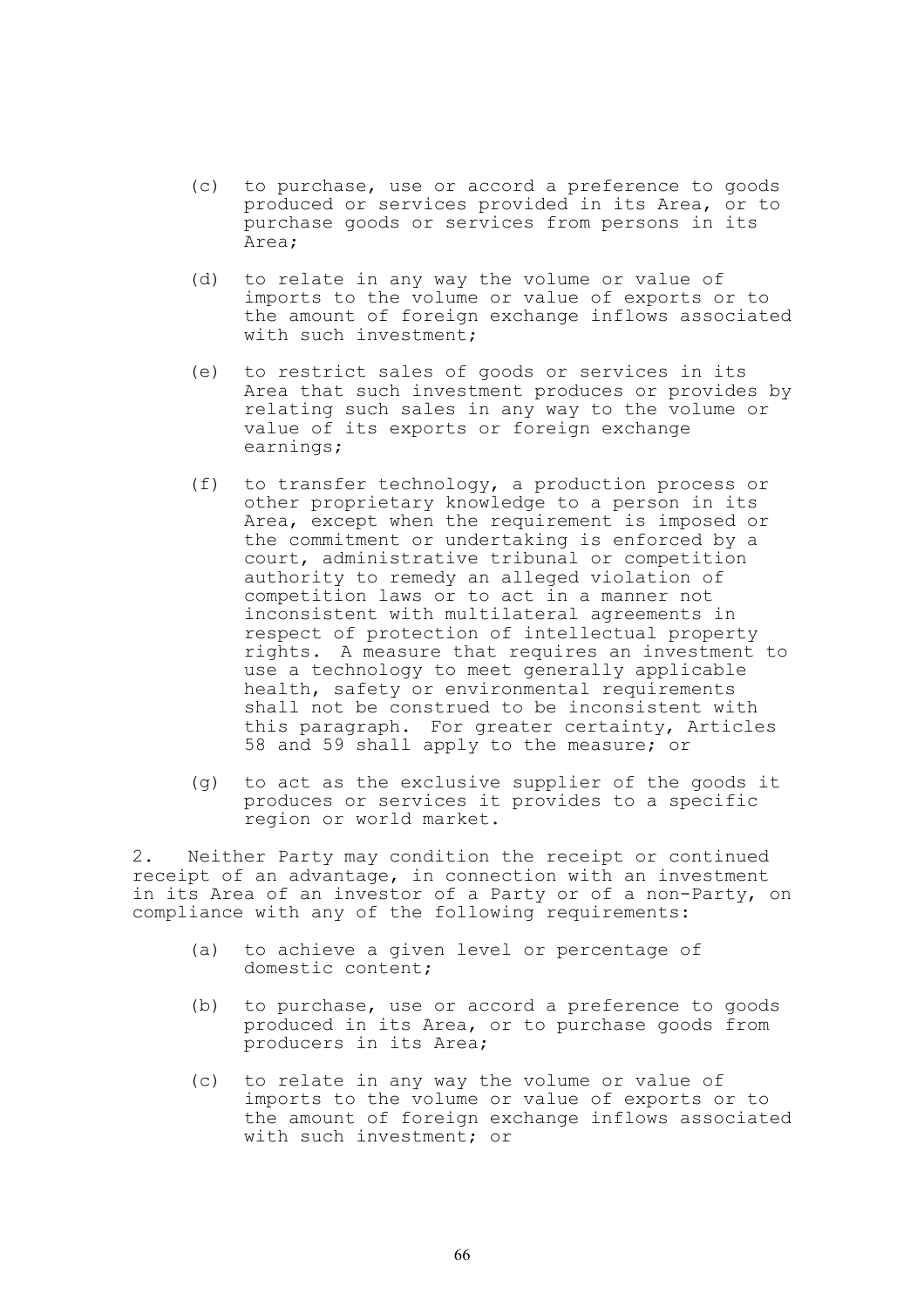(d) to restrict sales of goods or services in its Area that such investment produces or provides by relating such sales in any way to the volume or value of its exports or foreign exchange earnings.

3. Nothing in paragraph 2 above shall be construed to prevent a Party from conditioning the receipt or continued receipt of an advantage, in connection with an investment in its Area of an investor of a Party or of a non-Party, on compliance with a requirement to:

- (a) locate production;
- (b) provide a service;
- (c) train or employ workers;
- (d) construct or expand particular facilities; or
- (e) carry out research and development

in its Area.

4. Paragraphs 1 and 2 above shall not apply to any requirement other than the requirements set out in those paragraphs.

5. Provided that such measures are not applied in an arbitrary or unjustifiable manner, or do not constitute a disguised restriction on international trade or investment activities, nothing in subparagraph 1(b) or (c) or 2(a) or (b) above shall be construed to prevent any Party from adopting or maintaining measures:

- (a) necessary to secure compliance with laws and regulations that are not inconsistent with the provisions of this Agreement;
- (b) necessary to protect human, animal or plant life or health; or
- (c) necessary for the conservation of living or nonliving exhaustible natural resources.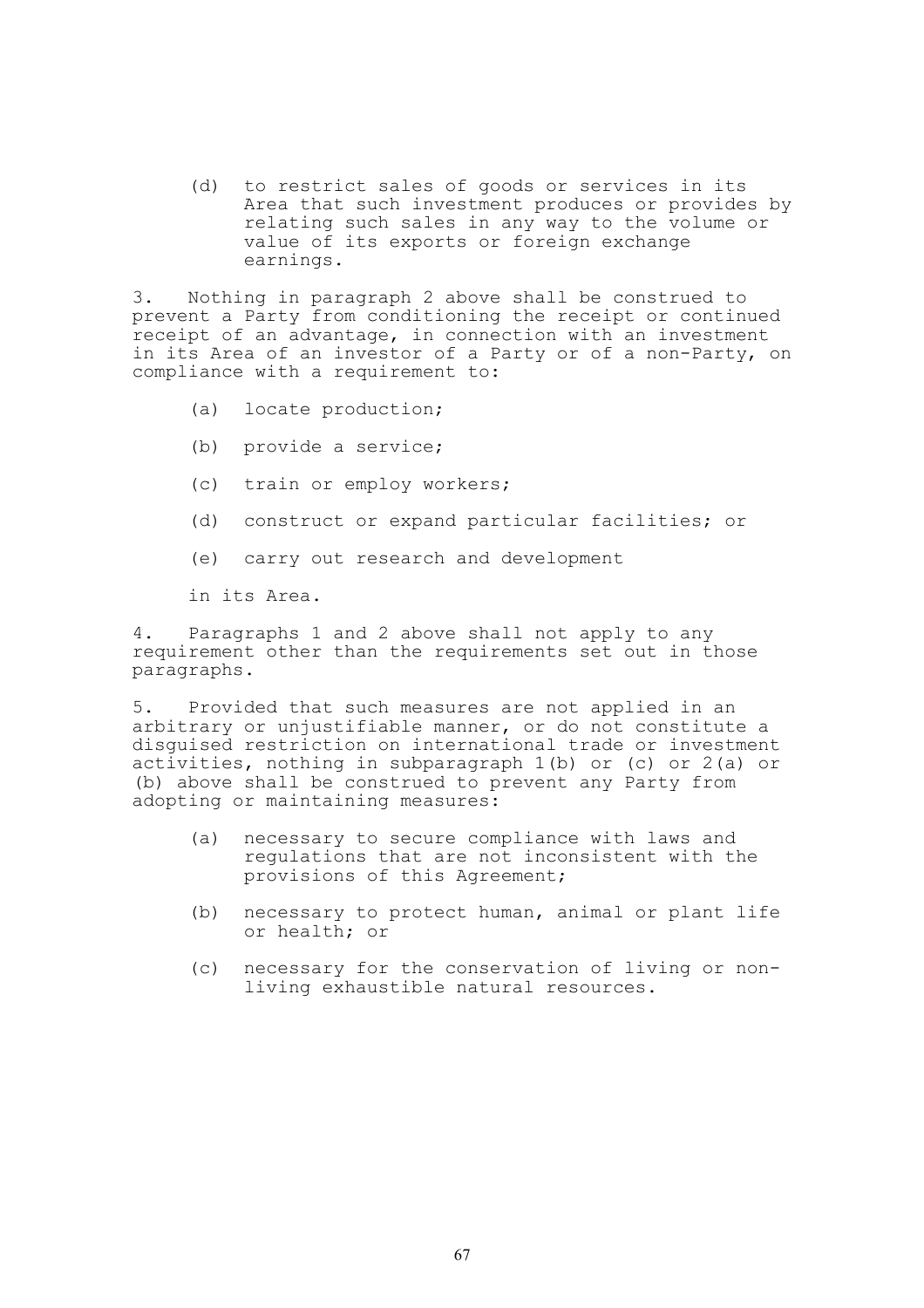## Article 66 Reservations and Exceptions

- 1. Articles 58, 59, 64 and 65 shall not apply to:
	- (a) any existing non-conforming measure that is maintained by a Party at the federal or central government level, as set out in its Schedule to Annex 6 or Annex 8; or
	- (b) any existing non-conforming measure that is maintained by:
		- (i) with respect to Mexico:
			- (AA) a state, for 6 months after the date of entry into force of this Agreement, and thereafter as to be set out by Mexico in its Schedule to Annex 6 in accordance with paragraph 2 below; or
			- (BB) a local government; and
		- (ii) with respect to Japan:
			- (AA) a prefecture, for 6 months after the date of entry into force of this Agreement, and thereafter as to be set out by Japan in its Schedule to Annex 6 in accordance with paragraph 2 below; or
			- (BB) a local authority other than prefectures;
	- (c) the continuation or prompt renewal of any nonconforming measure referred to in subparagraphs (a) and (b) above; or
	- (d) an amendment or a modification to any nonconforming measure referred to in subparagraphs (a) and (b) above provided that the amendment or modification does not decrease the conformity of the measure, as it existed immediately before the amendment or modification, with Articles 58, 59, 64 and 65.

2. Each Party shall set out in its Schedule to Annex 6, within 6 months of the date of entry into force of this Agreement, any existing non-conforming measure maintained by a state or a prefecture as referred to in subparagraphs  $1(b)$ (i)(AA) and  $1(b)$ (ii)(AA) above, and shall notify thereof the other Party by a diplomatic note.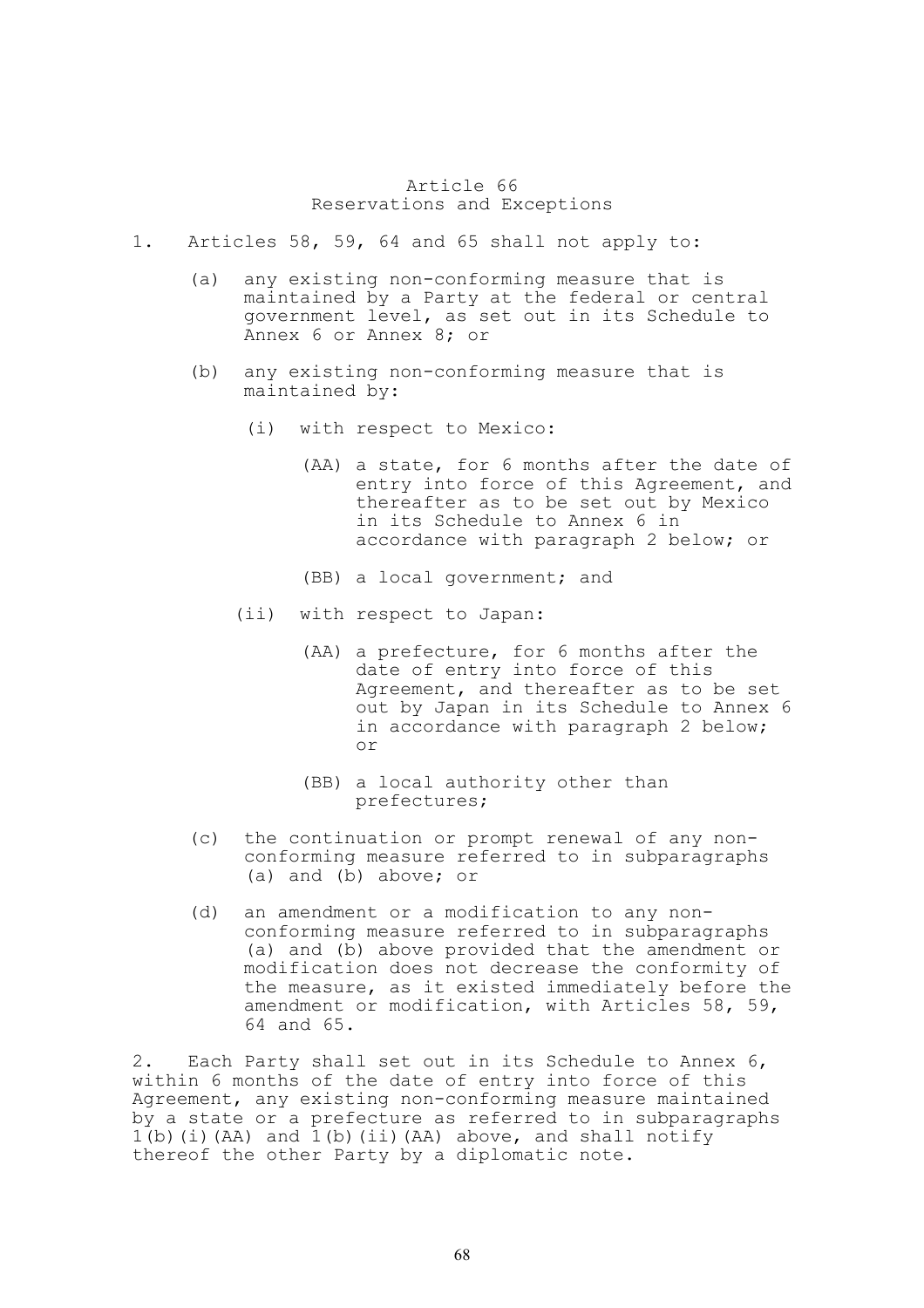3. Articles 58, 59, 64 and 65 shall not apply to any measure that a Party adopts or maintains with respect to sectors, subsectors or activities, as set out in its Schedule to Annex 7.

4. Neither Party may, under any measure adopted after the date of entry into force of this Agreement and covered by Annex 7, require an investor of the other Party, by reason of its nationality, to sell or otherwise dispose of an investment that exists at the time the measure becomes effective.

5. Article 59 shall not apply to treatment accorded by a Party pursuant to agreements, or with respect to sectors, set out in its Schedule to Annex 9.

6. Articles 58, 59 and 64 shall not apply to any measure adopted or maintained with respect to procurement by a Party or a state enterprise.

- 7. The provisions of:
	- (a) subparagraphs  $1(a)$ , (b) and (c), and  $2(a)$  and (b) of Article 65 shall not apply to qualification requirements for goods or services with respect to export promotion and foreign aid programs;
- (b) subparagraphs  $1(b)$ , (c), (f) and (g), and  $2(a)$ and (b) of Article 65 shall not apply to procurement by a Party or a state enterprise; and
	- (c) subparagraphs 2(a) and (b) of Article 65 shall not apply to requirements imposed by an importing Party relating to the content of goods necessary to qualify for preferential tariffs or preferential quotas.

#### Article 67 Notification

 To the maximum extent possible, each Party shall notify the other Party of any new measure that the former Party considers might materially affect the implementation and operation of this Chapter and of Annexes 6 to 9.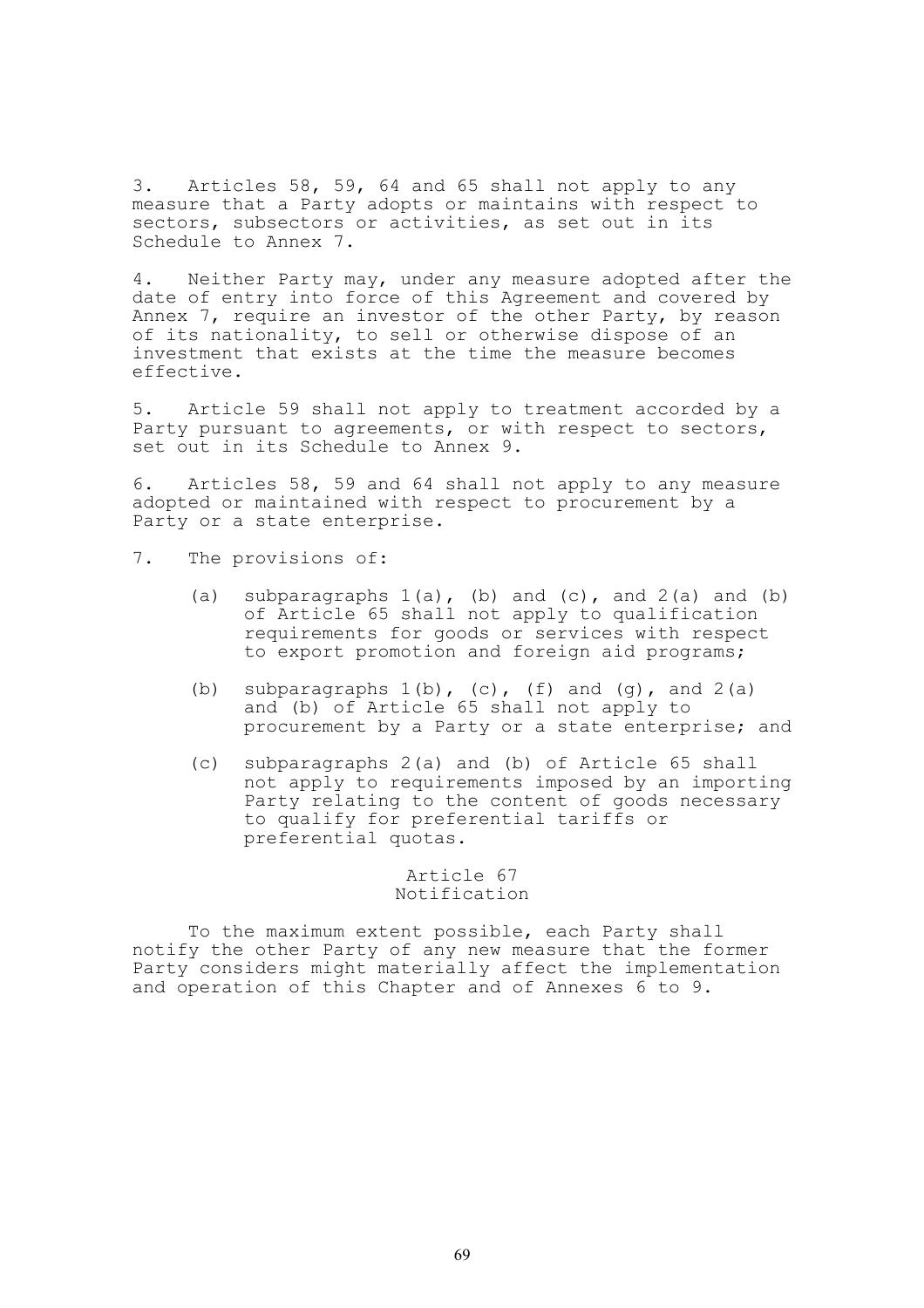### Article 68 Special Formalities and Information Requirements

1. Nothing in Article 58 shall be construed to prevent a Party from adopting or maintaining a measure that prescribes special formalities in connection with the establishment of investments by investors of the other Party, such as the compliance with registration requirements or that investments be legally constituted under the laws or regulations of the Party, provided that such formalities do not materially impair the protection afforded by a Party to investors of the other Party and investments of investors of the other Party pursuant to this Chapter.

2. Notwithstanding Article 58 or 59, a Party may require an investor of the other Party, or its investment in its Area, to provide routine information concerning that investment solely for information or statistical purposes. The Party shall protect such business information that is confidential from any disclosure that would prejudice the competitive position of the investor or the investment. Nothing in this paragraph shall be construed to prevent a Party from otherwise obtaining or disclosing information in connection with the equitable and good faith application of its law.

## Article 69 Relation to Other Chapters

 In the event of any inconsistency between this Chapter and another Chapter, the other Chapter shall prevail to the extent of the inconsistency.

## Article 70 Denial of Benefits

1. A Party may deny the benefits of this Chapter to an investor of the other Party that is an enterprise of such Party and to an investment of such investor if investors of a non-Party own or control the enterprise and the denying Party:

- (a) does not maintain diplomatic relations with the non-Party; or
- (b) adopts or maintains measures with respect to the non-Party that prohibit transactions with the enterprise or that would be violated or circumvented if the benefits of this Chapter were accorded to the enterprise or to its investments.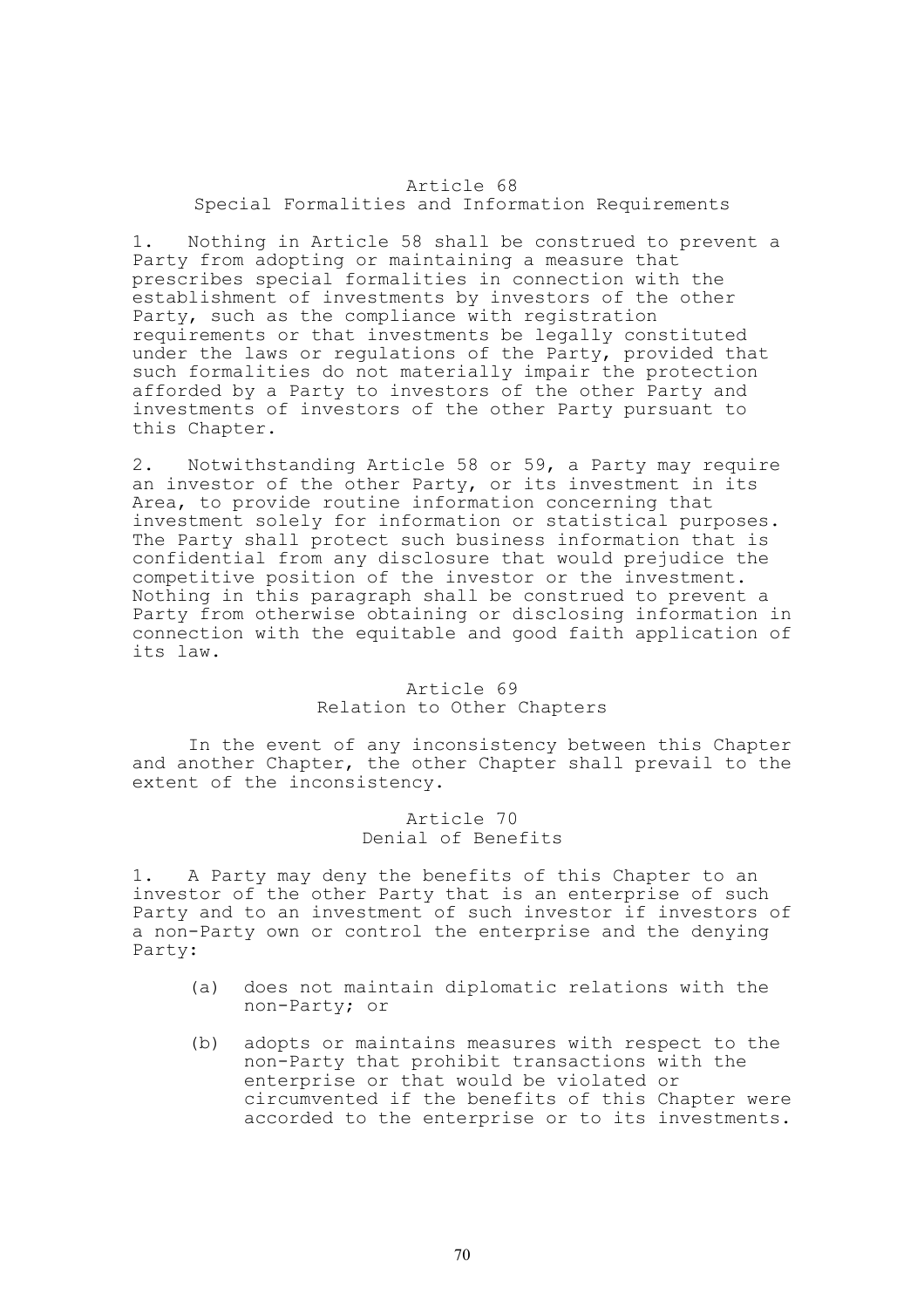2. Subject to prior notification and consultation, a Party may deny the benefits of this Chapter to an investor of the other Party that is an enterprise of such Party and to investments of such investor if investors of a non-Party own or control the enterprise and the enterprise has no substantial business activities in the Area of the Party under whose law it is constituted or organized.

#### Article 71 Investment Support

1. An issuer may provide to investors of any Party, investment support in connection with projects or activities in the Area of the other Party. Investors and investments of investors of a Party in the Area of the other Party may enter into agreements for investment support with the issuer. The issuer will undertake investment support only in respect of projects and activities allowed by this Agreement.

2. If the issuer makes a payment to any person or entity, or exercises its rights as a creditor or subrogee, in connection with any investment support, the other Party shall recognize the transfer to, or acquisition by, the issuer of any cash, accounts, credits, instruments or other assets in connection with such payment or the exercise of such rights, as well as the succession of the issuer to any right, title, claim, privilege or cause of action, existing, or which may arise, in connection therewith.

3. With respect to any interests transferred to or acquired by the issuer or any interests to which the issuer succeeds, under this Article, in its own right or otherwise by contract or operation of law, the issuer shall assert no greater rights than those of the person or entity from whom such interests were received.

4. To the extent that the laws of a Party partially or wholly restrict ownership or acquisition by, or transfer or succession to, the issuer of any interests as described in paragraph 3 above, the Party shall permit the issuer to make appropriate arrangements to transfer such assets, interests or rights to a person or entity permitted to own them under the laws of that Party.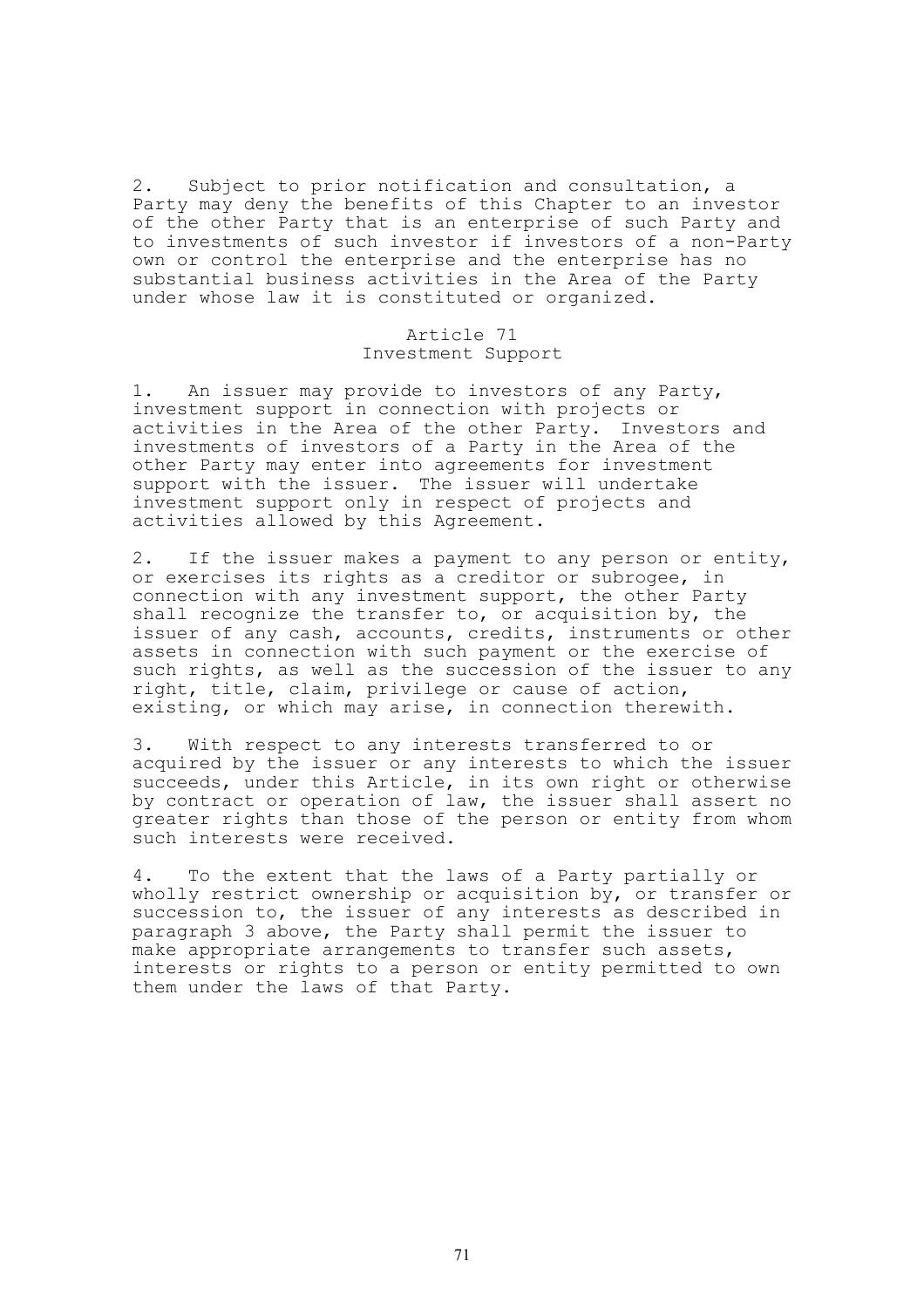## Article 72 Temporary Safeguard Measures

1. A Party may adopt or maintain measures not conforming with its obligations under Article 58 relating to crossborder capital transactions and Article 63:

- (a) in the event of serious balance-of-payments and external financial difficulties or imminent threat thereof; or
- (b) in cases where, in exceptional circumstances, movements of capital cause or threaten to cause serious difficulties for macroeconomic management, in particular, monetary and exchange rate policies.
- 2. Measures referred to in paragraph 1 above:
	- (a) shall be consistent with the Articles of Agreement of the International Monetary Fund, as may be amended;
	- (b) shall not exceed those necessary to deal with the circumstances set out in paragraph 1 above;
	- (c) shall be temporary and shall be eliminated as soon as conditions permit; and
	- (d) shall be promptly notified to the other Party.

3. Nothing in this Chapter shall be regarded as altering the rights enjoyed and obligations undertaken by a Party as a party to the Articles of Agreement of the International Monetary Fund, as may be amended.

# Article 73 Intellectual Property Rights

1. Nothing in this Chapter shall be construed so as to derogate from the rights and obligations under multilateral agreements in respect of protection of intellectual property rights to which the Parties are parties.

2. Nothing in this Chapter shall be construed so as to oblige either Party to extend to investors of the other Party and their investments treatment accorded to investors of a non-Party and their investments by virtue of multilateral agreements in respect of protection of intellectual property rights, to which the former Party is a party.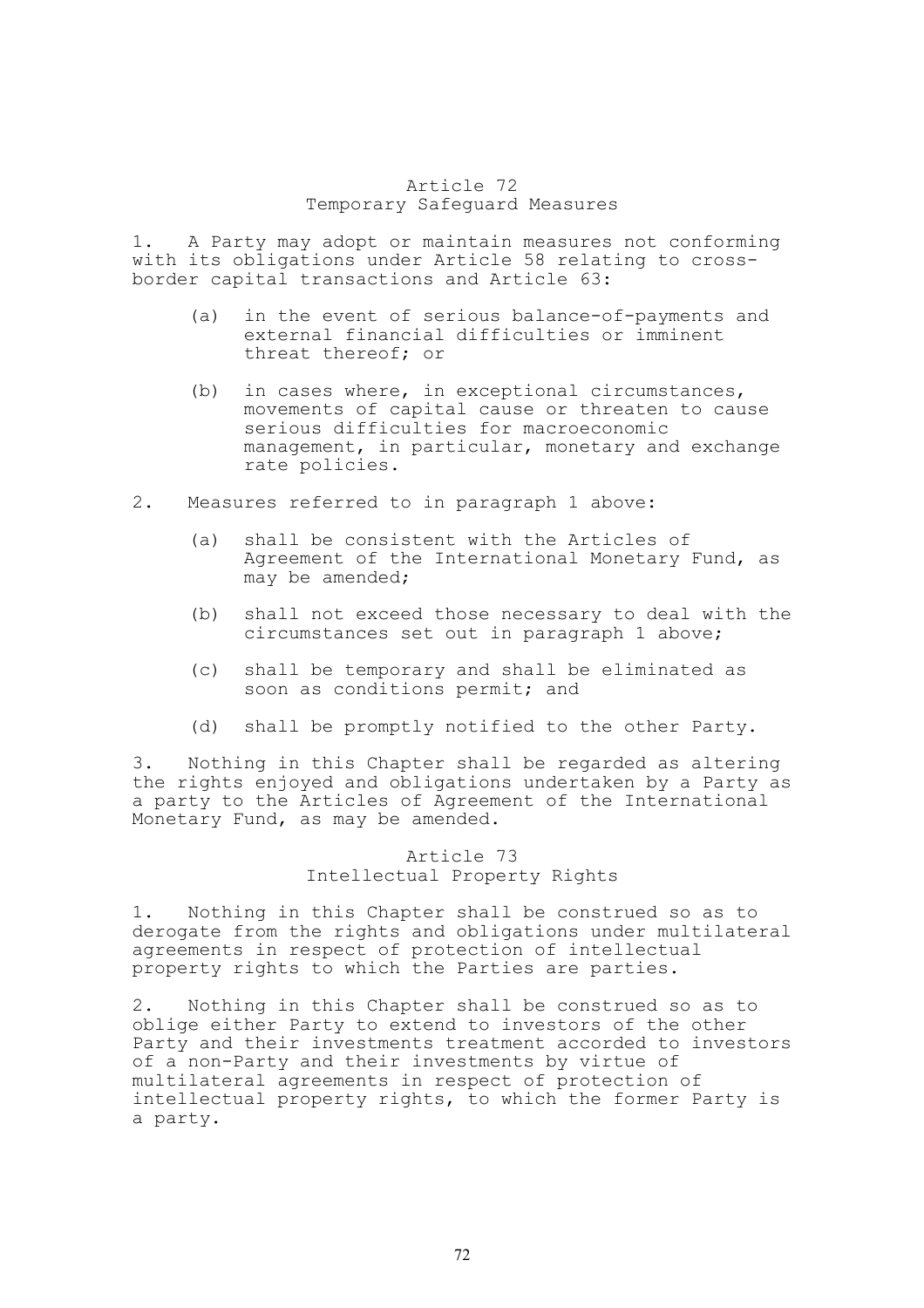### Article 74 Environmental Measures

 The Parties recognize that it is inappropriate to encourage investment by relaxing domestic health, safety or environmental measures. Accordingly, a Party should not waive or otherwise derogate from, or offer to waive or otherwise derogate from, such measures as an encouragement for the establishment, acquisition, expansion or retention in its Area of an investment of an investor. If a Party considers that the other Party has offered such an encouragement, it may request consultations with the other Party and the Parties shall consult with a view to avoiding any such encouragement.

# Section 2

Settlement of Investment Disputes between a Party and an Investor of the Other Party

## Article 75 Purpose

 Without prejudice to the rights and obligations of the Parties under Chapter 15, this Section establishes a mechanism for the settlement of investment disputes that assures both equal treatment among investors of the Parties and due process before an impartial tribunal.

# Article 76 Claim by an Investor

- 1. An investor of a Party:
	- (a) on its own behalf, may submit to arbitration under this Section a claim that the other Party has breached an obligation under Section 1 and that the investor has incurred loss or damage by reason of, or arising out of, that breach; and
	- (b) on behalf of an enterprise of the other Party that is a legal person that the investor owns or controls directly or indirectly, may submit to arbitration under this Section a claim that the other Party has breached an obligation under Section 1 and that the enterprise has incurred loss or damages by reason of, or arising out of, that breach.
- 2. An investment may not make a claim under this Section.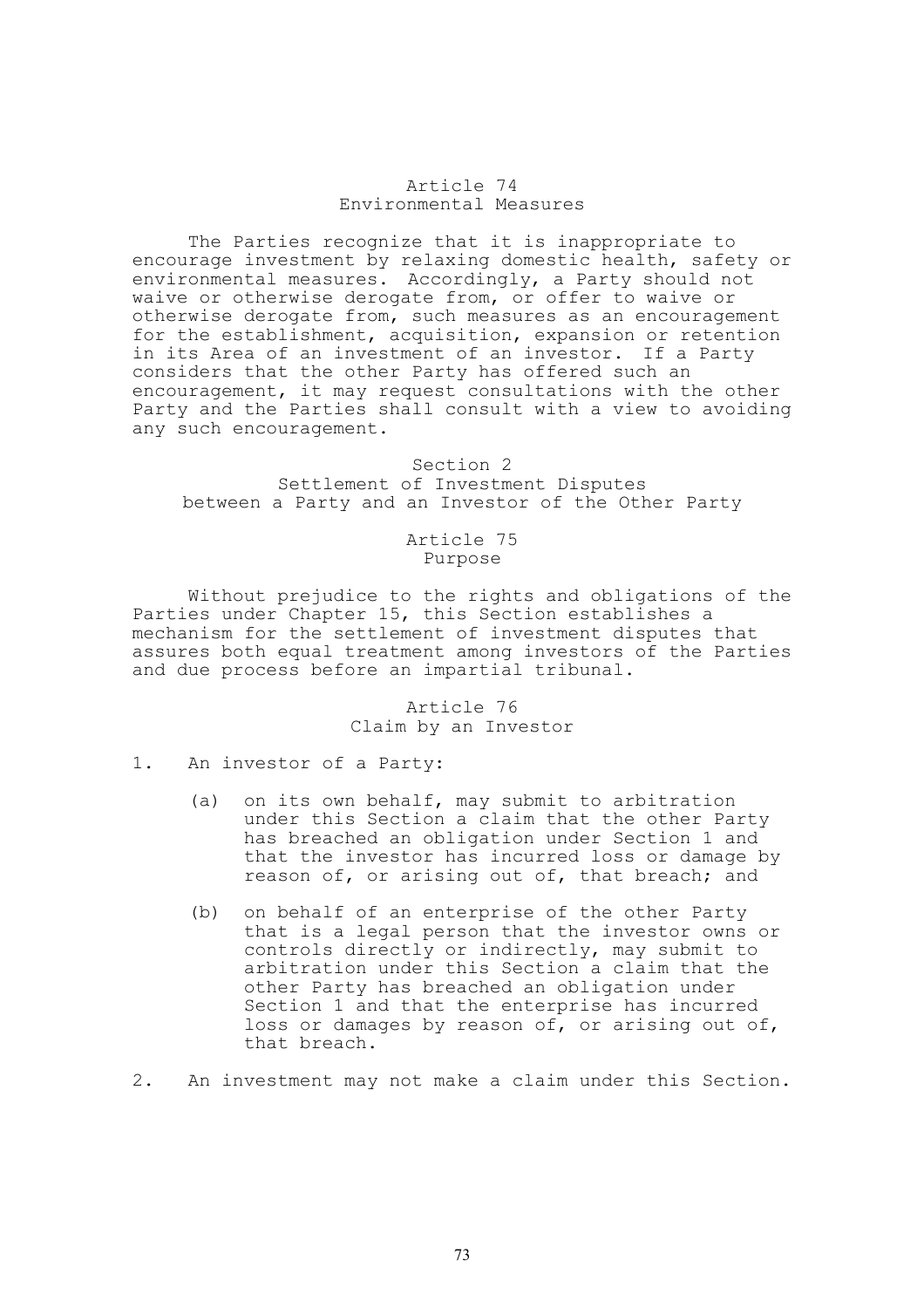## Article 77 Consultation and Negotiation

 The disputing parties should first attempt to settle a claim through consultation or negotiation.

## Article 78 Written Request

1. The disputing investor shall submit to the disputing Party a written request for consultations with a view to settling the claim amicably at least 180 days before the claim may be submitted to arbitration. Such a request shall specify:

- (a) the name and address of the disputing investor and, where a claim is submitted by an investor of a Party on behalf of an enterprise, the name and address of the enterprise;
- (b) the provisions of this Agreement alleged to have been breached and any other relevant provisions;
- (c) the issues and the factual and legal basis for the claim, including specific measures adopted by the disputing Party; and
- (d) the relief sought and the approximate amount of damages claimed.

2. The disputing investor may not submit its written request referred to in paragraph 1 above before the events giving rise to a claim have occurred.

> Article 79 Submission of a Claim to Arbitration

1. Subject to the compliance of the requirements established under Article 78 the disputing investor may submit the claim to:

- (a) arbitration under the ICSID Convention provided that both the disputing Party and the Party of the investor are parties to the ICSID Convention;
- (b) arbitration under the ICSID Additional Facility Rules, as may be amended, provided that either the disputing Party or the Party of the investor, but not both, is a party to the ICSID Convention;
- (c) arbitration under the UNCITRAL Arbitration Rules; or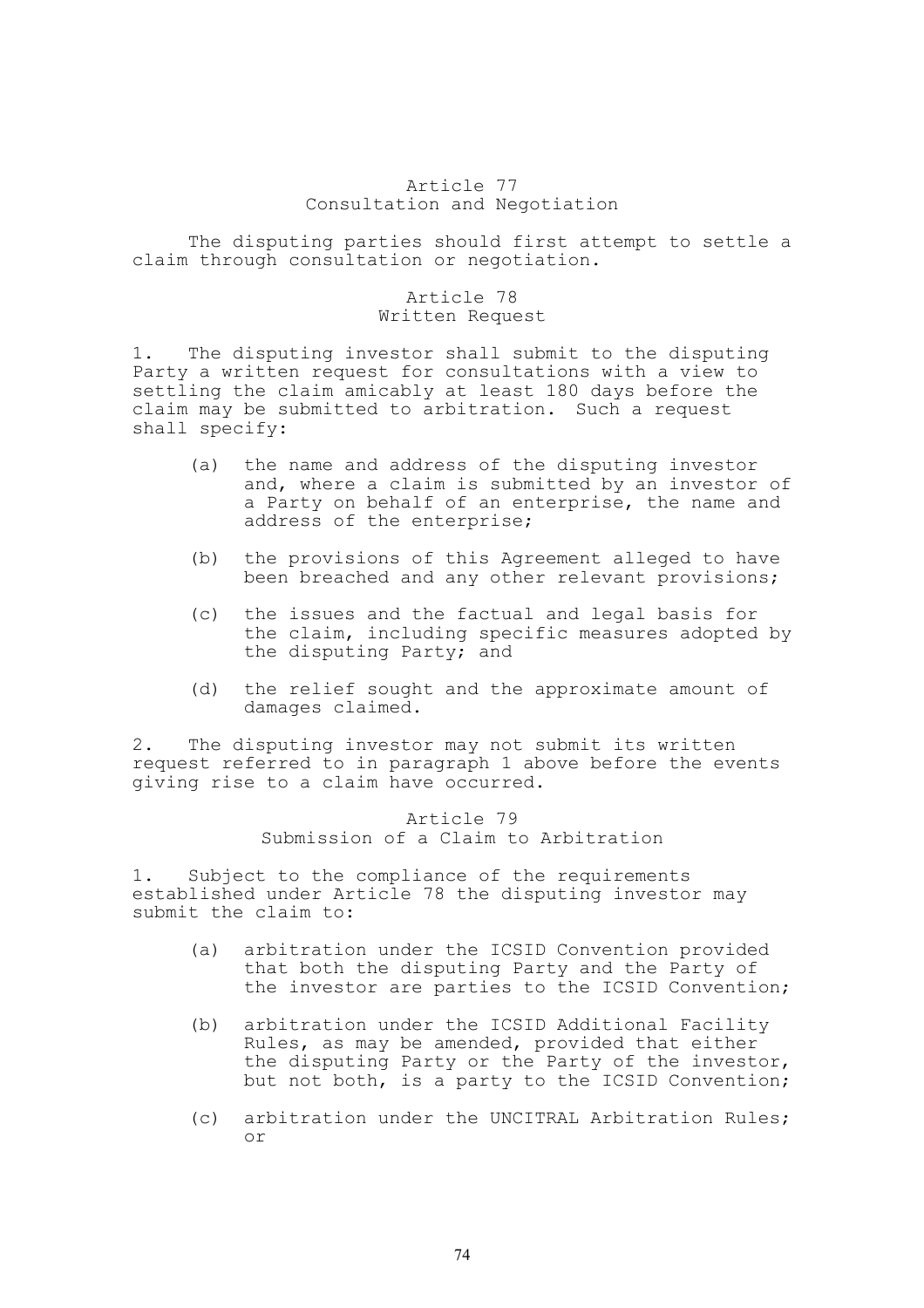(d) if agreed by the disputing parties, any arbitration in accordance with other arbitration rules.

2. The applicable arbitration rules shall govern the arbitration under this Section except to the extent modified by this Section.

## Article 80 Consent to Arbitration

1. Each Party consents to the submission of a claim to arbitration in accordance with the procedures set out in this Section.

2. The consent given by paragraph 1 above and the submission by a disputing investor of a claim to arbitration shall satisfy the requirement of:

- (a) Chapter II of the ICSID Convention (Jurisdiction of the Centre) and the Additional Facility Rules for written consent of the parties; and
- (b) Article II of the New York Convention for an agreement in writing.

## Article 81

Conditions and Limitations on Consent of Each Party

1. No claim may be submitted to arbitration under this Section if more than 3 years have elapsed from the date on which the investor (for claims brought under subparagraph 1 (a) of Article 76) or the enterprise (for claims brought under subparagraph 1(b) of Article 76) first acquired, or should have first acquired knowledge of the breach alleged under Article 76 and knowledge that the investor (for claims brought under subparagraph 1(a) of Article 76), or the enterprise (for claims brought under subparagraph 1(b) of Article 76) had incurred loss or damage.

2. No claim may be submitted to arbitration under this Section unless:

 (a) (i) for claims submitted to arbitration under subparagraph 1(a) of Article 76, the investor consents in writing to arbitration in accordance with the procedures set out in this Section;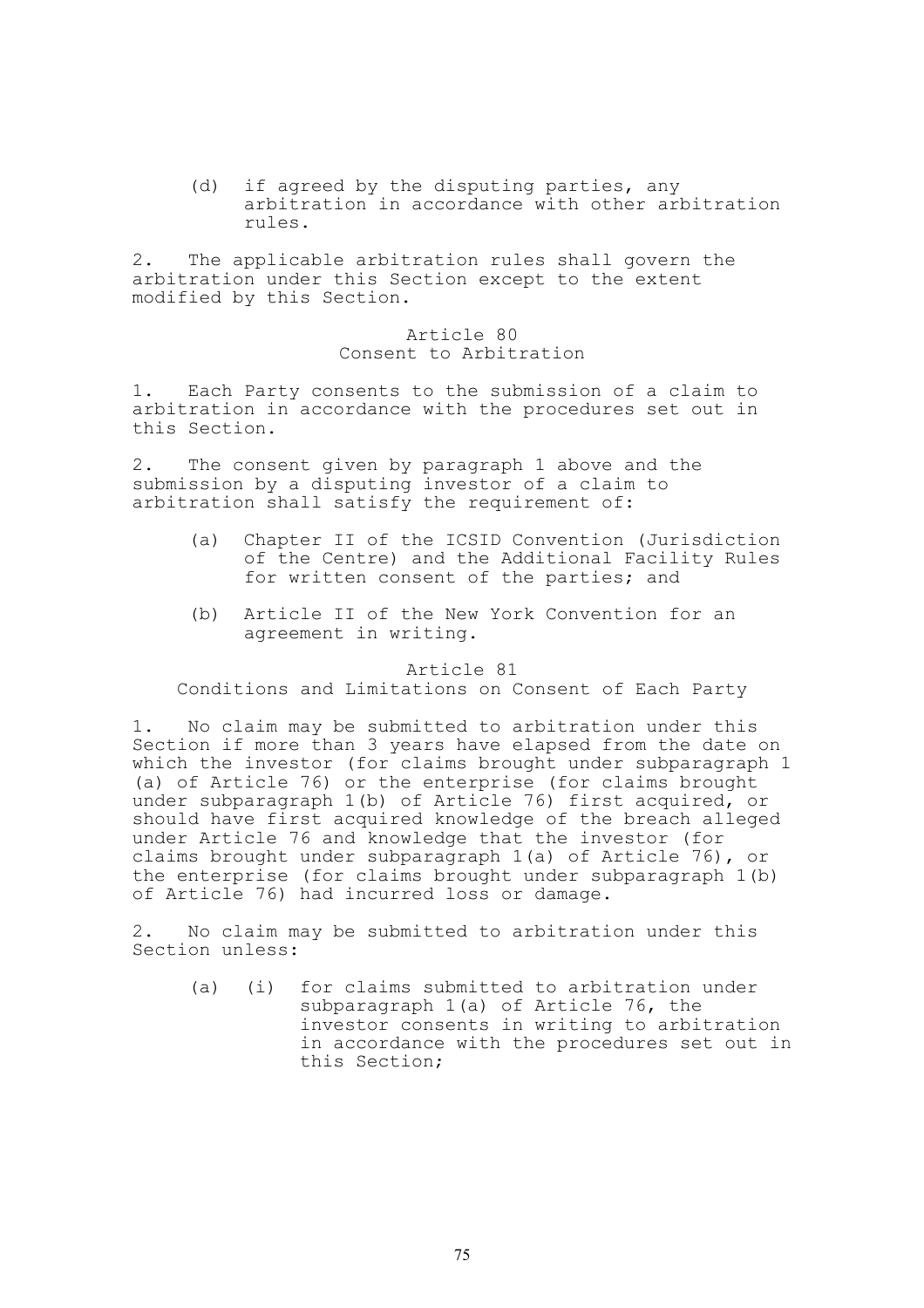- (ii) for claims submitted to arbitration under subparagraph 1(b) of Article 76, the investor and the enterprise agree upon the submission of a claim on behalf of the enterprise by the investor with respect to the claim and both of them consent in writing to arbitration in accordance with the procedures set out in this Section;
- (b) for claims submitted to arbitration under subparagraph 1(a) of Article 76, the investor and, where the claim is for loss or damage to an interest in an enterprise of the other Party that is a legal person that the investor owns or controls directly or indirectly, the enterprise, waive in writing their right to initiate or continue before any administrative tribunal or court under the law of either Party, or other dispute settlement procedures, any proceedings with respect to any measure alleged to constitute a breach referred to in paragraph 1 of Article 76;
- (c) for claims submitted to arbitration under subparagraph 1(b) of Article 76, both the investor and the enterprise waive in writing their right to initiate or continue before any administrative tribunal or court under the law of either Party, or other dispute settlement procedures, any proceedings with respect to any measure alleged to constitute a breach referred to in paragraph 1 of Article 76; and
- (d) where the investor (for claims brought under subparagraph 1(a) of Article 76) or the enterprise (for claims brought under subparagraph 1(b) of Article 76) has initiated any proceedings before any administrative tribunal or court referred to in subparagraphs (b) and (c) above, those proceedings are withdrawn in accordance with the laws of that Party.

3. Notwithstanding subparagraphs (b) and (c) above, the investor (for claims submitted to arbitration under subparagraph 1(a) of Article 76) and both the investor and the enterprise (for claims submitted to arbitration under subparagraph 1(b) of Article 76), may initiate or continue an action that seeks interim injunctive relief or other extraordinary relief that does not involve the payment of damages before an administrative tribunal or court under the law of the disputing Party.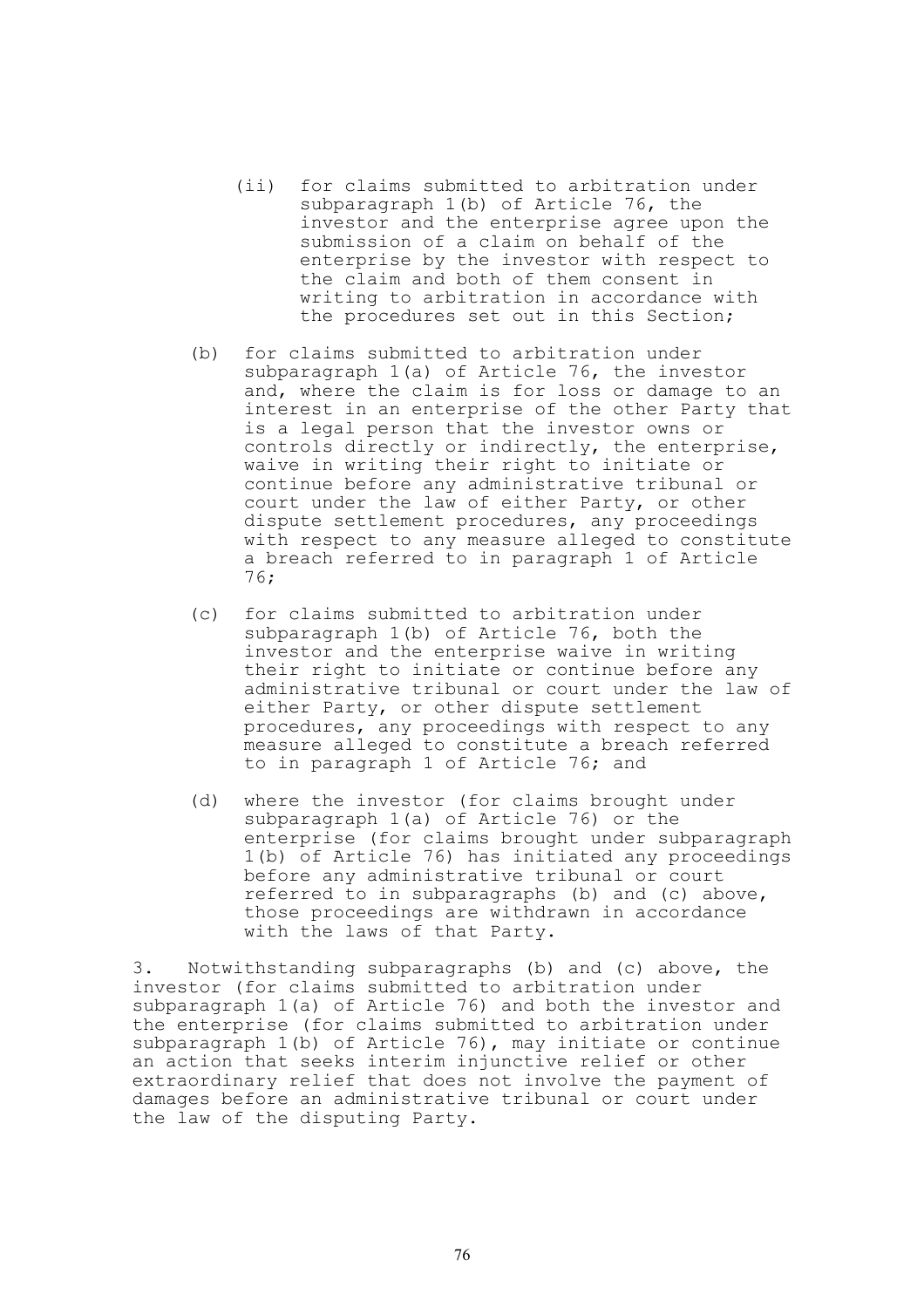4. With respect to the submission of a claim to arbitration:

- (a) an investor of a Party may not allege that the other Party has breached an obligation under Section 1, both in an arbitration under this Section and in proceedings before an administrative tribunal or court under the law of either Party; and
- (b) where an enterprise of a Party that is a legal person that an investor of the other Party owns or controls directly or indirectly alleges in proceedings before an administrative tribunal or court under the law of either Party that such a Party has breached an obligation under Section 1, the investor may not allege the breach in an arbitration under this Section.

## Article 82 Constitution of a Tribunal

1. Except in respect of a Tribunal established under Article 83, and unless the disputing parties otherwise agree, the Tribunal shall comprise 3 arbitrators, one arbitrator appointed by each of the disputing parties and the third, who shall be the presiding arbitrator, appointed by agreement of the disputing parties.

2. The Secretary-General shall serve as appointing authority for an arbitration under this Section.

3. If the Tribunal, other than the Tribunal established under Article 83, has not been constituted within 90 days from the date on which a claim was submitted to arbitration, the Secretary-General, on the request of either disputing party, shall appoint, in his discretion, the arbitrator or arbitrators not yet appointed except that the presiding arbitrator shall be appointed in accordance with paragraph 4 below.

4. The Secretary-General shall appoint the presiding arbitrator from the roster of presiding arbitrators referred to in paragraph 5 below or, if not available, from the ICSID Panel of Arbitrators, provided that in both cases the presiding arbitrator shall not be a national of the disputing Party or a national of the Party of the disputing investor.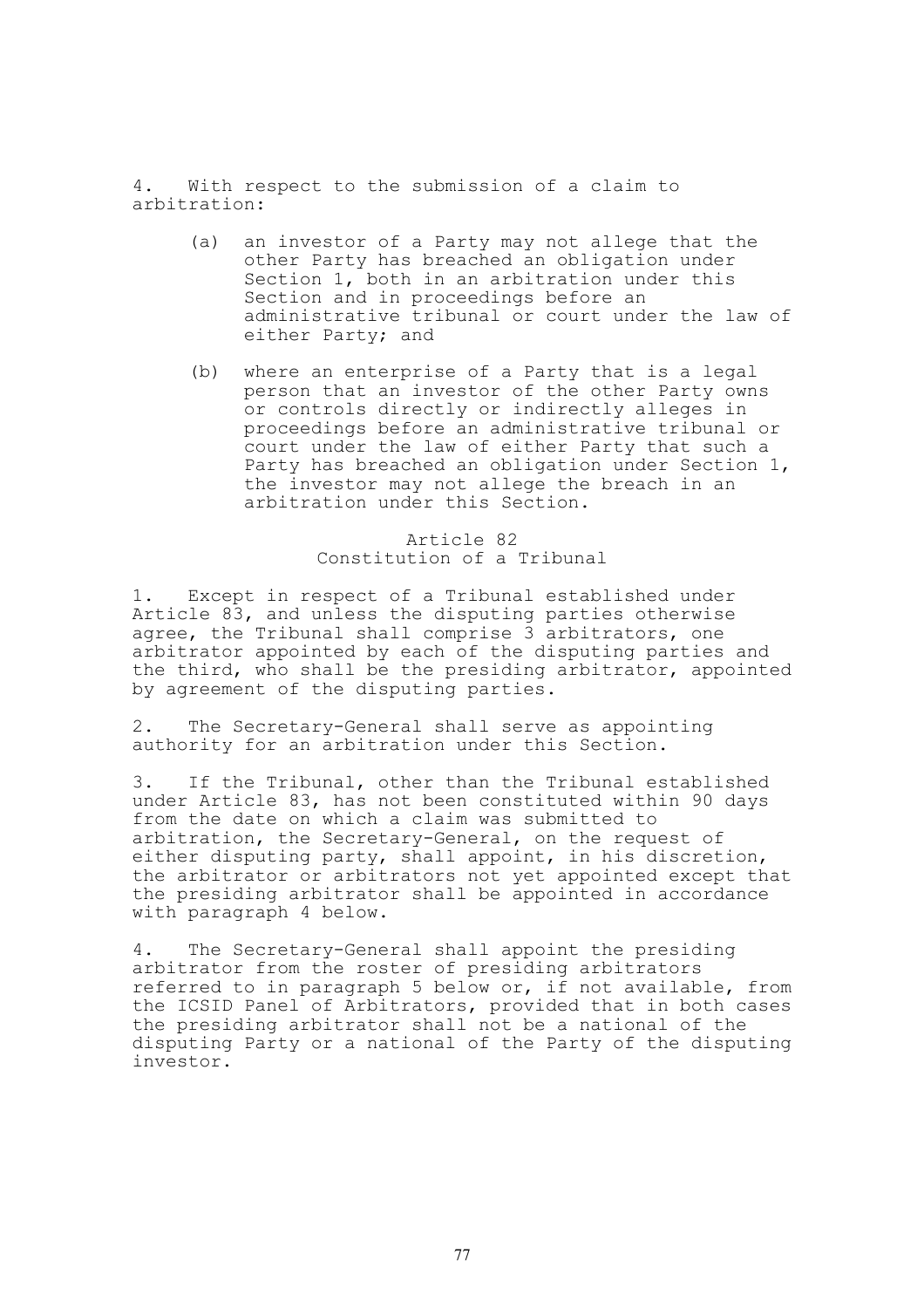5. The Parties may establish, and thereafter maintain, a roster of 20 presiding arbitrators experienced in international law and investment matters. The roster members shall be appointed by agreement of the Parties and without regard to nationality.

# Article 83 Consolidation of Multiple Claims

1. When a disputing party considers that two or more claims submitted to arbitration under Article 76 have a question of law or fact in common, the disputing party may seek a consolidation order in accordance with the terms of paragraphs 2 through 9 below.

2. A disputing party that seeks a consolidation order under this Article shall deliver, in writing, a request to the Secretary-General to establish a Tribunal under this Article. The request shall:

- (a) specify the nature of the order sought and the grounds on which the order is sought; and
- (b) be accompanied by a request for arbitration made under paragraph 1 of Article 36 of the ICSID Convention or a notice of arbitration submitted under Article 2 of Schedule C of the ICSID Additional Facility Rules, as may be amended.

3. Within 60 days of receipt of the request, the Secretary-General shall establish a Tribunal comprising 3 arbitrators. One arbitrator shall be a national of the disputing Party, the second arbitrator shall be a national of the Party of the disputing investor, and the presiding arbitrator shall not be a national of any of the Parties.

4. A Tribunal established under this Article shall be established under the ICSID Convention or the ICSID Additional Facility Rules as may be amended, as appropriate, and shall conduct its proceedings in accordance with the provisions thereof, except as modified by this Section.

5. Any disputing investor that has submitted a claim to arbitration and considers that such a claim raises questions of law or fact which are common to those upon which the consolidation under paragraph 2 above has been requested, but has not been named in a request made under paragraph 2 above, may request to the Tribunal established under this Article to consider the consolidation of his claim. The request shall comply with the requirements established in paragraph 2 above.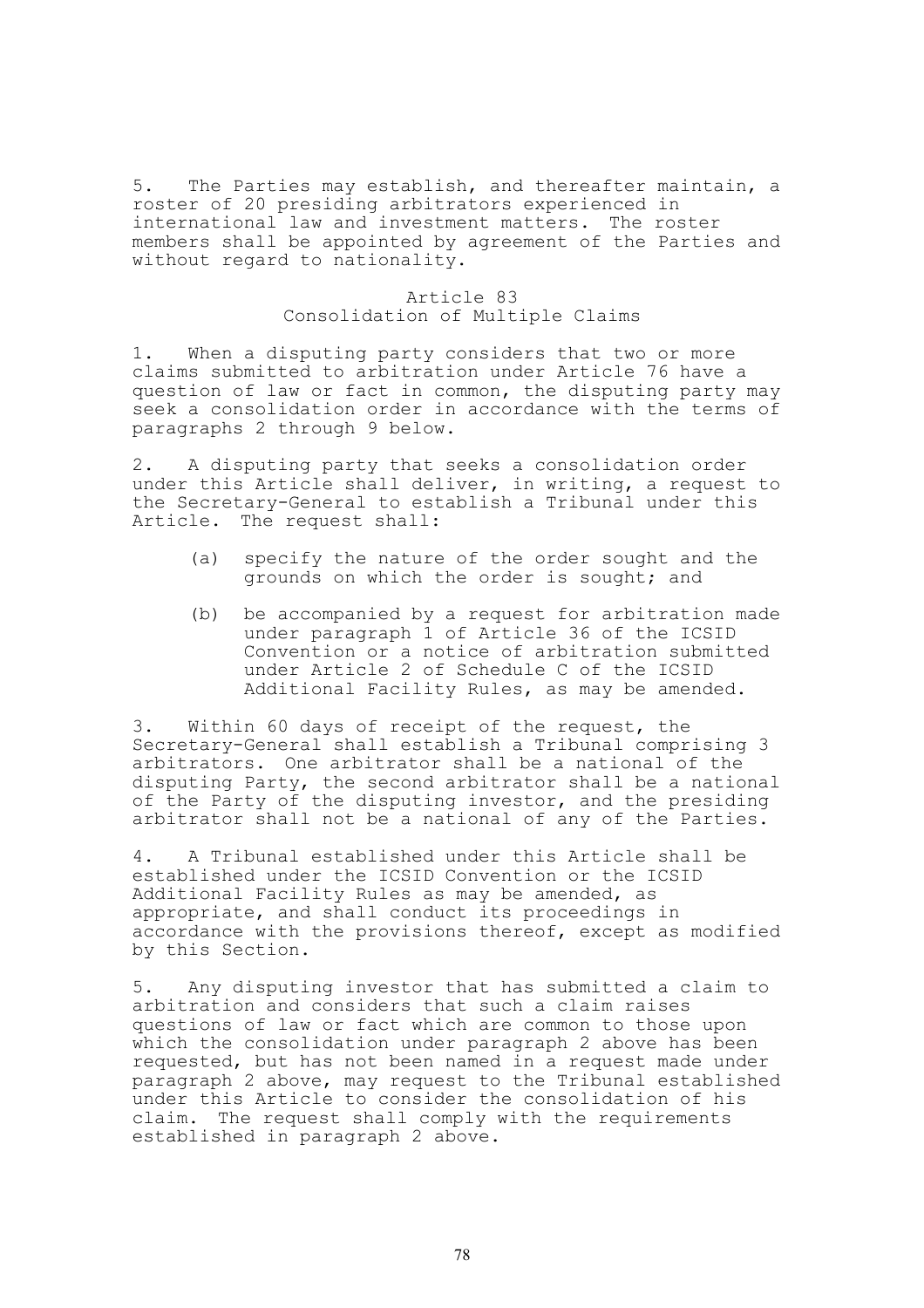6. The disputing investor referred to in paragraph 5 above shall deliver to the disputing Party or disputing investors with respect to whom the order is sought, a copy of the request made under paragraph 5 above.

7. On application of a disputing party, a Tribunal established under this Article may order the adjourning of the proceedings related to claims referred to in paragraphs 1 and 5 above.

8. A Tribunal established under this Article may, in the interests of fair and efficient resolution of the dispute, and after hearing the disputing parties, by order:

- (a) assume jurisdiction over, and hear and determine together, all or part of the claims referred to in paragraphs 1 and 5 above; or
- (b) assume jurisdiction over, and hear and determine one or more of the claims referred to in paragraphs 1 and 5 above, the determination of which it believes would assist in the resolution of the others.

9. A Tribunal established under Article 79 shall not have jurisdiction to decide a claim, or a part of a claim, over which a Tribunal established under this Article has assumed jurisdiction in the terms of paragraph 8 above.

## Article 84 Governing Law

1. A Tribunal established under this Section shall decide the issues in dispute in accordance with this Agreement and applicable rules of international law.

2. An interpretation of a provision of this Agreement adopted by the Joint Committee shall be binding on a Tribunal established under this Section. Such interpretation shall be made publicly available through the means that each Party considers appropriate.

#### Article 85 Notice

A disputing Party shall deliver to the other Party:

- (a) written notice of a claim that has been submitted to arbitration no later than 30 days after the date on which the claim was submitted; and
- (b) copies of all pleadings filed in the arbitration.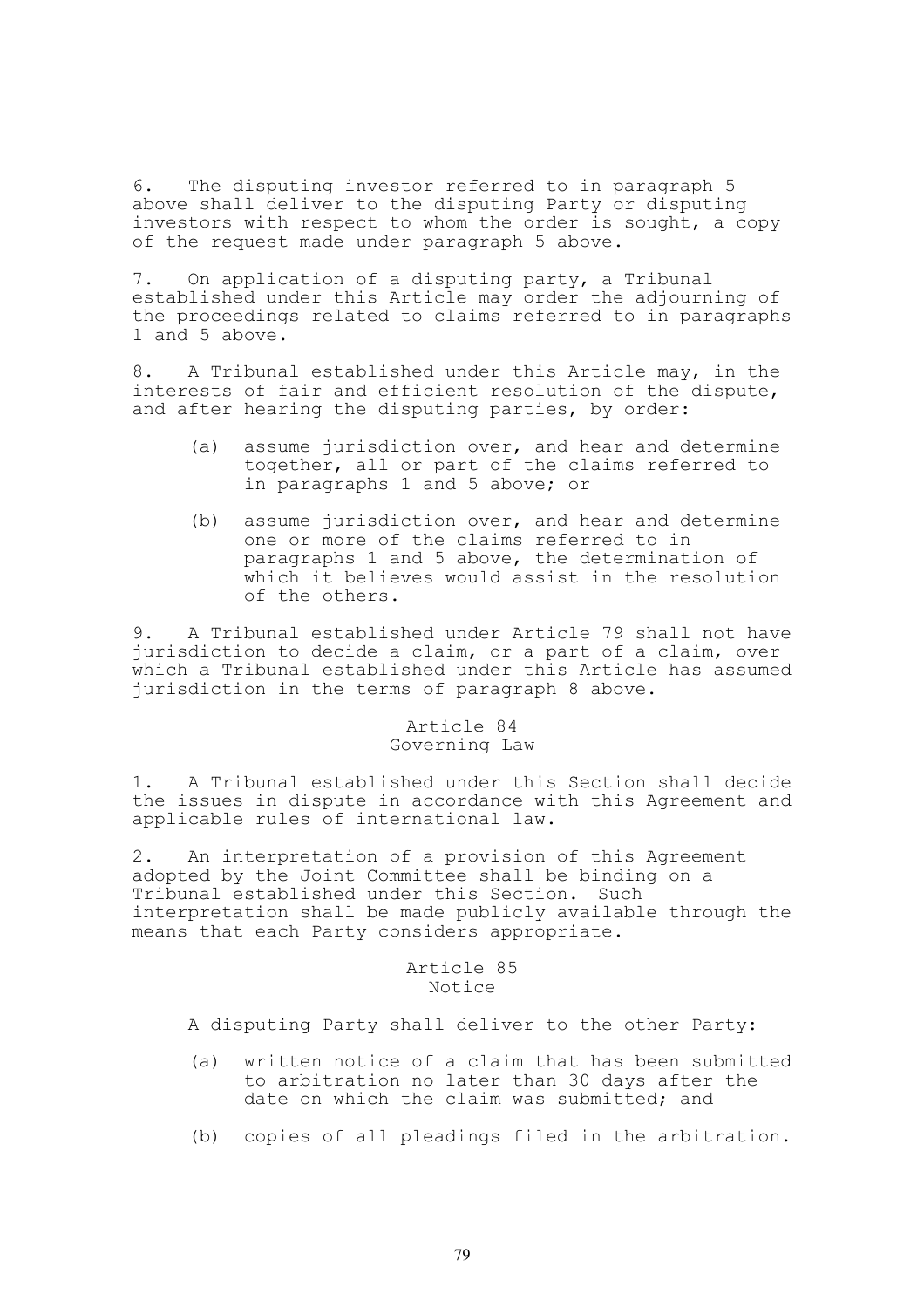### Article 86 Participation by a Party

 On written notice to the disputing parties, the Party other than the disputing Party may make submissions to a Tribunal on a question of interpretation of this Agreement.

#### Article 87 Documents

1. The Party other than the disputing Party shall be entitled to receive from the disputing Party, at the cost of the requesting Party a copy of:

- (a) the evidence that has been tendered to the Tribunal; and
- (b) the written argument of the disputing parties.

2. The Party receiving information pursuant to paragraph 1 above shall treat the information as if it were a disputing Party.

## Article 88 Place of Arbitration

 Unless the disputing parties agree otherwise, a Tribunal shall hold an arbitration in a country that is a party to the New York Convention.

# Article 89 Interpretation of Annexes

1. Where a disputing Party asserts as a defense that the measure alleged to be a breach is within the scope of a reservation or exception set out in Annex 6, Annex 7, Annex 8 or Annex 9, on request of the disputing Party, the Tribunal shall request the Joint Committee to adopt an interpretation on the issue. The Joint Committee, within 60 days of delivery of the request, shall adopt an interpretation and submit in writing its interpretation to the Tribunal.

2. Further to Article 84, an interpretation adopted and submitted under paragraph 1 above shall be binding on the Tribunal. If the Joint Committee fails to submit an interpretation within 60 days, the Tribunal shall decide the issue.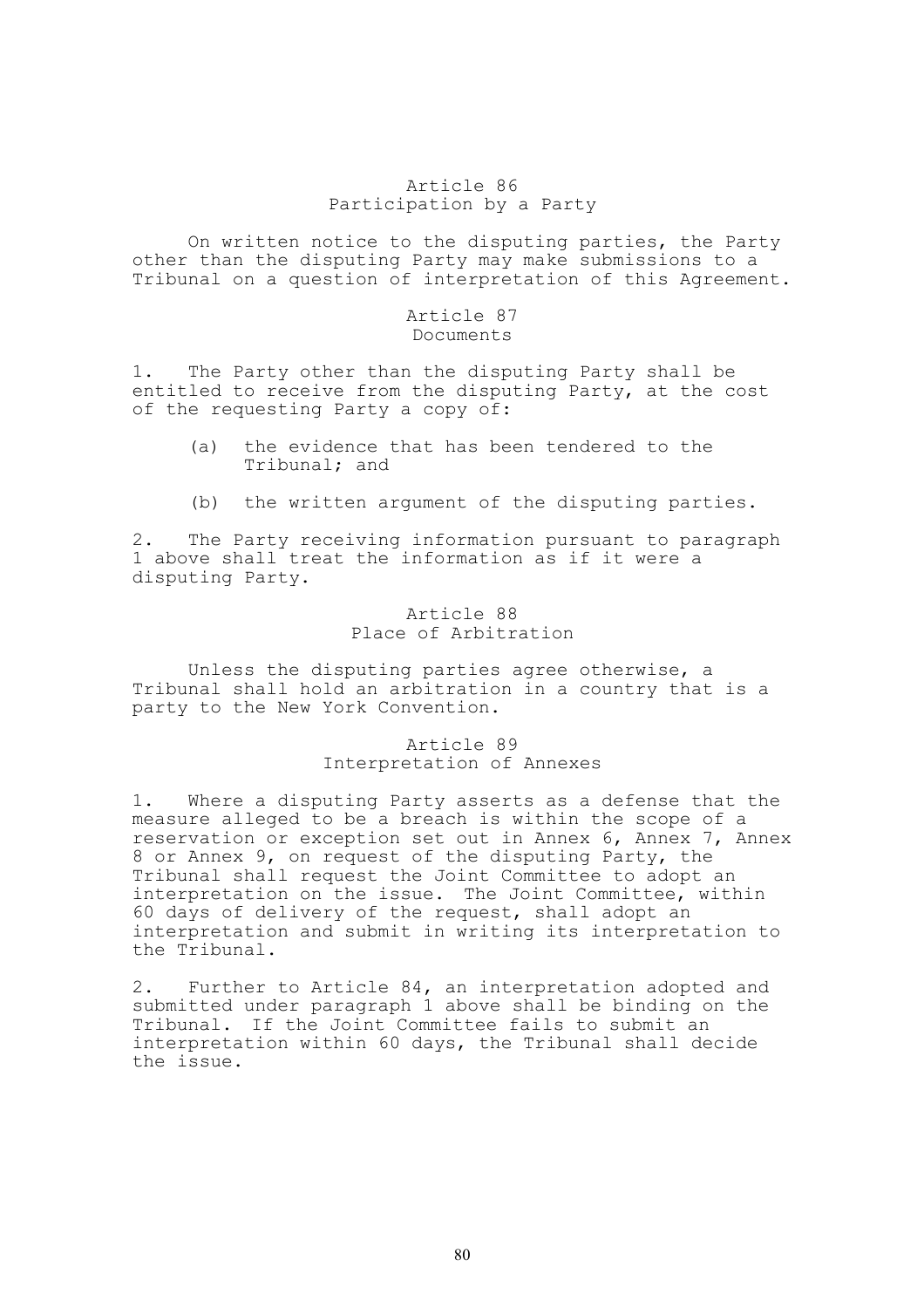#### Article 90 Expert Reports

 Without prejudice to the appointment of other kinds of experts where authorized by the applicable arbitration rules, a Tribunal, at the request of a disputing party or, unless the disputing parties disapprove, on its own initiative, may appoint one or more experts in the fields of environmental, health, safety or other scientific matters to report to it in writing on any factual issue concerning matters of their expertise raised by a disputing party in a proceeding, subject to such terms and conditions as the disputing parties may agree.

#### Article 91 Interim Measures of Protection

 A Tribunal may order an interim measure of protection to preserve the rights of a disputing party, or to facilitate the conduct of arbitral proceedings, including an order to preserve evidence in the possession or control of a disputing party. A Tribunal may not order attachment or enjoin the application of the measure alleged to constitute a breach referred to in paragraph 1 of Article 76.

# Article 92 Final Award

1. Where a Tribunal makes a final award against a disputing Party, the Tribunal may award, separately or in combination, only:

- (a) monetary damages and any applicable interest; or
- (b) restitution of property, in which case the award shall provide that the disputing Party may pay monetary damages and any applicable interest in lieu of restitution.

 A Tribunal may also award costs in accordance with the applicable arbitration rules.

2. Subject to paragraph 1 above, where a claim is made under subparagraph 1 (b) of Article 76:

- (a) an award of monetary damages and any applicable interest shall provide that the sum be paid to the enterprise; and
- (b) an award of restitution of property shall provide that restitution be made to the enterprise.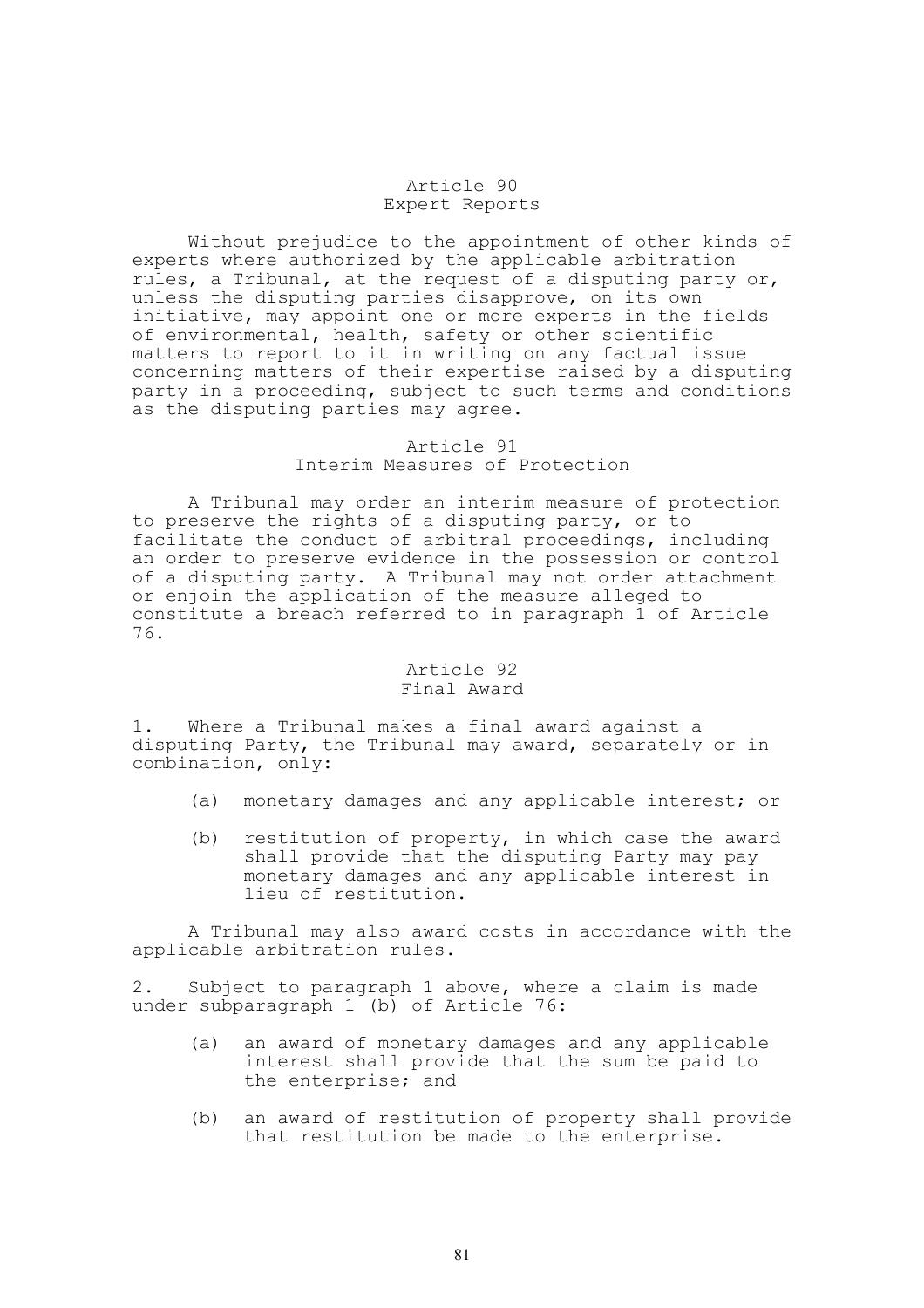3. A Tribunal may not order a Party to pay punitive damages.

## Article 93 Finality and Enforcement of an Award

1. Any arbitral award rendered pursuant to Article 92 shall be final, and binding on the disputing parties in respect of the particular case.

2. Subject to the applicable revision, annulment or set aside procedures, a disputing party shall abide by and comply with an award without delay.

3. If a disputing Party fails to abide by or comply with a final award, the Party whose investor was a party to the arbitration may have recourse to the dispute settlement procedure under Chapter 15. In this event, the requesting Party may seek:

- (a) a determination that the failure to abide by or comply with the final award is inconsistent with the obligations of this Agreement; and
- (b) a recommendation that the Party abide by or comply with the final award.

#### Article 94 General

1. A claim is submitted to arbitration under this Section when:

- (a) the request for arbitration under paragraph (1) of Article 36 of the ICSID Convention has been received by the Secretary-General;
- (b) the notice of arbitration under Article 2 of Schedule C of the ICSID Additional Facility Rules, as may be amended, has been received by the Secretary-General; or
- (c) the notice of arbitration given under the UNCITRAL Arbitration Rules is received by the disputing Party.

 The disputing parties shall otherwise agree in relation to subparagraph 1 (d) of Article 79.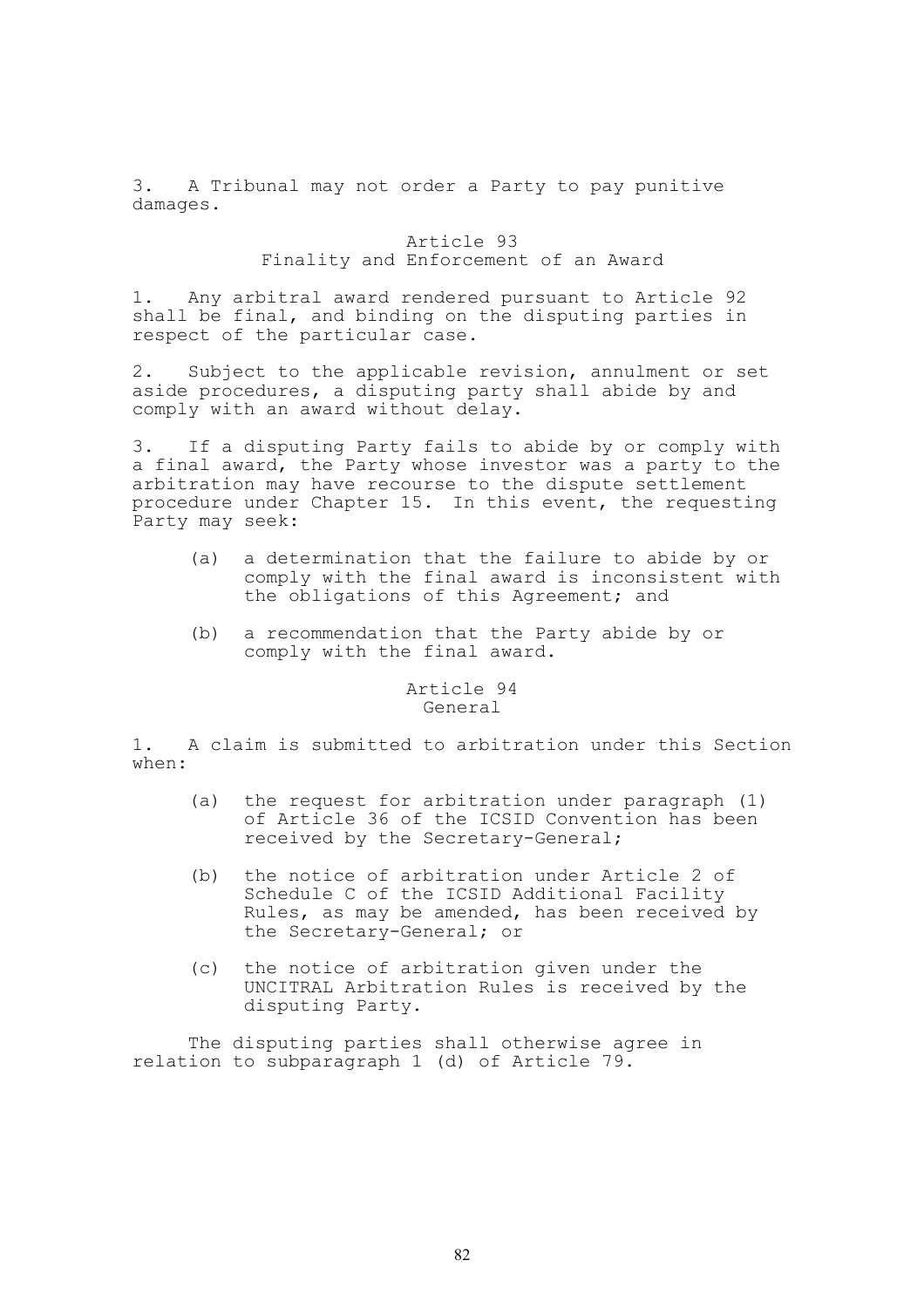2. Delivery of notice and other documents on a Party shall be made:

- (a) in the case of Mexico: through the Directorate General of Foreign Investment of the Ministry of Economy; and
- (b) in the case of Japan: through the Ministry of Foreign Affairs.

3. In an arbitration under this Section, a Party shall not assert, as a defense, counterclaim, right of setoff or otherwise, that the disputing investor has received or will receive, pursuant to an insurance or guarantee contract, indemnification or other compensation for all or part of its alleged damages.

4. Either disputing party may make available to the public in a timely manner all documents, including an award, submitted to, or issued by, a Tribunal established under this Section, subject to redaction of:

- (a) confidential business information;
- (b) information which is privileged or otherwise protected from disclosure under the applicable law of either Party; and
- (c) information which the Party must withhold pursuant to the relevant arbitral rules, as applied.
- Note: For greater certainty, it is confirmed by both Parties that a Party may share with officials of its central or local government in the case of Japan, and its federal or state government in the case of Mexico, all relevant documents in the course of dispute settlement under this Section, including confidential information and that the disputing parties may disclose to other persons in connection with the arbitral proceedings the documents submitted to, or issued by, a Tribunal established under this Section, as they consider necessary for the preparation of their cases; provided that they shall ensure that those persons protect the confidential information in such documents.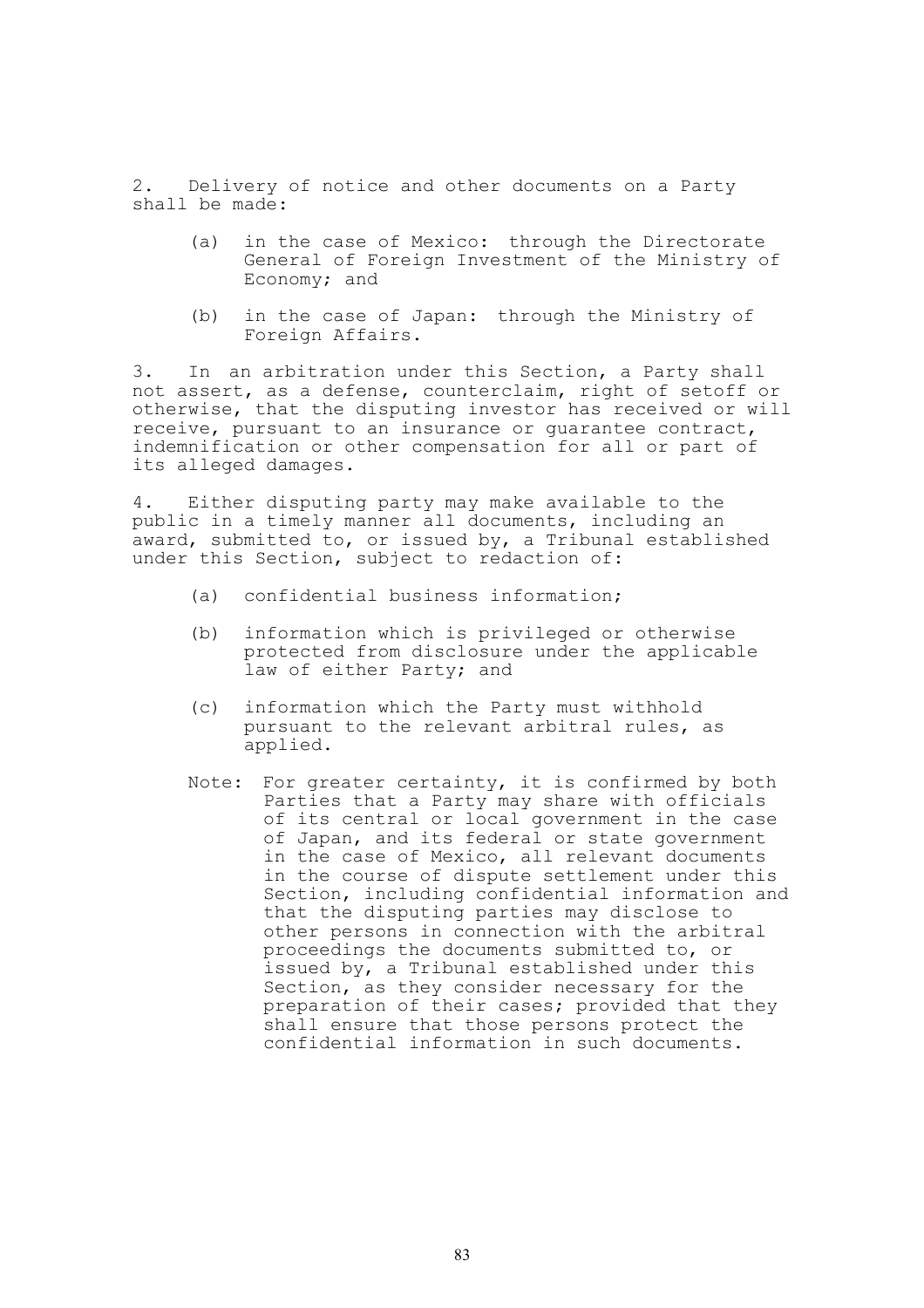#### Article 95 Exceptions from Dispute Settlement Procedure

1. Without prejudice to the applicability or nonapplicability of the dispute settlement provisions of this Section or of Chapter 15 to other actions taken by a Party pursuant to Article 169, a decision by a Party to prohibit or restrict the acquisition of an investment in its Area by an investor of the other Party, or its investment, pursuant to that Article shall not be subject to such provisions.

2. In the case of Mexico, the dispute settlement provisions of this Section and of Chapter 15 shall not apply to a decision by the National Commission on Foreign Investment ("Comisión Nacional de Inversiones Extranjeras") following a review pursuant to Annex 6, reservation 3 set out in the Schedule of Mexico, with respect to whether or not to permit an acquisition that is subject to review.

> Section 3 Definitions

## Article 96 Definitions

For the purposes of this Chapter:

- (a) the term "disputing investor" means an investor that makes a claim under Section 2;
- (b) the term "disputing parties" means the disputing investor and the disputing Party;
- (c) the term "disputing party" means the disputing investor or the disputing Party;
- (d) the term "disputing Party" means a Party against which a claim is made under Section 2;
- (e) the term "equity or debt securities" includes voting and non-voting shares, bonds, convertible debentures, stock options and warrants;
- (f) the term "freely usable currency" means any currency designated as such by the International Monetary Fund from time to time;
- (g) the term "ICSID" means the International Centre for Settlement of Investment Disputes;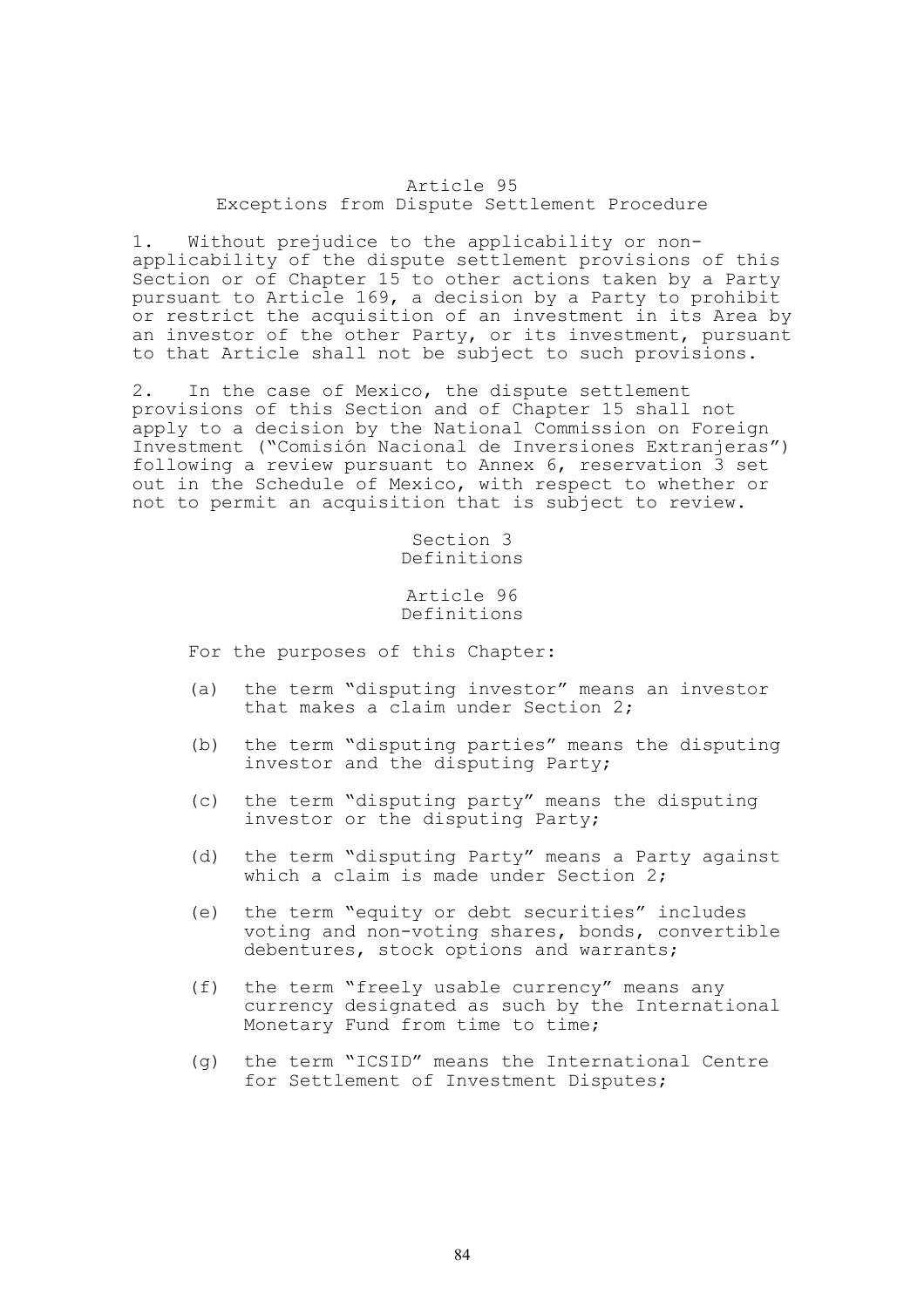- (h) the term "ICSID Convention" means the Convention on the Settlement of Investment Disputes between States and Nationals of other States done at Washington, March 18, 1965, as may be amended;
- (i) the term "investment" means:
	- (AA) an enterprise;
	- (BB) an equity security of an enterprise;
	- (CC) a debt security of an enterprise:
		- (aa) where the enterprise is an affiliate of the investor, or
		- (bb) where the original maturity of the debt security is at least 3 years,

 but does not include a debt security, regardless of original maturity, of a Party or a state enterprise;

- (DD) a loan to an enterprise:
	- (aa) where the enterprise is an affiliate of the investor, or
	- (bb) where the original maturity of the loan is at least 3 years,

 but does not include a loan, regardless of original maturity, to a Party or a state enterprise;

- (EE) an interest in an enterprise that entitles the owner to share in income or profits of the enterprise;
- (FF) an interest in an enterprise that entitles the owner to share in the assets of that enterprise on dissolution, other than a debt security or a loan excluded from subparagraph (CC) or (DD) above;
- (GG) real estate or other property, tangible or intangible, and any related property rights such as lease, liens and pledges, acquired in the expectation or used for the purpose of economic benefit or other business purposes; and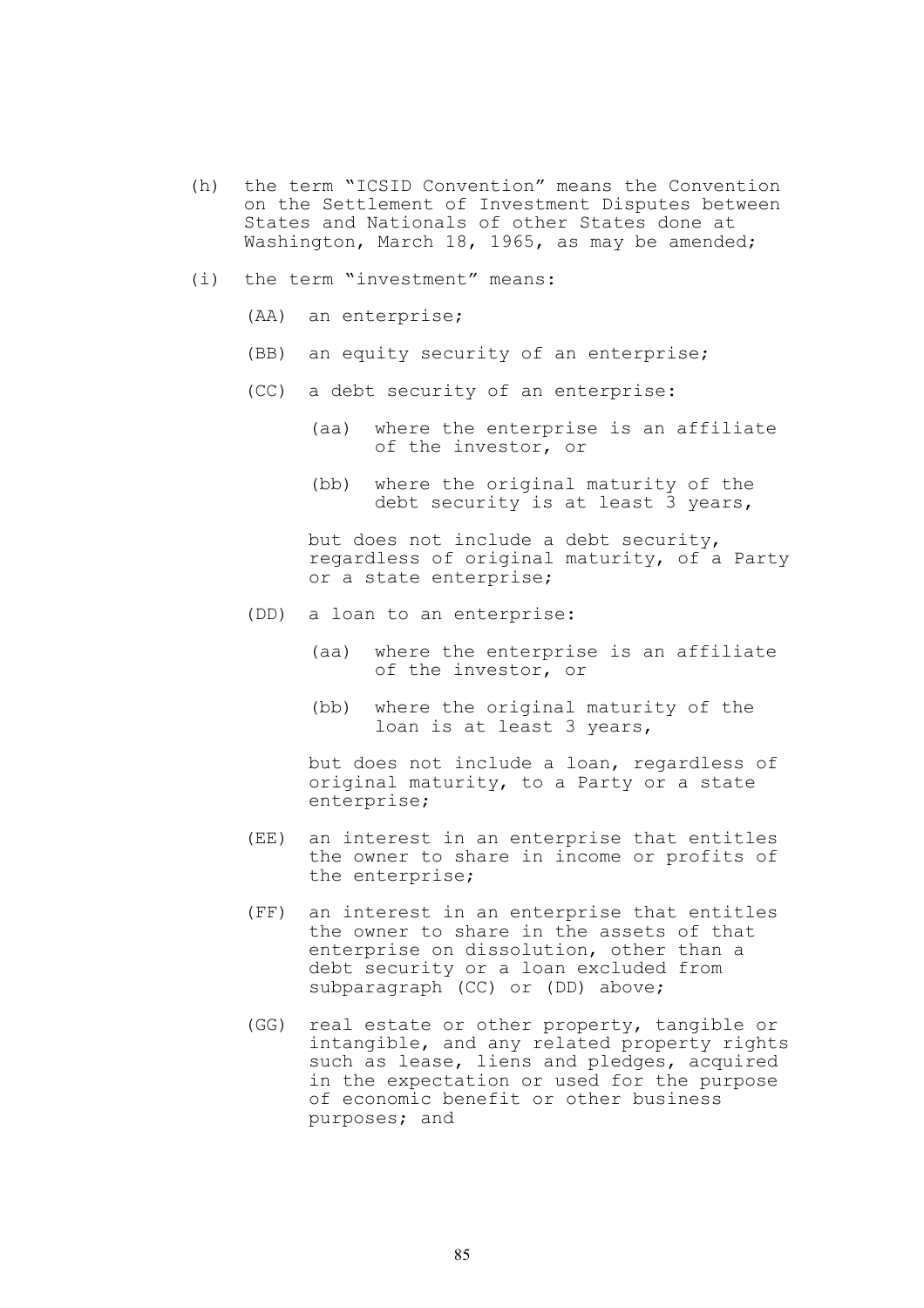- (HH) interests arising from the commitment of capital or other resources in the Area of a Party to economic activity in such Area, such as under:
	- (aa) contracts involving the presence of an investor's property in the Area of the Party, including turnkey or construction contracts, or concessions, or
	- (bb) contracts where remuneration depends substantially on the production, revenues or profits of an enterprise;
- but investment does not mean,
- (II) claims to money that arise solely from:
	- (aa) commercial contracts for the sale of goods or services by a national or enterprise in the Area of a Party to an enterprise in the Area of the other Party, or
	- (bb) the extension of credit in connection with a commercial transaction, such as trade financing, other than a loan covered by subparagraph (DD) above; or
- (JJ) any other claims to money,

 that do not involve the kinds of interests set out in subparagraphs (AA) through (HH) above;

- (j) the term "investment of an investor of a Party" means an investment owned or controlled directly or indirectly by an investor of such Party;
- (k) the term "investor of a Party" means a Party or state enterprise thereof, or a national or an enterprise of such Party, that seeks to make, is making or has made an investment;
- (l) the term "investment support" means any debt or equity investment, any investment guaranty and any investment insurance or reinsurance provided by the issuer in connection with projects or activities in the Area of a Party;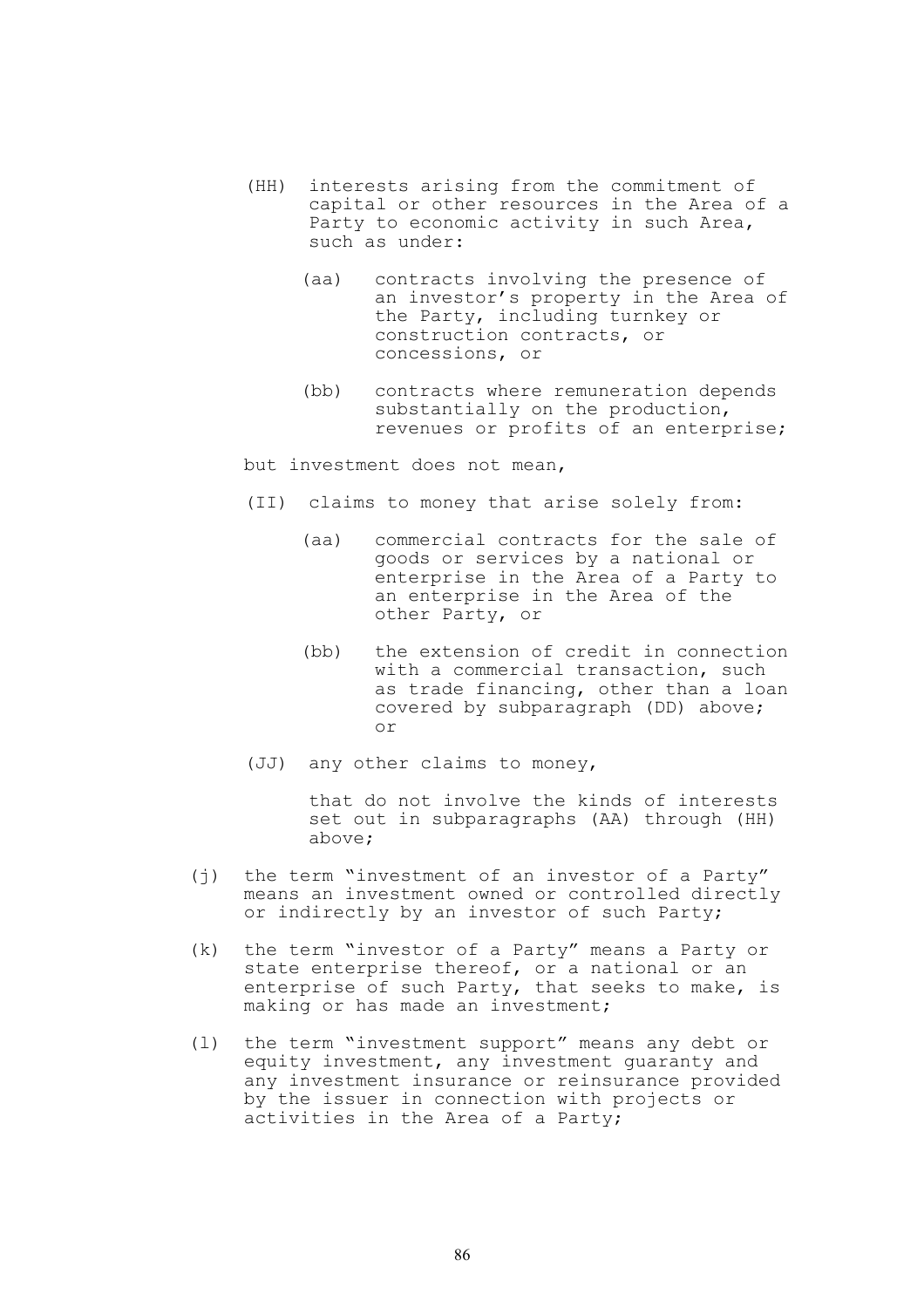- (m) the term "issuer" means a designated agency of a Party, or any successor agency, and any agent of either, which provides investment support, but does not refer to the Government of any of the Parties;
- (n) the term "New York Convention" means the Convention on the Recognition and Enforcement of Foreign Arbitral Awards, done at New York, June 10, 1958, as may be amended;
- (o) the term "Secretary-General" means the Secretary-General of ICSID;
- (p) the term "transfers" means transfers and international payments;
- (q) the term "Tribunal" means an arbitration tribunal established under Article 79 or 83; and
- (r) the term "UNCITRAL Arbitration Rules" means the arbitration rules of the United Nations Commission on International Trade Law, approved by the United Nations General Assembly on December 15, 1976, as may be amended.

Chapter 8 Cross-Border Trade in Services

## Article 97 Scope and Coverage

1. This Chapter shall apply to measures adopted or maintained by a Party affecting cross-border trade in services by service suppliers of the other Party, including measures respecting:

- (a) the supply of a service;
	- Note: The measures respecting the supply of a service include those respecting the provision of any financial security as a condition for the supply of a service.
- (b) the purchase or use of, or payment for, a service;
- (c) the access to services offered to the public generally and the use of them, in connection with the supply of a service; and
- (d) the presence in its Area of a service supplier of the other Party.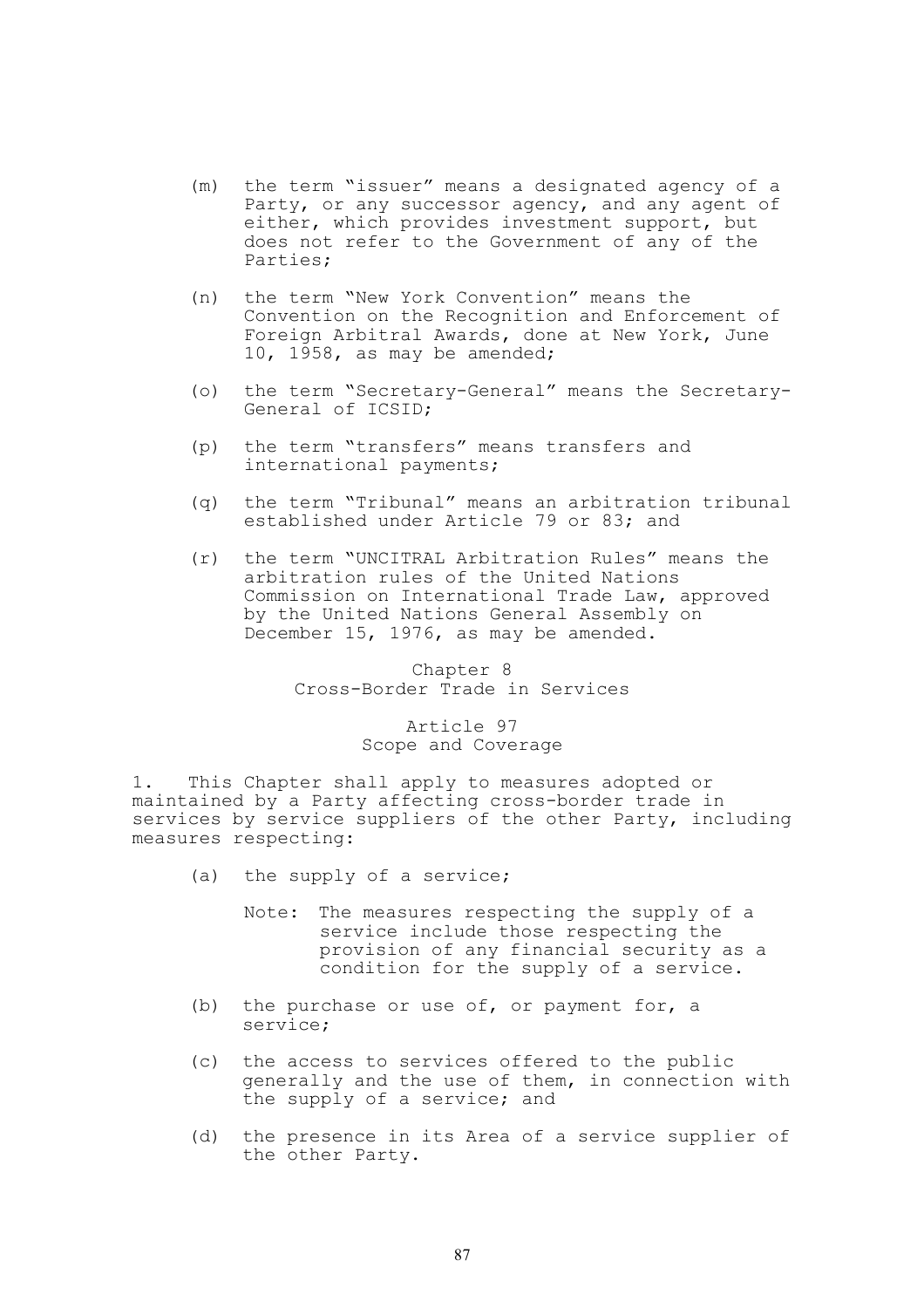- 2. This Chapter shall not apply to:
	- (a) financial services, as defined in Chapter 9;
	- (b) cabotage in maritime transport services, including navigation in inland waters;
	- (c) with respect to air transport services, measures affecting traffic rights, however granted; or measures affecting services directly related to the exercise of traffic rights, other than measures affecting:
		- (i) aircraft repair and maintenance services;
		- (ii) the selling and marketing of air transport services; and
		- (iii) computer reservation system (CRS) services;
			- Note: The term "traffic rights" means the rights for scheduled and non-scheduled services to operate and/or to carry passengers, cargo and mail for remuneration or hire from, to, within, or over a Party, including points to be served, routes to be operated, types of traffic to be carried, capacity to be provided, tariffs to be charged and their conditions, and criteria for designation of air lines, including such criteria as number, ownership, and control.
	- (d) procurement by a Party or a state enterprise;
	- (e) subsidies provided by a Party or a state enterprise thereof, including grants, governmentsupported loans, guarantees and insurance;
	- (f) measures pursuant to immigration laws and regulations;
	- (g) services supplied in the exercise of governmental authority; and
		- Note: For the purposes of this Chapter, services supplied in the exercise of governmental authority means any service which is supplied neither on a commercial basis nor in competition with one or more service suppliers.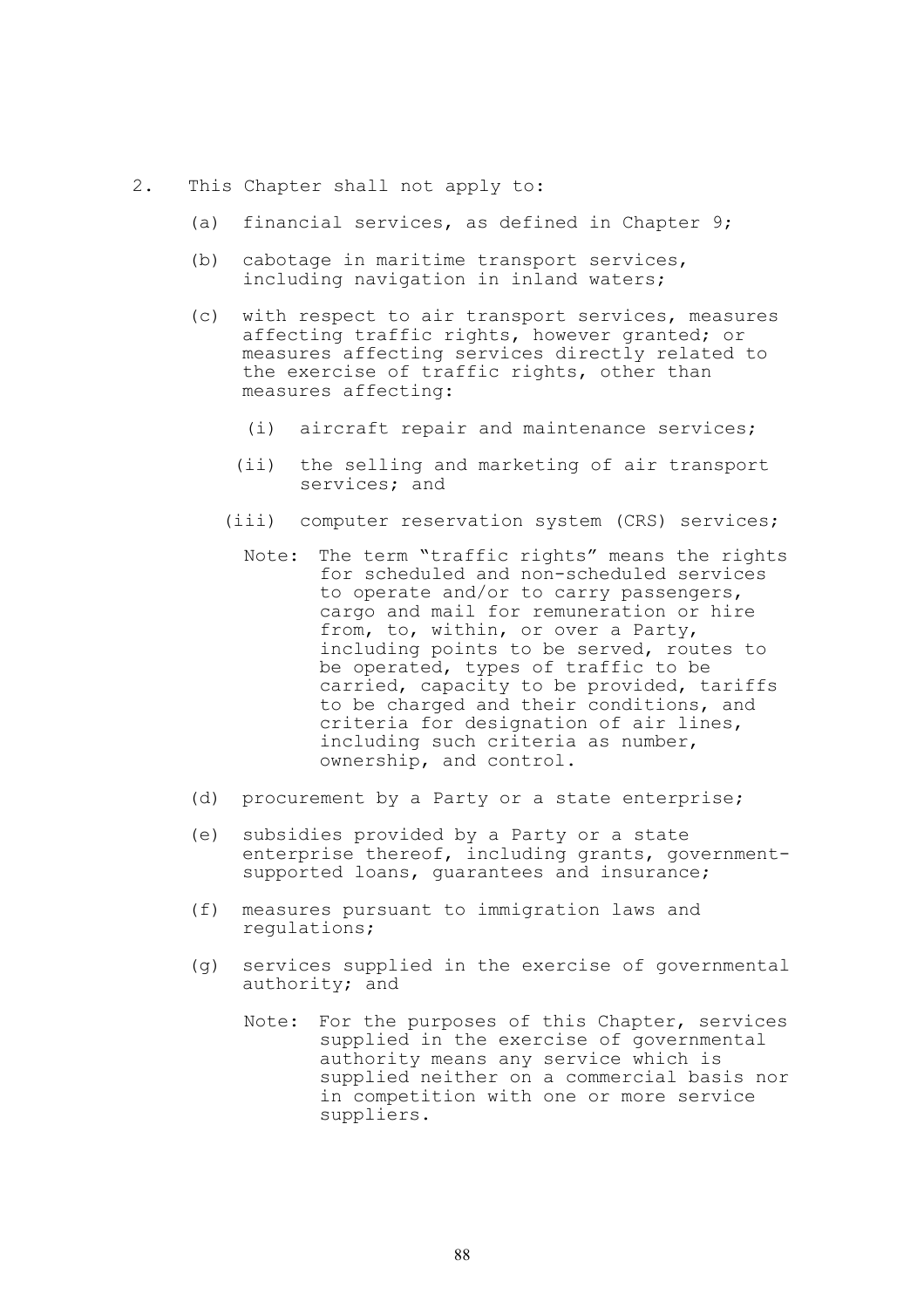(h) measures of a Party with respect to a national of the other Party seeking access to its employment market, or employed on a permanent basis in that Party.

#### Article 98 National Treatment

1. Each Party shall accord to services and service suppliers of the other Party treatment no less favorable than that it accords, in like circumstances, to its own services and service suppliers.

 Note: Nothing in this Article shall be construed to require either Party to compensate for any inherent competitive disadvantages which result from the foreign character of the relevant services or service suppliers.

2. The treatment accorded by a Party under paragraph 1 above means, with respect to a local government in the case of Japan, and with respect to a state in the case of Mexico, treatment no less favorable than the most favorable treatment accorded, in like circumstances, by that local government or state to services and service suppliers of the Party of which it forms a part.

# Article 99 Most-Favored-Nation Treatment

 Each Party shall accord to services and service suppliers of the other Party treatment no less favorable than that it accords, in like circumstances, to services and service suppliers of any non-Party.

Note: Each Party shall accord to services and service suppliers of the other Party the better of the treatment required by Articles 98 and 99.

# Article 100 Local Presence

 Neither Party shall require a service supplier of the other Party to establish or maintain a representative office or any form of enterprise, or to be resident, in its Area as a condition for the cross-border supply of a service.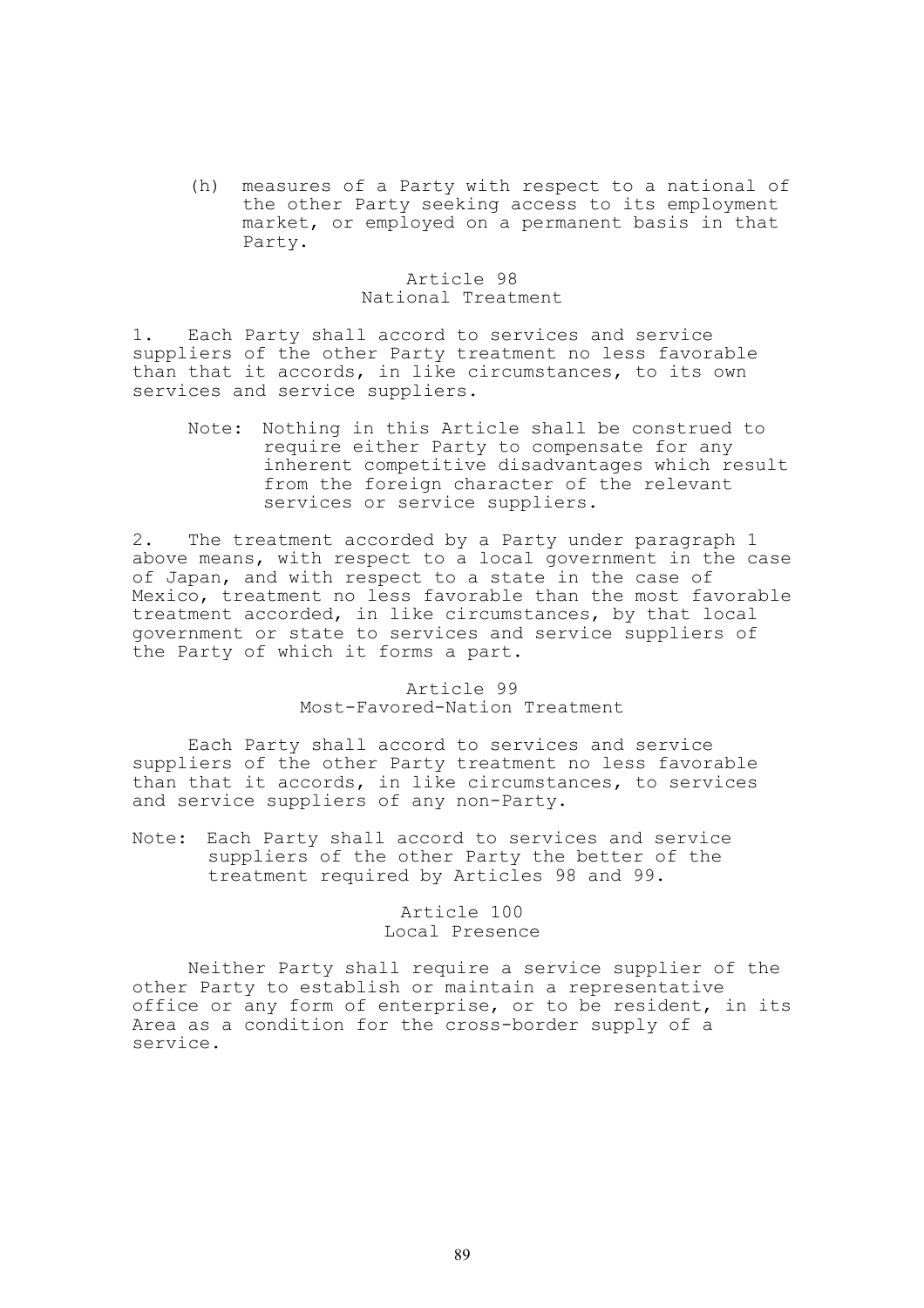## Article 101 Reservations

- 1. Articles 98, 99 and 100 shall not apply to:
	- (a) any existing non-conforming measure that is maintained by a Party at the federal or central government level, as set out in its Schedule to Annex 6;
	- (b) any existing non-conforming measure that is maintained by:
		- (i) with respect to Mexico:
			- (AA) a state, for 6 months after the date of entry into force of this Agreement, and thereafter as to be set out by Mexico in its Schedule to Annex 6 in accordance with paragraph 2 below; or
			- (BB) a local government; and
		- (ii) with respect to Japan:
			- (AA) a prefecture, for 6 months after the date of entry into force of this Agreement, and thereafter as to be set out by Japan in its Schedule to Annex 6 in accordance with paragraph 2 below; or
			- (BB) a local authority other than prefectures;
	- (c) the continuation or prompt renewal of any nonconforming measure referred to in subparagraphs (a) and (b) above; or
	- (d) an amendment or a modification to any nonconforming measure referred to in subparagraphs (a) and (b) above provided that the amendment or modification does not decrease the conformity of the measure, as it existed immediately before the amendment or modification, with Articles 98, 99 and 100.

2. Each Party shall set out in its Schedule to Annex 6, within 6 months of the date of entry into force of this Agreement, any existing non-conforming measure maintained by a state or prefecture referred to in subparagraphs  $1(b)$ (i)(AA) and  $1(b)$ (ii)(AA) above, and shall notify thereof the other Party by a diplomatic note.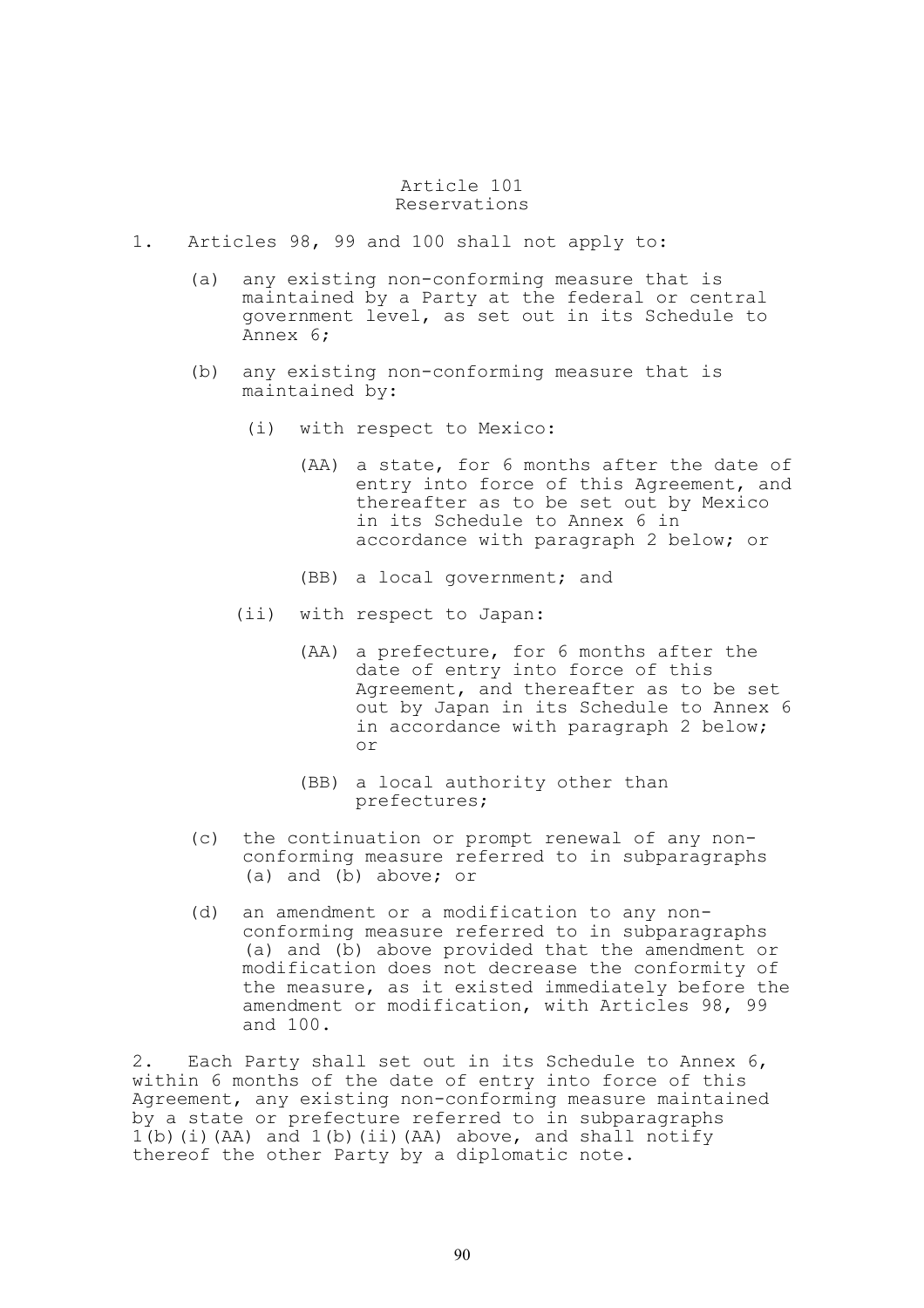3. Articles 98, 99 and 100 shall not apply to any measure that a Party adopts or maintains with respect to sectors, subsectors or activities, as set out in its Schedule to Annex 7.

## Article 102 Notification

 To the maximum extent possible, each Party shall notify the other Party of any new measure that the Party considers might materially affect the implementation and operation of this Chapter and of Annexes 6 and 7.

## Article 103 Sub-Committee on Cross-Border Trade in Services

1. For the purposes of the effective implementation and operation of this Article, a Sub-Committee on Cross-Border Trade in Services (hereinafter referred to in this Article as "the Sub-Committee") shall be established pursuant to Article 165.

- 2. The functions of the Sub-Committee shall be:
	- (a) reviewing the implementation and operation of this Chapter;
	- (b) discussing any issues related to this Chapter;
	- (c) reporting the findings of the Sub-Committee and making recommendations to the Joint Committee; and
	- (d) carrying out other functions which may be delegated by the Joint Committee pursuant to Article 165.

## Article 104 Licensing and Certification

1. With a view to ensuring that any measure adopted or maintained by a Party relating to the licensing, certification, or technical standards of service suppliers of the other Party does not constitute an unnecessary barrier to cross-border trade in services, each Party shall endeavor to ensure that such measure:

- (a) is based on objective and transparent criteria, such as competence and the ability to supply the services;
- (b) is not more burdensome than necessary to ensure the quality of the services; and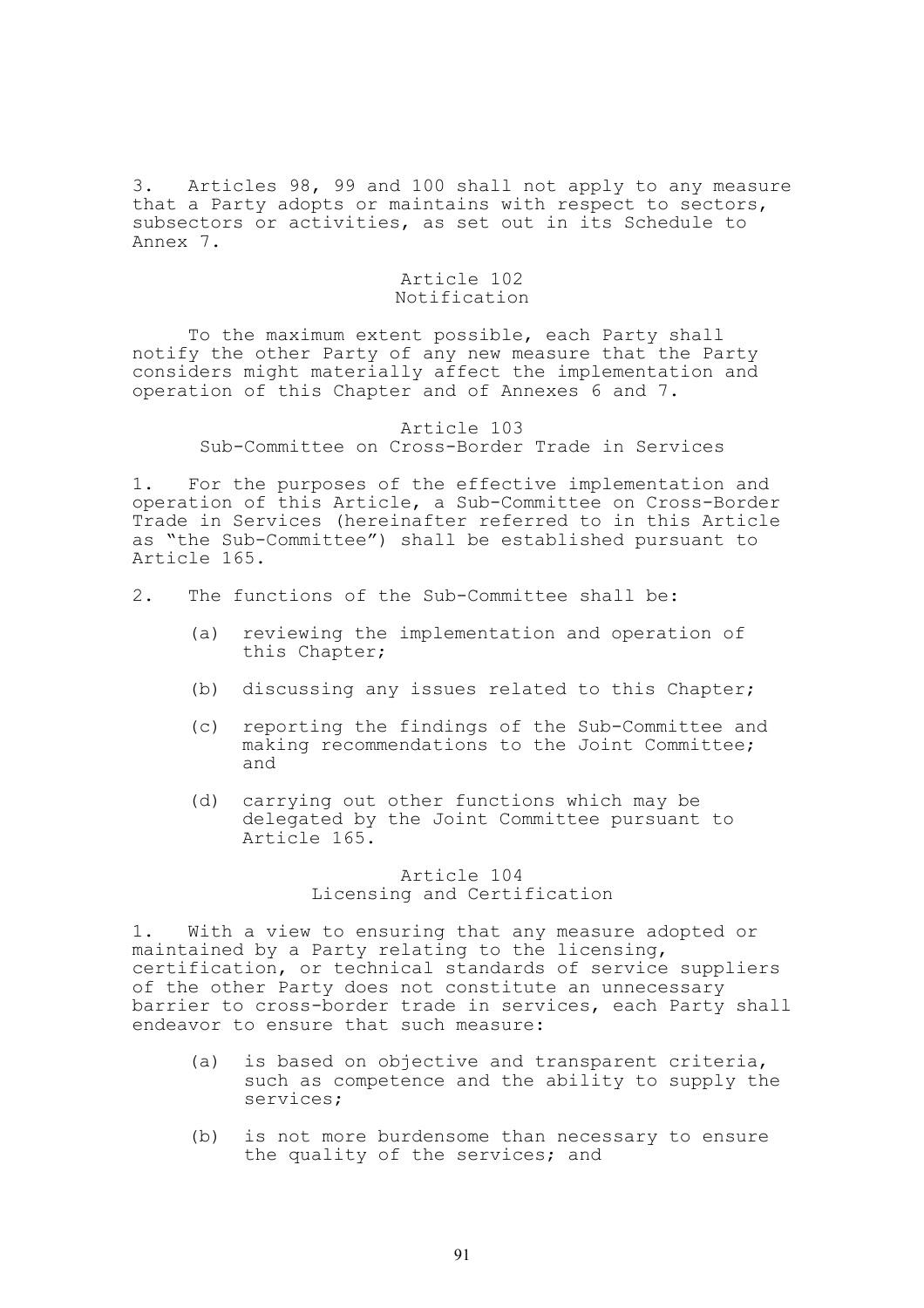(c) does not constitute a disguised restriction on the cross-border supply of the services.

2. Where a Party recognizes, unilaterally or by agreement, education, experience, licenses or certifications obtained in a non-Party, nothing in Article 99 shall be construed to require the Party to accord such recognition to education, experience, licenses or certifications obtained in the other Party.

> Article 105 Denial of Benefits

1. A Party may deny the benefits of this Chapter to a service supplier of the other Party where the Party establishes that the service is being supplied by an enterprise that is owned or controlled by persons of a non-Party, and that the denying Party:

- (a) does not maintain diplomatic relations with the non-Party; or
- (b) adopts or maintains measures with respect to the non-Party that prohibit transactions with the enterprise or that would be violated or circumvented if the benefits of this Chapter were accorded to the enterprise.
- Note: An enterprise is "owned" by persons of a non-Party if more than 50 percent of the equity interests in it is beneficially owned by persons of that non-Party. An enterprise is "controlled" by persons of a non-Party if such persons have the power to name a majority of its directors or otherwise to legally direct its actions.

2. Subject to prior notification and consultation, a Party may deny the benefits of this Chapter to a service supplier of the other Party where the Party establishes that the service is being supplied by an enterprise that is owned or controlled by persons of a non-Party and that has no substantial business activities in the Area of that other Party.

#### Article 106 Definitions

For the purposes of this Chapter:

 (a) the term "cross-border trade in services" means the supply of a service: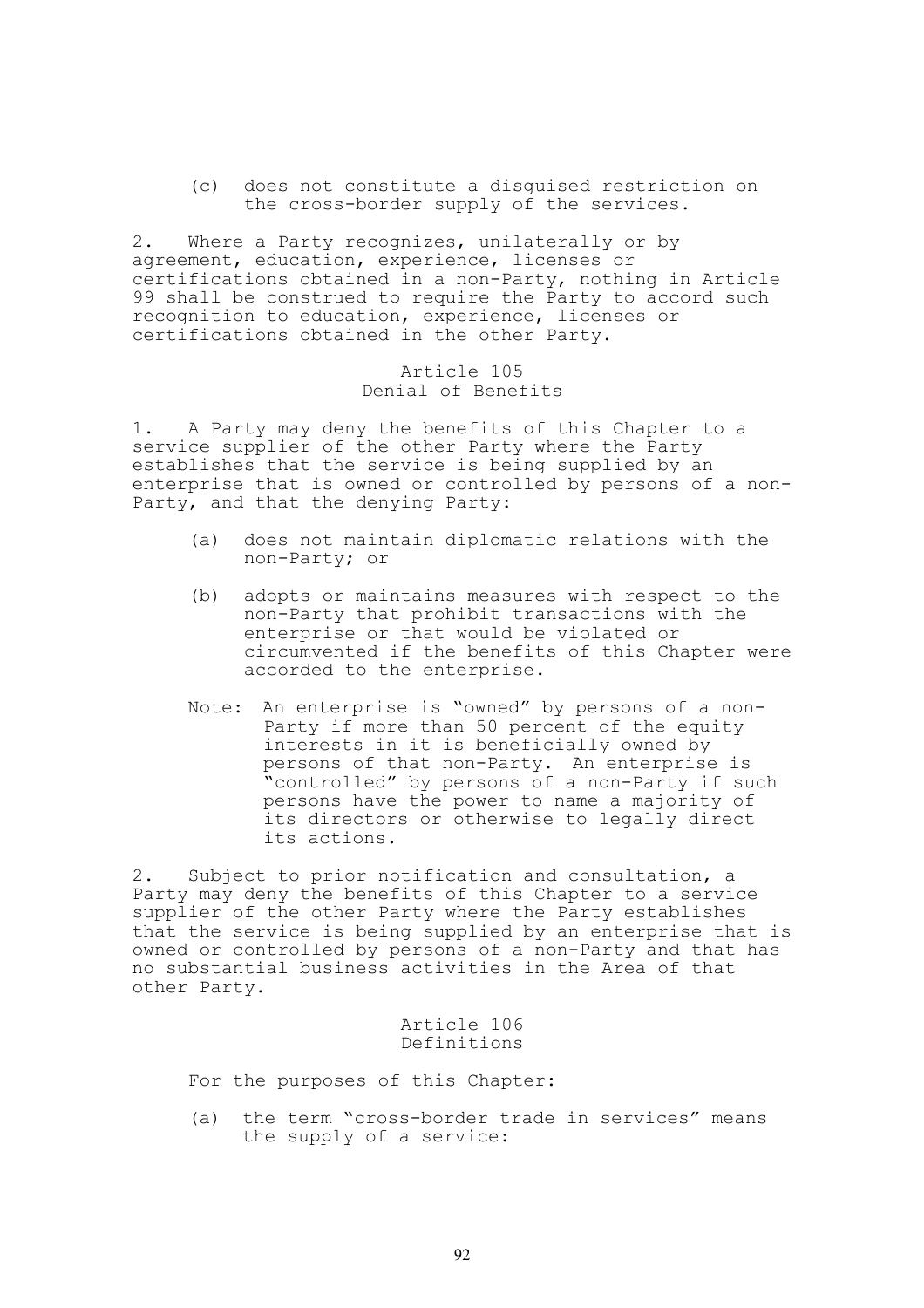- (i) from the Area of a Party into the Area of the other Party;
- (ii) in the Area of a Party by a person of that Party to a person of the other Party; or
- (iii) by a national of a Party in the Area of the other Party;

but does not include the supply of a service by an investment of an investor of a Party, as defined in Article 96 in the Area of the other Party;

- (b) the term "measures by a Party" means measures taken by:
	- (i) federal or central government, state, or prefecture or any other local authority; and
	- (ii) non-governmental bodies in the exercise of powers delegated by federal or central government, state, or prefecture or any other local authority;
- (c) the term "service supplier of a Party" means a person of a Party that seeks to supply or supplies a service; and
- (d) the term "supply of a service" includes the production, distribution, marketing, sale and delivery of a service.

Chapter 9 Financial Services

Article 107 Scope and Coverage

1. This Chapter shall apply to measures adopted or maintained by a Party affecting:

- (a) cross-border trade in financial services;
- (b) financial institutions of the other Party; and
- (c) investors of the other Party, and investments of such investors, in financial institutions in the Party.

2. This Chapter shall not apply to measures pursuant to immigration laws and regulations.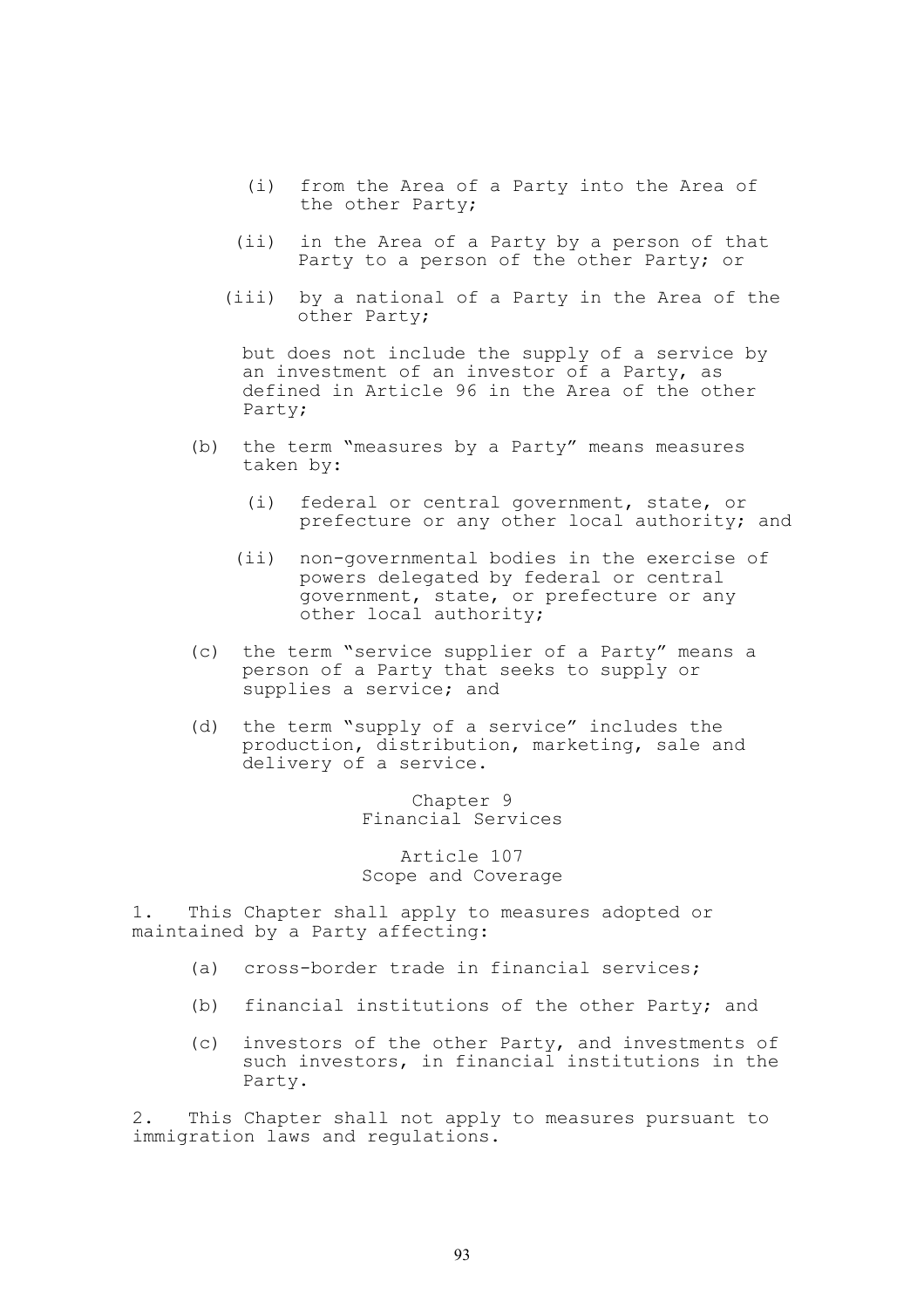3. Nothing in this Chapter shall be construed to prevent a Party, including its public entities, from exclusively conducting or providing in its Area:

- (a) activities or services forming part of a public retirement plan or statutory system of social security; or
- (b) activities or services for the account or with the guarantee or using the financial resources of the Party, including its public entities.

## Article 108 Commitments under International Agreements

 The Parties shall be bound by the terms and conditions that each Party is committed to under the Organisation for Economic Cooperation and Development Code of Liberalisation of Capital Movements, as may be amended, and the GATS, including the Understanding on Commitments in Financial Services, and under other international agreements to which both Parties are parties.

Note: Nothing in this Chapter shall be construed to affect the terms and conditions committed to by either Party under the respective agreements referred to in this Article.

## Article 109 Non-Application of Chapter 15

 The dispute settlement procedure provided for in Chapter 15 shall not apply to this Chapter.

> Article 110 Exceptions

 Notwithstanding the provisions of this Chapter, Chapter 7 and Chapter 8, a Party shall not be prevented from adopting or maintaining measures for prudential reasons with respect to financial services, including for the protection of investors, depositors, policy holders, policy claimants or persons to whom a fiduciary duty is owed by a financial institution or a cross-border financial service supplier, or to ensure the soundness, integrity and stability of a Party's financial system.

## Article 111 Relation to Other Chapters

 The provisions of Chapters 7 and 8 shall not apply to measures referred to in paragraph 1 of Article 107.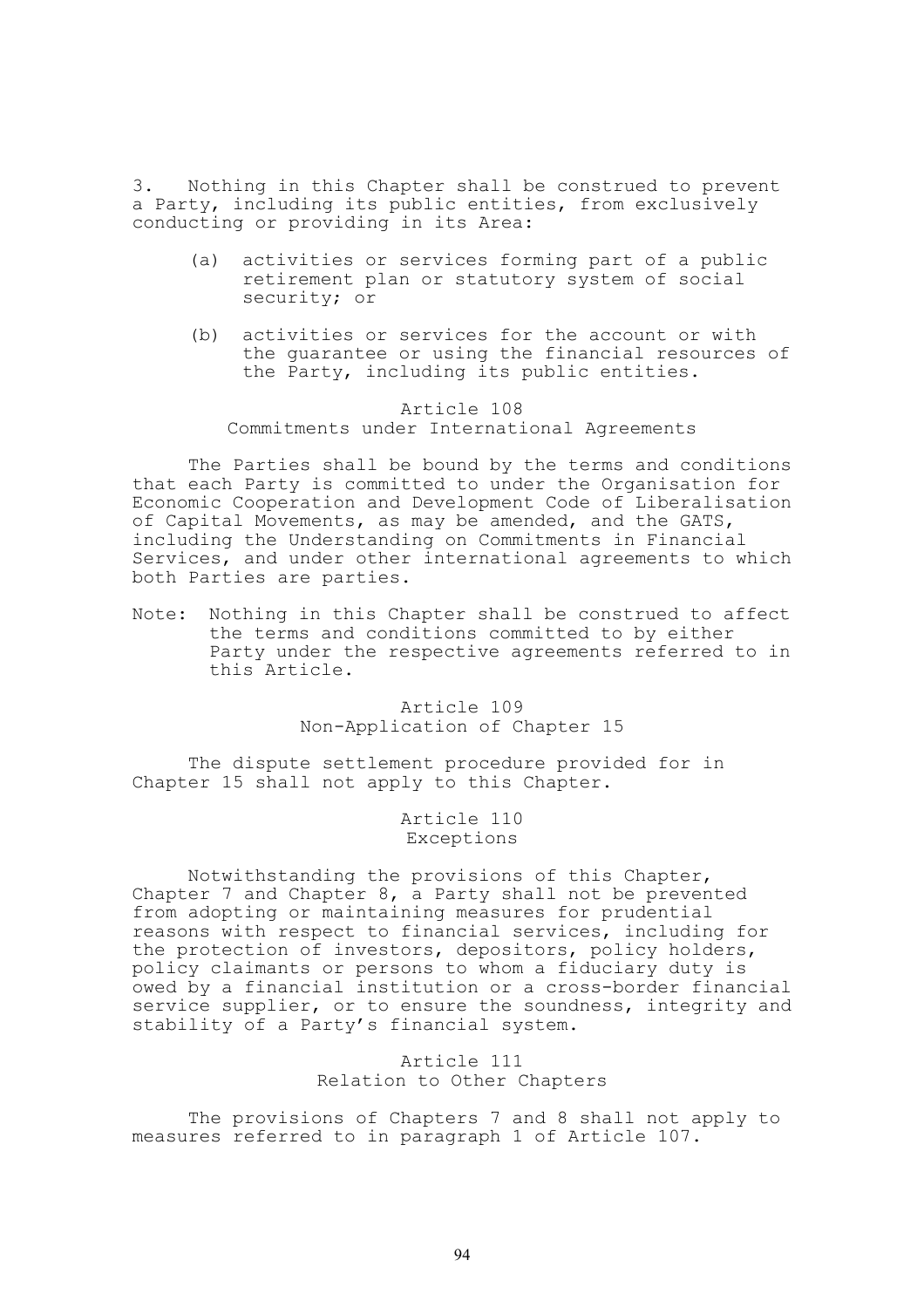## Article 112 Definitions

For the purposes of this Chapter:

- (a) the term "cross-border financial service supplier" means a person of a Party that is engaged in the business of supplying financial services within the Area of the Party and that seeks to supply or supplies financial services through the cross-border supply of such services;
	- (b) the term "cross-border trade in financial services" means the supply of a financial service:
		- (i) from the Area of a Party into the Area of the other Party;
		- (ii) in the Area of a Party by a person of that Party to a person of the other Party; or
		- (iii) by a national of a Party in the Area of the other Party;

 but does not include the supply of a service by an investment of an investor of a Party, in the Area of that other Party;

- (c) the term "financial institution" means any enterprise that is authorized to do business and regulated or supervised as a financial institution under the law of the Party in which it is located;
- (d) the term "financial institution of the other Party" means a financial institution located in a Party that is owned or controlled by persons of the other Party;
- (e) the term "financial service" means a service of a financial nature, including insurance, and a service incidental or auxiliary to a service of a financial nature;
- (f) the term "investment" means "investment" as defined in Article 96, except that, with respect to "loan" and "debt security" referred to in that Article: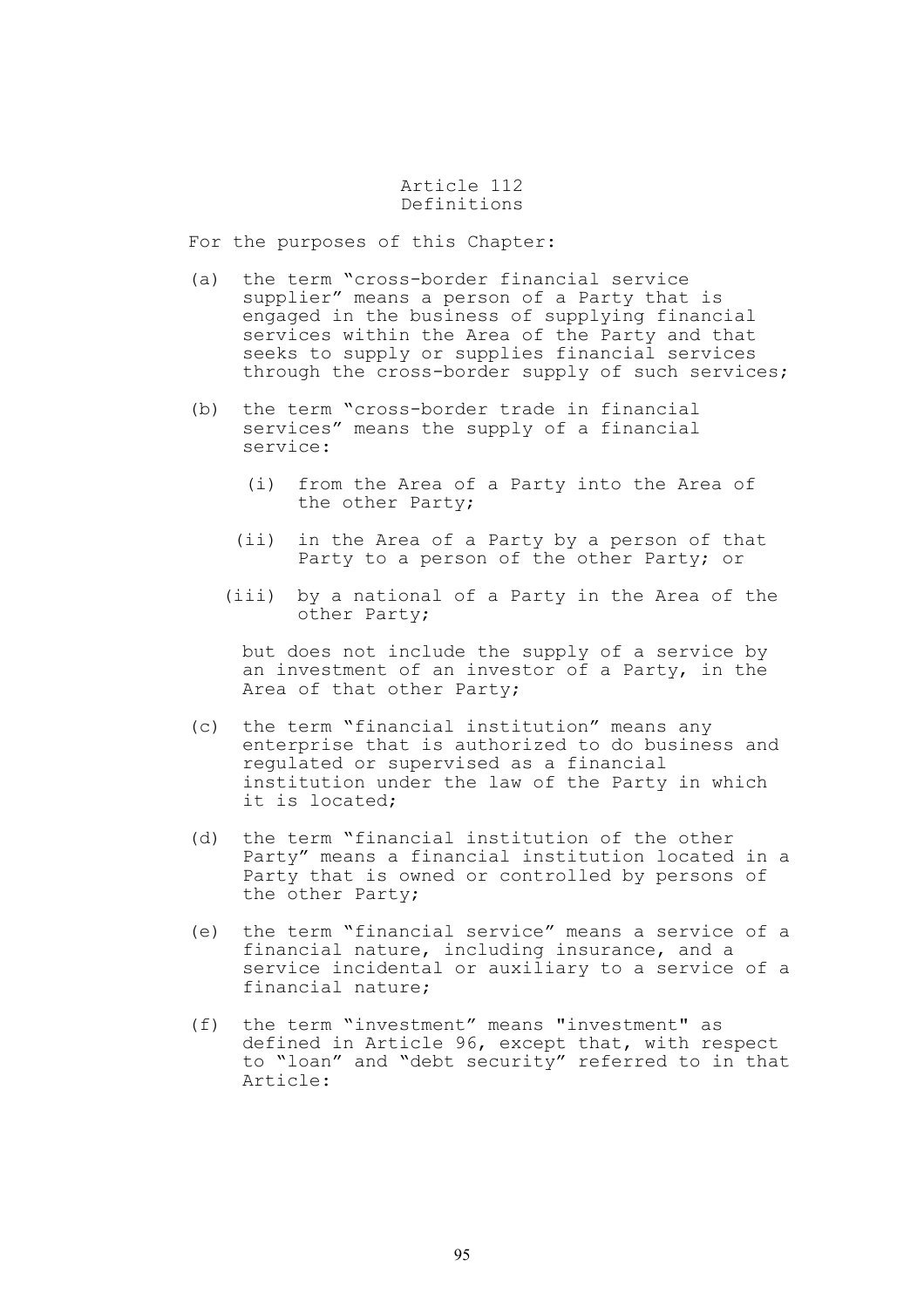- (i) a loan to or debt security issued by a financial institution is an investment only where it is treated as regulatory capital by the Party in which the financial institution is located; and
- (ii) a loan granted by or debt security owned by a financial institution, other than a loan to or debt security of a financial institution referred to in subparagraph (i) above, is not an investment;
- for greater certainty,
- (iii) a loan to, or debt security issued by, a Party or a state enterprise thereof is not an investment; and
	- (iv) a loan granted by or debt security owned by a cross-border financial service supplier, other than a loan to or debt security issued by a financial institution referred to in subparagraph (i) above, is an investment under Chapter 7 if such loan or debt security meets the criteria for investments set out in Article 96;
- (g) the term "investor of a Party" means a Party or state enterprise thereof, or a person of that Party, that seeks to make, makes, or has made an investment; and
- (h) the term "public entity" means a central bank or a monetary authority of a Party, or any financial institution owned or controlled by a Party.

Chapter 10 Entry and Temporary Stay of Nationals for Business Purposes

## Article 113 General Principles

1. This Chapter reflects the preferential trading relationship between the Parties, the desirability of facilitating entry and temporary stay on a reciprocal basis and of establishing transparent criteria and procedures for entry and temporary stay, and the need to ensure border security and to protect the domestic labor force and permanent employment in either Party.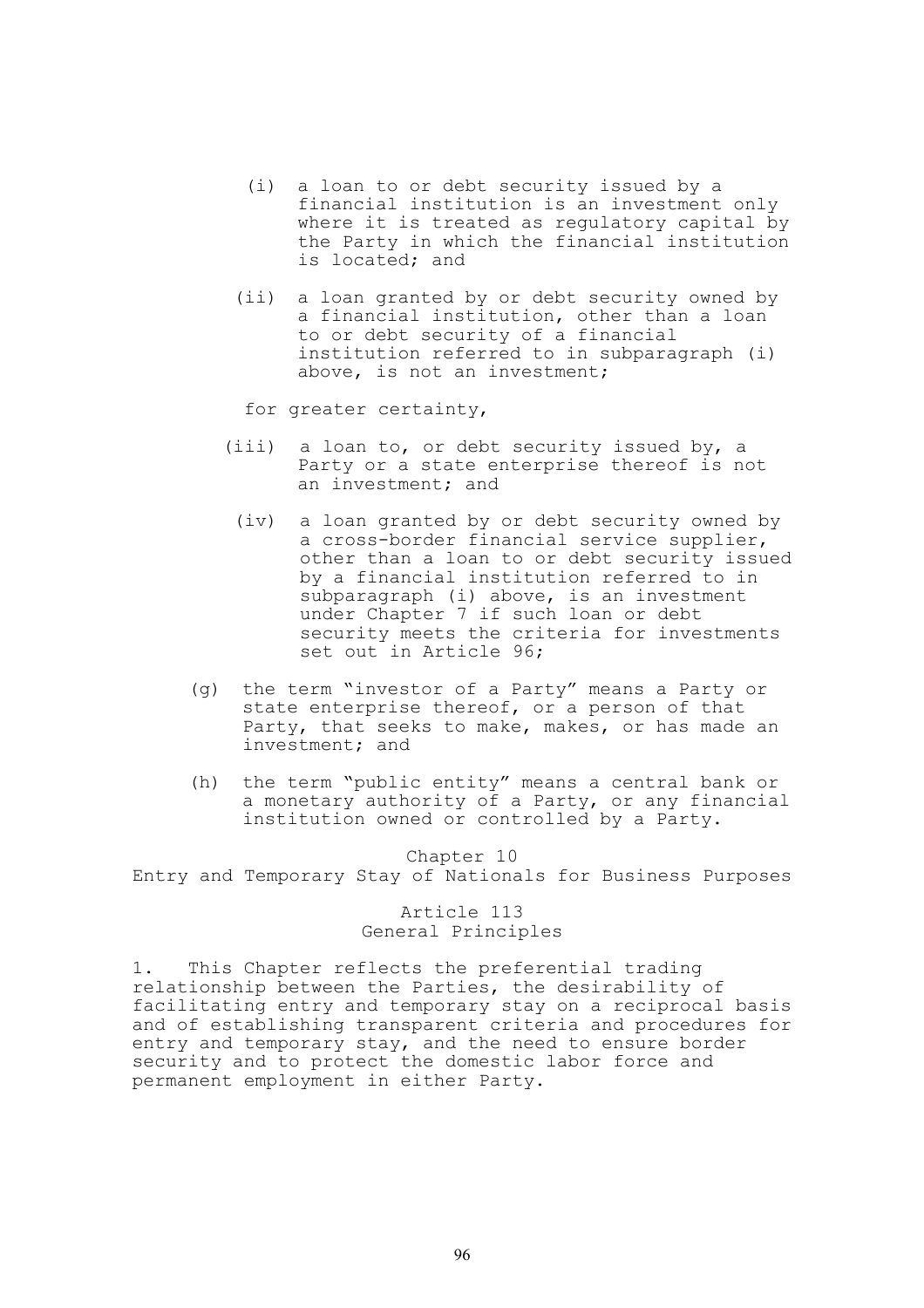2. Each Party shall apply its measures relating to the provisions of this Chapter in accordance with paragraph 1 above, and in particular, shall apply expeditiously those measures so as to avoid unduly impairing or delaying trade in goods or services or conduct of investment activities under this Agreement.

## Article 114 Scope and Coverage

1. This Chapter shall apply to measures affecting the entry and temporary stay of nationals of a Party who enter into the other Party for business purposes.

2. This Chapter shall not apply to measures affecting nationals seeking access to the employment market of the Parties, nor shall it apply to measures regarding nationality or citizenship, or residence or employment on a permanent basis.

3. This Chapter shall not prevent a Party from applying measures to regulate the entry of nationals of the other Party into, or their temporary stay in, the former Party, including those measures necessary to protect the integrity of, and to ensure the orderly movement of natural persons across, its borders, provided that such measures are not applied in such a manner as to nullify or impair the benefits accruing to the other Party under the terms of the categories in Annex 10.

 Note: The sole fact of requiring a visa for natural persons of a certain nationality and not for those of others shall not be regarded as nullifying or impairing benefits under a specific category.

> Article 115 Grant of Entry and Temporary Stay

1. Each Party shall grant entry and temporary stay to nationals of the other Party in accordance with this Chapter including the terms of the categories in Annex 10.

2. Each Party shall ensure that fees charged by its competent authorities for processing applications for entry and temporary stay of nationals of the other Party for business purposes have regard to the administrative costs involved.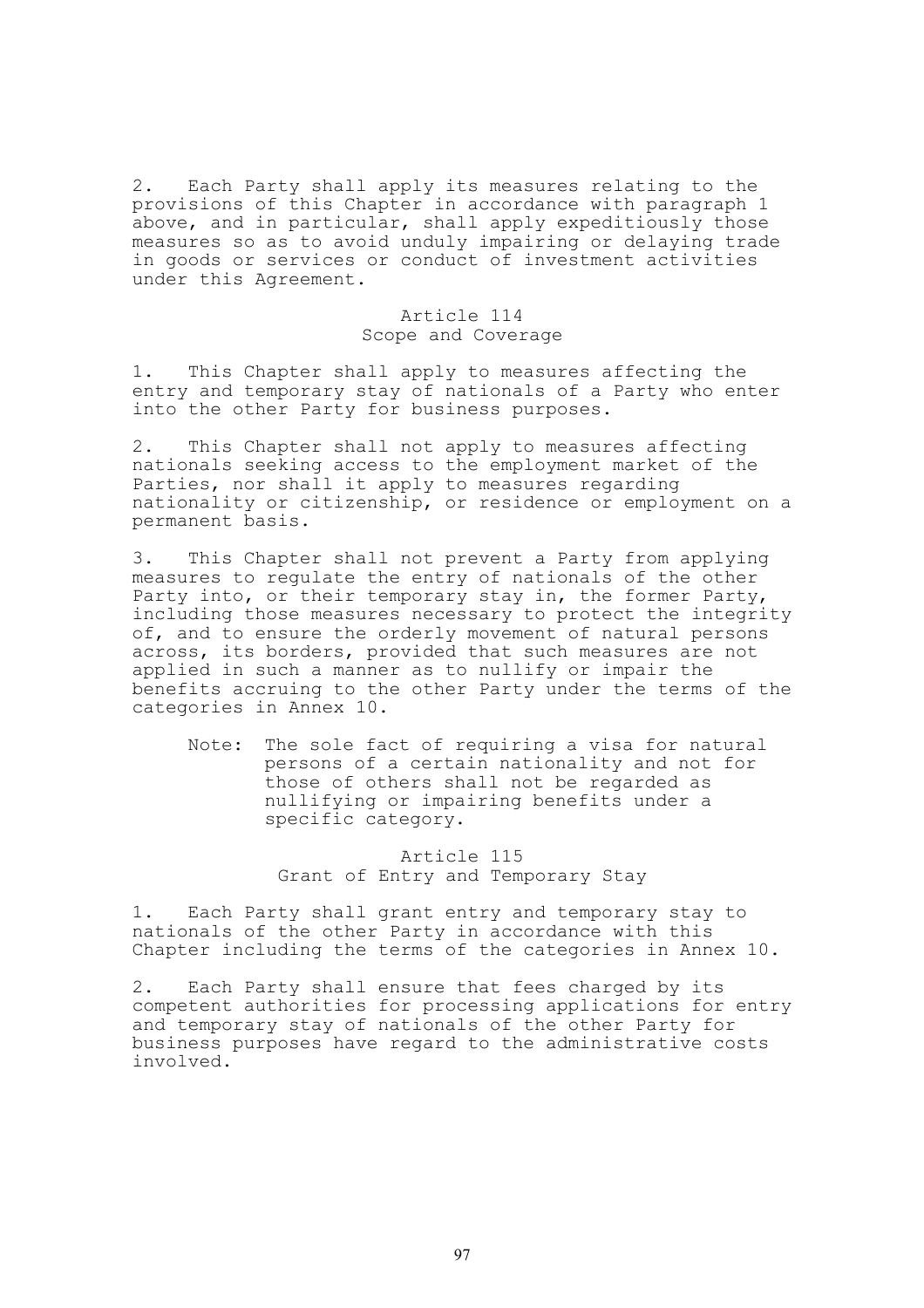## Article 116 Provision of Information

- 1. Further to Article 160, each Party shall:
	- (a) provide to the other Party such materials as will enable that other Party to become acquainted with its measures relating to this Chapter; and
	- (b) prepare, publish and make publicly available in the Parties, explanatory material in a consolidated document regarding the requirements for entry and temporary stay under this Chapter, no later than one year after the date of entry into force of this Agreement.

2. From the entry into force of this Agreement, each Party shall, to the extent possible, collect, maintain and make available to the other Party, data respecting the granting of entry and temporary stay under this Chapter to nationals of the other Party.

# Article 117 Sub-Committee on Entry and Temporary Stay

1. For the purposes of the effective implementation and operation of this Chapter, a Sub-Committee on Entry and Temporary Stay (hereinafter referred to in this Article as "the Sub-Committee") shall be established pursuant to Article 165.

- 2. The functions of the Sub-Committee shall be:
	- (a) reviewing the implementation and operation of this Chapter;
	- (b) considering the development of measures to further facilitate entry and temporary stay of nationals on a reciprocal basis;
	- (c) enhancing mutual understanding between the Parties on credentials and other qualifications relevant to entry and temporary stay of nationals under this Chapter;
	- (d) reporting the findings of the Sub-Committee and making recommendations to the Joint Committee; and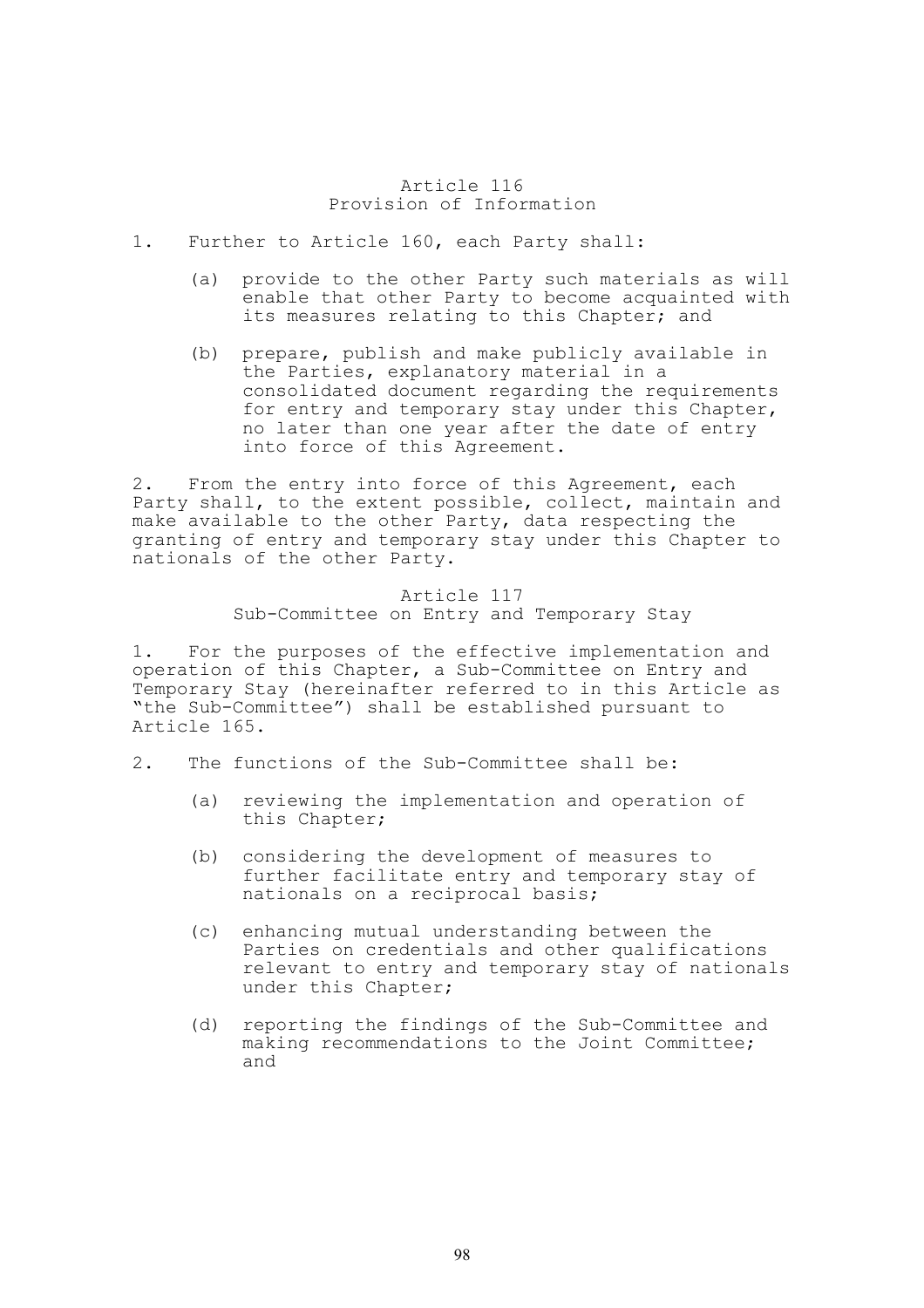(e) carrying out other functions which may be delegated by the Joint Committee pursuant to Article 165. Such functions may include reporting to the Joint Committee on options for possible modifications or additions to this Chapter.

# Article 118 Dispute Settlement

1. Notwithstanding the provisions of Article 152, a Party may not request consultations with the other Party regarding refusal to grant entry and temporary stay under this Chapter unless:

- (a) the matter involves a pattern of practice; and
- (b) the nationals concerned have exhausted the administrative remedies, where available, regarding the particular matter.

2. The remedies referred to in subparagraph 1(b) above shall be deemed to be exhausted if a final determination in the matter has not been issued by the competent authority of a Party within one year after the date of the institution of an administrative remedy, and the failure to issue a determination is not attributable to delay caused by the nationals concerned.

> Chapter 11 Government Procurement

Article 119 Scope and Coverage

1. This Chapter shall apply to any measures adopted or maintained by a Party relating to government procurement:

- (a) by entities specified in Annex 11;
- (b) of goods specified in Annex 12, services specified in Annex 13, or construction services specified in Annex 14; and
- (c) where the value of the contracts to be awarded is estimated to be not less than the thresholds specified in Annex 15 at the time of publication of an invitation to participate for procurement.

2. Paragraph 1 above is subject to the General Notes set out in Annex 16.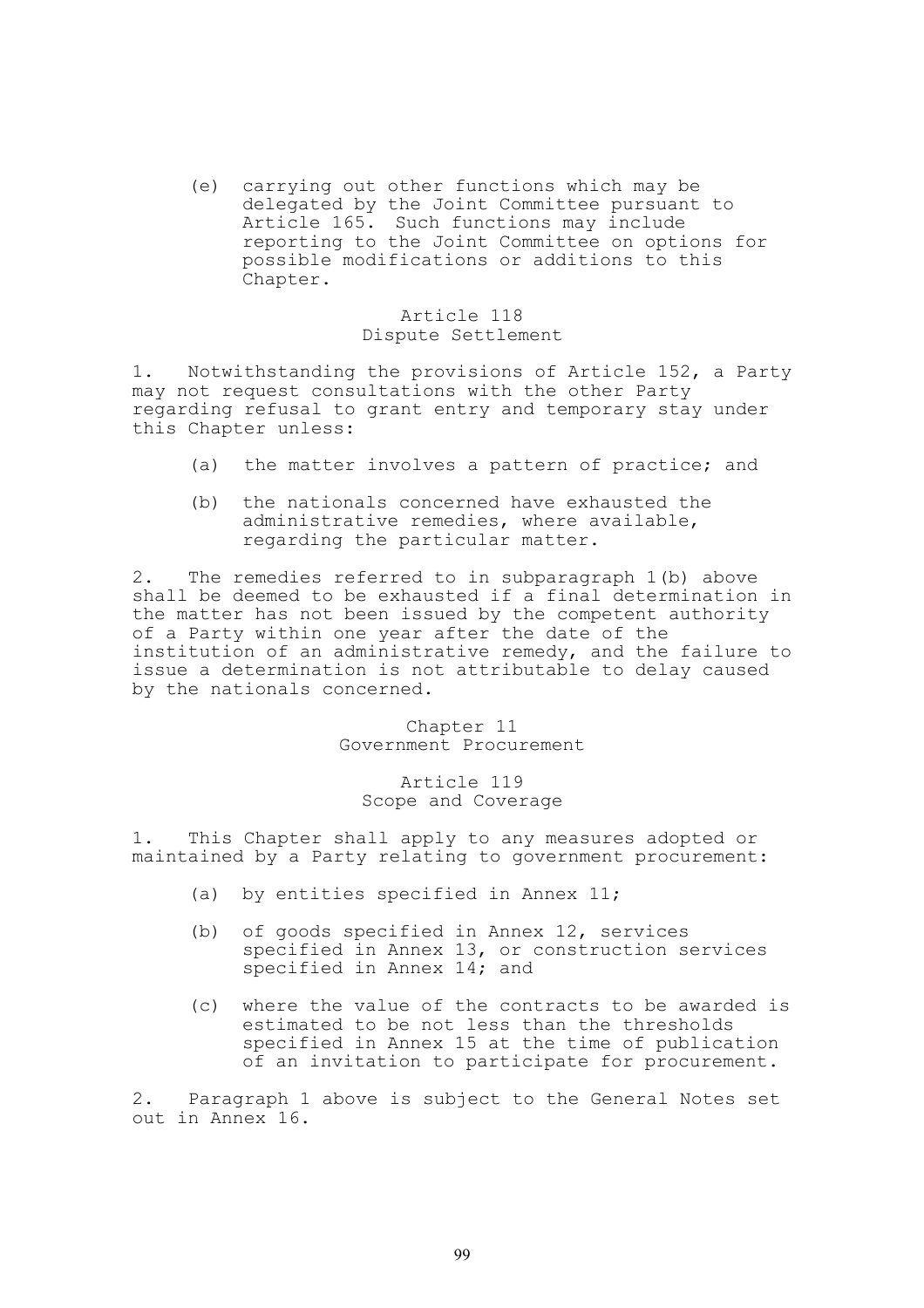3. This Chapter shall apply to government procurement by any contractual means, including through such methods as purchase or as lease, rental or hire purchase, with or without an option to buy, including any combination of goods and services.

4. Subject to paragraph 5 below, where a contract to be awarded by an entity is not covered by this Chapter, this Chapter shall not be construed to cover any good or service component of that contract.

5. Neither Party shall prepare, design or otherwise structure any government procurement contract in order to avoid the obligations of this Chapter.

#### Article 120 National Treatment

1. With respect to any measures regarding government procurement covered by this Chapter, each Party shall provide immediately and unconditionally to the goods, services and suppliers of the other Party offering goods or services of the other Party, treatment no less favorable than that accorded to domestic goods, services and suppliers.

2. With respect to any measures regarding government procurement covered by this Chapter, each Party shall ensure:

- (a) that its entities shall not treat a locallyestablished supplier less favorably than another locally-established supplier on the basis of the degree of affiliation to, or ownership by, a person of the other Party; and
- (b) that its entities shall not discriminate against locally-established suppliers on the basis of the country of production of the goods or service being supplied, provided that the country of production is the other Party in accordance with the provisions of Article 121.

3. The provisions of paragraphs 1 and 2 above shall not apply to customs duties and charges of any kind imposed on or in connection with importation, the method of levying such duties and charges, other import regulations and formalities, and measures affecting trade in services other than measures regarding government procurement covered by this Chapter.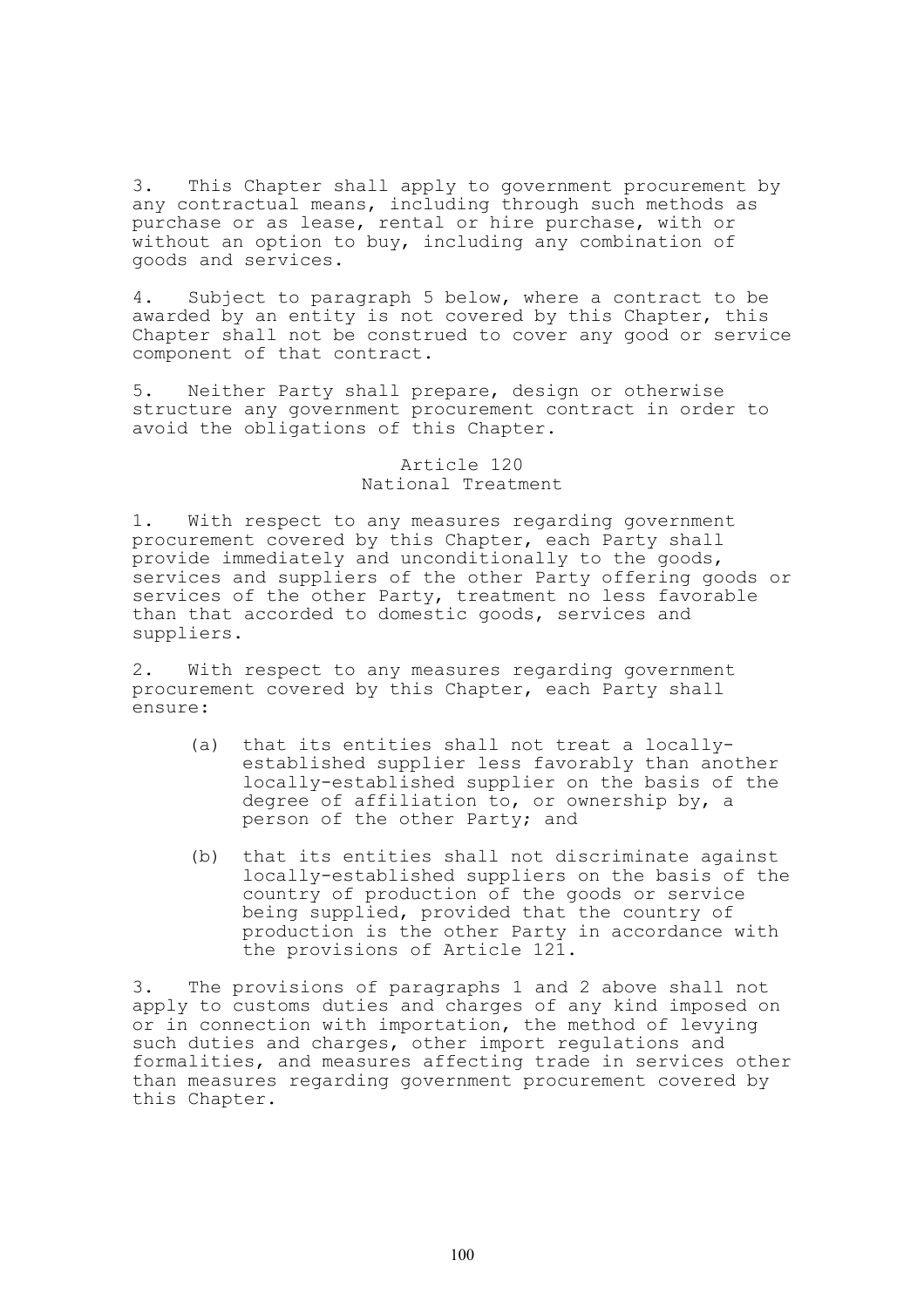#### Article 121 Rules of Origin

1. A Party shall not apply rules of origin to goods or services imported or supplied for purposes of government procurement covered by this Chapter from the other Party which are different from the rules of origin applied by the former Party in the normal course of trade.

 Note: Rules of origin to services applied in the normal course of trade shall be understood in accordance with paragraph (f) "service of another Member" and (g) "service supplier" of Article XXVIII "Definitions" of the GATS.

2. Subject to prior notification and consultation, a Party may deny the benefits of this Chapter to a service supplier of the other Party where the denying Party establishes that the service is being provided by an enterprise that is owned or controlled by persons of a non-Party and that has no substantial business activities in the Area of any Party.

3. A Party may deny to an enterprise of the other Party the benefits of this Chapter if nationals of a non-Party own or control the enterprise and:

- (a) the denying Party does not maintain diplomatic relations with the non-Party; or
- (b) the denying Party adopts or maintains measures with respect to the non-Party that prohibit transactions with the enterprise or that would be violated or circumvented if the benefits of this Chapter were accorded to the enterprise.

Article 122 Procurement Procedures and Other Provisions

1. Each Party shall apply the respective rules and procedures set up in accordance with the provisions, as may be amended, specified in Annex 18.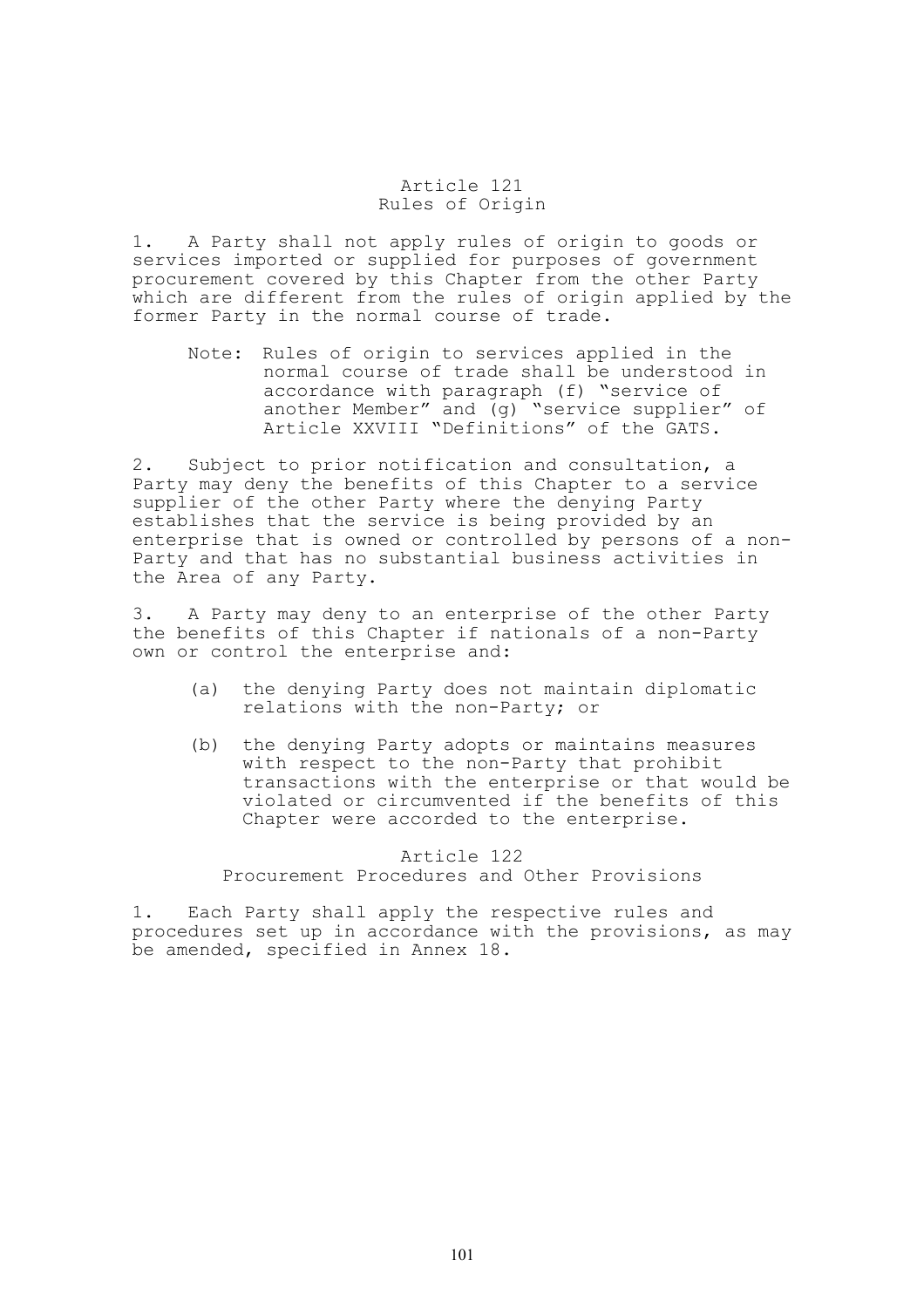2. Where a Party considers that a modification to rules and procedures of the other Party corresponding to an amendment of the provisions specified in Annex 18 affects access to the other Party's government procurement market considerably, the former Party can request consultations in order to maintain equivalence between the treatments under the rules and procedures of the Parties. If no satisfactory solution can be found, the former Party may have recourse to the dispute settlement procedure under Chapter 15, with a view to maintaining an equivalent level of access to the other Party's government procurement market.

3. The Party concerned shall notify the other Party of any modification to the rules and procedures referred to in paragraph 1 above no later than 30 days prior to the date of entry into force of such modification.

4. If, in tendering procedures, an entity allows tenders to be submitted in several languages, one of those languages shall be English.

5. No entity of either Party shall make it a condition for the qualification of suppliers and for the awarding of a contract that the supplier has previously been awarded one or more contracts by an entity of that Party or that the supplier has prior work experience in the Area of that Party.

# Article 123 Offsets

 Each Party shall ensure that its entities do not, in the qualification and selection of suppliers, goods or services, in the evaluation of bids or the award of contracts, consider, seek or impose offsets, except as set out in the General Notes of Annex 16. For the purpose of this Article, offsets means conditions considered, sought or imposed by an entity prior to or in the course of its procurement process that encourage local development or improve its Party's balance of payments accounts, by means of requirements of local content, licensing of technology, investment, counter-trade or similar requirements.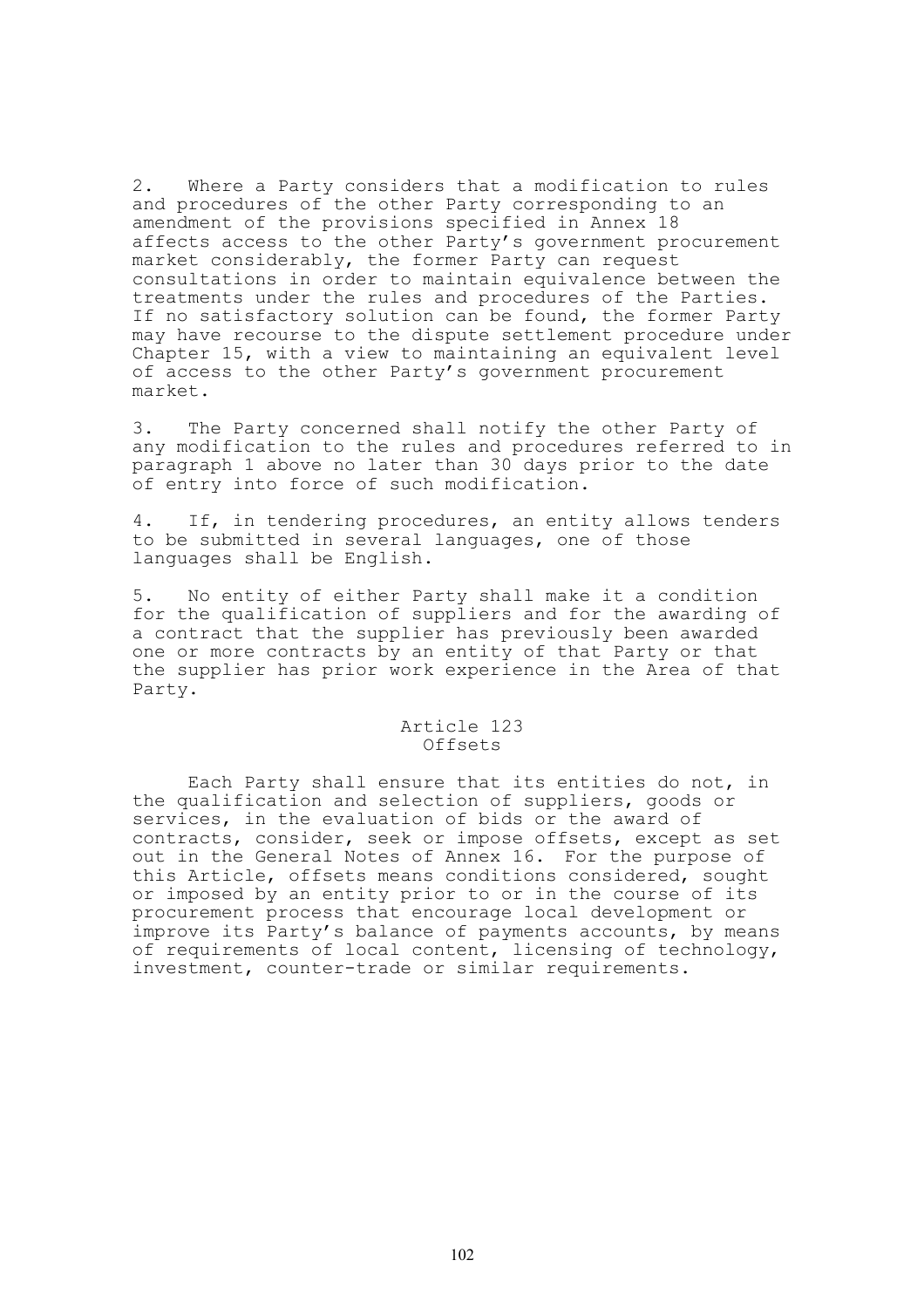#### Article 124 Provision of Information

1. Each Party shall promptly publish any law, regulation, judicial decision, administrative ruling of general application, and any procedure (including standard contract clauses) regarding government procurement covered by this Chapter, in the appropriate publications listed in Annex 17 and in such a manner as to enable the other Party and suppliers to become acquainted with them.

2. The Party of an unsuccessful tenderer may seek, without prejudice to the provisions under Chapter 15, such additional information on the contract award as may be necessary to ensure that the procurement was made fairly and impartially. To this end, the Party of the procuring entity shall provide information on both the characteristics and relative advantages of the winning tender and the contract price. Normally this latter information may be disclosed by the former Party provided it exercises this right with discretion. In cases where release of this information would prejudice competition in future tenders, this information shall be confidential and not be disclosed except after consultation with and agreement of the latter Party which gave the information to the former Party.

3. Available information concerning procurement by covered entities and their individual contract awards shall be provided, upon request, to the Party requesting the information.

4. Confidential information provided to a Party which would impede law enforcement or otherwise be contrary to the public interest or would prejudice the legitimate commercial interest of particular enterprises, public or private, or might prejudice fair competition between suppliers shall not be revealed without formal authorization from the other Party.

5. With a view to ensuring effective monitoring of government procurement covered by this Chapter, each Party shall collect statistics and provide to the other Party on a reciprocal basis an annual report which shall contain the following information to the extent that such information is available:

 (a) statistics on the number and total value of contracts above and below the applicable threshold values broken down by entities;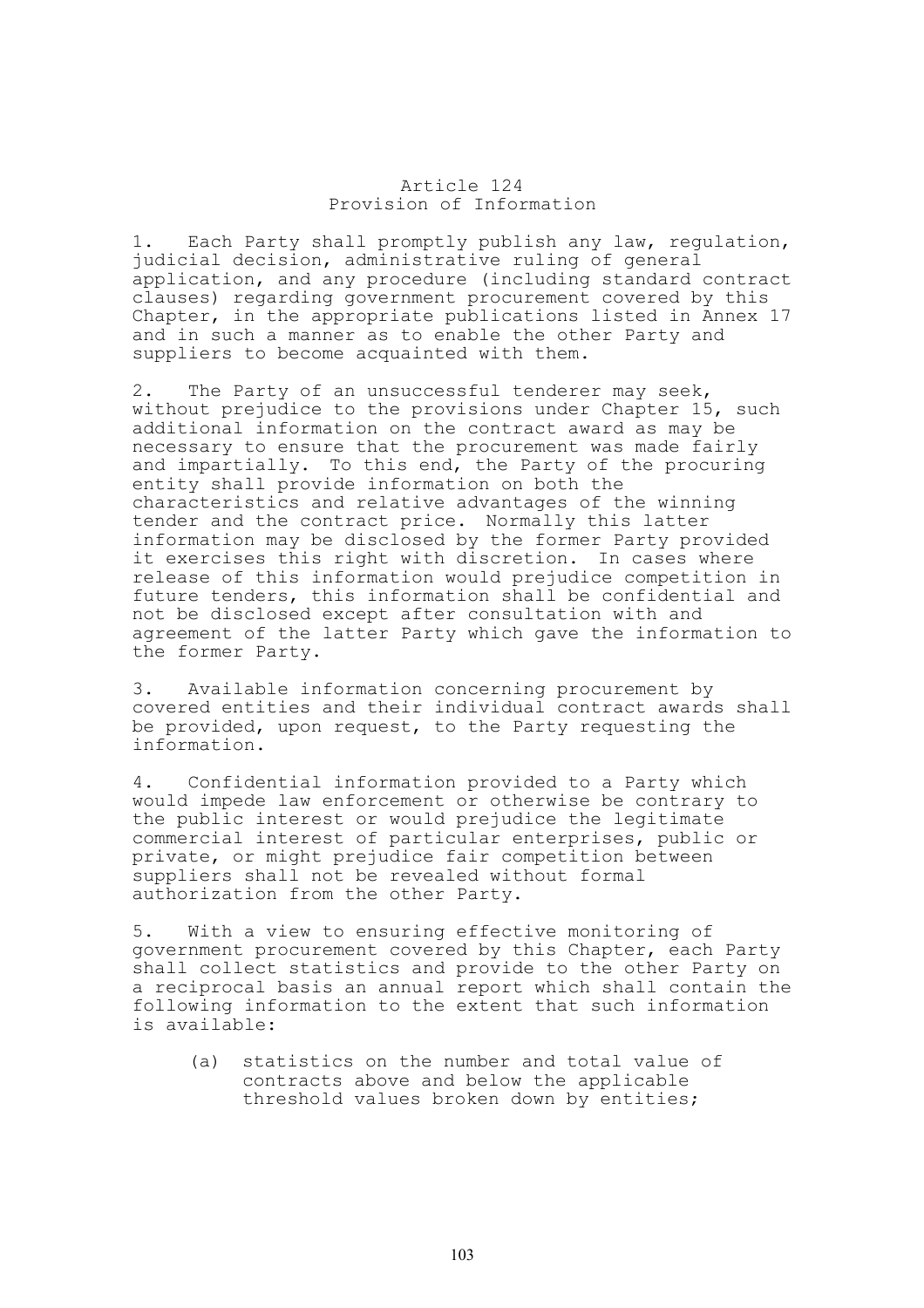- (b) statistics on the number and total value of contracts above the applicable threshold values, broken down by entities, by categories of goods and services and by the country of origin of the goods and services procured; and
- (c) statistics on the number and total value of contracts awarded under limited tendering procedures, broken down by entities, and by country of origin of the goods and services procured.

## Article 125 Challenge Procedures

1. In the event of a complaint by a supplier that there has been a breach of this Chapter in the context of a government procurement, each Party shall encourage the supplier to seek resolution of its complaint in consultation with the procuring entity. In such instances the procuring entity shall accord impartial and timely consideration to any such complaint, in a manner that is not prejudicial to obtaining corrective measures under the challenge system.

2. Each Party shall provide non-discriminatory, timely, transparent and effective procedures enabling suppliers to challenge alleged breaches of this Chapter arising in the context of government procurements in which they have, or have had, an interest.

3. Each Party shall provide its challenge procedures in writing and make them generally available.

4. Each Party shall ensure that documentation relating to all aspects of the process concerning government procurements covered by this Chapter shall be retained for 3 years.

5. The interested supplier may be required to initiate a challenge procedure and notify the procuring entity within specified time-limits from the time when the basis of the complaint is known or reasonably should have been known, but in no case within a period of less than 10 days.

6. A Party may require that a challenge procedure be initiated only after the notice of procurement has been published or, where a notice is not published, after tender documentation has been made available. Where a Party imposes such a requirement, the 10 day period described in paragraph 5 above shall begin no earlier than the date that the notice is published or the tender documentation is made available.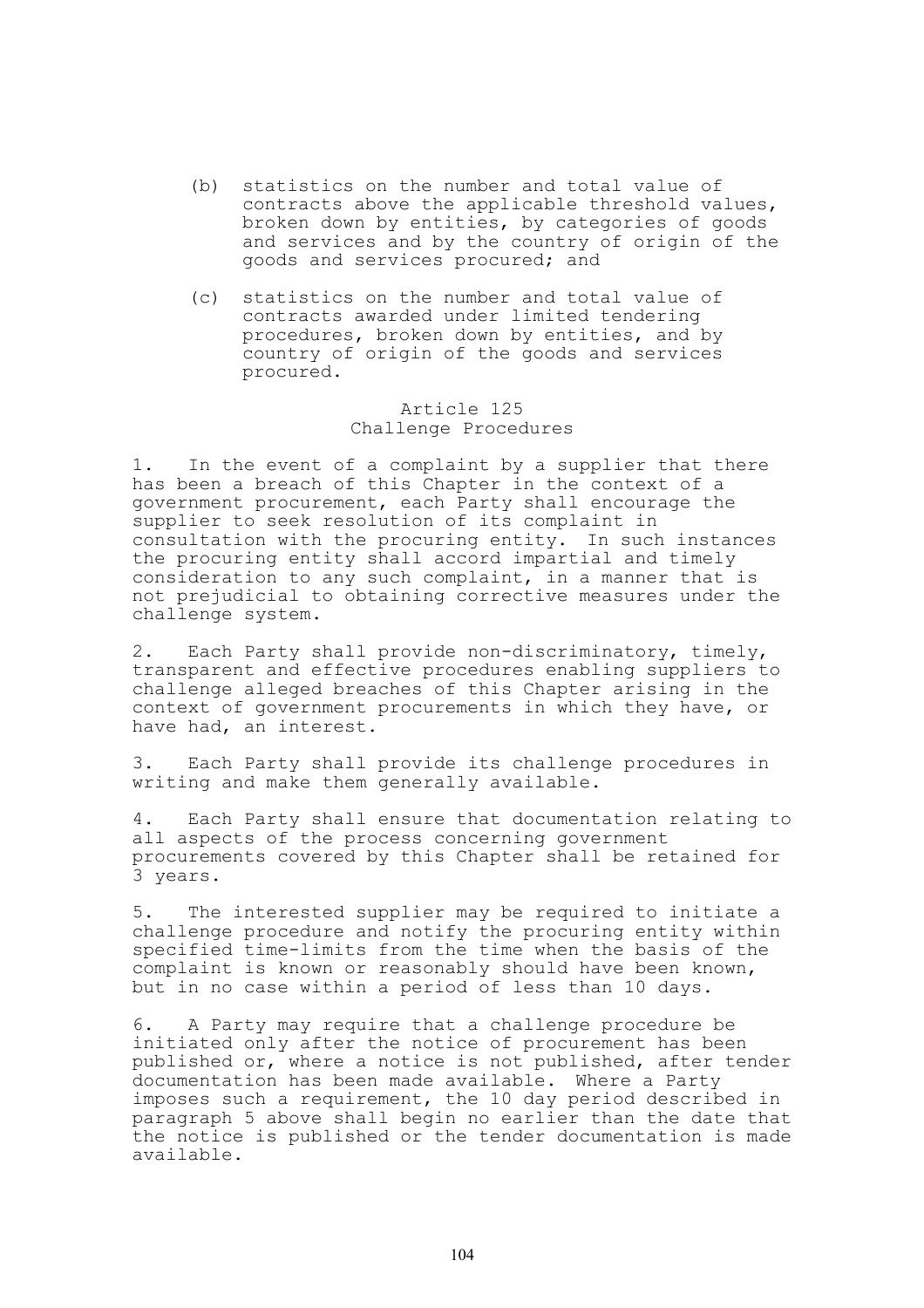7. Challenges shall be heard by an impartial and independent reviewing authority with no interest in the outcome of the government procurement and the members of which are secure from external influence during the term of appointment. A reviewing authority which is not a court shall either be subject to judicial review or shall have procedures which provide that:

- (a) participants can be heard before an opinion is given or a decision is reached;
- (b) participants can be represented and accompanied;
- (c) participants shall have access to all proceedings;
- (d) proceedings can take place in public;
- (e) opinions or decisions are given in writing with a statement describing the basis for the opinions or decisions;
- (f) witnesses can be presented; and
- (g) documents are disclosed to the reviewing authority.
- 8. Challenge procedures shall provide for:
	- (a) rapid interim measures to correct breaches of this Chapter and to preserve commercial opportunities. Such action may result in suspension of the procurement process. However, procedures may provide that overriding adverse consequences for the interests concerned, including the public interest, may be taken into account in deciding whether such measures should be applied. In such circumstances, just cause for not acting shall be provided in writing;
	- (b) an assessment and a possibility for a decision on the justification of the challenge; and
	- (c) where appropriate, correction of the breach of this Chapter or compensation for the loss or damages suffered, which may be limited to costs for tender preparation or protest.

9. With a view to the preservation of the commercial and other interests involved, the challenge procedure shall normally be completed in a timely fashion.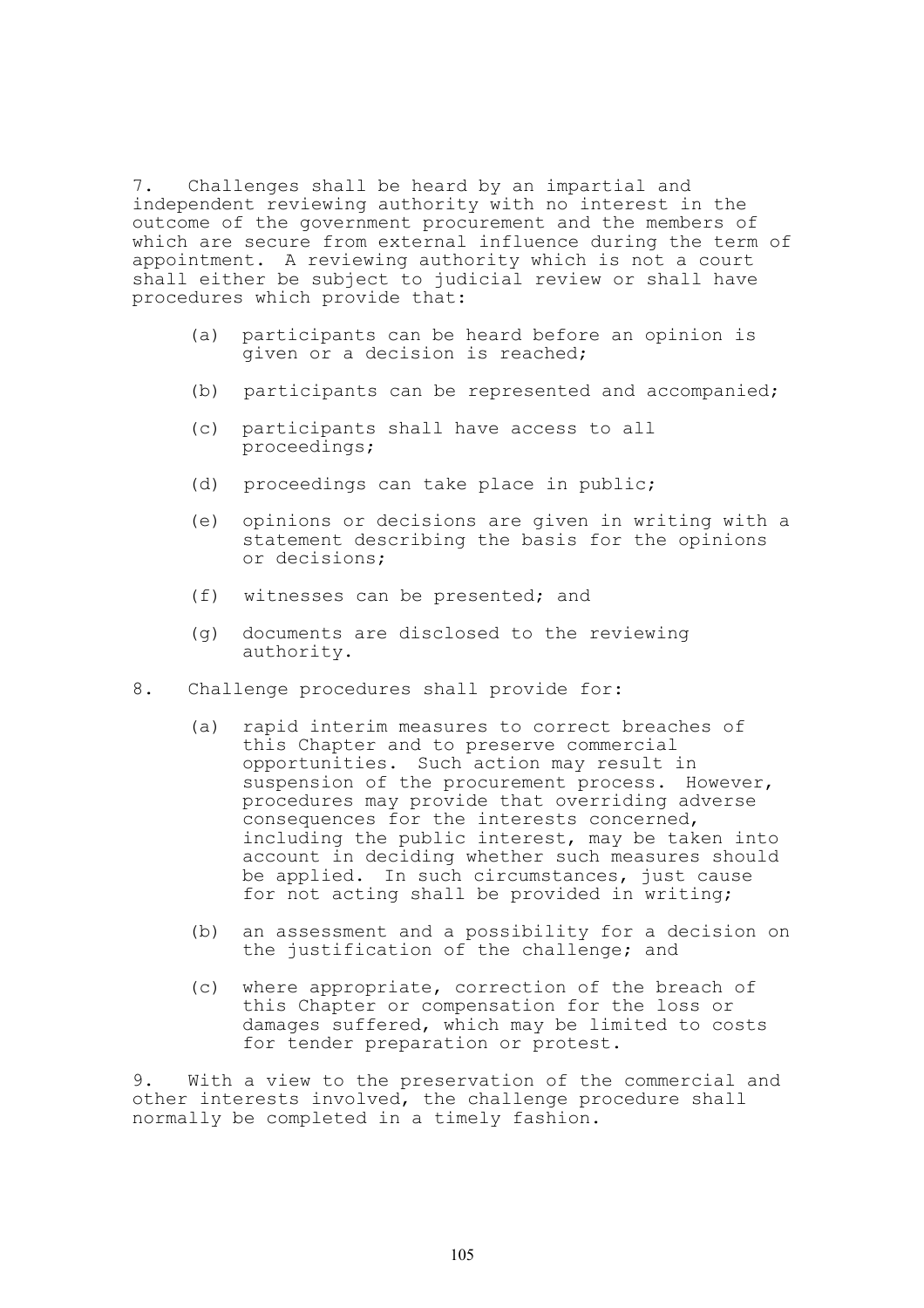#### Article 126 Exceptions

1. Nothing in this Chapter shall be construed to prevent a Party from taking any action or not disclosing any information which it considers necessary for the protection of its essential security interests relating to the procurement of arms, ammunition or war materials, or to procurement indispensable for national security or for national defence purposes.

2. Provided that such measures are not applied in a manner that would constitute a means of arbitrary or unjustifiable discrimination between the Parties where the same conditions prevail, or a disguised restriction on trade between the Parties, nothing in this Chapter shall be construed to prevent a Party from imposing, enforcing or maintaining measures:

- (a) necessary to protect public morals, order or safety;
- (b) necessary to protect human, animal or plant life or health;
- (c) necessary to protect intellectual property; or
- (d) relating to goods or services of handicapped persons, of philanthropic institutions or of prison labor.

Article 127 Sub-Committee on Government Procurement

1. For the purposes of the effective implementation and operation of this Chapter, a Sub-Committee on Government Procurement (hereinafter referred to in this Article as "the Sub-Committee") shall be established pursuant to Article 165.

- 2. The functions of the Sub-Committee shall be:
	- (a) analyzing available information on each Party's government procurement market including the statistical information provided under paragraph 5 of Article 124;
	- (b) evaluating the effective access of suppliers of a Party to government procurement market of the other Party covered by this Chapter;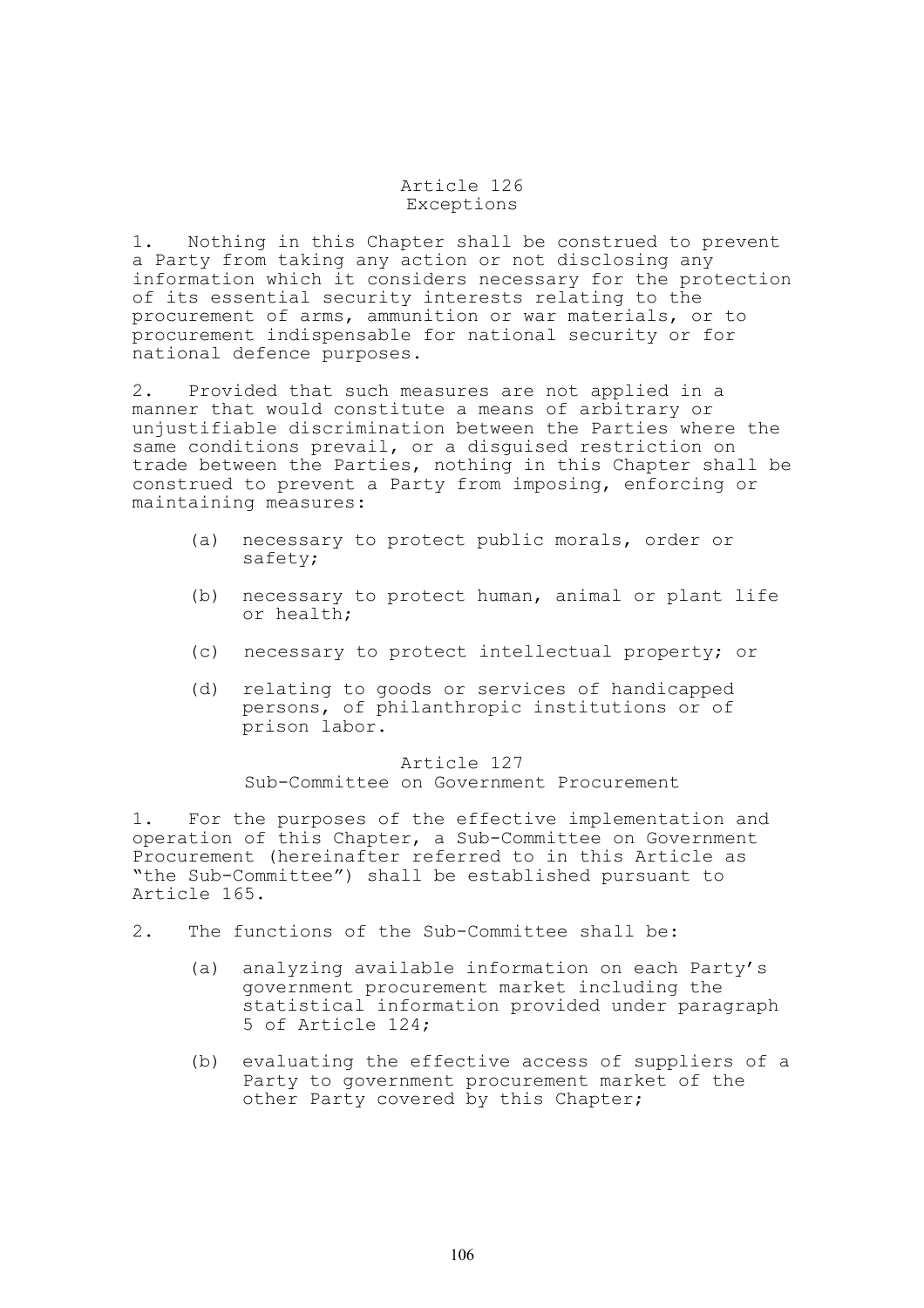- (c) monitoring the application of the provisions of this Chapter and providing a forum to identify and address any problems or other issues that may arise;
- (d) reporting the findings of the Sub-Committee to the Joint Committee; and
- (e) carrying out other functions which may be delegated by the Joint Committee pursuant to Article 165.

3. The Parties shall cooperate, on mutually agreed terms, to increase understanding of their respective government procurement systems, with a view to maximizing for the suppliers of both Parties the access to their respective government procurement market. For this purpose, each Party shall develop and implement, within one year after the entry into force of this Agreement, concrete measures for the cooperation, which may include training and orientation programs for government personnel or interested suppliers regarding such aspects as how to identify government procurement opportunities and how to participate in the respective government procurement markets. In developing such measures, special attention should be given to small businesses in each Party.

# Article 128 Rectifications or Modifications

1. A Party shall notify the other Party of its rectifications, or in exceptional cases, other modifications relating to Annexes 11, 12, 13, 14, 16 and 17 along with the information as to the likely consequences of the change for the mutually agreed coverage provided in this Chapter. If the rectifications or other modifications are of a purely formal or minor nature, notwithstanding paragraph 1 of Article 174, they shall become effective provided that no objection from the other Party has been raised within 30 days. In other cases, both Parties shall consult the proposal and any claim for compensatory adjustments with a view to maintaining a balance of rights and obligations and a comparable level of mutually agreed coverage provided in this Chapter prior to such rectification or other modification. In the event of an agreement between the Parties not being reached, the Party which has received such notification may have recourse to the dispute settlement procedure under Chapter 15.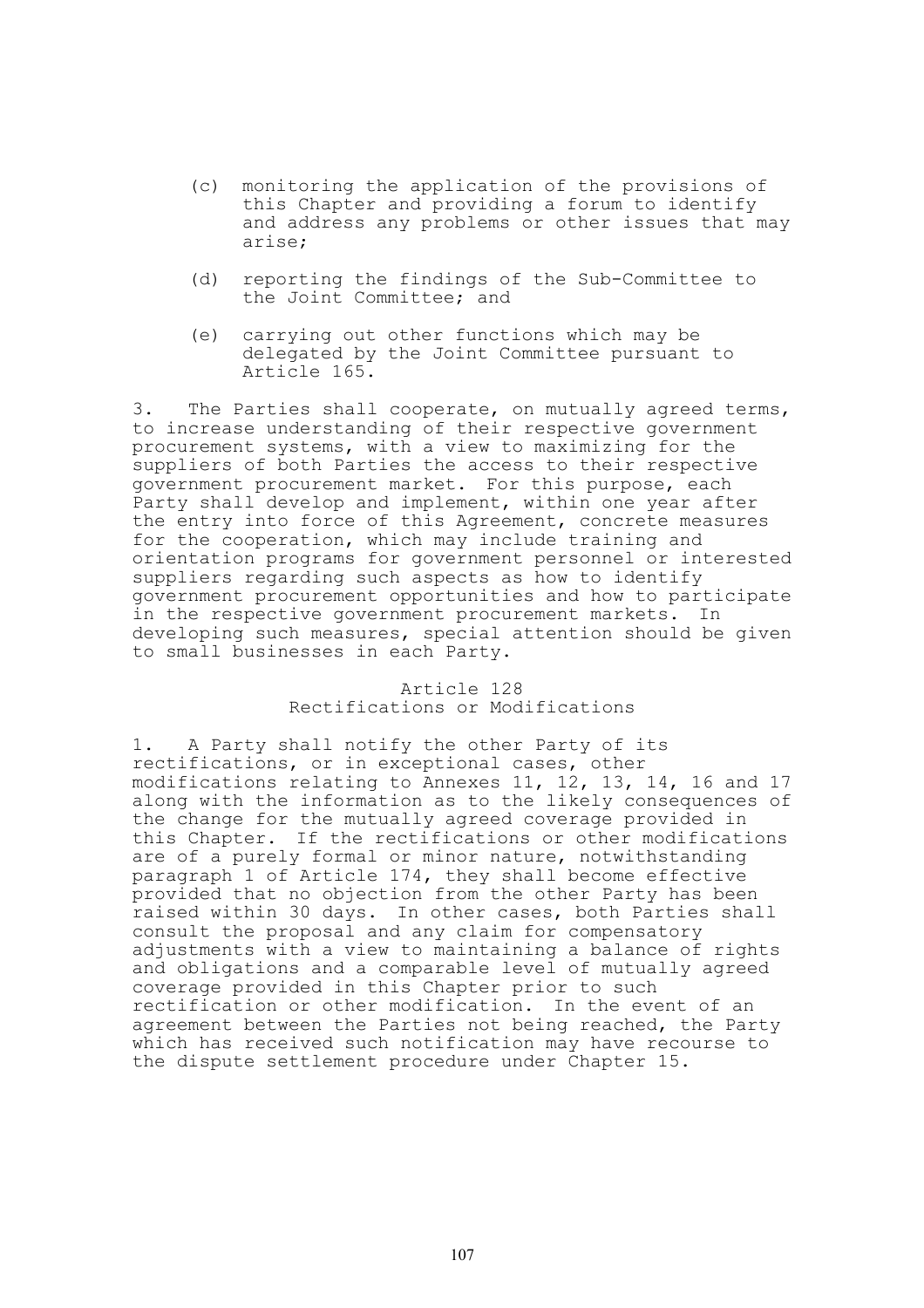2. Notwithstanding any other provision of this Chapter, a Party may undertake reorganizations of its entities covered by this Chapter, including programs through which the procurement of such entities is decentralized or the corresponding government functions cease to be performed by any government entity, whether or not subject to this Chapter. In cases of reorganizations, compensation need not be proposed. Neither Party shall undertake such reorganizations or programs to avoid the obligations of this Chapter.

# Article 129 Privatization of Entities

 When government control at the federal or central government level over an entity specified in Annex 11 has been effectively eliminated, notwithstanding that the government may possess holding thereof or appoint member of the board of directors thereto, this Chapter shall no longer apply to that entity. A Party shall notify the other Party of the name of such entity before elimination of government control or as soon thereafter as possible.

#### Article 130 Miscellaneous Provisions

1. The Joint Committee may make recommendations to the Parties to adopt appropriate measures to enhance the conditions for effective access to a Party's covered government procurement or, as the case may be, to adjust a Party's coverage so that such conditions for effective access are maintained on an equitable basis.

2. In the event that after the entry into force of this Agreement a Party offers a non-Party specified in paragraph 3 below additional advantages of access to its government procurement market beyond what the other Party has been provided with under this Chapter, the former Party shall consent to enter into negotiations with the other Party with a view to extending these advantages to the other Party on a reciprocal basis.

3. A non-Party referred to in paragraph 2 above shall be, in the case of Japan, a Party to the Agreement on Government Procurement in Annex 4 to the WTO Agreement, as may be amended, (hereinafter referred to as "the GPA") or a party to an existing Economic Partnership Agreement with Japan and in the case of Mexico, a party to the North American Free Trade Agreement, as may be amended, (hereinafter referred to as "the NAFTA") or the European Communities.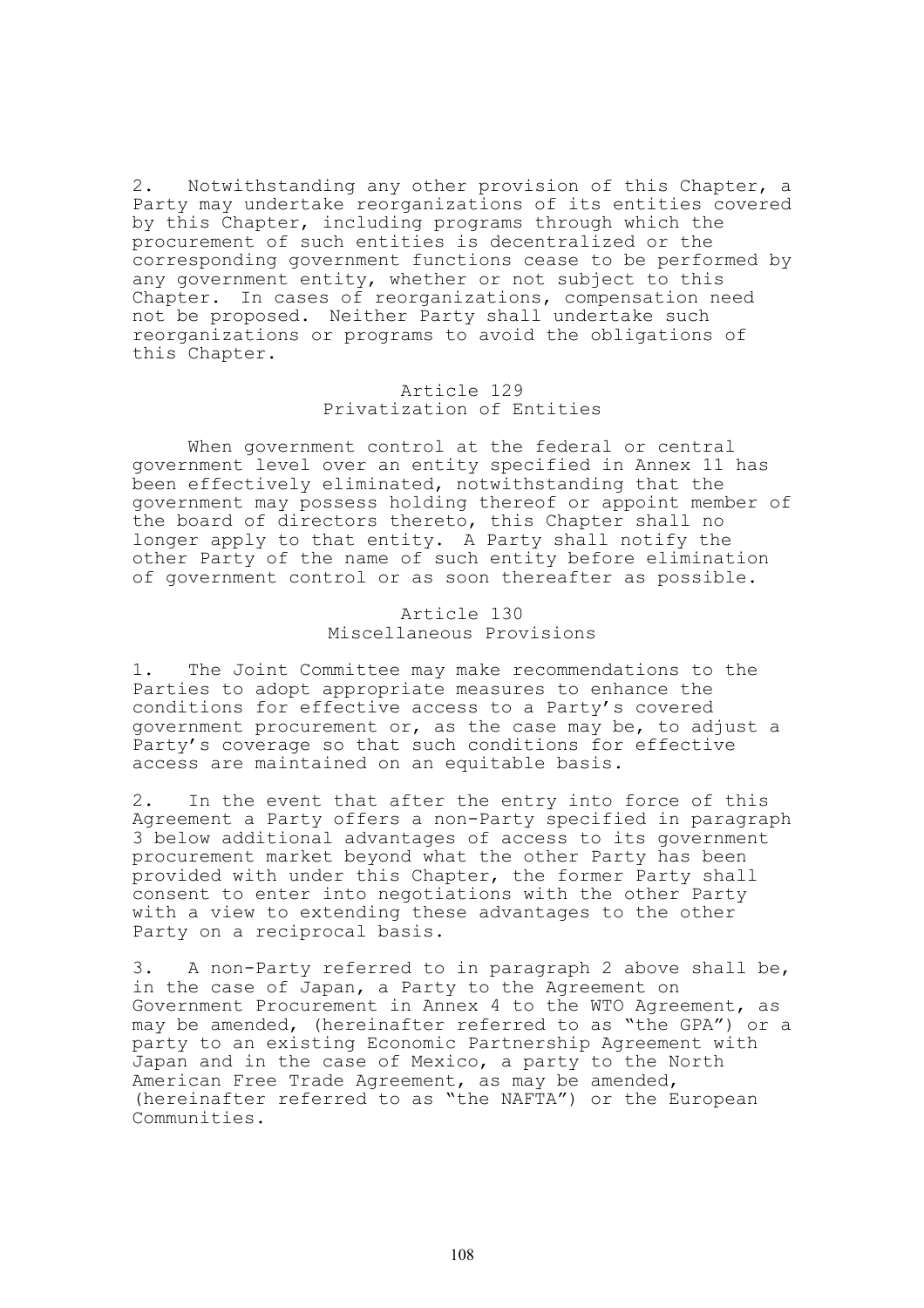#### Chapter 12 Competition

## Article 131 Anticompetitive Activities

 Each Party shall, in accordance with its applicable laws and regulations, take measures which it considers appropriate against anticompetitive activities, in order to facilitate trade and investment flows between the Parties and the efficient functioning of its market.

## Article 132 Cooperation on Controlling Anticompetitive Activities

1. The Parties shall, in accordance with their respective laws and regulations, cooperate in the field of controlling anticompetitive activities.

2. The details and procedures of cooperation under this Article shall be specified in an implementing agreement.

#### Article 133 Non-Discrimination

 Each Party shall apply its competition laws and regulations in a manner which does not discriminate between persons in like circumstances on the basis of their nationality.

# Article 134 Procedural Fairness

 Each Party shall implement administrative and judicial procedures in a fair manner to control anticompetitive activities, pursuant to its relevant laws and regulations.

> Article 135 Non-Application of Article 164 and Chapter 15

 Article 164 and the dispute settlement procedure provided for in Chapter 15 shall not apply to this Chapter.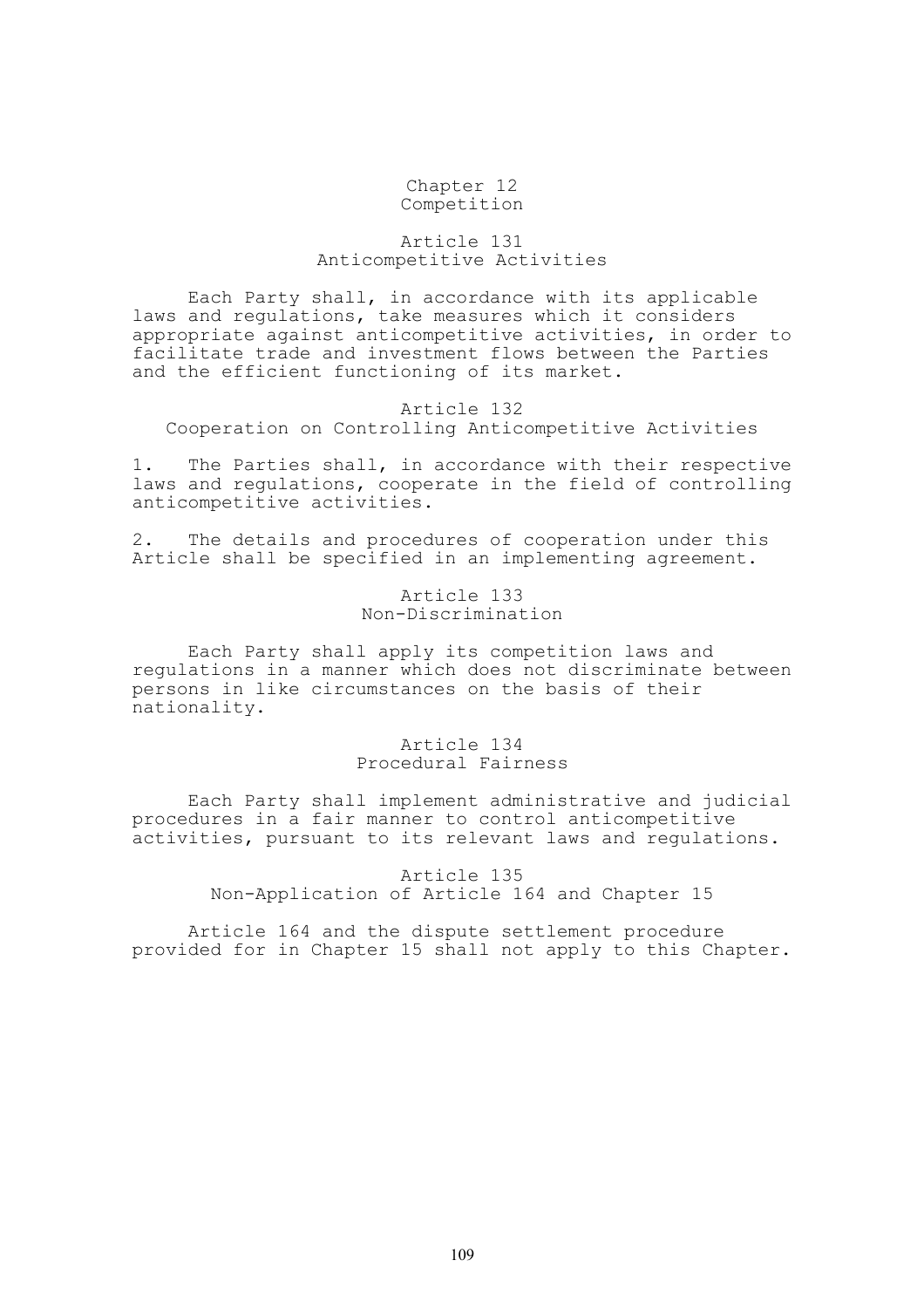# Chapter 13 Improvement of the Business Environment

# Article 136 Consultations for the Improvement of the Business Environment

 The Parties, confirming their interest in creating a more favorable business environment with a view to promoting trade and investment activities by their private enterprises, shall from time to time have consultations in order to address issues concerning the improvement of the business environment in the Parties.

#### Article 137

Committee for the Improvement of the Business Environment

1. For the purposes of addressing issues concerning the improvement of the business environment, a Committee for the Improvement of the Business Environment (hereinafter referred to in this Article as "the Committee") shall be established.

- 2. The Committee:
	- (a) shall discuss ways and means to improve the business environment in the Parties;
	- (b) may, as needed, make recommendations on appropriate measures to be taken by the Parties. Such recommendations should be taken into consideration by the Parties;
	- (c) shall be provided with information on the implementation of such recommendations;
	- (d) may make public such recommendations in an appropriate manner; and
	- (e) may give the Joint Committee advisory opinions, where appropriate.
- 3. The Committee:
	- (a) shall be composed of representatives of the Governments of the Parties;
	- (b) may invite representatives of relevant entities other than the Governments of the Parties with the necessary expertise relevant to the issues to be discussed; and
	- (c) shall establish its rules and procedures.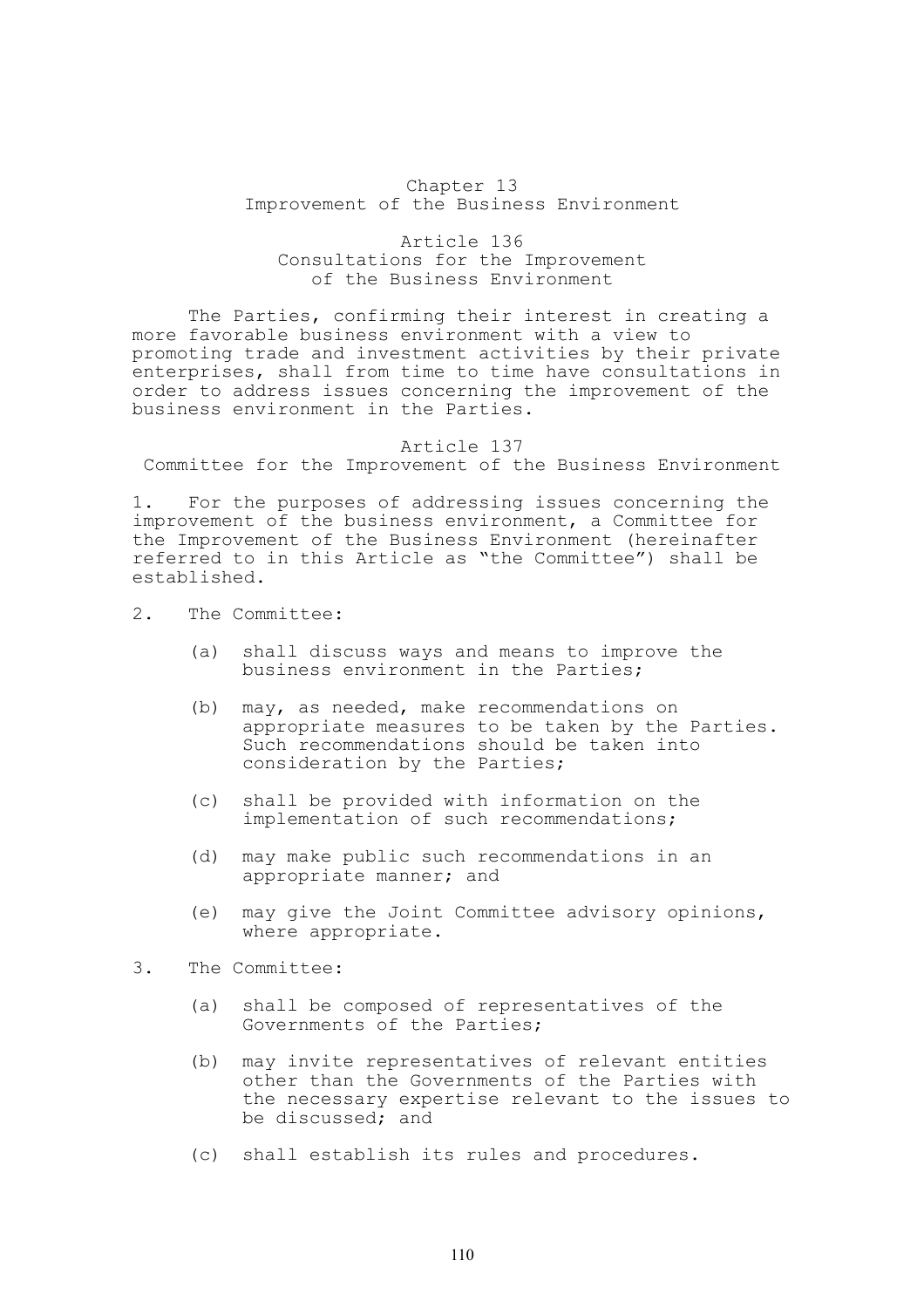### Article 138 Non-Application of Chapter 15

 The dispute settlement procedure provided for in Chapter 15 shall not apply to this Chapter.

> Chapter 14 Bilateral Cooperation

Article 139 Cooperation in the Field of Trade and Investment Promotion

1. The Parties shall cooperate in promoting trade and investment activities by private enterprises of the Parties, recognizing that the joint efforts of the Parties to facilitate exchange and collaboration between private enterprises will act as a catalyst to further promote trade and investment between the Parties. Such cooperation between the Parties includes:

- (a) encouraging the exchange of trade, investment and marketing experts and trainees to foster business opportunities;
- (b) exchanging information concerning laws, regulations and practices in relation to bilateral trade and investment;
- (c) encouraging the joint organization of trade and investment missions, seminars, fairs and exhibitions;
- (d) encouraging the sharing, through electronic linkages, of online databases of private enterprises of the Parties keen to establish business ties; and
- (e) encouraging the exchange of information, for the identification of investment opportunities and the promotion of business alliances, for the establishment of joint ventures between private enterprises of both Parties.

2. For the purposes of the effective implementation and operation of this Article, a Sub-Committee on Cooperation in the Field of Trade and Investment Promotion (hereinafter referred to in this Article as "the Sub-Committee") shall be established pursuant to Article 165.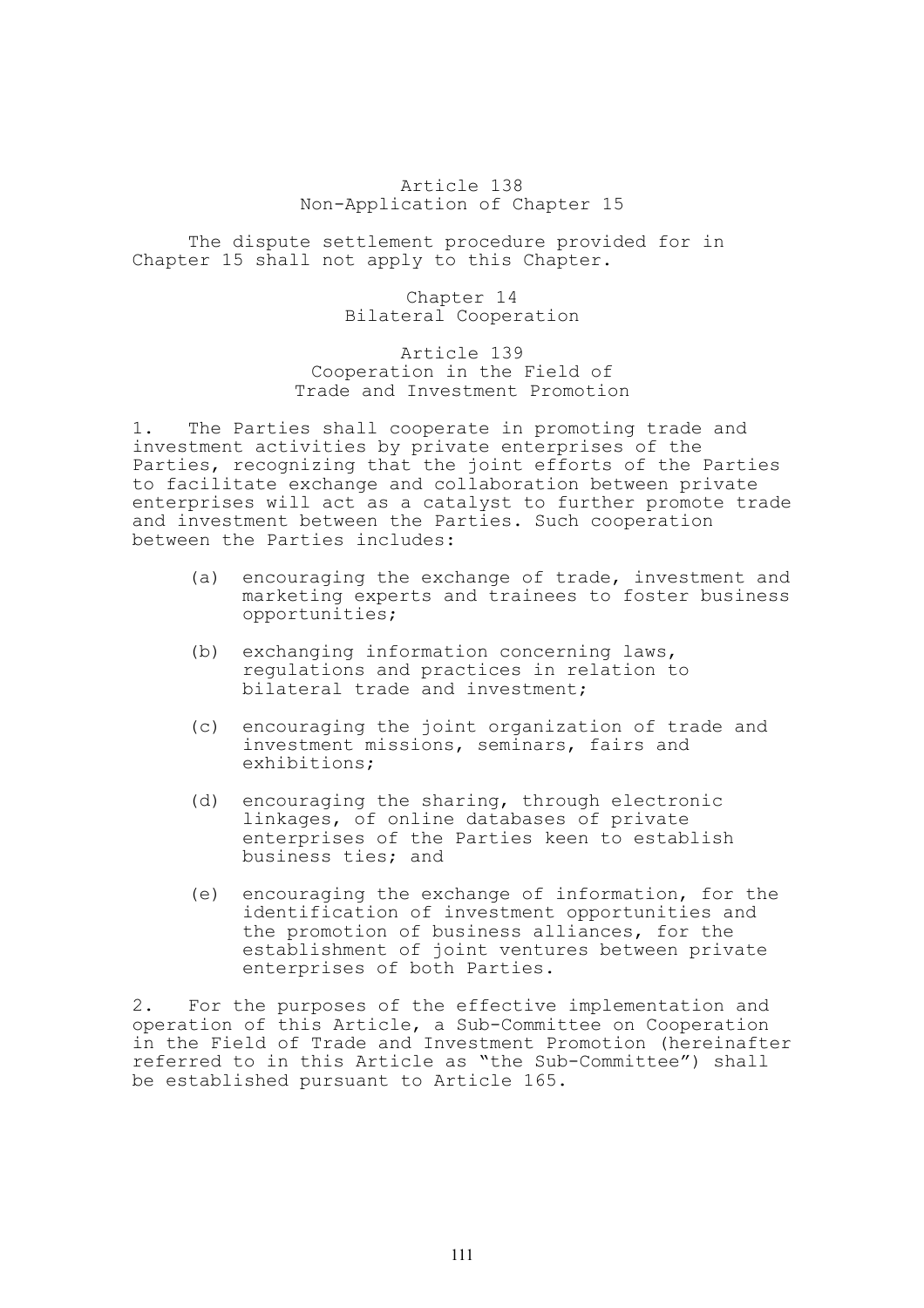- 3. The functions of the Sub-Committee shall be:
	- (a) reviewing the implementation and operation of this Article;
	- (b) discussing any issues related to this Article;
	- (c) reporting the findings of the Sub-Committee to the Joint Committee; and
	- (d) carrying out other functions which may be delegated by the Joint Committee pursuant to Article 165.

Article 140 Cooperation in the Field of Supporting Industries

 The Parties shall cooperate in promoting the development of supporting industries of both Parties with a view to improving the business environment and to promoting bilateral trade and investment. Such cooperation includes encouraging appropriate entities to:

- (a) assist private enterprises of either Party to enter supporting industries' market of the other Party through direct investment or joint ventures;
- (b) assist private enterprises of supporting industries to establish their business ties with other private enterprises of supporting industries, as well as final goods suppliers;
- (c) assist actual or potential private enterprises of supporting industries through financial and technological support; and
- (d) exchange experts and information on best practices and methodologies for the development of supporting industries.

Article 141 Cooperation in the Field of Small and Medium Enterprises

 The Parties shall cooperate in promoting the development of small and medium enterprises of both Parties (hereinafter referred to in this Article as "SMEs") in order to maintain the dynamism of their respective economies and promote favorable environment for bilateral trade and investment. Such cooperation may include: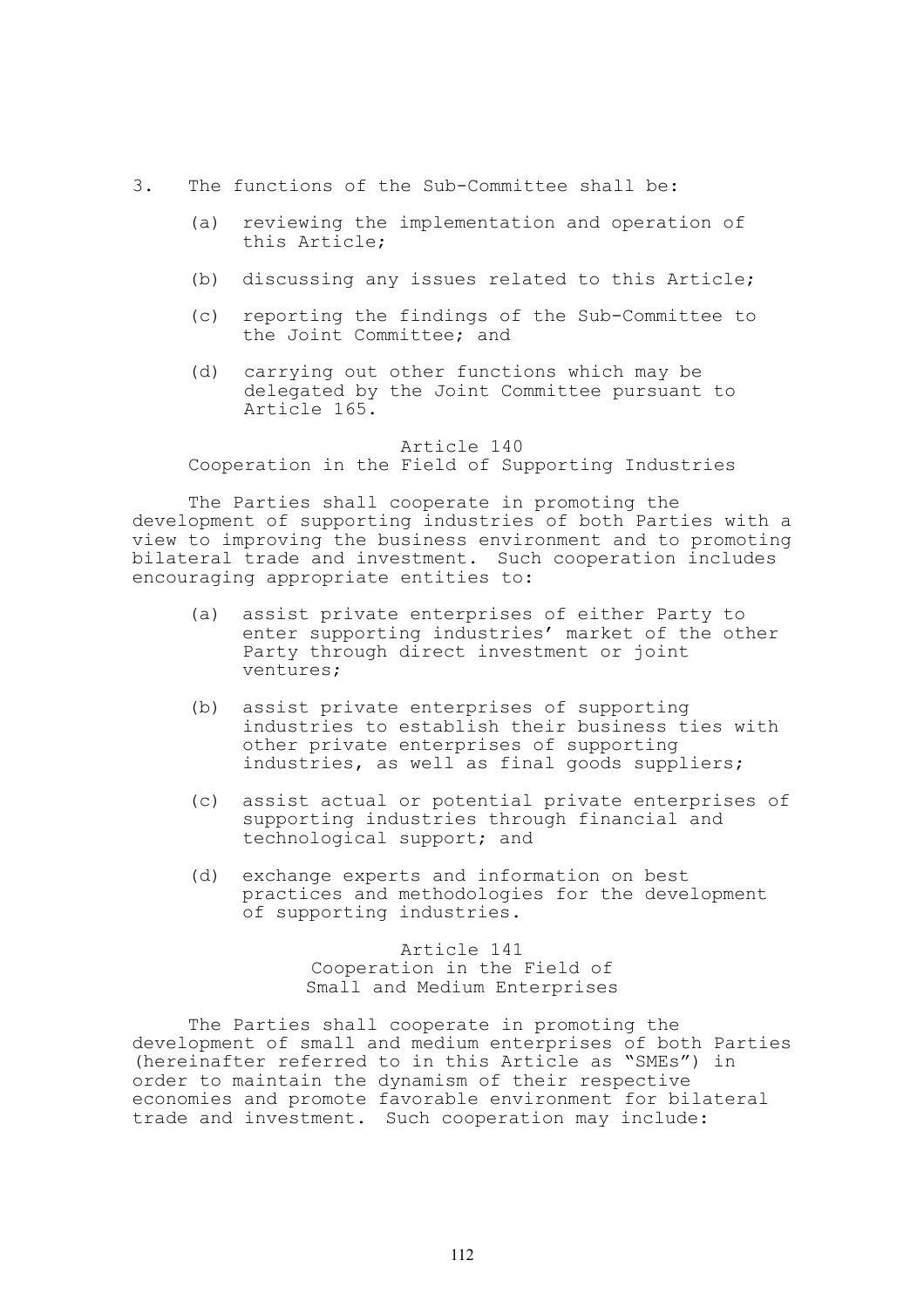- (a) exchange of information on SMEs policies for:
	- (i) strengthening competitiveness of SMEs;
	- (ii) assisting SMEs to start up businesses; and
	- (iii) promoting entrepreneurial networks of SMEs;
- (b) encouragement of establishment of networks among appropriate entities of both Parties that provide assistance to SMEs; and
- (c) encouragement of the exchange of experts on the development of SMEs.

#### Article 142

Cooperation in the Field of Science and Technology

1. The Parties, recognizing that science and technology will contribute to the continued expansion of their respective economies in the medium and long term, shall develop and promote cooperative activities between the Governments of the Parties for peaceful purposes in the field of science and technology on the basis of equality and mutual benefit.

2. Forms of the cooperative activities under this Article may include:

- (a) exchange of information regarding science and technology policies and programs and data;
- (b) joint seminars, workshops and meetings;
- (c) visits and exchanges of scientists, technical personnel or other experts;
- (d) implementation of joint projects and programs;
- (e) encouragement of cooperation for research and development related to industrial technologies; and
- (f) encouragement of cooperation between educational and research institutions.

3. Scientific and technological information of a nonproprietary nature arising from the cooperative activities under this Article may be made available to the public by the Government of either Party.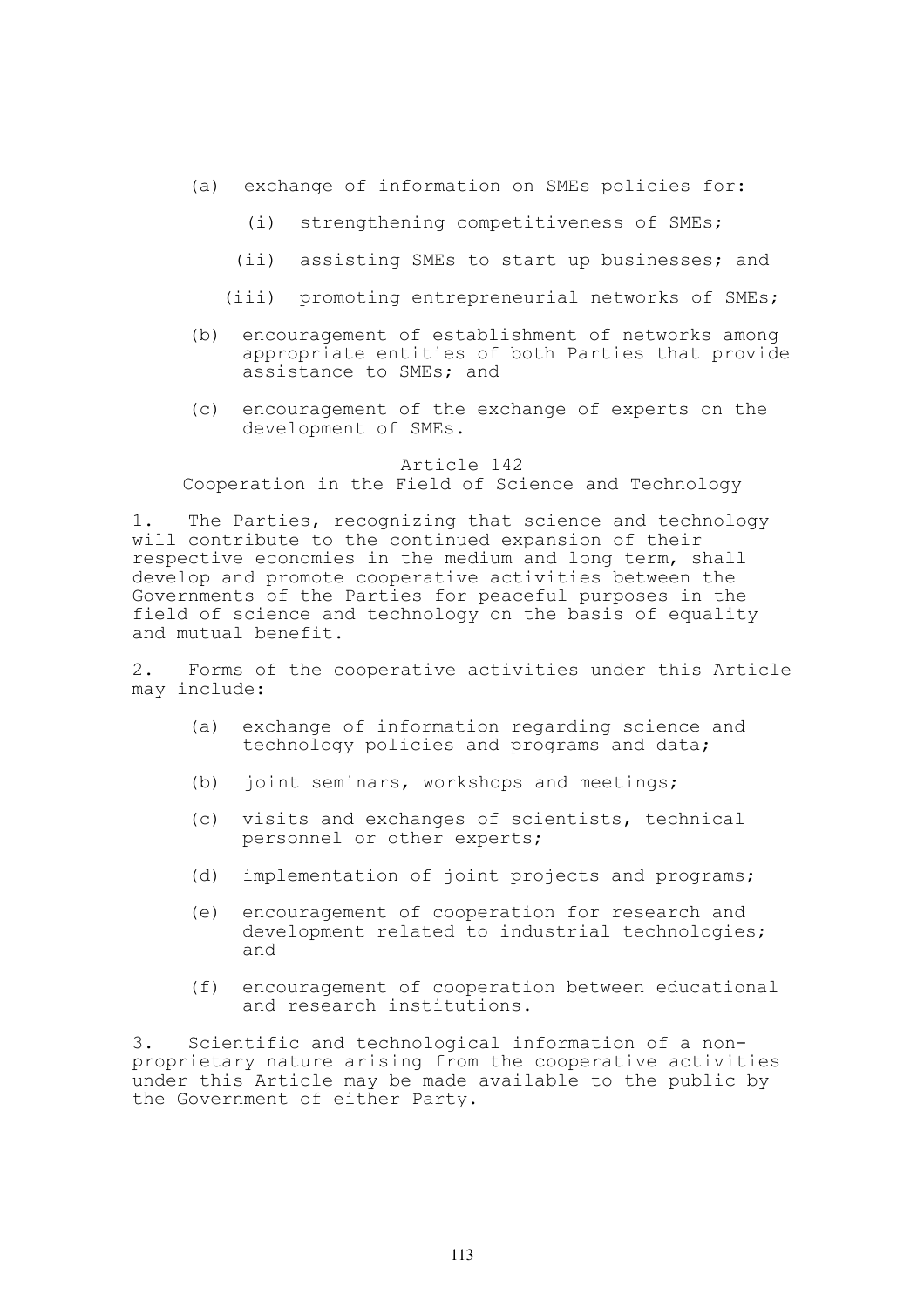4. In accordance with the applicable laws and regulations of the Parties and with relevant international agreements to which the Parties are parties, the Parties shall ensure the adequate and effective protection, and give due consideration to the distribution, of intellectual property rights or other rights of a proprietary nature resulting from the cooperative activities under this Article. The Parties shall consult for this purpose as necessary.

5. The implementation of this Article shall be subject to the availability of appropriated funds and the applicable laws and regulations of each Party.

6. Costs of the cooperative activities under this Article shall be borne in such manner as may be mutually agreed.

7. Implementing arrangements setting forth the details and procedures of the cooperative activities under this Article may be made between the government agencies of the Parties.

# Article 143 Cooperation in the Field of Technical and Vocational Education and Training

 The Parties, recognizing that sustainable economic growth and prosperity largely depend on people's knowledge and skills, in order to raise the productivity and competitiveness of private enterprises of either Party, shall develop cooperation between the Governments of the Parties in the field of technical and vocational education and training. Such cooperation may include:

- (a) exchange of information related to best practices on technical and vocational education and training including labor policy;
- (b) encouragement of technical and vocational education and training, including training of related instructors and development of training programs, particularly for the development of higher technological education and distance education; and
- (c) encouragement of exchange of scholars, teachers, instructors and students.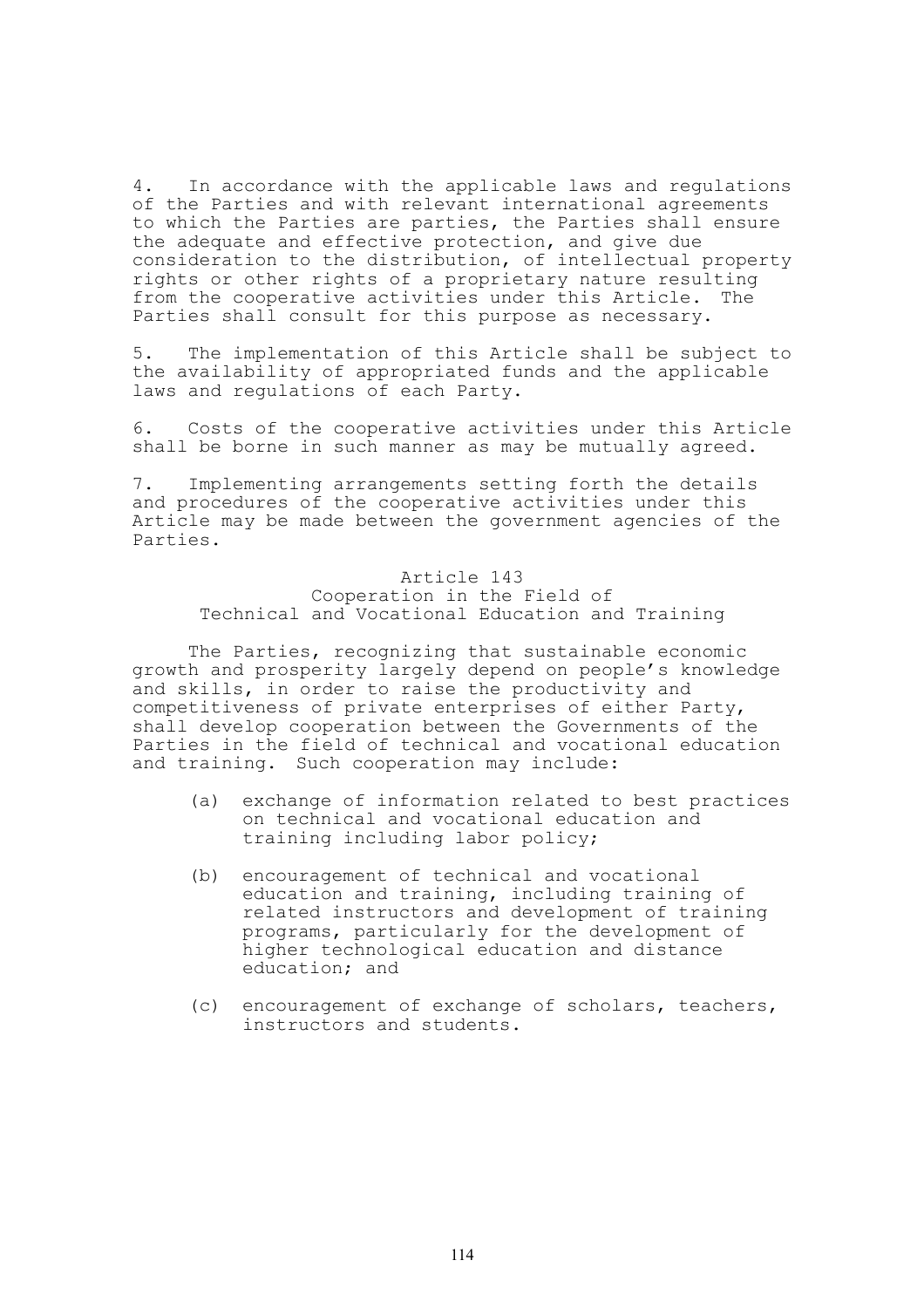# Article 144 Cooperation in the Field of Intellectual Property

 The Parties, recognizing the growing importance of intellectual property (hereinafter referred to in this Article as "IP") as a factor of economic competitiveness in the knowledge-based economy, and of IP protection in this new environment, shall develop their cooperation in the field of IP. Such cooperation may include the exchange of information on:

- (a) public awareness activities of the importance of IP protection and the function of IP protection systems to their respective nationals;
- (b) improvement of IP protection systems and their operation;
- (c) policy measures conducive to ensuring adequate enforcement of IP rights; and
- (d) automation of administrative processes of IP authority in order to enhance its efficiency.
- Note: Information provided from a Party to the other Party pursuant to this Article shall not include information regarding individual cases of infringement of intellectual property rights so as not to be used by the receiving Party in criminal proceedings carried out by a court or a judge.

### Article 145 Cooperation in the Field of Agriculture

1. The Parties, recognizing that the development in the field of agriculture in both Parties is of mutual interest and of economic and social importance for the rational and sustainable use of natural resources, shall cooperate in the field of agriculture. Such cooperation may include:

- (a) exchange of information and data regarding experience of rural development, know-how of financial assistance to farmers and the agricultural cooperatives system;
- (b) encouragement of dialogues and exchange of information between entities other than the Governments of the Parties concerning agriculture; and
- (c) encouragement of joint scientific and technological research in agriculture including new technologies.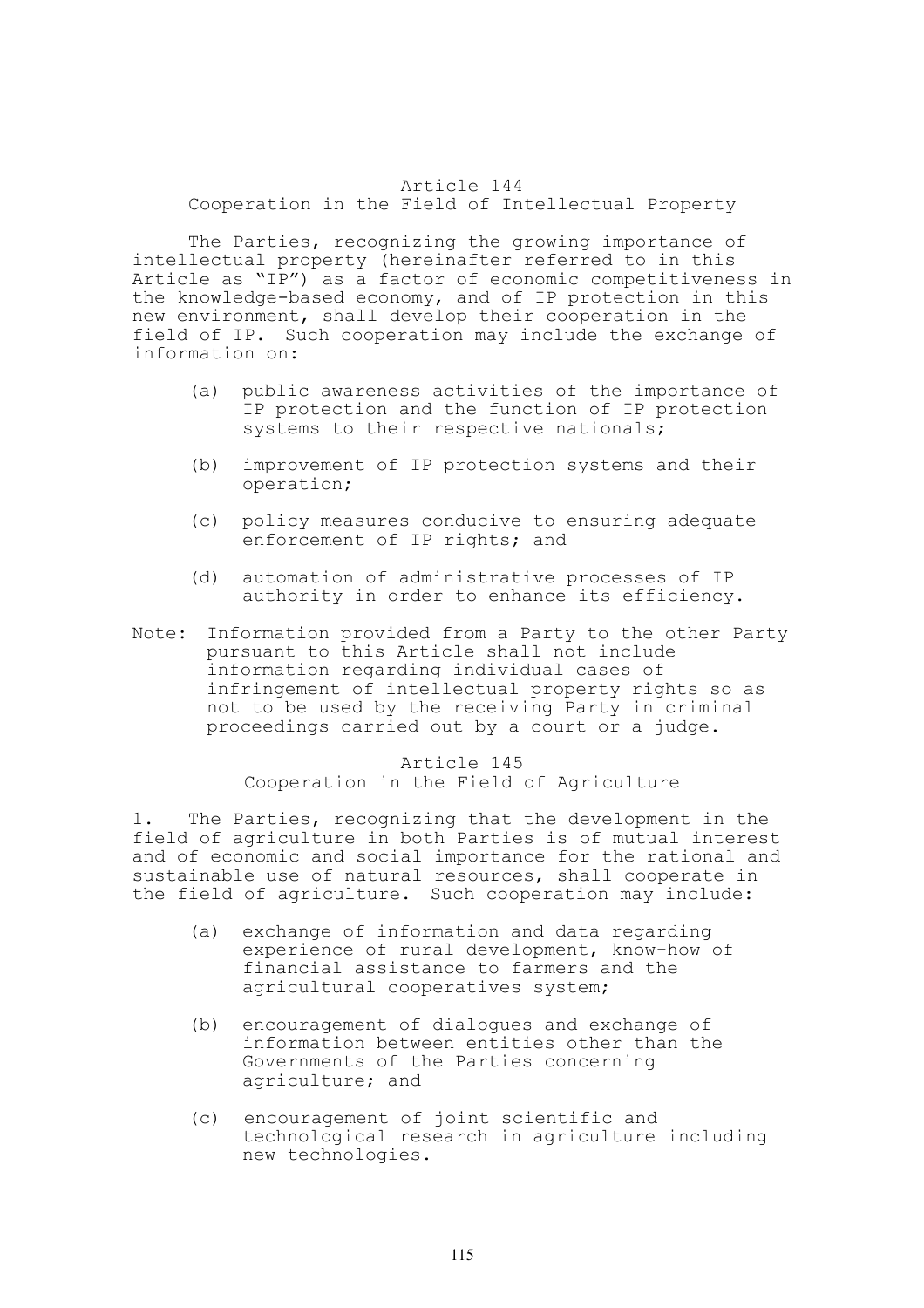2. For the purposes of the effective implementation and operation of this Article, a Sub-Committee on Cooperation in the Field of Agriculture (hereinafter referred to in this Article as "the Sub-Committee") shall be established pursuant to Article 165.

- 3. The functions of the Sub-Committee shall be:
	- (a) reviewing the implementation and operation of this Article;
	- (b) discussing any issues related to this Article;
	- (c) reporting the findings of the Sub-Committee to the Joint Committee; and
	- (d) carrying out other functions which may be delegated by the Joint Committee pursuant to Article 165.

# Article 146 Cooperation in the Field of Tourism

1. The Parties, recognizing that tourism will contribute to the enhancement of mutual understanding between them and that tourism is an important industry for their economies, shall cooperate to promote and develop tourism in the Parties. Such cooperation may include:

- (a) exchange of information on:
	- (i) activities and policies, including best practices, concerning market research, sustainable development of tourism and the strengthening of the competitiveness of the tourism industry; and
	- (ii) laws, regulations and statistics on tourism;
- (b) provision of appropriate assistance for tourism promotion campaigns;
- (c) encouragement of cooperation between entities other than the Governments of the Parties concerning the promotion and development of tourism; and
- (d) encouragement of training of persons engaged in the tourism industry.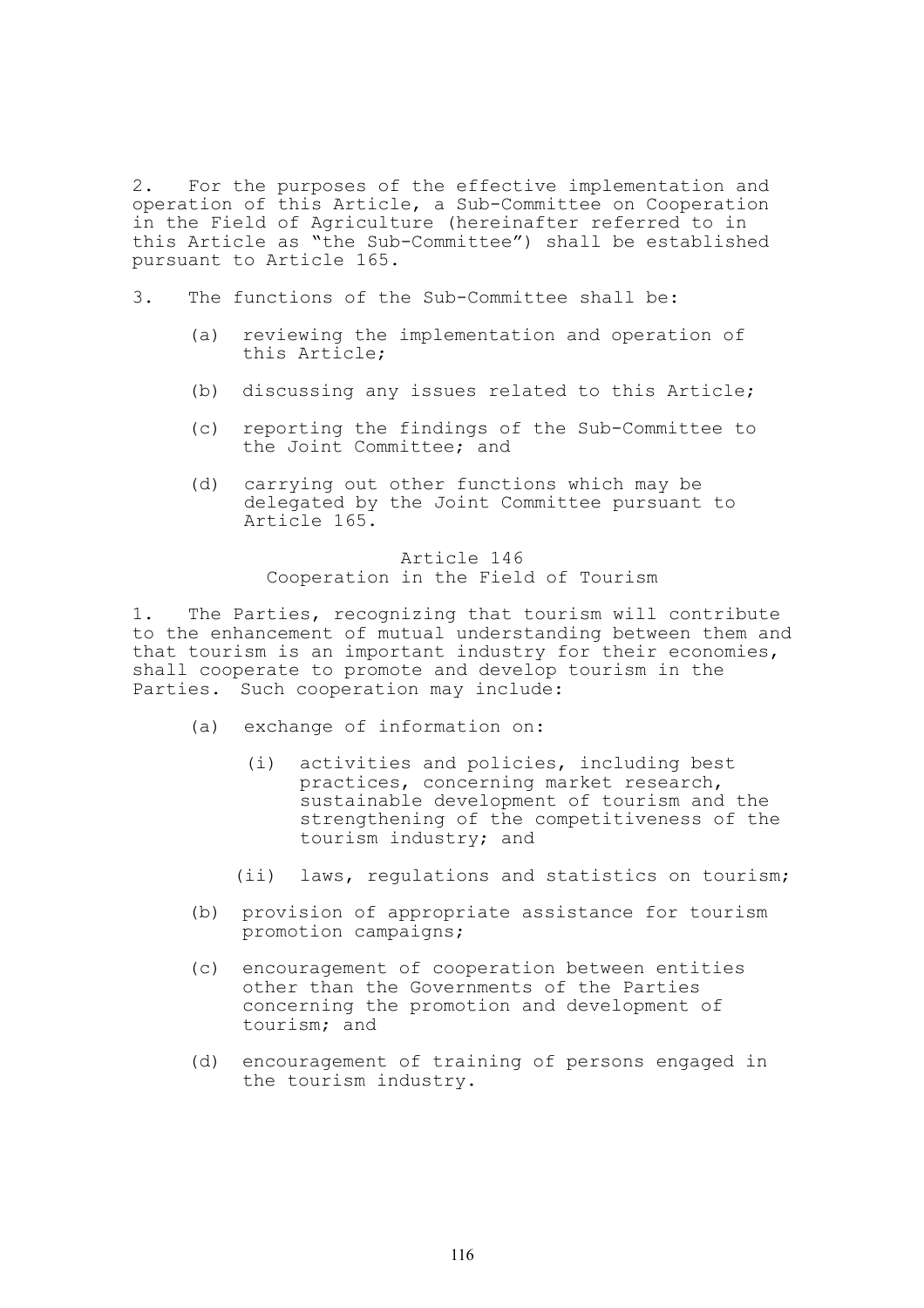2. For the purposes of the effective implementation and operation of this Article, a Sub-Committee on Cooperation in the Field of Tourism (hereinafter referred to in this Article as "the Sub-Committee") shall be established pursuant to Article 165**.** 

- 3. The functions of the Sub-Committee shall be:
	- (a) reviewing the implementation and operation of this Article;
	- (b) discussing any issues related to this Article;
	- (c) reporting the findings of the Sub-Committee to the Joint Committee; and
	- (d) carrying out other functions which may be delegated by the Joint Committee pursuant to Article 165.

Article 147 Cooperation in the Field of Environment

1. The Parties, recognizing the need for environmental preservation and improvement to promote sound and sustainable development, shall cooperate in the field of environment. Cooperative activities under this Article may include:

- (a) exchange of information on policies, laws, regulations and technology related to the preservation and improvement of the environment, and the implementation of sustainable development;
- (b) promotion of capacity and institutional building to foster activities related with the Clean Development Mechanism under the Kyoto Protocol to the United Nations Framework Convention on Climate Change, as may be amended, by means of workshops and dispatch of experts, and exploration of appropriate ways to encourage the implementation of the Clean Development Mechanism projects;
- (c) encouragement of trade and dissemination of environmentally sound goods and services; and
- (d) encouraging the exchange of information for the identification of investment opportunities and the promotion and development of business alliances in the field of environment.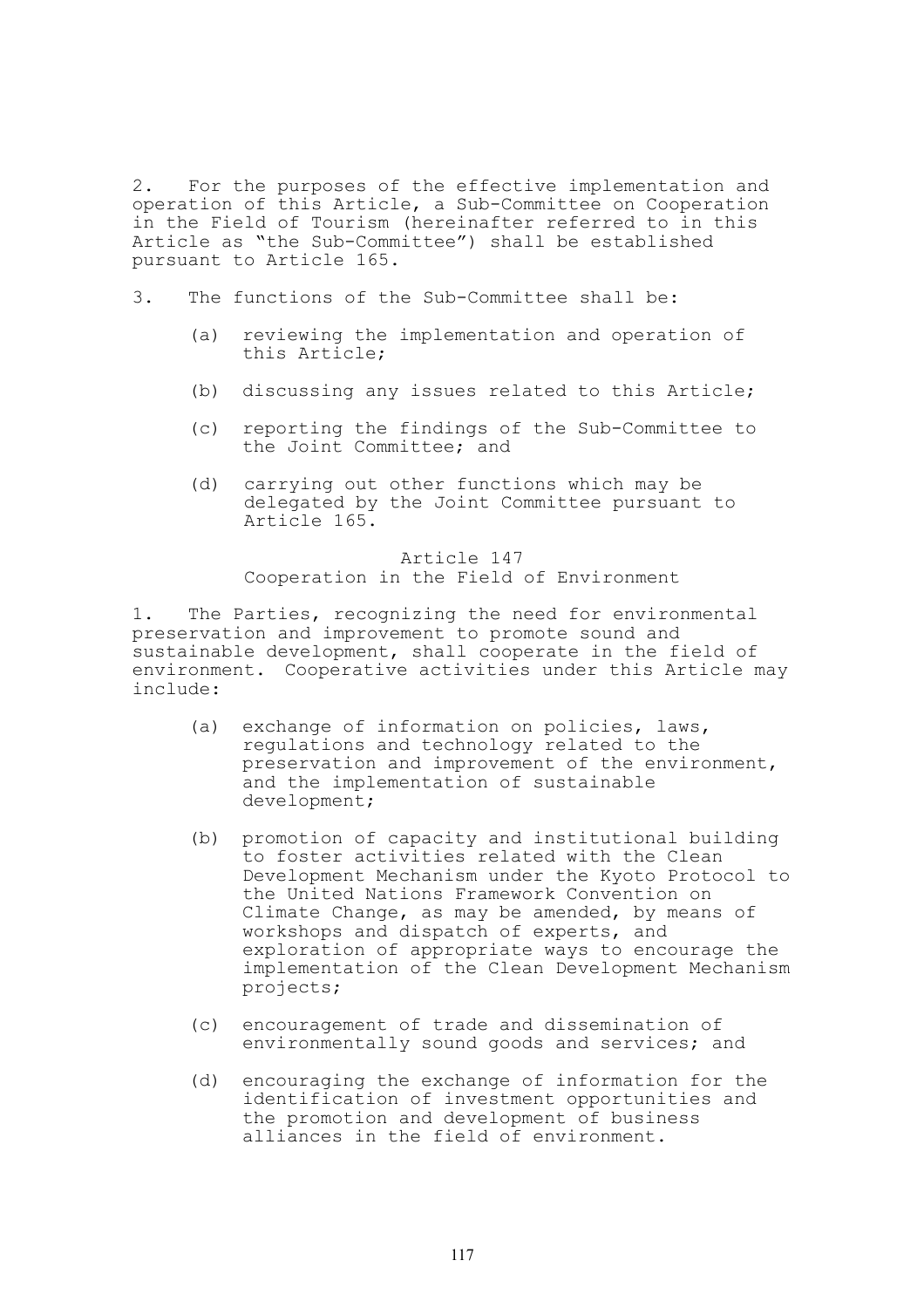2. Implementing arrangements setting forth the details and procedures of cooperative activities under this Article may be made between the government agencies of the Parties.

# Article 148 Non-Application of Chapter 15

 The dispute settlement procedure provided for in Chapter 15 shall not apply to this Chapter.

# Article 149 Relation to Other Agreements

1. The Agreement between the Government of Japan and the Government of the United Mexican States concerning Cooperation in the Field of Tourism signed in Tokyo, on November 1, 1978 shall expire upon the date of entry into force of this Agreement.

2. It is confirmed by both Parties that nothing in this Chapter prejudices the rights and obligations of the Parties under the Agreement on Technical Cooperation between the Government of Japan and the Government of the United Mexican States signed in Tokyo, on December 2, 1986, as may be amended.

> Chapter 15 Dispute Settlement

### Article 150 Scope and Coverage

 Except as otherwise provided for in this Agreement, this Chapter shall apply with respect to the settlement of all disputes between the Parties regarding the interpretation or application of this Agreement.

#### Article 151 Choice of Dispute Settlement Procedure

1. Nothing in this Chapter shall prejudice any rights of the Parties to have recourse to dispute settlement procedures available under any other international agreement to which both Parties are parties.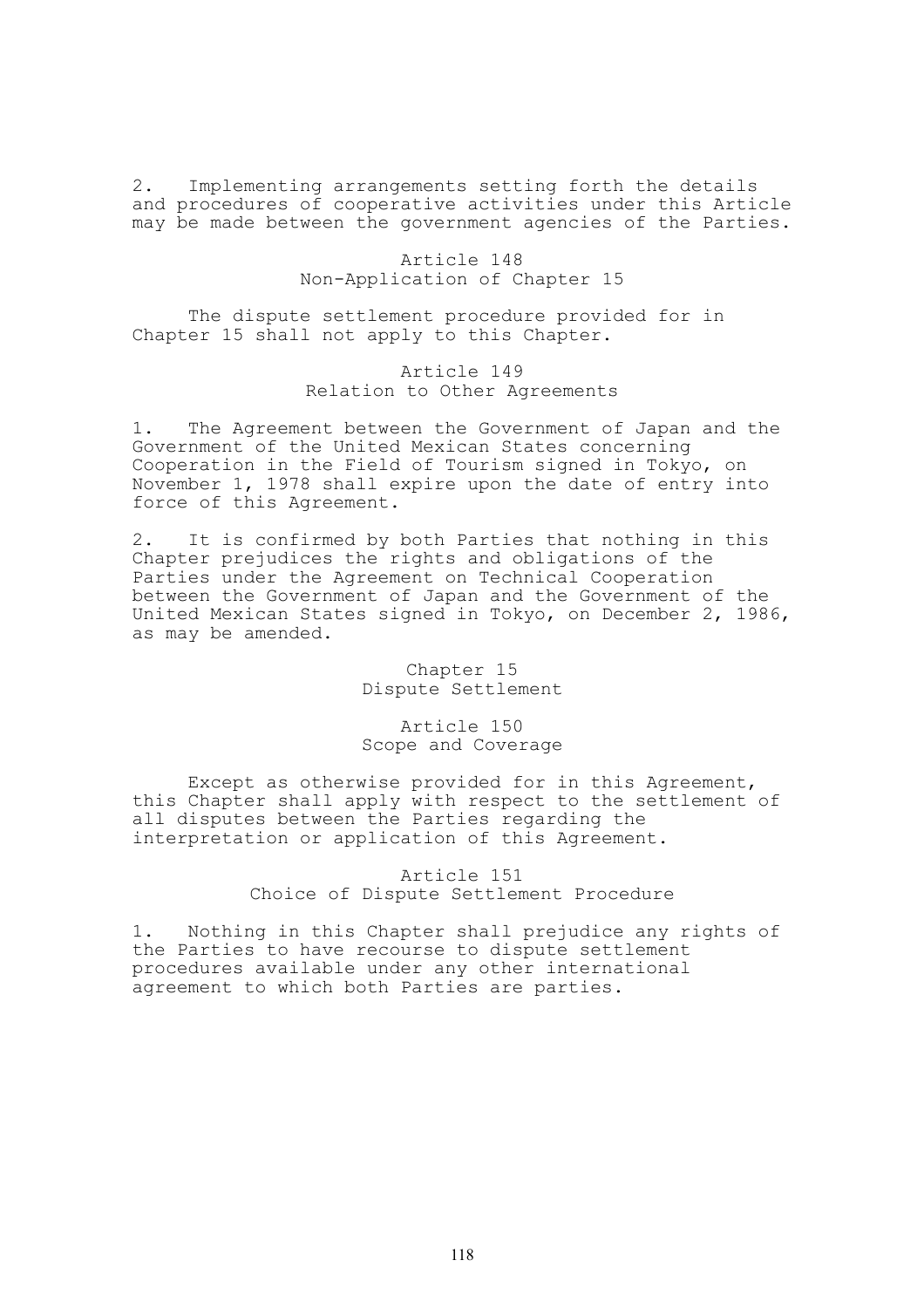2. Notwithstanding paragraph 1 above, once a dispute settlement procedure has been initiated under this Chapter or under any other international agreement to which both Parties are parties with respect to a particular dispute, that procedure shall be used to the exclusion of any other procedure for that particular dispute. However, this does not apply if substantially separate and distinct rights or obligations under different international agreements are in dispute.

3. For the purposes of paragraph 2 above, a dispute settlement procedure under this Chapter shall be deemed to be initiated by a Party's request for the establishment of an arbitral tribunal pursuant to paragraph 1 of Article 153**.**

4. For the purposes of paragraph 2 above, a dispute settlement procedure under the WTO Agreement shall be deemed to be initiated by a Party's request for the establishment of a panel pursuant to Article 6 of the Understanding on Rules and Procedures Governing the Settlement of Disputes in Annex 2 to the WTO Agreement, as may be amended.

#### Article 152 Consultations

1. Each Party may request in writing consultations with the other Party regarding any matter on the interpretation or application of this Agreement.

2. When a Party requests consultations pursuant to paragraph 1 above, the other Party shall reply to the request and enter into consultations in good faith within 30 days after the date of receipt of the request, with a view to a prompt and satisfactory resolution of the matter. In a case of consultations regarding perishable goods, the requested Party shall enter into consultations within 15 days after the date of receipt of the request.

# Article 153 Establishment of Arbitral Tribunals

1. The complaining Party that requested consultations under Article 152 above may request in writing the establishment of an arbitral tribunal to the Party complained against:

(a) if the Party complained against does not enter into such consultations within 30 days after the date of its receipt of the request for consultations under that Article; or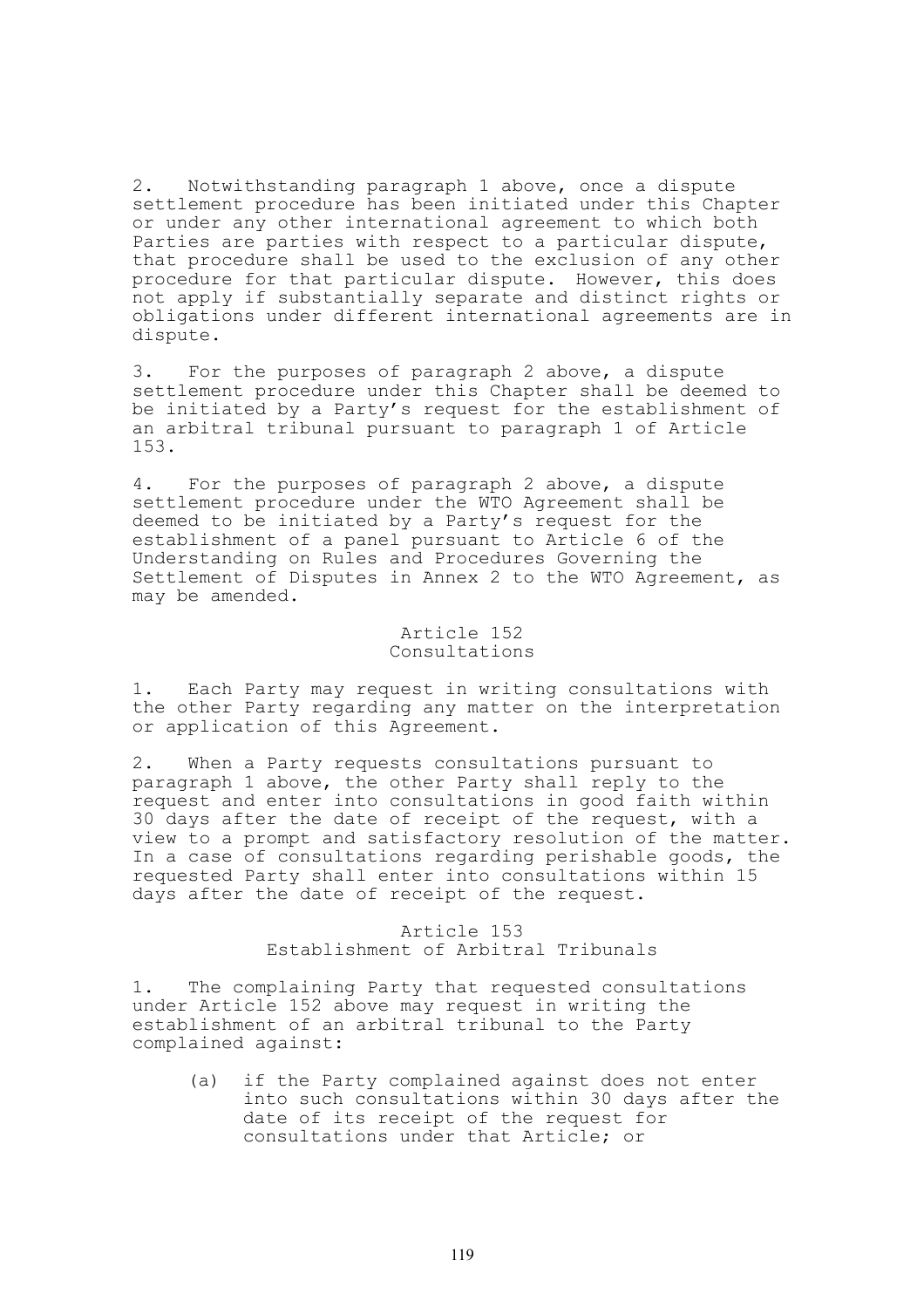(b) if the Parties fail to resolve the dispute through such consultations under that Article within 60 days after the date of receipt of the request for such consultations,

provided that the complaining Party considers that any benefit accruing to it directly or indirectly under this Agreement is being nullified or impaired as a result of the failure of the Party complained against to carry out its obligations, or as a result of the application by the Party complained against of measures which are in conflict with the obligations of that Party, under this Agreement.

2. Any request for the establishment of an arbitral tribunal pursuant to this Article shall identify:

- (a) the legal basis of the complaint, including the provisions of this Agreement alleged to have been breached and any other relevant provisions; and
- (b) the factual basis for the complaint.

3. The arbitral tribunal shall comprise 3 arbitrators.

4. Each Party shall, within 30 days after the date of receipt of the request for the establishment of an arbitral tribunal, appoint one arbitrator who may be its national and propose up to 3 candidates to serve as the third arbitrator who shall be the chair of the arbitral tribunal. The third arbitrator shall not be a national of either Party, nor have his or her usual place of residence in either Party, nor be employed by either Party.

5. The Parties shall agree on and appoint the third arbitrator within 45 days after the date of receipt of the request for the establishment of an arbitral tribunal, taking into account the candidates proposed pursuant to paragraph 4 above.

6. If a Party has not appointed one arbitrator pursuant to paragraph 4 above or if the Parties fail to agree on and appoint the third arbitrator pursuant to paragraph 5 above, such arbitrator or such third arbitrator shall be chosen by lot within further 7 days from the candidates proposed pursuant to paragraph 4 above.

7. The date of the establishment of an arbitral tribunal shall be the date on which the chair is appointed.

8. Unless the Parties otherwise agree within 20 days from the date of receipt of the request for the establishment of the arbitral tribunal, the terms of reference of such arbitral tribunal shall be: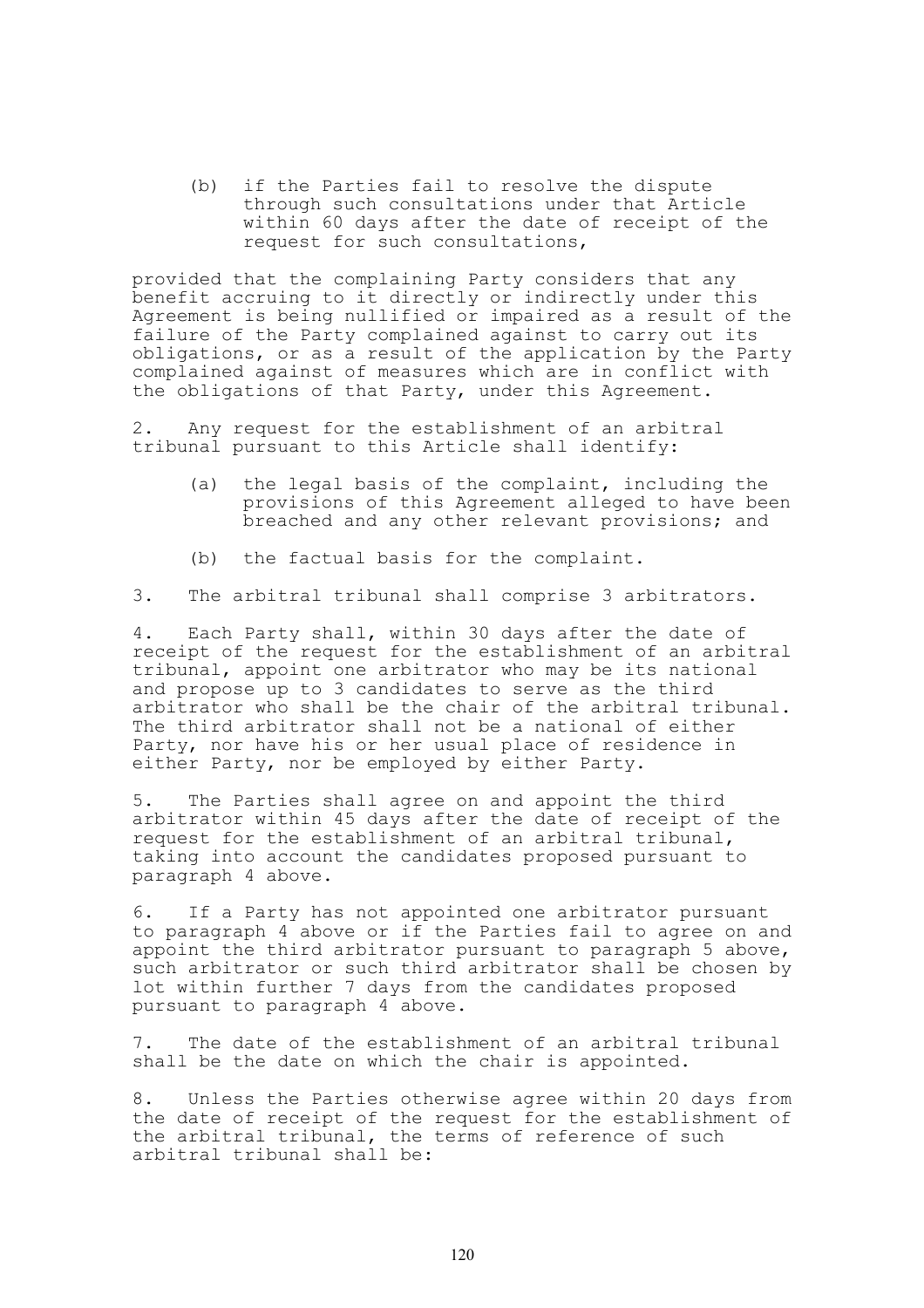"To examine, in the light of the relevant provisions of this Agreement, the matter referred to in the request for the establishment of an arbitral tribunal pursuant to this Article, to rule on the consistency of the measures at issue with this Agreement, and, where the arbitral tribunal reaches the conclusion that the measure is inconsistent with this Agreement, to make recommendations that the Party complained against bring the measure into conformity with this Agreement. When making recommendations, the arbitral tribunal may not suggest specific ways in which the Party complained against could implement the recommendations."

9. The Parties shall promptly deliver the terms of reference pursuant to paragraph 8 above to the arbitral tribunal.

10. If an arbitrator dies, withdraws or is removed, a replacement shall be appointed within 30 days in accordance with the appointment procedure provided for in paragraphs 4 to 6 above, which shall be applied, respectively, *mutatis mutandis*. In such a case, any time period applicable to the arbitral tribunal proceeding shall be suspended for a period beginning on the date the arbitrator dies, withdraws or is removed and ending on the date the replacement is appointed.

# Article 154 Award of Arbitral Tribunals

1. The arbitral tribunal shall meet in closed session.

2. The deliberations of the arbitral tribunal, the documents submitted to it and the draft award referred to in paragraph 4 below shall be kept confidential.

3. Nothing in this Chapter shall preclude a Party from disclosing statements of its own position to the public. Each Party shall treat as confidential, information submitted by the other Party to the arbitral tribunal which that other Party has designated as confidential. A Party shall also, upon request of the other Party, provide a nonconfidential summary of the information contained in its written submissions that could be disclosed to the public.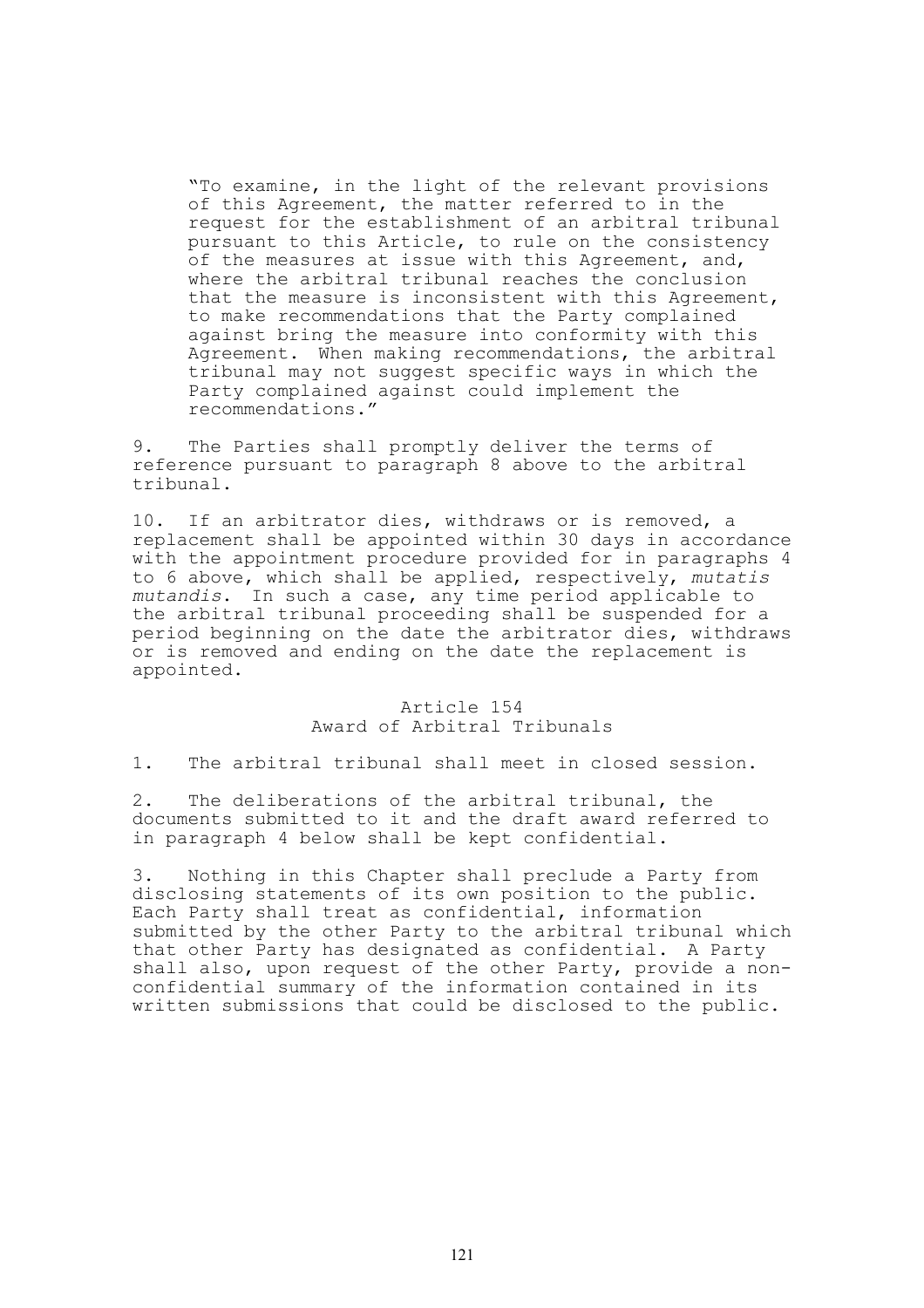4. The arbitral tribunal shall, within 90 days after the date of its establishment, submit to the Parties its draft award, including both descriptive part and its findings and conclusions, for the purposes of enabling the Parties to review precise aspects of the draft award. When the arbitral tribunal considers that it cannot submit to the Parties its draft award within the aforementioned 90 day period, it may extend that period with the consent of the Parties. However, in no case should the period from the establishment of the arbitral tribunal to the submission of the draft award to the Parties exceed 150 days. A Party may submit comments in writing to the arbitral tribunal on the draft award within 15 days after the date of the submission of the draft award.

5. The arbitral tribunal shall issue its award within 30 days after the date of the submission of the draft award.

6. In the case that the matters referred to the arbitral tribunal are those concerning perishable goods, the arbitral tribunal shall make every effort to issue its award to the Parties within 90 days after the date of its establishment. In no case should it do so later than 120 days.

7. The arbitral tribunal shall take its decisions including its award by majority vote.

8. The award of the arbitral tribunal shall be final and binding on the Parties.

## Article 155 Termination of Proceedings of the Arbitral Tribunal

 While the proceedings of the arbitral tribunal are in progress, the Parties may agree to terminate the proceedings at any time by jointly so notifying the chair of the arbitral tribunal.

# Article 156 Implementation of Award

1. The Party complained against shall promptly comply with the award of the arbitral tribunal issued pursuant to Article 154.

2. The Party complained against shall, within 20 days after the date of issuance of the award, notify the complaining Party of the period of time for implementing the award. If the complaining Party considers the period of time notified to be unacceptable, it may refer the matter to an arbitral tribunal.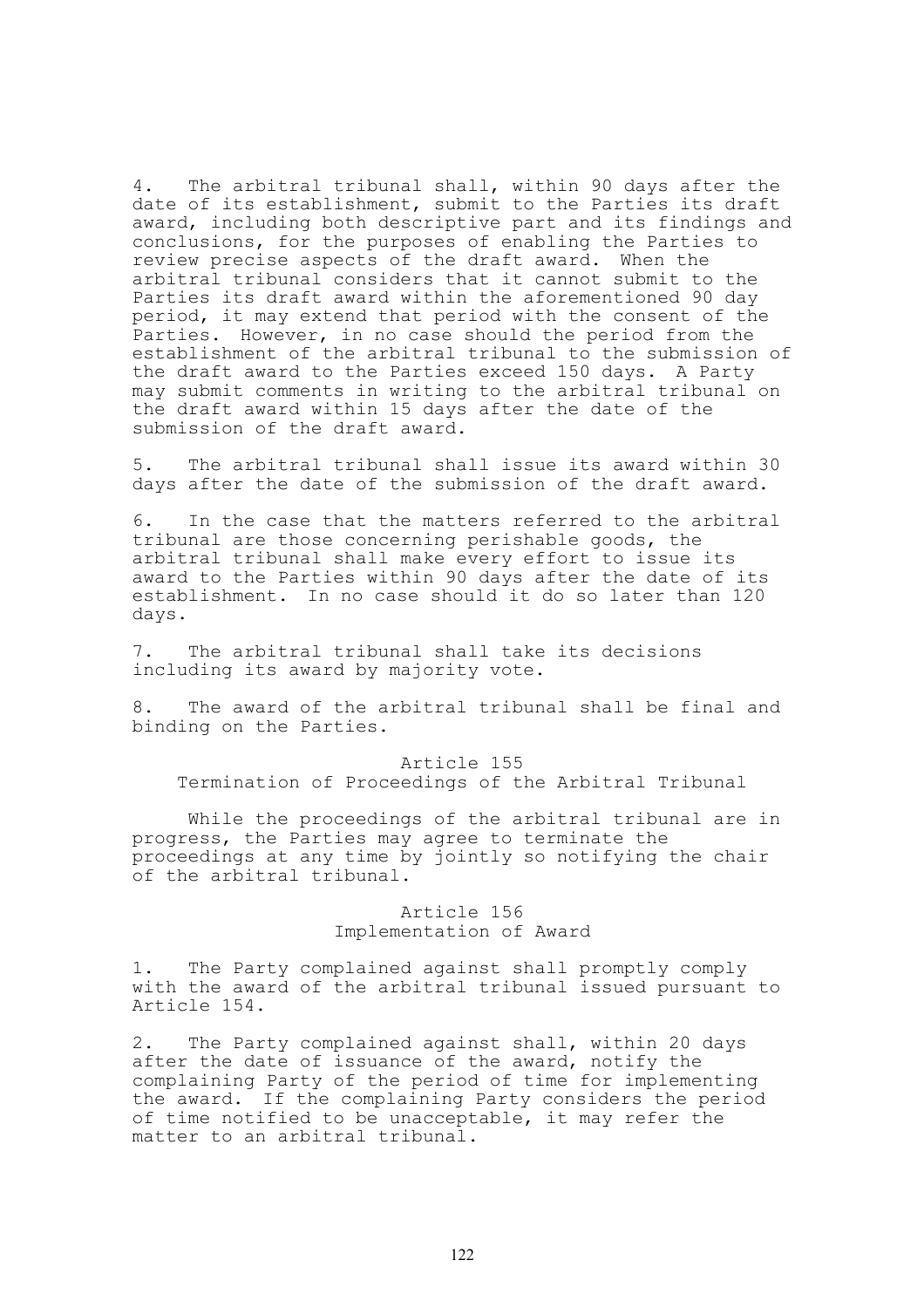3. If the Party complained against fails to comply with the award within the implementation period as determined pursuant to paragraph 2 above, the Party complained against shall no later than the expiry of that implementation period enter into consultations with the complaining Party, with a view to developing mutually acceptable compensation. If no satisfactory compensation has been agreed within 20 days after the date of expiry of that implementation period, the complaining Party may notify the Party complained against that it intends to suspend the application to the Party complained against of concessions or other obligations under this Agreement.

4. If the complaining Party considers that measures taken by the Party complained against for implementing the award do not comply with the award within the implementation period as determined pursuant to paragraph 2 above, it may refer the matter to an arbitral tribunal.

5. If the arbitral tribunal to which the matter is referred pursuant to paragraph 4 above confirms that the Party complained against has failed to comply with the award within the implementation period as determined pursuant to paragraph 2 above, the complaining Party may, within 30 days after the date of such confirmation by the arbitral tribunal, notify the Party complained against that it intends to suspend the application to the Party complained against of concessions or other obligations under this Agreement.

6. Suspension of the application of concessions or other obligations under paragraphs 3 and 5 above may only be implemented at least 30 days after the date of the notification in accordance with those paragraphs. Such suspension shall:

- (a) not be effected if, in respect of the dispute to which the suspension relates, consultations, or proceedings before an arbitral tribunal are in progress;
- (b) be temporary, and be discontinued when the Parties reach a mutually satisfactory resolution or where compliance with the award is effected;
- (c) be restricted to the same level of nullification or impairment that is attributable to the failure to comply with the award; and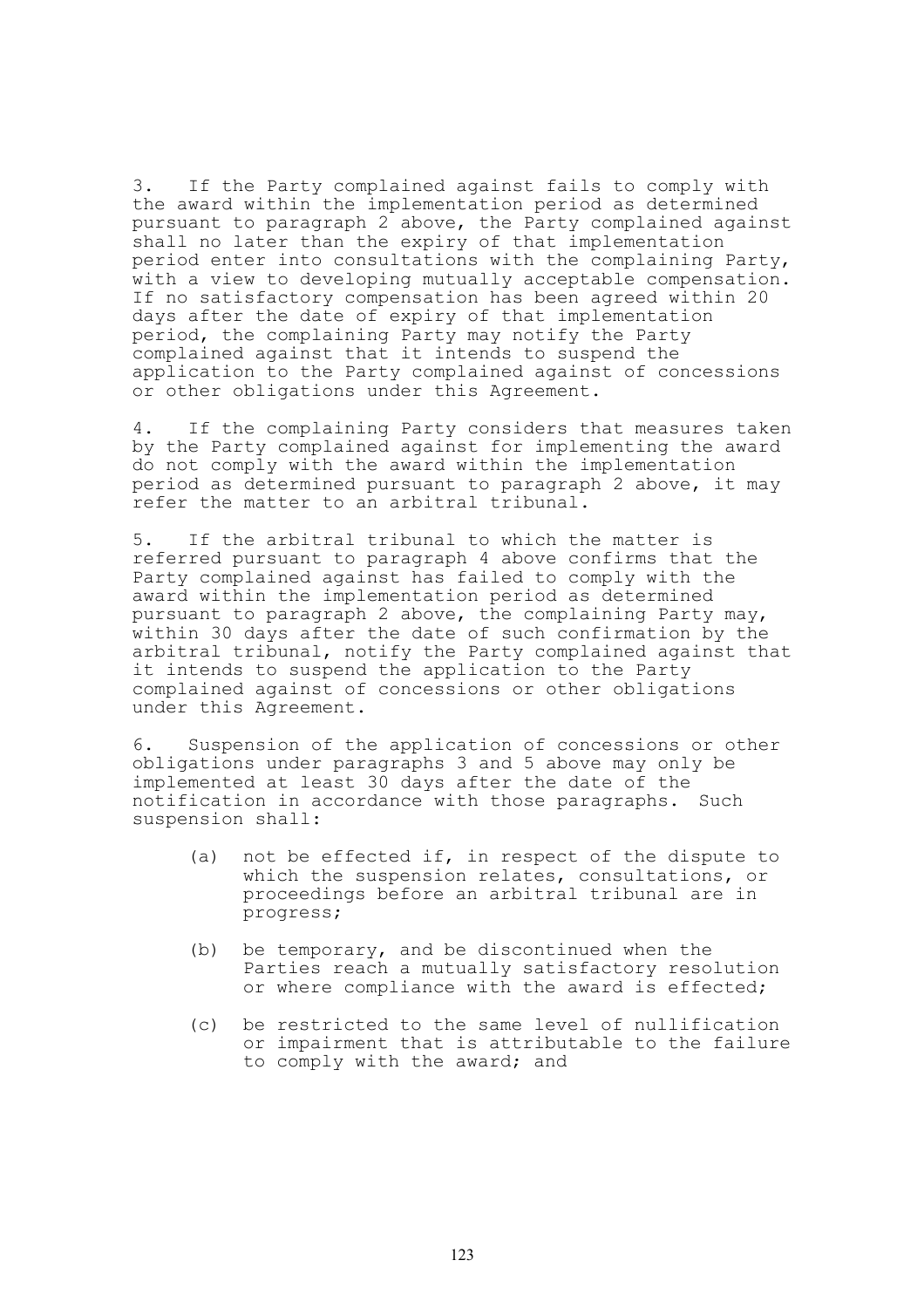(d) be restricted to the same sector or sectors to which the nullification or impairment relates, unless it is not practicable or effective to suspend the application of concessions or other obligations in such sector or sectors.

7. If the Party complained against considers that the requirements for the suspension of the application to it of concessions or other obligations under this Agreement by the complaining Party set out in paragraph 3, 5 or 6 above have not been met, it may refer the matter to an arbitral tribunal.

8. The arbitral tribunal that is established for the purposes of this Article shall, wherever possible, have as its arbitrators, the arbitrators to the original arbitral tribunal. If this is not possible, then the arbitrators to the arbitral tribunal that is established for the purposes of this Article shall be appointed pursuant to paragraphs 4 to 6 of Article 153. Unless the Parties agree to a different period, such arbitral tribunal shall issue its award within 30 days after the date when the matter is referred to it. The award of the arbitral tribunal established under this Article shall be binding on the Parties.

# Article 157 Modification of Time Periods

 Any time period provided for in this Chapter may be modified by mutual consent of the Parties.

#### Article 158 Expenses

 Unless the Parties agree otherwise, the expenses of the arbitral tribunal, including the remuneration of its arbitrators, shall be borne by the Parties in equal shares.

# Article 159 Rules of Procedure

 Unless the Parties agree otherwise, the details and procedures for the arbitral tribunal provided for in this Chapter shall be in accordance with the Rules of Procedure to be adopted by the Joint Committee within the first year of the date of entry into force of this Agreement.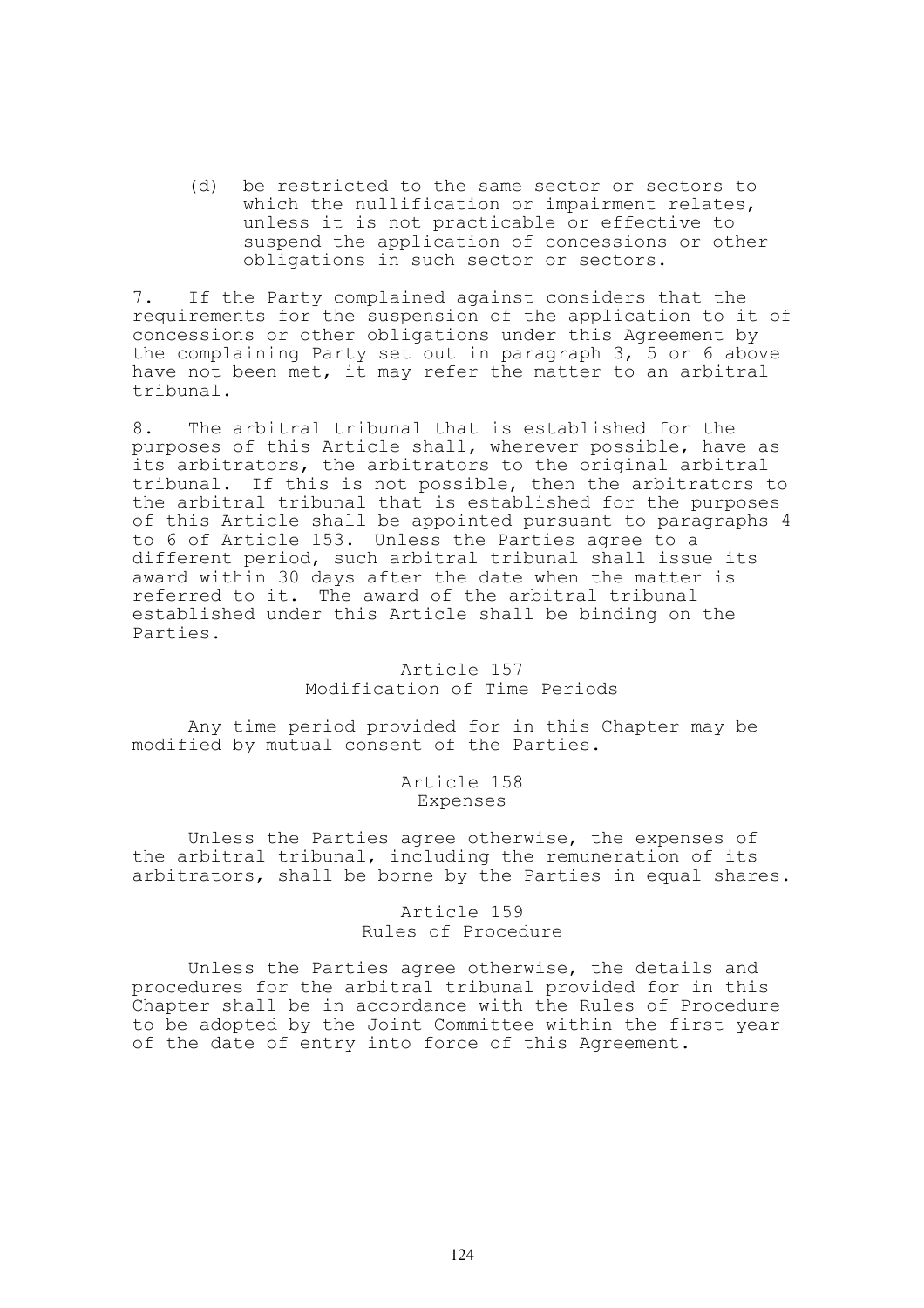# Chapter 16 Implementation and Operation of the Agreement

#### Article 160 Transparency

1. Each Party shall promptly publish, or otherwise make publicly available, its laws, regulations, administrative procedures and administrative rulings and judicial decisions of general application as well as international agreements to which the Party is a party, respecting any matter covered by this Agreement.

2. Each Party shall, upon request by the other Party, promptly respond to specific questions from, and provide information to, the other Party with respect to matters referred to in paragraph 1 above.

3. Nothing in this Article shall prejudice as to whether a measure adopted by a Party is consistent with this Agreement.

## Article 161 Public Comment Procedures

The Government of each Party shall, in accordance with the domestic laws and regulations of the Party, endeavor to maintain public comment procedures, except in cases of emergency, *inter alia*, a real or imminent danger to the health, safety, or welfare of persons, to the preservation of the environment or to the conservation of exhaustible natural resources, in order to:

- (a) make public in advance regulations of general application that affect any matter covered by this Agreement, accompanied by an explanation of their rationale and potential effects, when the Government adopts, amends or repeals them;
- (b) provide a reasonable opportunity for comments by the public and give consideration to those comments before the adoption of such regulations; and
- (c) make public those comments. Where appropriate, those comments should be compiled and accompanied by the views of the Government on them.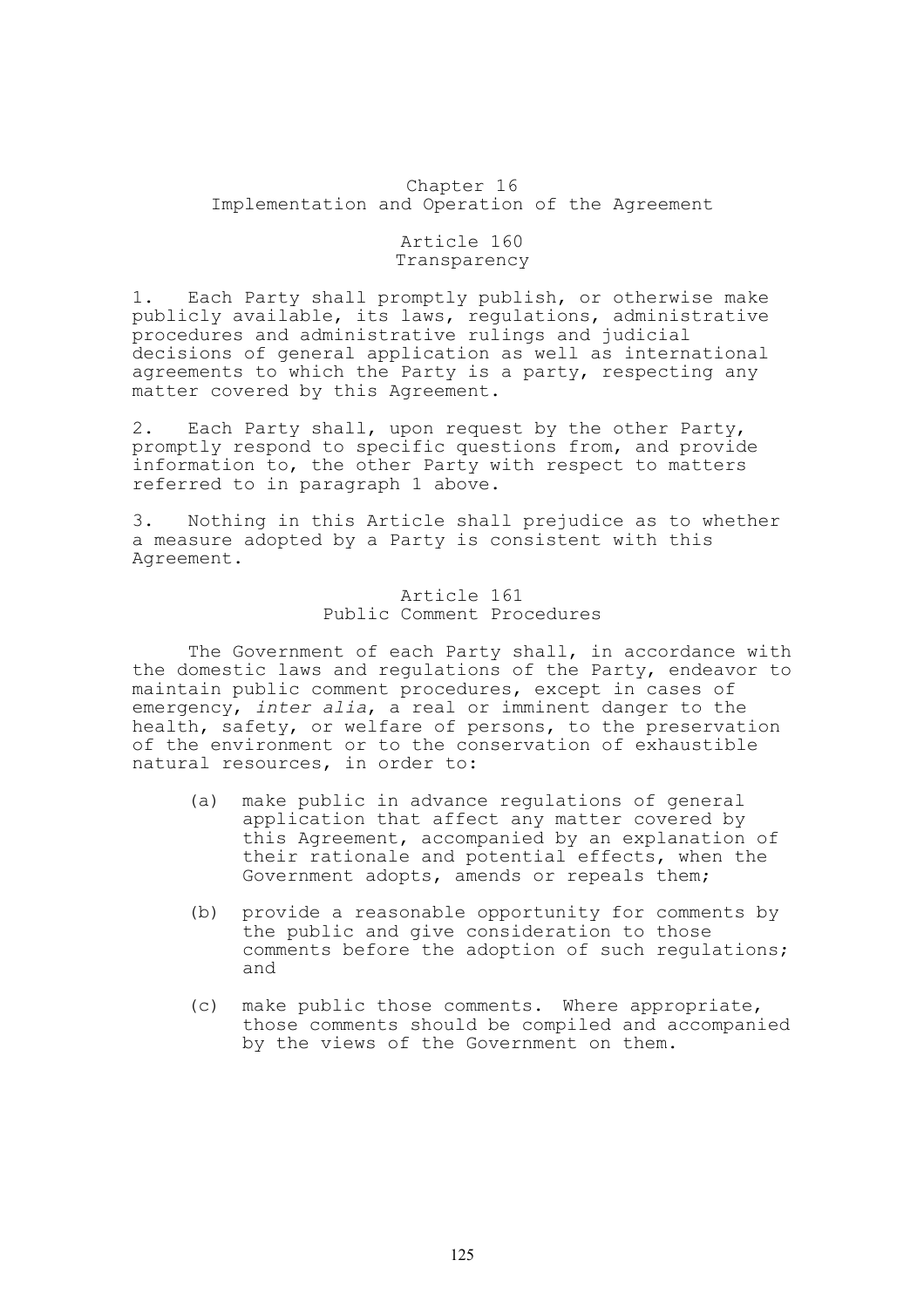#### Article 162 Administrative Proceedings

1. Where measures are to be adopted which pertain to or affect the implementation and operation of this Agreement, the competent authorities of a Party shall, in accordance with the domestic laws and regulations of the Party:

- (a) inform the applicant of the decision concerning the application within a reasonable period of time after the submission of an application considered complete under the domestic laws and regulations of the Party; and
- (b) provide, without undue delay, information concerning the status of the application, at the request of the applicant.

2. Where measures are to be adopted by the competent authorities of a Party which pertain to or affect the implementation and operation of this Agreement and which impose obligations on or restrict rights of a person, such competent authorities shall, prior to any final decision, when time, the nature of the measures and public interest permit and in accordance with the domestic laws and regulations of the Party, provide that person with:

- (a) a reasonable notice, including a description of the nature of the measure, specific provisions upon which such measure will be based, and the facts which may be a cause of taking such measure; and
- (b) a reasonable opportunity to present facts and arguments in support of the position of such person.

# Article 163 Review and Appeal

1. Each Party shall maintain judicial or administrative tribunals or procedures for the purpose of prompt review and, where warranted, correction of administrative actions regarding matters covered by this Agreement. Such tribunals or procedures shall be impartial and independent of the authorities entrusted with the administrative enforcement.

2. Each Party shall ensure that, in any such tribunals or procedures, the parties to the proceeding are provided with the right to:

 (a) a reasonable opportunity to support or defend their respective positions; and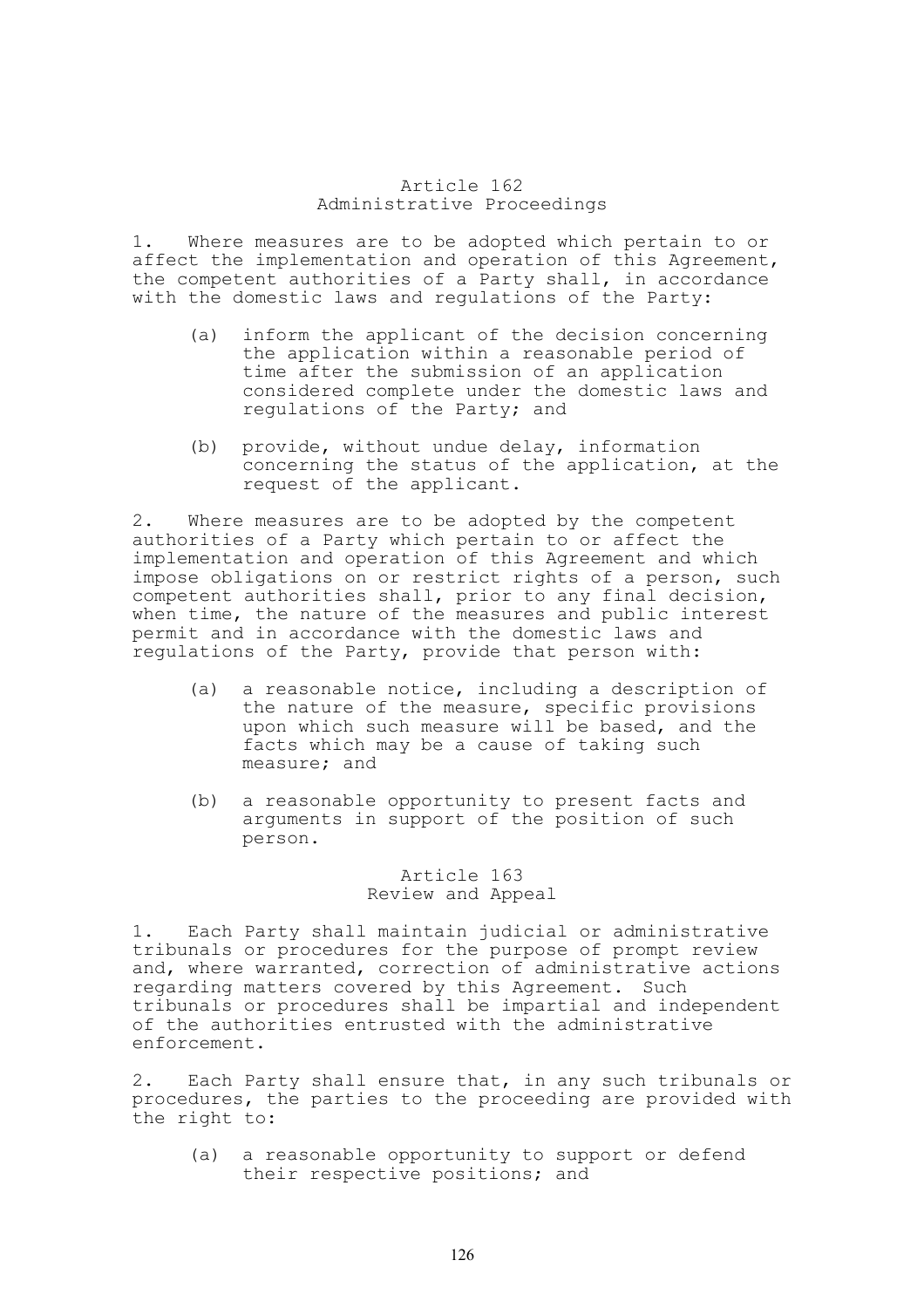(b) a decision based on the evidence and submissions of record.

3. Each Party shall ensure, subject to appeal or further review as provided in its domestic laws and regulations, that such decisions are implemented by the competent authorities of the Party with respect to the administrative action at issue.

# Article 164 Confidential Information

1. Unless otherwise provided for in this Agreement, neither Party shall be required by this Agreement to provide confidential information, the disclosure of which would impede the enforcement of its domestic laws and regulations, including the law protecting the information relating to personal privacy or the financial affairs or accounts of individual customers of financial institutions, or otherwise be contrary to the public interest, or which would prejudice legitimate commercial interests of particular enterprises, public or private.

2. Each Party shall, in accordance with its domestic laws and regulations, maintain the confidentiality of information provided in confidence by the other Party pursuant to this Agreement.

# Article 165 Joint Committee

1. The Joint Committee composed of representatives of the Governments of the Parties shall be established under this Agreement.

- 2. The functions of the Joint Committee shall be:
	- (a) reviewing the implementation and operation of this Agreement and, when necessary, making appropriate recommendations to the Parties;
	- (b) considering and recommending to the Parties any amendments to this Agreement;
	- (c) by mutual consent of the Parties, serving as a forum for consultations referred to in Article 152;
	- (d) supervising the work of all Sub-Committees established under this Agreement;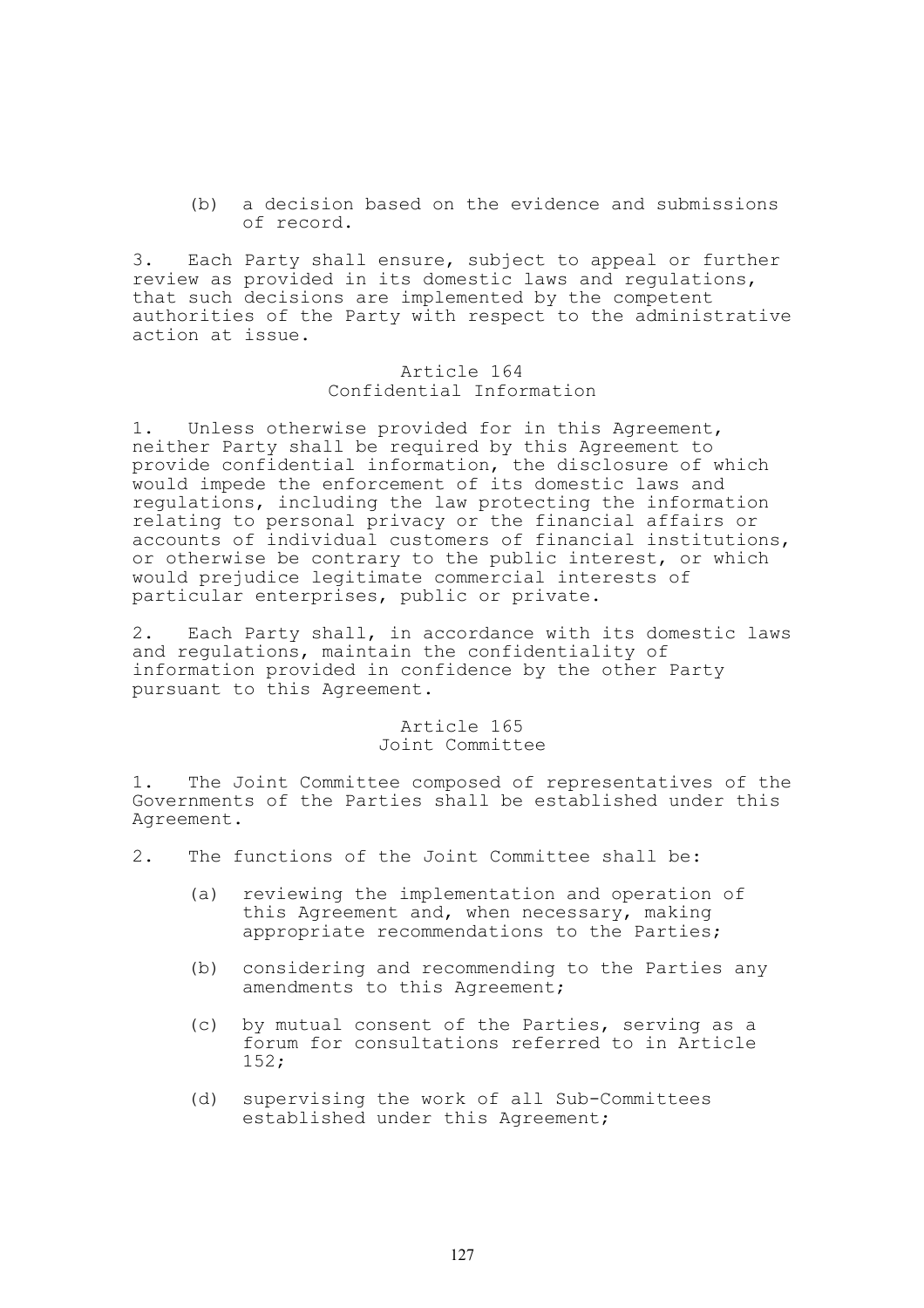- (e) adopting:
	- (i) modifications to Annexes referred to in Articles 8 and 37;
	- (ii) the Uniform Regulations referred to in Article 10;
	- (iii) an interpretation of a provision of this Agreement referred to in Articles 84 and 89;
		- (iv) the Rules of Procedure referred to in Article 159; and
			- (v) any necessary decisions; and
- (f) carrying out other functions as the Parties may agree.
- 3. The Joint Committee may:
	- (a) establish and delegate its responsibilities to Sub-Committees for the purposes of the effective implementation and operation of this Agreement; and
	- (b) take such other action in the exercise of its functions as the Parties may agree.

4. The following Sub-Committees shall be established on the date of entry into force of this Agreement:

- (a) Sub-Committee on Trade in Goods.
- (b) Sub-Committee on Sanitary and Phytosanitary Measures.
- (c) Sub-Committee on Technical Regulations, Standards and Conformity Assessment Procedures.
- (d) Sub-Committee on Rules of Origin, Certificate of Origin and Customs Procedures.
- (e) Sub-Committee on Cross-Border Trade in Services.
- (f) Sub-Committee on Entry and Temporary Stay.
- (g) Sub-Committee on Government Procurement.
- (h) Sub-Committee on Cooperation in the Field of Trade and Investment Promotion.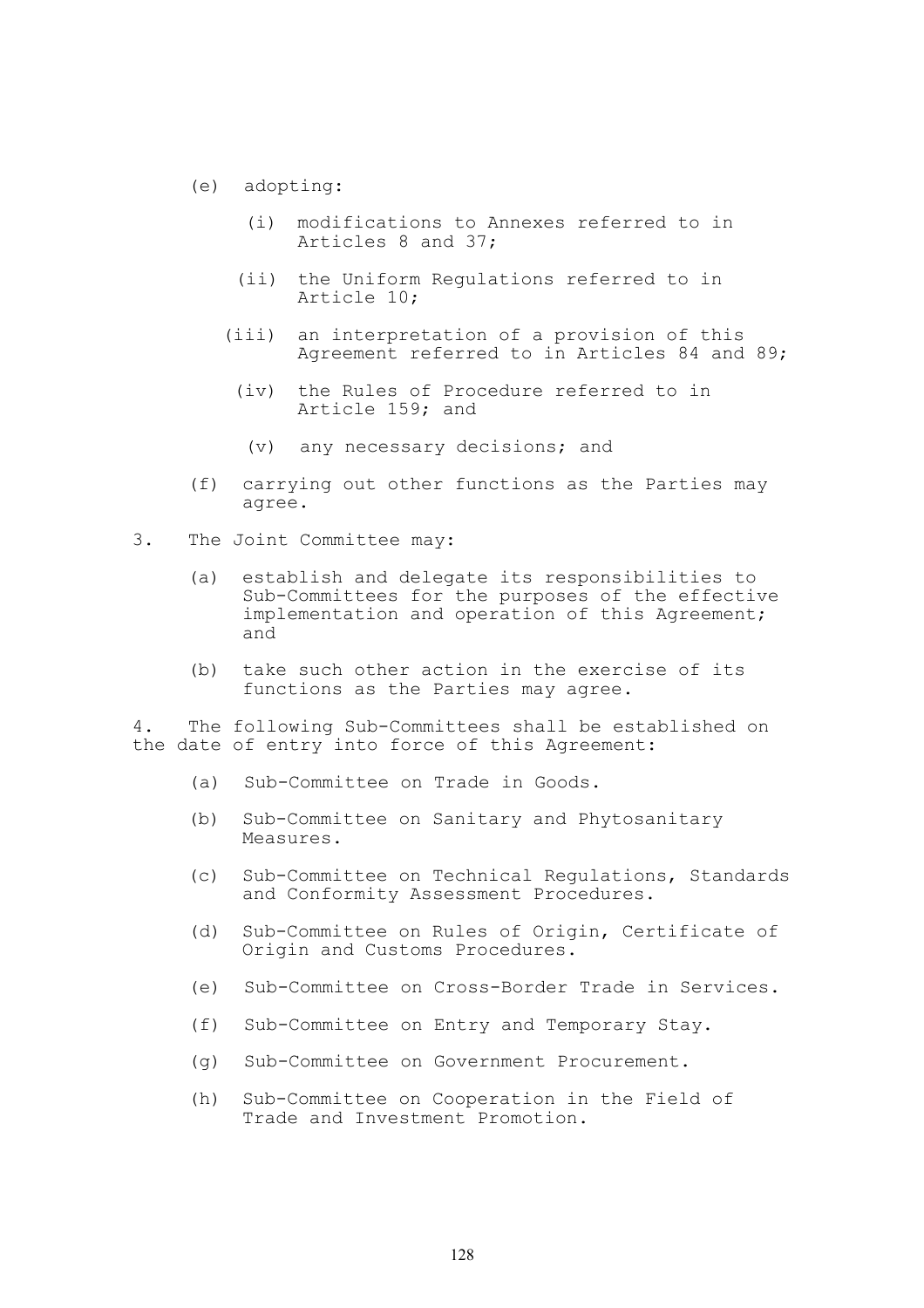- (i) Sub-Committee on Cooperation in the Field of Agriculture.
- (j) Sub-Committee on Cooperation in the Field of Tourism.

 Other Sub-Committees may be established as the Parties may agree.

5. The Joint Committee shall establish its rules and procedures.

6. The Joint Committee shall meet alternately in Japan and Mexico at the request of either Party.

> Article 166 Communications

 Each Party shall designate a contact point to facilitate communications between the Parties on any matter relating to this Agreement.

#### Article 167 Relation to Other Agreements

1. The Parties reaffirm their rights and obligations under the WTO Agreement.

2. Nothing in Chapters 3, 7 and 8 shall be construed to prevent either Party from taking any necessary action as may be authorized by Article 22 of the Understanding on Rules and Procedures Governing the Settlement of Disputes in Annex 2 to the WTO Agreement, as may be amended.

3. The Convention on Commerce between Japan and the United Mexican States signed at Tokyo on January 30, 1969 shall expire upon the date of entry into force of this Agreement.

# Chapter 17 Exceptions

# Article 168 General Exceptions

1. For the purposes of Chapters 3, 4, 5, and 6, Article XX of the GATT 1994 is incorporated into and made part of this Agreement, *mutatis mutandis*.

2. For the purposes of Chapters 8 and 10, paragraphs (a), (b) and (c) of Article XIV of the GATS are incorporated into and made part of this Agreement, *mutatis mutandis*.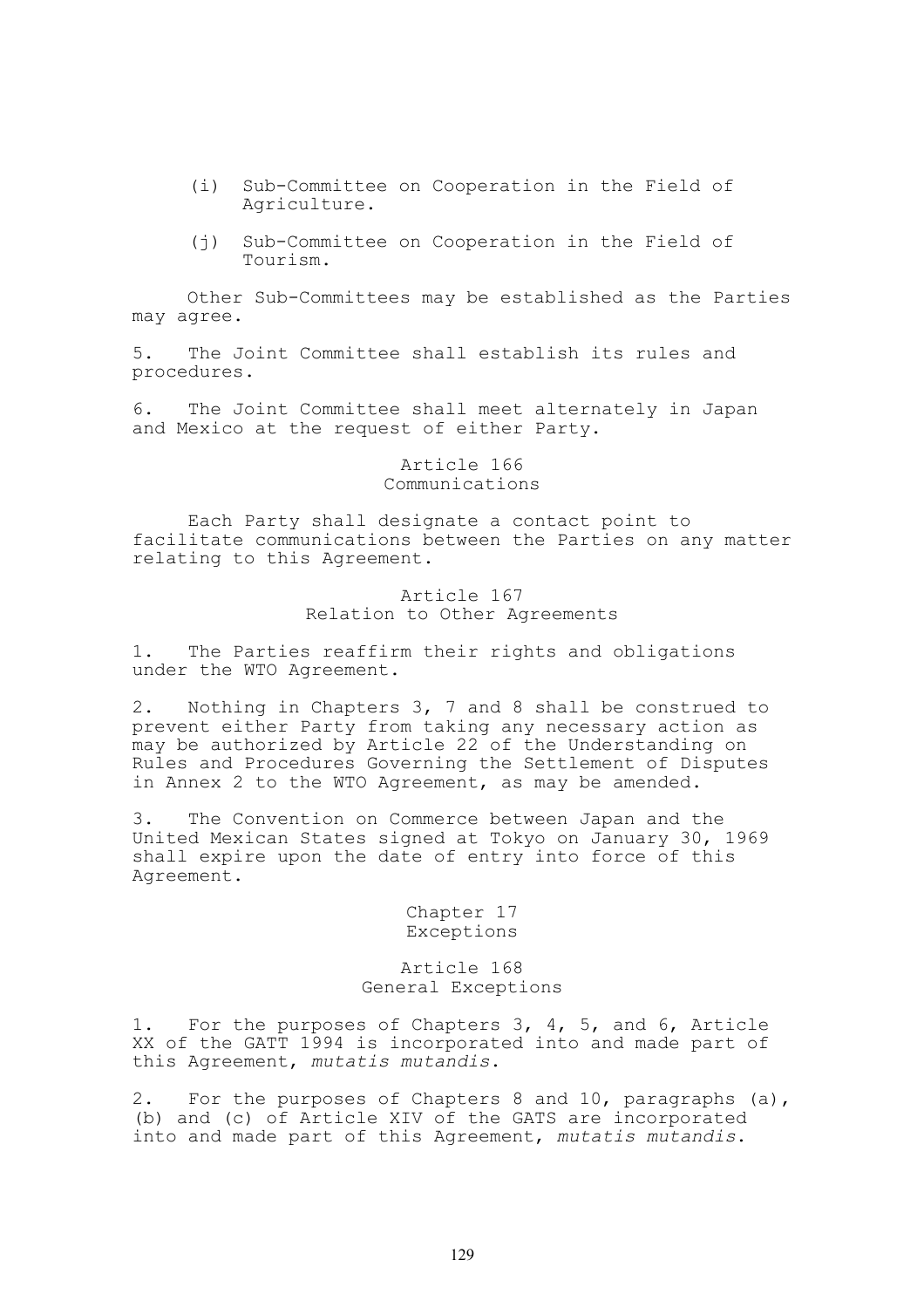## Article 169 National Security

 For the purposes of Chapters 3, 4, 5, 6, 7, 8, 10 and 16, nothing in this Agreement shall be construed:

- (a) to require a Party to furnish or allow access to any information the disclosure of which it considers contrary to its essential security interests;
- (b) to prevent a Party from taking any action that it considers necessary for the protection of its essential security interests:
	- (i) relating to the traffic in arms, ammunition and implements of war and to such traffic and transactions in other goods, materials or services undertaken directly or indirectly for the purpose of supplying a military or other security establishment,
	- (ii) taken in time of war or other emergency in international relations, or
	- (iii) relating to the implementation of national policies or international agreements respecting the non-proliferation of nuclear weapons or other nuclear explosive devices, or relating to fissionable and fusionable materials or the materials from which they are derived; or
- (c) to prevent a Party from taking any action in pursuance of its obligations under the United Nations Charter, as may be amended, for the maintenance of international peace and security.

# Article 170 Taxation

1. Except as otherwise provided for in this Article, nothing in this Agreement shall apply to taxation measures.

2. Nothing in this Agreement shall affect the rights and obligations of either Party under any tax convention. In the event of any inconsistency between this Agreement and any such convention, that convention shall prevail to the extent of the inconsistency.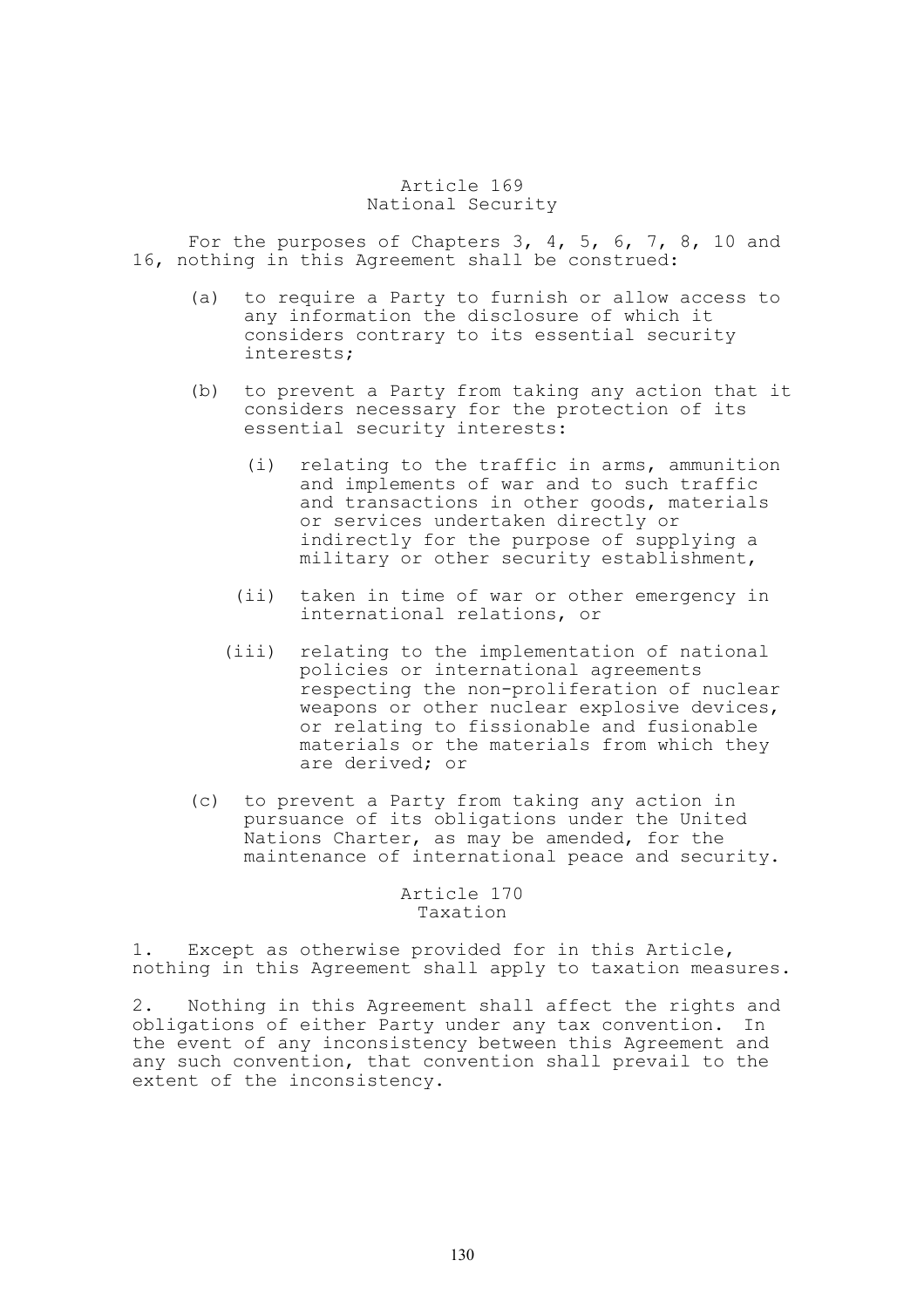- Note: The term "tax convention" means a convention for the avoidance of double taxation or other international taxation agreement or arrangement.
- 3. Notwithstanding paragraph 2 above:
	- (a) Article 3 shall apply to taxation measures to the same extent as does Article III of the GATT 1994; and
	- (b) Article 6 shall apply to taxation measures.
- 4. (a) Article 61 shall apply to taxation measures except that no investor may invoke that Article as the basis for a claim under Article 76, where it has been determined pursuant to subparagraph (b) below that the measure is not an expropriation.
	- (b) The investor shall refer the issue, at the time that it gives a written request under Article 78, to the competent authorities of both Parties to determine whether such measure is not an expropriation. If the competent authorities of both Parties do not consider the issue or, having considered it, fail to determine that the measure is not an expropriation within a period of 180 days of such referral, the investor may submit its claim to arbitration under Article 79.
	- (c) For the purposes of subparagraph (b) above, the term "competent authorities" means:
		- (i) in the case of Mexico, the Ministry of Finance and Public Credit; and
		- (ii) in the case of Japan, the Minister of Finance or his authorized representative.

Article 171 Payments and Transfers and Restrictions to Safeguard the Balance of Payments

- 1. For the purposes of Chapter 3:
	- (a) nothing in this Agreement shall be construed to prevent a Party from taking any measure for balance-of-payments purposes;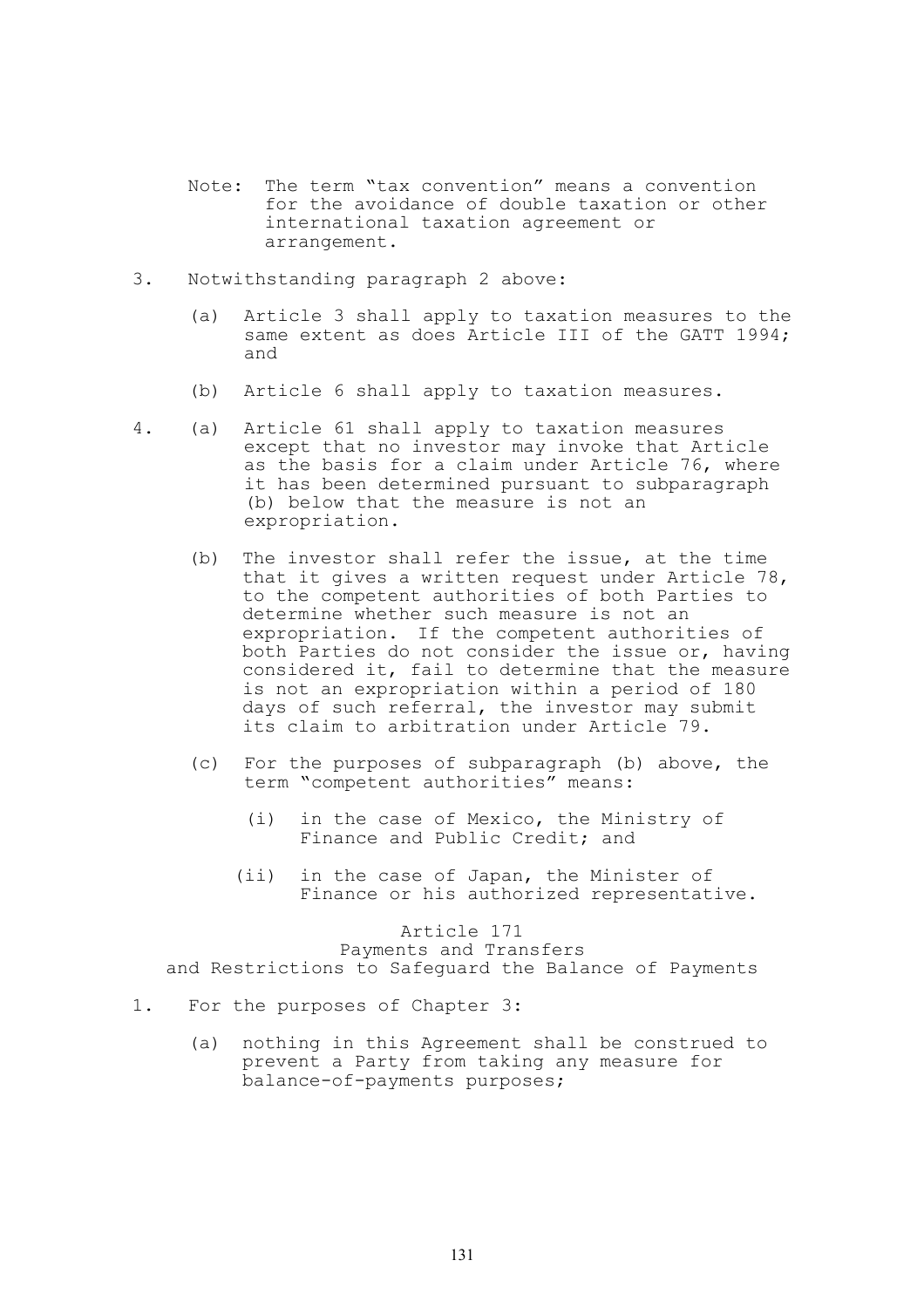- (b) a Party taking such measure shall do so in accordance with the conditions established under Article XII of the GATT 1994, and the Understanding on the Balance-of-Payments Provisions of the General Agreement on Tariffs and Trade 1994 in Annex 1A to the WTO Agreement, as may be amended; and
- (c) nothing in this Agreement shall preclude the use by a Party of exchange controls or exchange restrictions in accordance with the Articles of Agreement of the International Monetary Fund, as may be amended.
- 2. For the purposes of Chapter 8:
	- (a) except under the circumstances envisaged in subparagraph (d) below, a Party shall not apply restrictions on international transfers and payments for current transactions relating to cross-border trade in services under Chapter 8;
	- (b) nothing in this Agreement shall affect the rights and obligations of the Parties as members of the International Monetary Fund under the Articles of Agreement of the International Monetary Fund, as may be amended, including the use of exchange actions which are in conformity with the Articles of Agreement of the International Monetary Fund, as may be amended;
	- (c) notwithstanding subparagraph (b) above, a Party shall not impose restrictions on any capital transactions inconsistently with its obligations regarding such transactions under Chapter 8 except under subparagraph (d) below or at the request of the International Monetary Fund;
	- (d) in the event of serious balance-of-payments and external financial difficulties or threat thereof, a Party may adopt or maintain restrictions on trade in services, including on payments or transfers for transactions;
	- (e) the restrictions referred to in subparagraph (d) above:
		- (i) shall ensure that the other Party is treated as favorably as any non-Party;
		- (ii) shall be consistent with the Articles of Agreement of the International Monetary Fund, as may be amended;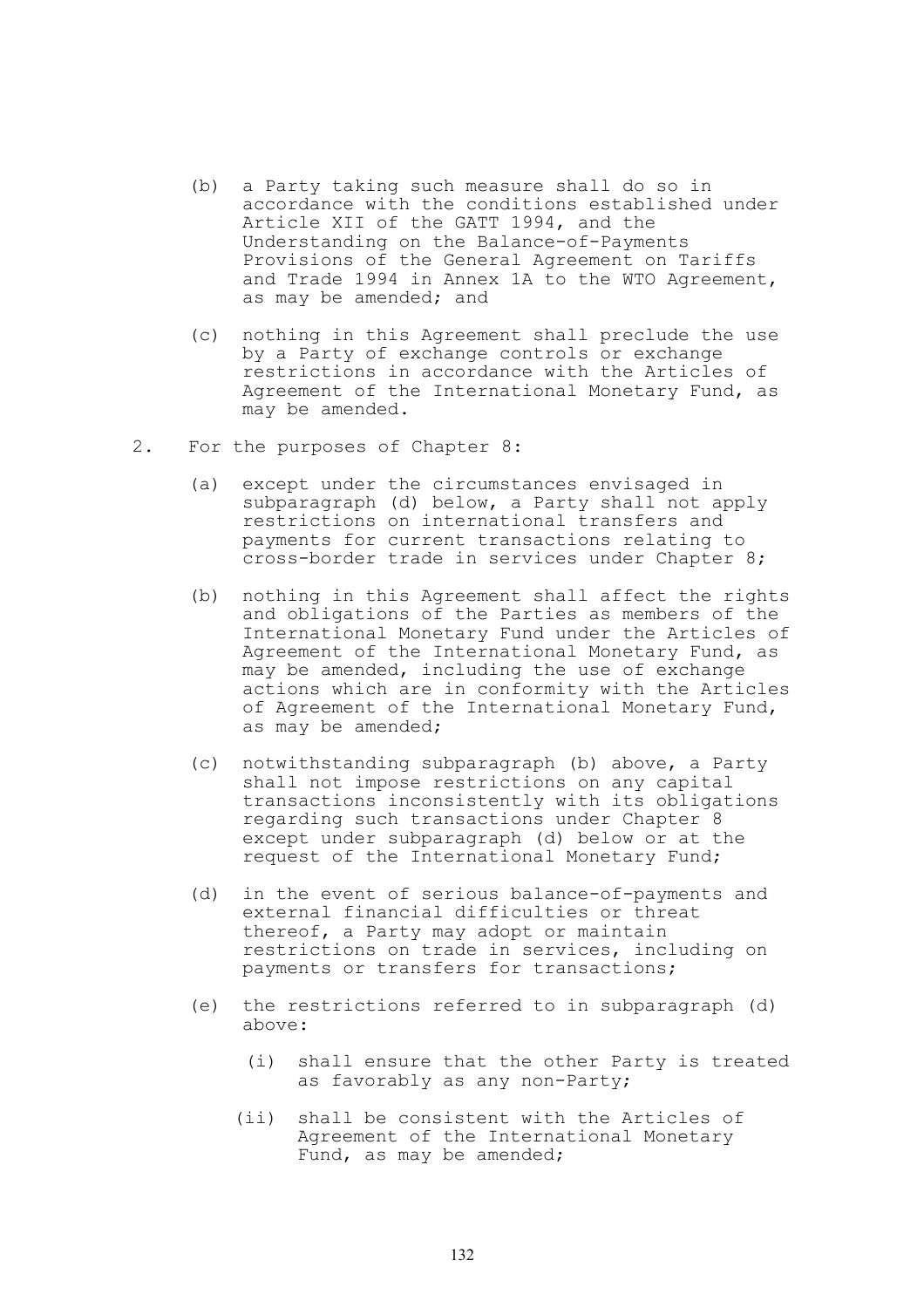- (iii) shall avoid unnecessary damage to the commercial, economic and financial interests of the other Party;
	- (iv) shall not exceed those necessary to deal with the circumstances described in subparagraph (d) above; and
		- (v) shall be temporary and be phased out progressively as the situation specified in subparagraph (d) above improves;
- (f) in determining the incidence of such restrictions referred to in subparagraph (d) above, a Party may give priority to the supply of services which are more essential to their economic or development programs. However, such restrictions shall not be adopted or maintained for the purpose of protecting a particular service sector; and
- (g) any restrictions adopted or maintained under subparagraph (d) above, or any changes therein, shall be promptly notified to the other Party.

Chapter 18 Final Provisions

# Article 172 Table of Contents and Headings

 The table of contents and the headings of the Chapters, Sections and Articles of this Agreement are inserted for convenience of reference only and shall not affect the interpretation of this Agreement.

> Article 173 Annexes and Notes

 The Annexes and Notes to this Agreement shall constitute an integral part of this Agreement.

> Article 174 Amendment

1. Unless otherwise provided for in this Agreement, this Agreement may be amended by agreement between the Parties. Such amendment shall be approved by the Parties in accordance with their respective legal procedures. Such amendment shall enter into force on the thirtieth day after the date of exchange of diplomatic notes indicating such approval.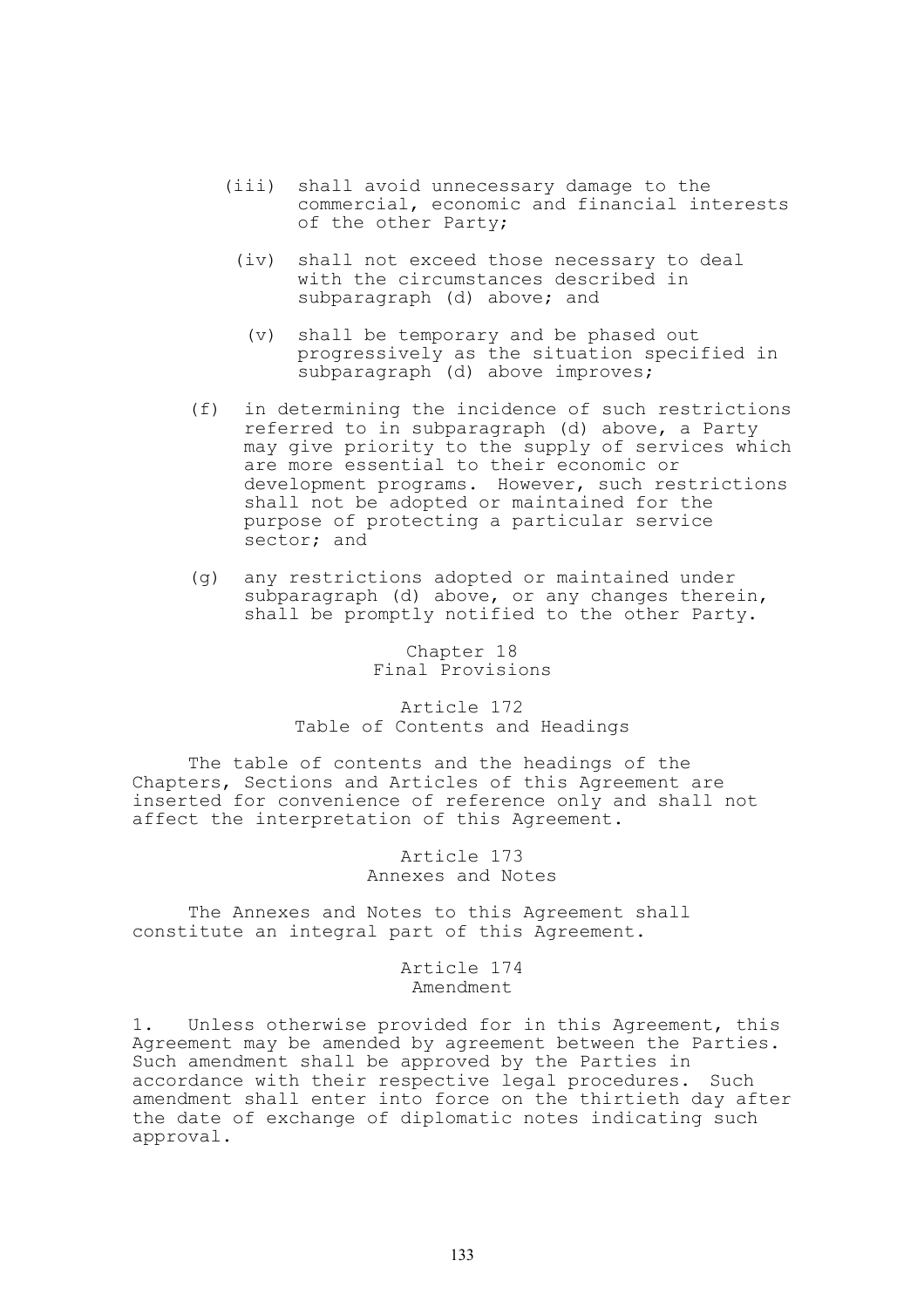2. Any amendment to this Agreement shall constitute an integral part of this Agreement.

#### Article 175 Entry into Force

 This Agreement shall enter into force on the thirtieth day after the date on which the Government of Japan and the Government of Mexico exchange diplomatic notes informing each other that their respective legal procedures necessary for entry into force of this Agreement have been completed. It shall remain in force unless terminated as provided for in Article 176 below.

## Article 176 Termination

 Either Party may terminate this Agreement by giving one year's advance notice in writing to the other Party.

> Article 177 Authentic Texts

1. The texts of this Agreement in the Japanese, Spanish and English languages shall be equally authentic. In case of differences of interpretation, the English text shall prevail.

- 2. Notwithstanding paragraph 1 above:
	- (a) Section 2 of Annex 1 is written in the Japanese and English languages, such texts being equally authentic; and
	- (b) Section 3 of Annex 1 is written in the Spanish and English languages, such texts being equally authentic.

 IN WITNESS WHEREOF, the undersigned, being duly authorized by their respective Governments, have signed this Agreement.